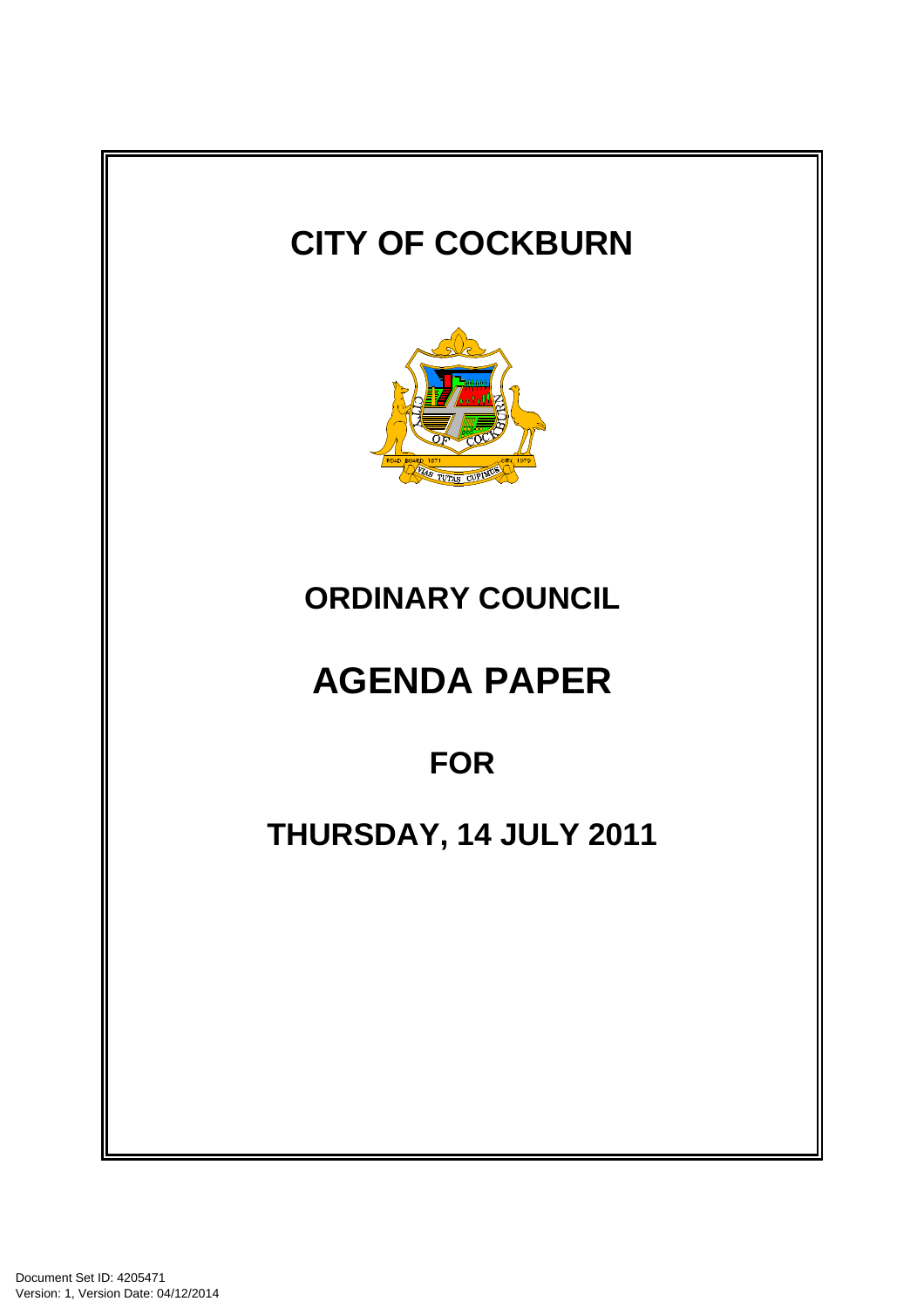# **CITY OF COCKBURN**

#### **SUMMARY OF AGENDA TO BE PRESENTED TO THE ORDINARY COUNCIL MEETING TO BE HELD ON THURSDAY, 14 JULY 2011 AT 7:00 PM**

## **Page**

 $\sim$ 

| 1.             |                                                                                                                     |                                                                                                                                                                                                                                                     |  |  |  |
|----------------|---------------------------------------------------------------------------------------------------------------------|-----------------------------------------------------------------------------------------------------------------------------------------------------------------------------------------------------------------------------------------------------|--|--|--|
| 2.             | APPOINTMENT OF PRESIDING MEMBER (IF REQUIRED)  1                                                                    |                                                                                                                                                                                                                                                     |  |  |  |
| 3.             |                                                                                                                     | DISCLAIMER (TO BE READ ALOUD BY PRESIDING MEMBER) 1                                                                                                                                                                                                 |  |  |  |
| 4.             | ACKNOWLEDGEMENT OF RECEIPT OF WRITTEN DECLARATIONS OF<br>FINANCIAL INTERESTS AND CONFLICT OF INTEREST (BY PRESIDING |                                                                                                                                                                                                                                                     |  |  |  |
| 5.             |                                                                                                                     |                                                                                                                                                                                                                                                     |  |  |  |
| 6.             | ACTION TAKEN ON PREVIOUS PUBLIC QUESTIONS TAKEN ON                                                                  |                                                                                                                                                                                                                                                     |  |  |  |
| 7 <sub>1</sub> |                                                                                                                     |                                                                                                                                                                                                                                                     |  |  |  |
| 8.             |                                                                                                                     |                                                                                                                                                                                                                                                     |  |  |  |
|                | 8.1                                                                                                                 |                                                                                                                                                                                                                                                     |  |  |  |
| 9.             |                                                                                                                     |                                                                                                                                                                                                                                                     |  |  |  |
| 10.            |                                                                                                                     |                                                                                                                                                                                                                                                     |  |  |  |
| 11.            | BUSINESS LEFT OVER FROM THE PREVIOUS MEETING (IF                                                                    |                                                                                                                                                                                                                                                     |  |  |  |
| 12.            | DECLARATION OF COUNCILLORS WHO HAVE NOT GIVEN DUE                                                                   |                                                                                                                                                                                                                                                     |  |  |  |
| 13.            |                                                                                                                     |                                                                                                                                                                                                                                                     |  |  |  |
|                | 13.1                                                                                                                | (OCM 14/7/2011) - PROPOSED NEW POSITION STATEMENT<br>PSES16 'REQUEST FOR INFORMATION ABOUT OWNER<br>OCCUPIERS, ELECTORS AND RATEPAYERS' - AMENDMENT TO<br>REGULATION 29B OF THE LOCAL GOVERNMENT<br>(ADMINISTRATION) REGULATIONS 1996 (CC/P/002) (P |  |  |  |
|                | 13.2                                                                                                                | (OCM 14/7/2011) - MAYORS FOR PEACE (1054) (SCAIN)                                                                                                                                                                                                   |  |  |  |
| 14.            |                                                                                                                     |                                                                                                                                                                                                                                                     |  |  |  |
|                | 14.1                                                                                                                | (OCM 14/7/2011) - CITY OF COCKBURN RESPONSE TO THE<br>STATE GOVERNMENT'S DRAFT PROSTITUTION BILL 2011                                                                                                                                               |  |  |  |
|                | 14.2                                                                                                                | (OCM 14/7/2011) - REVISED PORT COOGEE LOCAL STRUCTURE<br>PLAN AMENDMENT - STAGE 5 REVISED LAYOUT. OWNER:<br>PORT CATHERINE DEVELOPMENTS - APPLICANT: TAYLOR<br>BURRELL BARNETT (TOWN PLANNERS) (9662) (T WATSON)                                    |  |  |  |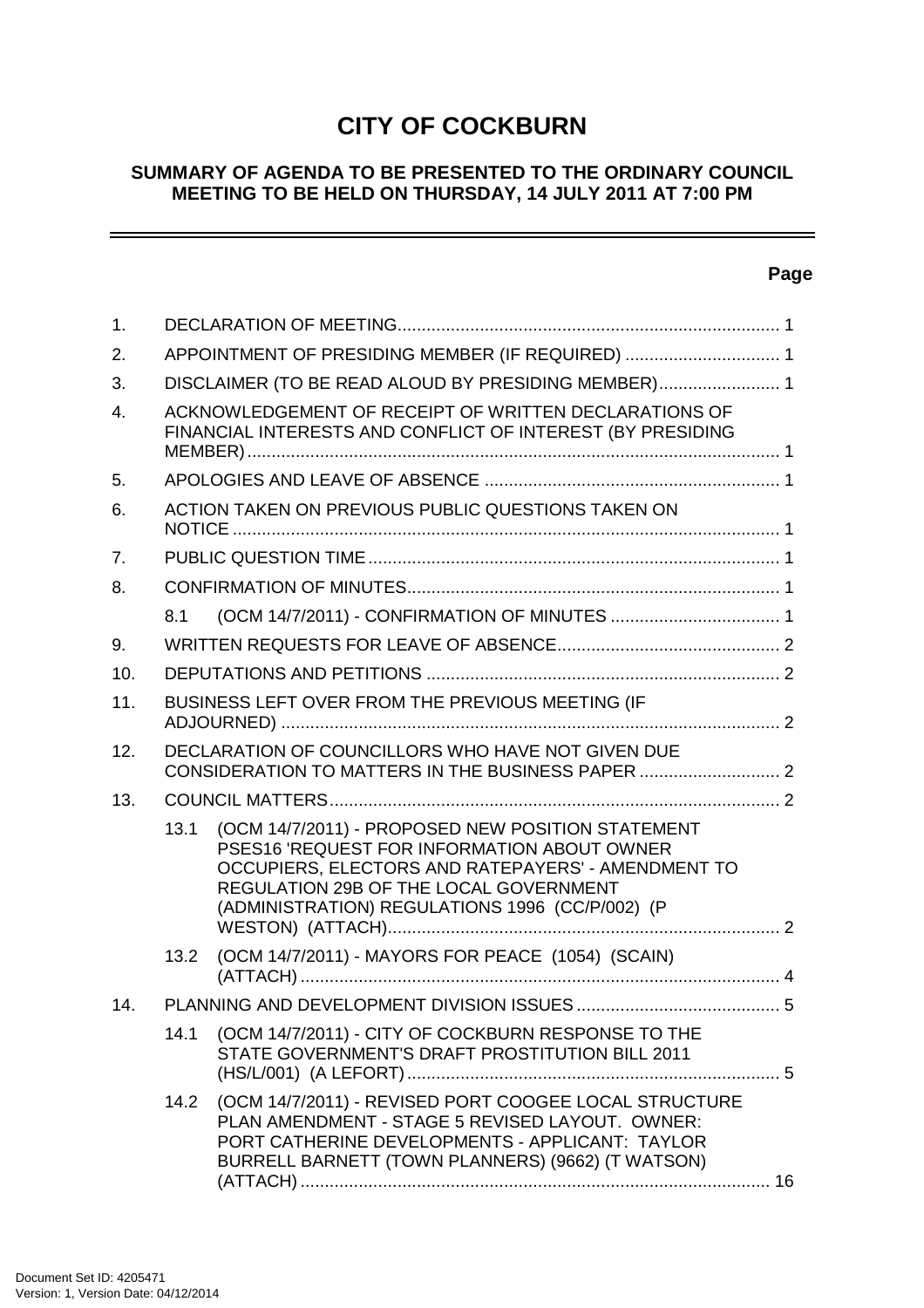|     |      | 14.3 (OCM 14/7/2011) - CLOSURE OF WESTERN POWER PADMOUNT<br>SITE - LOCATION: LOT 4 JUNCTION BOULEVARD COCKBURN<br>CENTRAL-OWNER: AUSTRALAND HOLDINGS PTY LTD -<br>APPLICANT: JBA SURVEYS (6008604) (L GATT) (ATTACH) 23                                                                                                |  |  |  |
|-----|------|------------------------------------------------------------------------------------------------------------------------------------------------------------------------------------------------------------------------------------------------------------------------------------------------------------------------|--|--|--|
|     | 14.4 | (OCM 14/7/2011) - DRAFT LOCAL PLANNING POLICY APD63<br>'LODGING HOUSES - DEVELOPMENT GUIDELINES' (PS/A/001) (T                                                                                                                                                                                                         |  |  |  |
|     | 14.5 | (OCM 14/7/2011) - SCHEME AMENDMENT NO. 89 TO CITY OF<br>COCKBURN TOWN PLANNING SCHEME NO. 3 (COCKBURN<br>COAST) AND COCKBURN COAST MASTER PLAN<br>(CONSIDERATION OF ADOPTION FOR COMMUNITY<br>CONSULTATION) (SM/M/053 AND 93089) (D DI RENZO) (ATTACH)  29                                                             |  |  |  |
|     | 14.6 | (OCM 14/7/2011) - ADOPTION OF LOCAL GOVERNMENT<br>INVENTORY AND HERITAGE LIST; SCHEME AMENDMENT NO.<br>86 (MODIFICATION TO HERITAGE PROVISIONS); AND<br>ADOPTION OF DRAFT LOCAL PLANNING POLICY (HERITAGE<br>CONSERVATION DESIGN GUIDELINES) - APPLICANT: CITY OF<br>COCKBURN - OWNER: VARIOUS (PS/L/002 AND 93086) (C |  |  |  |
|     | 14.7 | (OCM 14/7/2011) - PLANNING AND DEVELOPMENT<br>REGULATIONS 2009 (LOCAL GOVERNMENT PLANNING                                                                                                                                                                                                                              |  |  |  |
| 15. |      |                                                                                                                                                                                                                                                                                                                        |  |  |  |
|     | 15.1 | (OCM 14/7/2011) - LIST OF CREDITORS PAID - MAY 2011                                                                                                                                                                                                                                                                    |  |  |  |
|     | 15.2 | (OCM 14/7/2011) - STATEMENT OF FINANCIAL ACTIVITY AND<br>ASSOCIATED REPORTS - MAY 2011 (FS/S/001) (N MAURICIO)                                                                                                                                                                                                         |  |  |  |
| 16. |      |                                                                                                                                                                                                                                                                                                                        |  |  |  |
|     | 16.1 | (OCM 14/7/2011) - GREENHOUSE GAS EMISSION REDUCTION<br>STRATEGY (HS/M/008) (J HARRISON) (ATTACH)  85                                                                                                                                                                                                                   |  |  |  |
|     | 16.2 | (OCM 14/7/2011) - AUSTRALIAN MARINE COMPLEX - TRAFFIC                                                                                                                                                                                                                                                                  |  |  |  |
| 17. |      |                                                                                                                                                                                                                                                                                                                        |  |  |  |
|     | 17.1 | (OCM 14/7/2011) - LEASE - LAND AND PREMISES AT LOT 100<br>(NO. 83) HAMILTON ROAD SPEARWOOD - SOUTH<br>METROPOLITAN PERSONNEL (2202282) (G BOWMAN)                                                                                                                                                                      |  |  |  |
|     | 17.2 | (OCM 14/7/2011) - COCKBURN YOUTH CENTRE - ADDITIONAL<br>LEASE WITH TRE COLORI FAMILY TRUST (CR/M/103) (G                                                                                                                                                                                                               |  |  |  |
|     | 17.3 | (OCM 14/7/2011) - CITY OF COCKBURN DOG EXERCISE AREAS                                                                                                                                                                                                                                                                  |  |  |  |
|     | 17.4 | (OCM 14/7/2011) - VOLUNTEER BUSHFIRE REFERENCE GROUP<br>MEETING - 16 JUNE 2011 (RS/L/007) (R AVARD) 110                                                                                                                                                                                                                |  |  |  |
| 18. |      |                                                                                                                                                                                                                                                                                                                        |  |  |  |
|     |      |                                                                                                                                                                                                                                                                                                                        |  |  |  |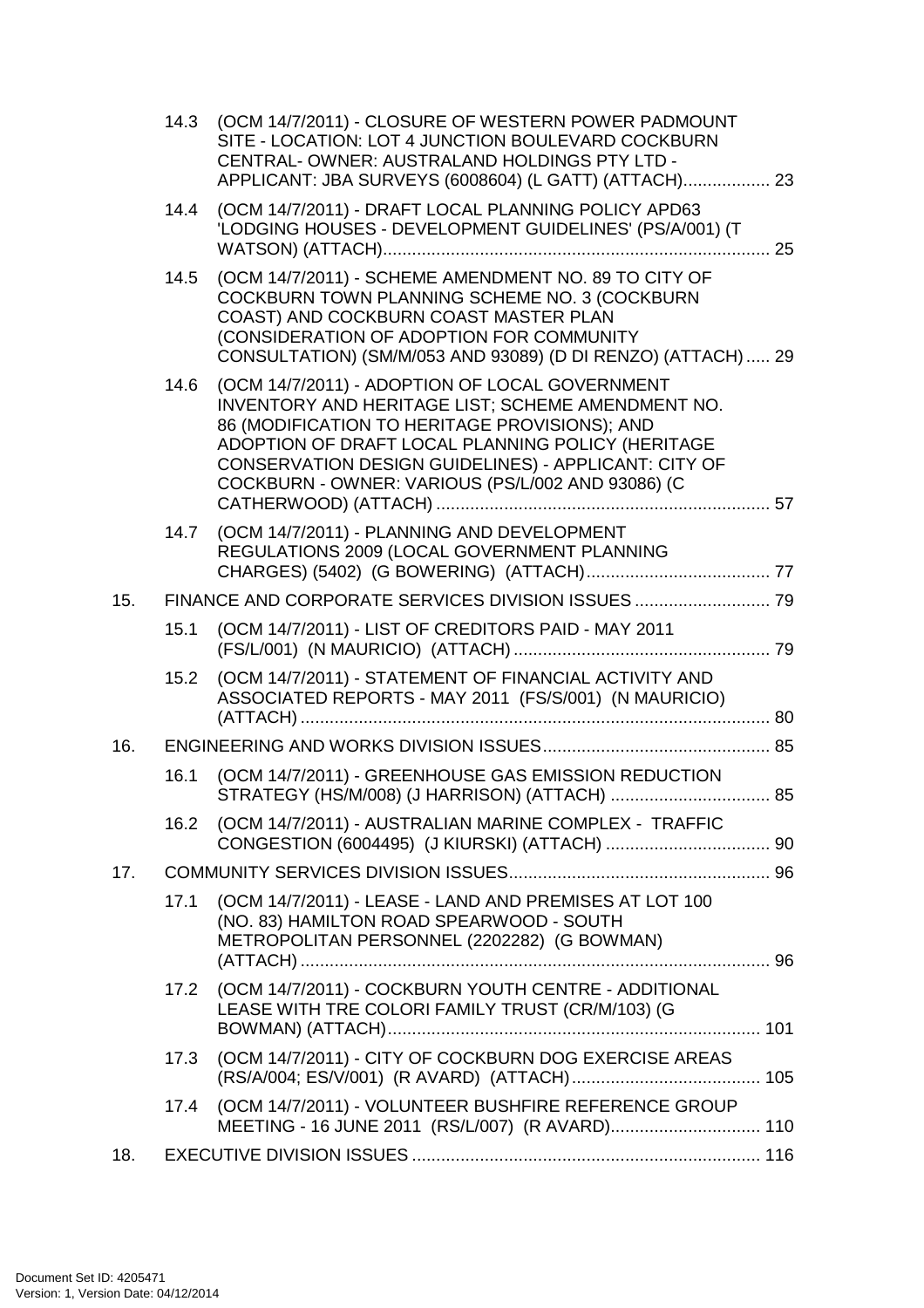| 19. | MOTIONS OF WHICH PREVIOUS NOTICE HAS BEEN GIVEN  116 |                                                                                                                                                        |  |
|-----|------------------------------------------------------|--------------------------------------------------------------------------------------------------------------------------------------------------------|--|
|     | 19.1                                                 | (OCM 14/7/2011) - NOTICE TO ESTABLISH A DELEGATED<br>AUTHORITIES, POLICIES AND POSITION STATEMENTS<br>COMMITTEE (DAPPS) (CC/C/001; FS/P/003) (D GREEN) |  |
| 20. |                                                      | NOTICES OF MOTION GIVEN AT THE MEETING FOR CONSIDERATION                                                                                               |  |
| 21. |                                                      | NEW BUSINESS OF AN URGENT NATURE INTRODUCED BY                                                                                                         |  |
| 22. |                                                      | MATTERS TO BE NOTED FOR INVESTIGATION, WITHOUT DEBATE 121                                                                                              |  |
| 23. |                                                      |                                                                                                                                                        |  |
|     | 23.1                                                 | (OCM 14/7/2011) - RFT 19/2010 WASTE HANDLING SERVICES<br>(RFT19/2010) (L DAVIESON / M. LITTLETON) (ATTACH)  121                                        |  |
| 24  |                                                      |                                                                                                                                                        |  |
| 25  |                                                      |                                                                                                                                                        |  |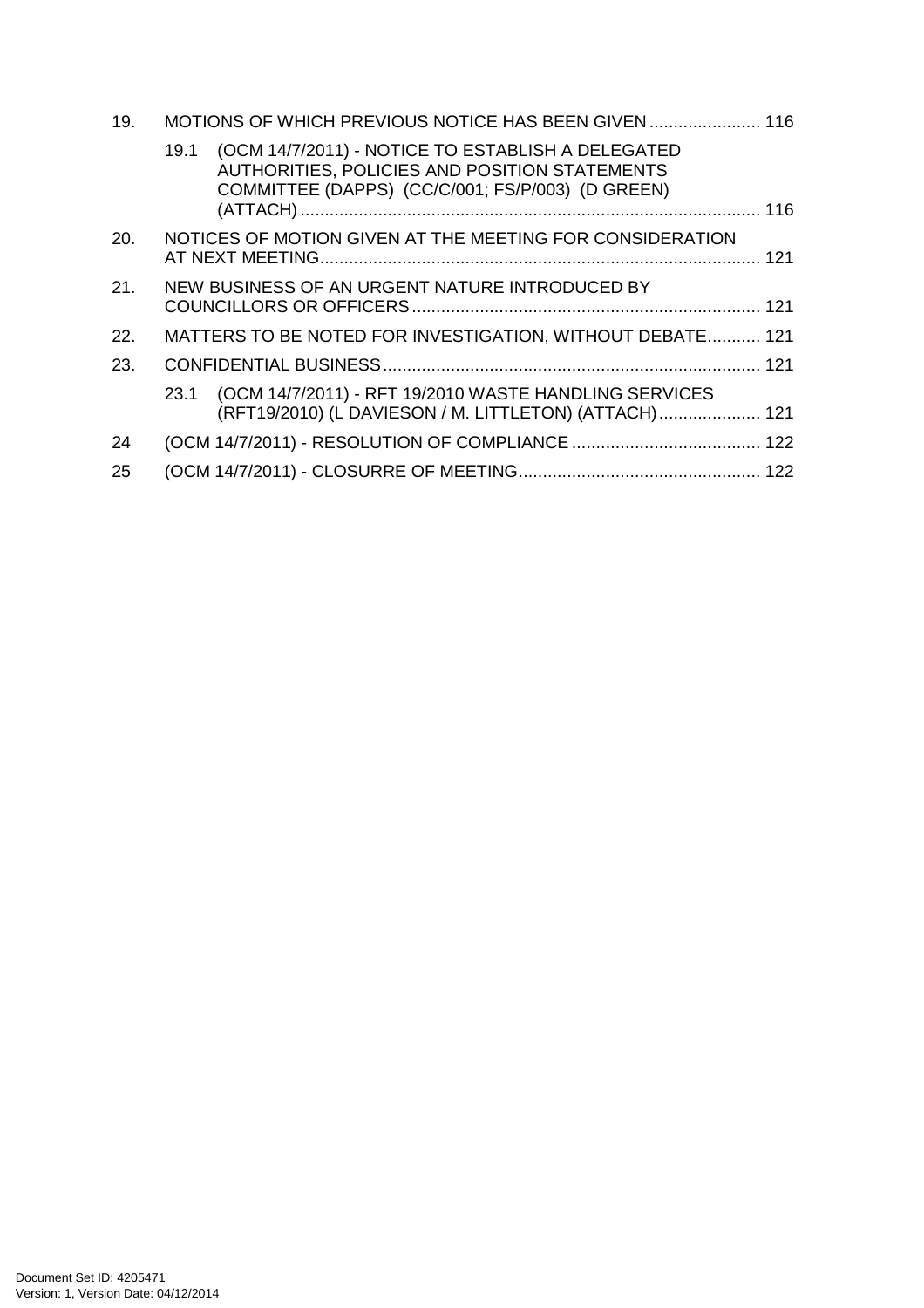# **CITY OF COCKBURN**

# **AGENDA TO BE PRESENTED TO THE ORDINARY COUNCIL MEETING TO BE HELD ON THURSDAY, 14 JULY 2011 AT 7:00 PM**

#### **1. DECLARATION OF MEETING**

#### **2. APPOINTMENT OF PRESIDING MEMBER (If required)**

#### **3. DISCLAIMER (To be read aloud by Presiding Member)**

Members of the public, who attend Council Meetings, should not act immediately on anything they hear at the Meetings, without first seeking clarification of Council's position. Persons are advised to wait for written advice from the Council prior to taking action on any matter that they may have before Council.

#### **4. ACKNOWLEDGEMENT OF RECEIPT OF WRITTEN DECLARATIONS OF FINANCIAL INTERESTS AND CONFLICT OF INTEREST (by Presiding Member)**

#### **5. APOLOGIES AND LEAVE OF ABSENCE**

# **6. ACTION TAKEN ON PREVIOUS PUBLIC QUESTIONS TAKEN ON NOTICE**  Nil

#### **7. PUBLIC QUESTION TIME**

#### **8. CONFIRMATION OF MINUTES**

#### **8.1 (OCM 14/7/2011) - CONFIRMATION OF MINUTES**

#### **RECOMMENDATION**

That Council adopt the Minutes of the Ordinary Council Meeting held on Thursday, 9 June 2011, as a true and accurate record.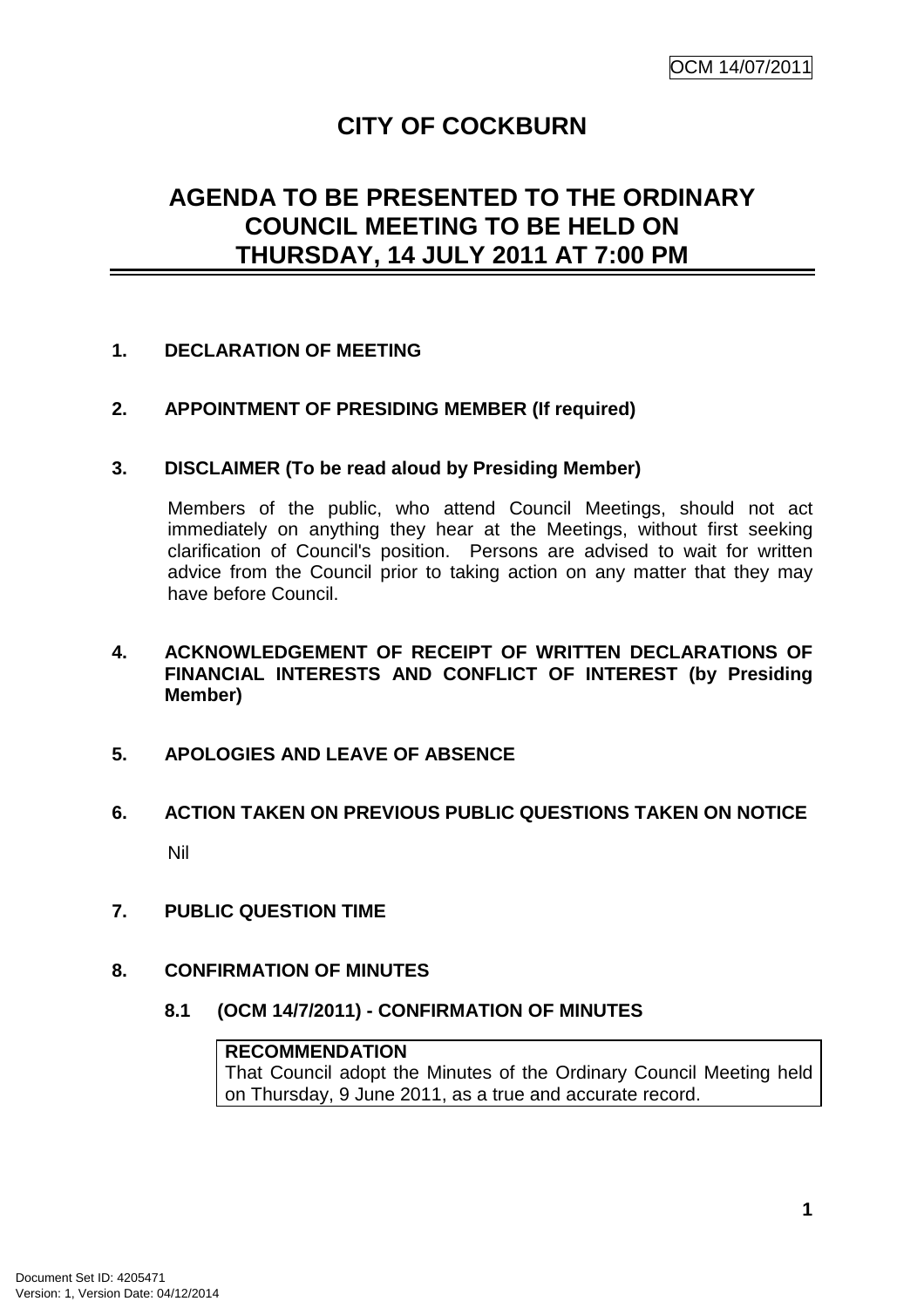#### **COUNCIL DECISION**

#### **9. WRITTEN REQUESTS FOR LEAVE OF ABSENCE**

#### **10. DEPUTATIONS AND PETITIONS**

- **11. BUSINESS LEFT OVER FROM THE PREVIOUS MEETING (If adjourned)**  Nil
- **12. DECLARATION OF COUNCILLORS WHO HAVE NOT GIVEN DUE CONSIDERATION TO MATTERS IN THE BUSINESS PAPER**
- **13. COUNCIL MATTERS** 
	- **13.1 (OCM 14/7/2011) PROPOSED NEW POSITION STATEMENT PSES16 'REQUEST FOR INFORMATION ABOUT OWNER OCCUPIERS, ELECTORS AND RATEPAYERS' - AMENDMENT TO REGULATION 29B OF THE LOCAL GOVERNMENT (ADMINISTRATION) REGULATIONS 1996 (CC/P/002) (P WESTON) (ATTACH)**

**RECOMMENDATION** That Council adopt proposed new Postion Statement PSES16 'Request for Information about Owner Occupiers, Electors and Ratepayers', as attached to the Agenda.

**COUNCIL DECISION**

#### **Background**

Amendment to Regulation 29B of the Local Government (Administration) Regulations 1996 has placed restrictions on the availability of information of owner occupiers, electoral and ratepayer details being disclosed to the public to use for commercial purposes.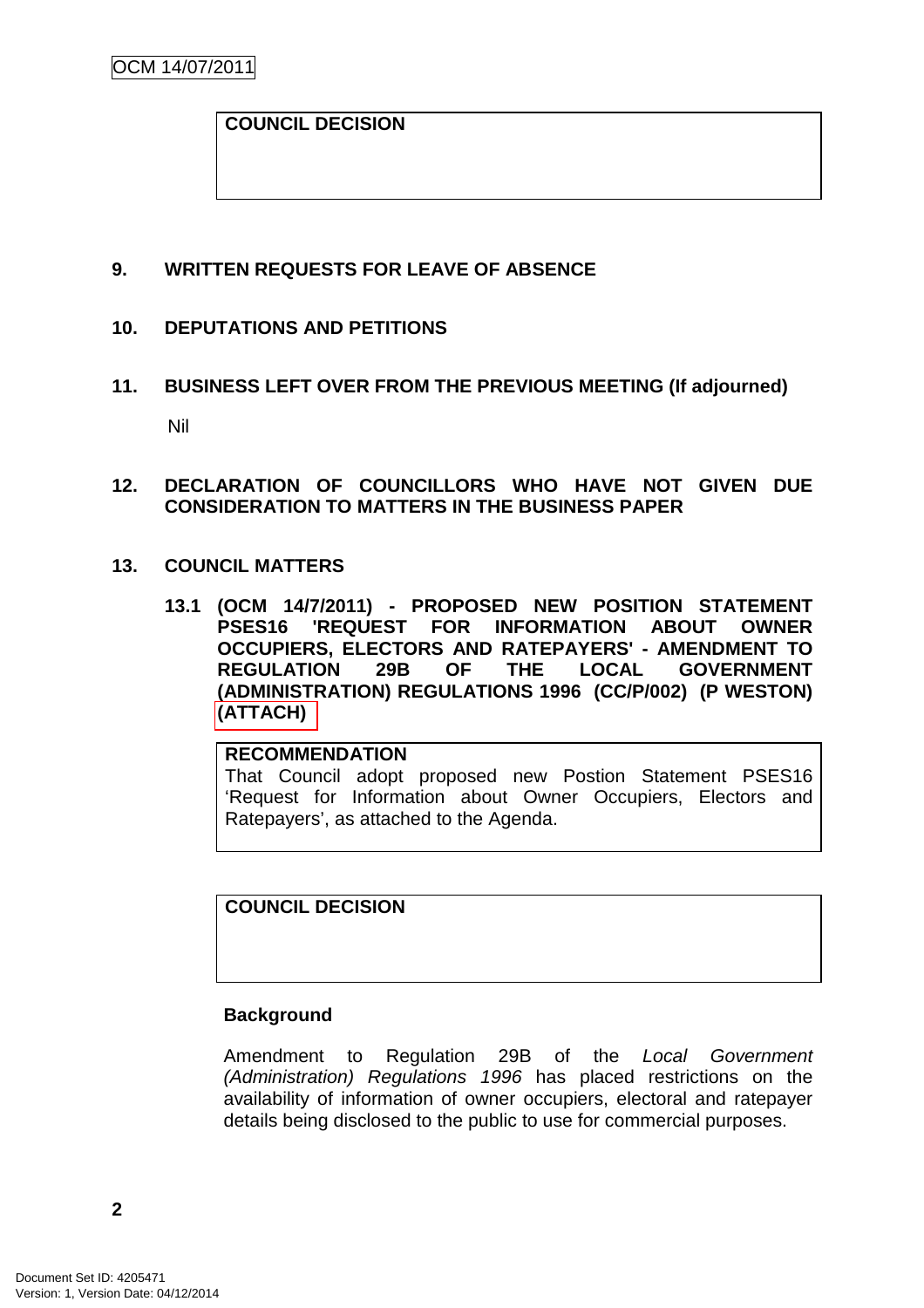## **Submission**

N/A

## **Report**

The amended Regulation states that a person seeking owner occupier, electoral or ratepayer details is required to complete a Statutory Declaration stating the information obtained will not be used for commercial purposes<sup>1</sup> by themselves or another person. Persons unable to make this declaration are not able to receive the information.

To simplify the process for the City's customers, a person requesting this information is required to complete the Request for Information about Owner Occupiers, Electors and Ratepayers Statutory Declaration, which includes the request for information and a declaration in accordance with the amended Regulation.

 $1$ Commercial purpose is defined to mean to seek to obtain by formal application a public record for the purpose of the sale or resale or the producing of a document containing all or part of the copy, printout or photograph for sale, and/or obtaining of names and addresses from the public record for the purpose of solicitation, and/or monetary gain from the direct or indirect use of the public record.

## **Strategic Plan/Policy Implications**

#### **Governance Excellence**

To provide effective monitoring and regulatory services that administer relevant legislation and local laws in a fair and impartial way.

## **Budget/Financial Implications**

N/A

## **Legal Implications**

As provided in the report.

## **Community Consultation**

N/A

## **Attachment(s)**

- 1. Proposed new Position Statement PSES16 'Request for Information about Owner Occupiers, Electors and Ratepayers'.
- 2. Statutory Declaration Form.
- 3. Customer Information Sheet.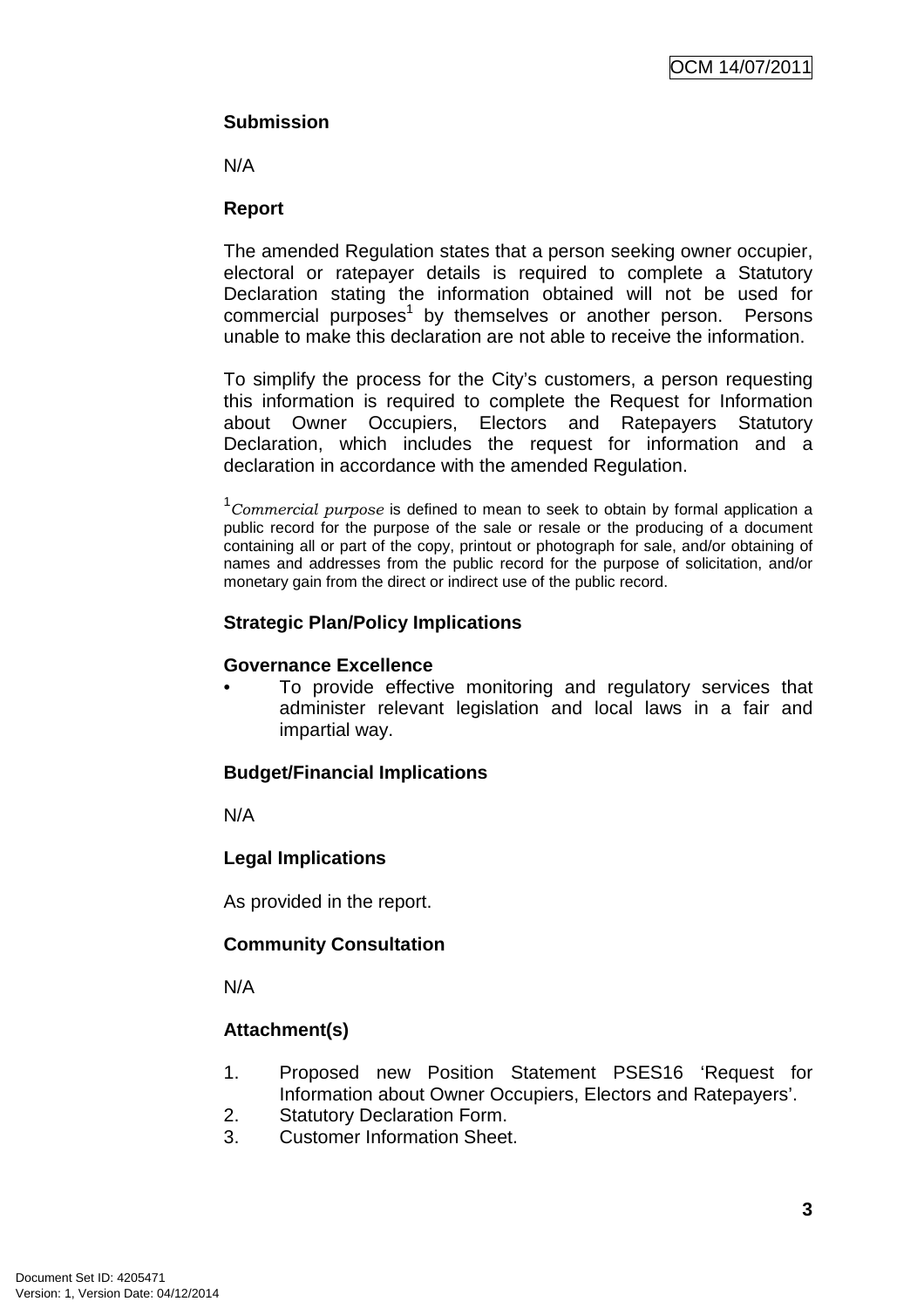#### **Advice to Proponent(s)/Submissioners**

N/A

**Implications of Section 3.18(3) Local Government Act, 1995**

Nil.

## **13.2 (OCM 14/7/2011) - MAYORS FOR PEACE (1054) (SCAIN) (ATTACH)**

#### **RECOMMENDATION**

That Council endorses the Mayor's request to join the Mayors for Peace organisation.

## **COUNCIL DECISION**

#### **Background**

Mayor Logan Howlett has written to the Chief Executive requesting that the Council consider an invitation from the International Campaign to Abolish Nuclear Weapons (ICAN) to join the Mayors For Peace network.

#### **Submission**

Invitation from ICAN seeking membership.

#### **Report**

Mayor Howlett received the attached correspondence from ICAN seeking that he join the Mayors for Peace network. This organisation operates as a confederation, with more than 4700 local governments as members and from across 150 countries. Within Australia there are over 70 local governments that belong to the network, which is approximately 10% of all Local Governments in the country.

The specific membership pledge that would be signed states: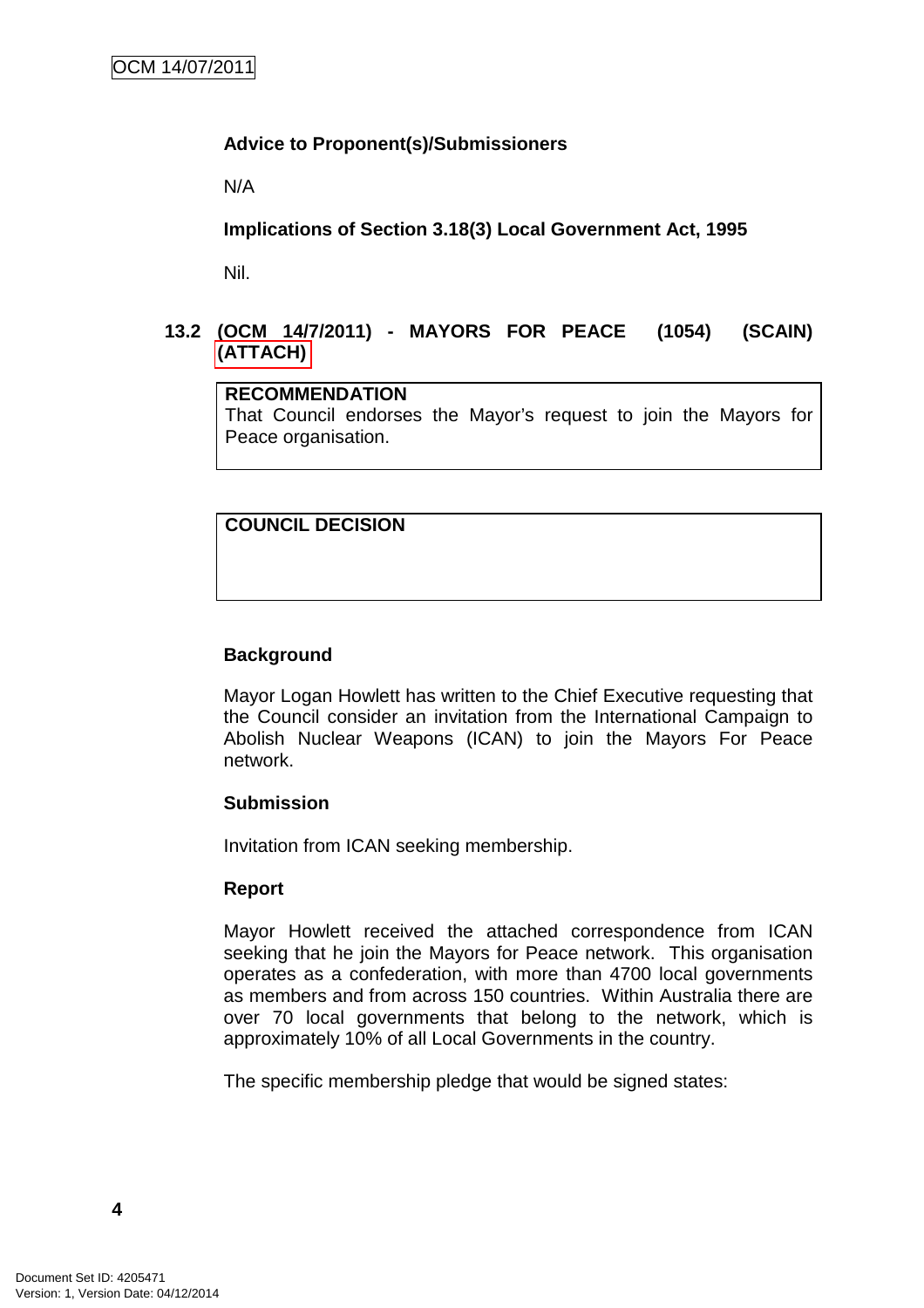"I hereby express my city / municipality's support for the abolition of nuclear weapons and desire to join the Mayors for Peace network."

As this outcome seeks to bind the City, the Mayor has asked for this matter to be put before Council. Additional information on this organisation can be found at www.mayorsforpeace.org. There would be no costs to the City in joining this organisation.

## **Strategic Plan/Policy Implications**

#### **Governance Excellence**

• To conduct Council business in open public forums and to manage Council affairs by employing publicly accountable practices.

#### **Budget/Financial Implications**

N/A

**Legal Implications** 

N/A

#### **Community Consultation**

N/A

#### **Attachment(s)**

Correspondence from ICAN dated 13 May 2011.

## **Advice to Proponent(s)/Submissioners**

N/A

**Implications of Section 3.18(3) Local Government Act, 1995**

N/A

## **14. PLANNING AND DEVELOPMENT DIVISION ISSUES**

**14.1 (OCM 14/7/2011) - CITY OF COCKBURN RESPONSE TO THE STATE GOVERNMENT'S DRAFT PROSTITUTION BILL 2011 (HS/L/001) (A LEFORT)** 

#### **RECOMMENDATION**

That Council note the State Government's Draft Prostitution Bill 2011 and provide comments relating to the bill to the Attorney General as follows: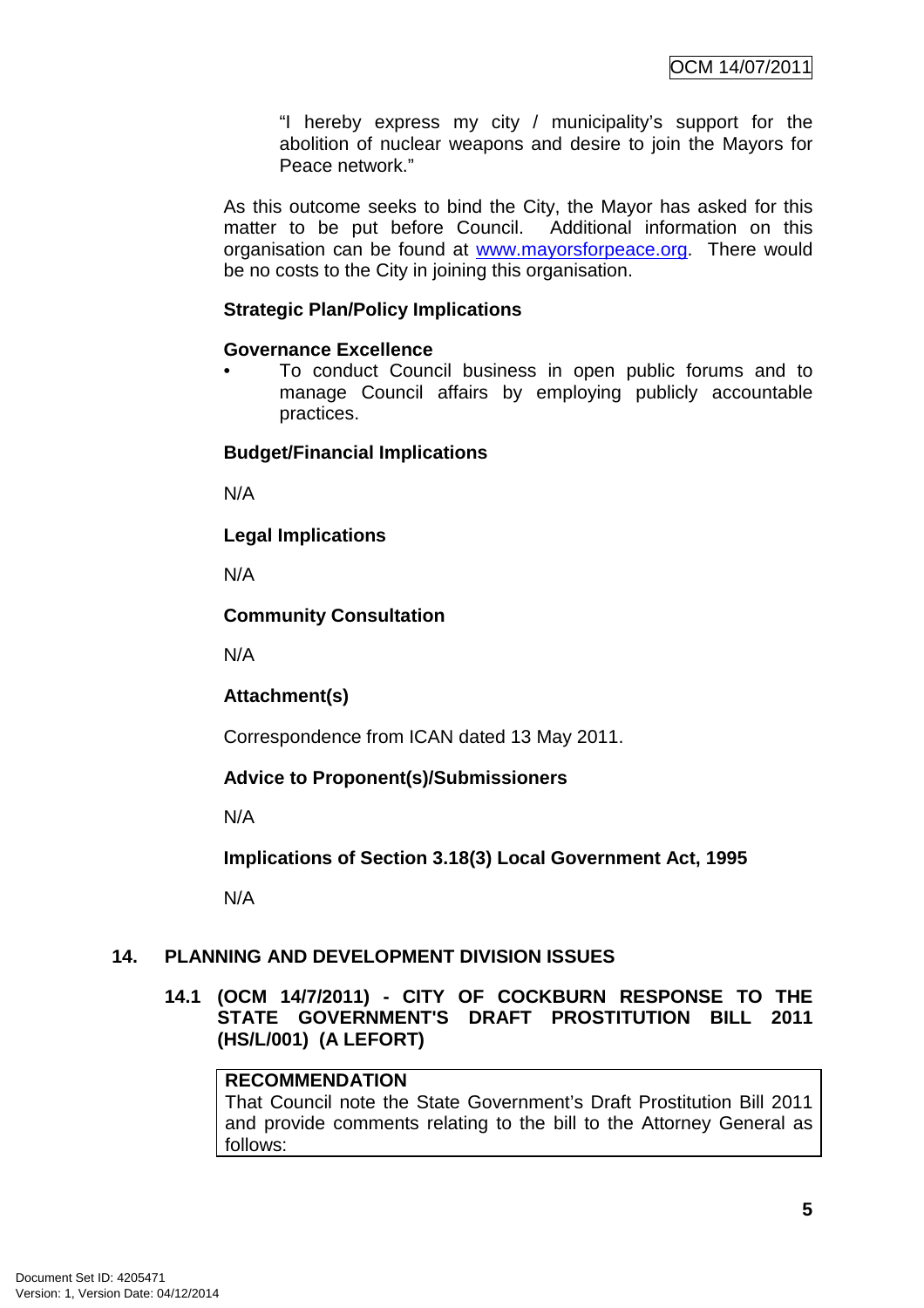- 1. The Attorney General liaises with the Western Australian Planning Commission (WAPC) in order to modify the model scheme text (MST) to include development control provisions relating to prostitution. The provisions should include a use class definition and listing in the zoning table of the MST.
- 2. Section 76 of the draft bill be amended, specifically the heading of 'City of Perth provisions' as the information in Section 76 should relate to the entire state (excluding Section 76 (2) which only relates to the City of Perth.
- 3. All of the Henderson industrial area is contained within Special Use zones (SU 2 and SU22) under the City of Cockburn's Town Planning Scheme No .3 and under the provisions of the draft act, no prostitution business would be able to be permitted under any circumstances in that area. The scheme provisions for that area require businesses to be associated with the marine industry or the oil and gas industry.
- 4. To the City's knowledge there are no existing prostitution businesses operating within the City of Cockburn.
- 5. The draft bill should provide for the buffer distances in Section 76 to apply to future residential zones and residential zones in greenfields areas where dwellings are yet to be constructed.
- 6. The draft bill makes provision for additional comments that may not be able to be considered as part of the planning process. These additional comments would be provided by the local government for consideration prior to the issue of a licence by the CEO of the Department of Racing Gaming and Liquor.
- 7. Consideration be given to the application for a sensitive use (such as residential uses or protected places) within the buffer areas of already established and approved prostitution businesses; particularly, if there are any requirements for disclosure of this information to prospective purchasers or tenants.
- 8. Consideration be given as to how the Bill will address prostitutes who seek to obtain a licence but who are not attached to permanent premises (for example a prostitute visiting a hotel). The draft bill indicates that these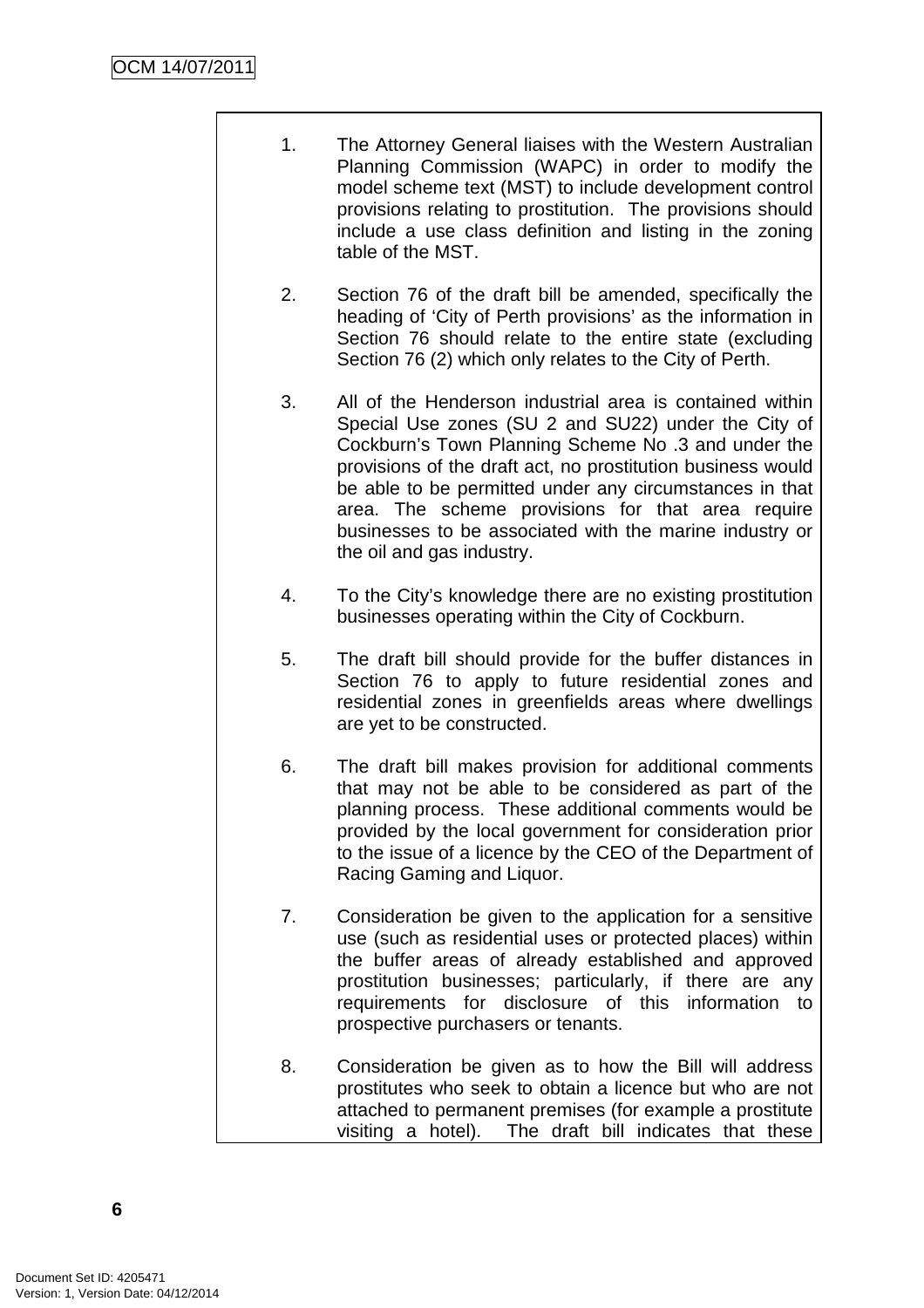prostitutes are required to provide evidence of a planning approval however these prostitutes would obviously not be associated with a permanent business (and therefore have no planning approval). Is it the intention of the legislation not to provide for this type of prostitution and therefore eliminate it? The City questions whether this is the intent and if not whether the draft bill should consider this situation.

9. All aspects of a building/s meet the requirements of the Building Code of Australia. Given the nature of the activity within such a building, strong consideration should be given to including specific requirements for showers, closet pans and wash basins to be provided within in each bedroom/work area as part of any future regulations created under the proposed legislation. Compliance with the BCA would not require such.

## **COUNCIL DECISION**

## **Background**

The State Government has initiated reform to the laws governing prostitution in Western Australia and has recently released a draft bill for public comment (Prostitution Bill 2011). The draft bill is intended to be stand alone legislation governing prostitution in WA and seeks to impose a strong regulatory and enforcement framework on prostitution. The legislation is designed to assist police in responding to public complaints and closing down unlawful prostitution businesses in residential areas. The key matters addressed in the draft bill are:

- 1. Licensing
- 2. Planning and Development Controls
- 3. Enforcement
- 4. Protecting vulnerable people
- 5. Health

It is estimated by the State Government that there are presently 1700 prostitutes and 38 known brothels in Western Australia, 30 of which are in the metropolitan area.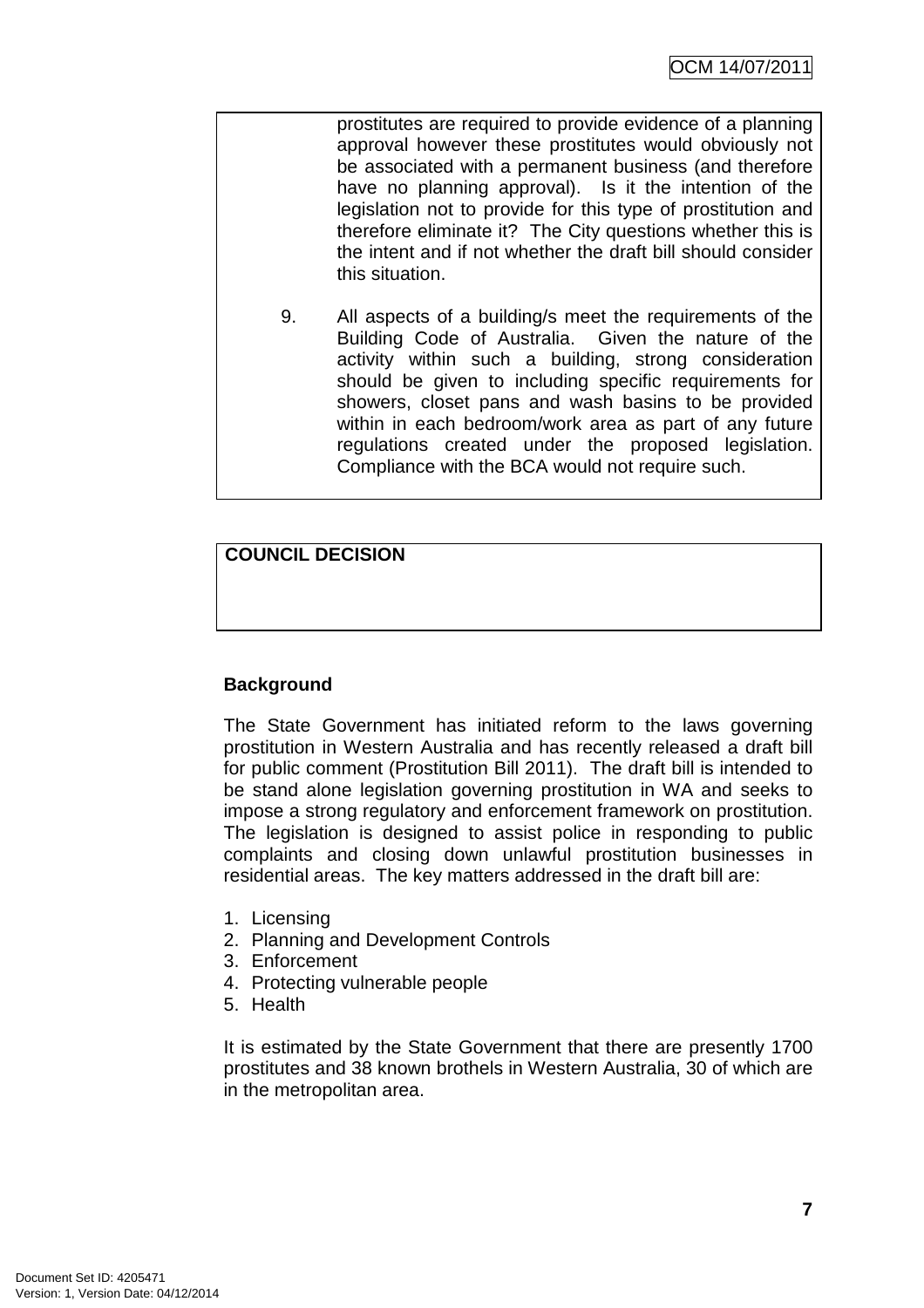The purpose of this report is to review the State Government's draft Prostitution Bill 2011, recognise its implications for the City of Cockburn and provide the Attorney General with meaningful input that may increase the effectiveness of the future legislation and its implementation.

## **Submission**

N/A

## **Report**

#### Draft Prostitution Bill 2011 – Key Features

#### **Licensing**

- Prostitutes, managers and operators of brothels will be required to possess valid licences and only conduct business from premises approved for that purpose through the local government planning process. Licences are to be displayed at places where business is being conducted.
- Licences are proposed to be valid for a period not exceeding 3 years.
- The licensing process is to be managed by the State Government (Department of Racing, Gaming & Liquor) and is reliant on local government planning approvals being granted prior to licences being issued.
- Stringent application criteria for the issue of licences to prostitutes, managers and operators including the evidence of planning approval for the local government. For prostitutes, the licensing requirements include evidence of where they will conduct business (i.e. showing a valid planning approval).
- Licences can be issued with conditions imposed by the Department of Racing Gaming and Liquor (DRGL).
- All advertisements of prostitution services will need to display a licence number.

## Planning and Development Controls

- Licences to prostitutes, managers of brothels and owners will only be granted where the local government has granted planning approval.
- Land in residential areas or special use areas will not be permitted to be used for any prostitution business in any circumstances.
- Land in places other than residential areas or special use areas may be used for prostitution business where planning approval is granted by the local government/relevant planning authority.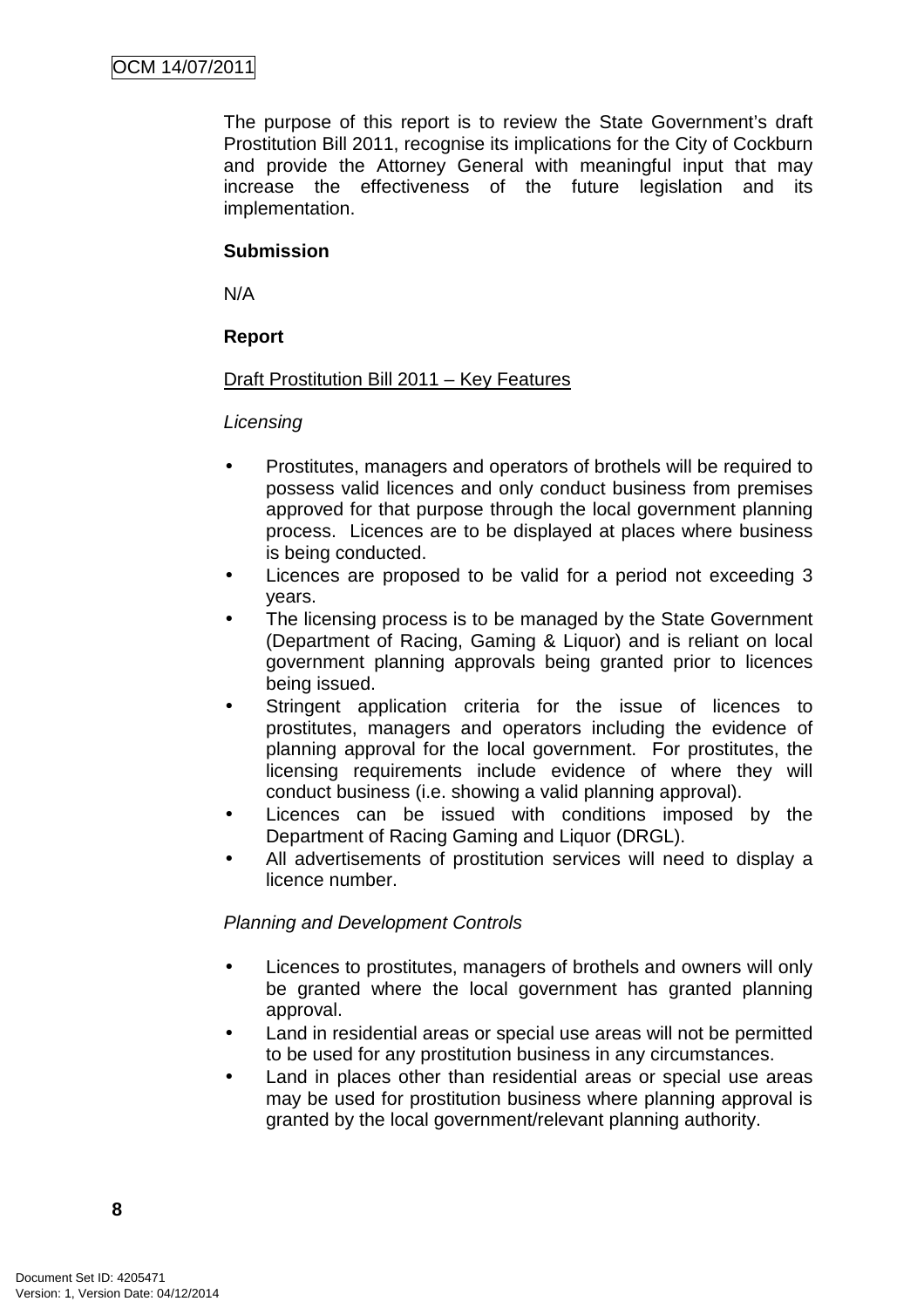OCM 14/07/2011

- Outside of the City of Perth area, land which is not in a residential area but is nevertheless within 100m of a residence or 200m of a protected place will not be permitted to be used for any prostitution business in any circumstances.
- Planning schemes may not be amended to override the proposed legislation, for example to make prostitution businesses a prohibited use in areas other than residential or special use areas, or to permit applications in residential areas.
- Existing appropriately situated businesses may be permitted to continue to operate for up to 18 months, but only if DRGL is satisfied that the business has not been causing disturbance or interfering with the amenity of the area.
- Restrictions imposed on the maximum number of rooms to be used for prostitution acts, prostitutes at the premises at any one time and total numbers of staff at the premises at any one time.

#### Enforcement

- Conducting of any form of prostitution business without a licence will be a criminal offence.
- Police will have the power to enter premises other than residences which they reasonably suspect are being used to conduct prostitution businesses without a warrant.
- Police will have the power to issue closure notices and make barring notices and prohibition orders to deal with dangerous or undesirable persons working in or attending brothels.
- Licence numbers will be required to be displayed in any advertisements for prostitution.
- The State Government will have absolute discretion to reject a particular licence or direct that licences are not issued in relation to particular areas of the state.
- Infringements will be issued for acting as an unlicensed prostitute.
- Police to enforce compliance with the act (not local government).

#### Protecting Vulnerable People

- A prison term for any person who engages in an act of prostitution whom they knew or could be expected to have known was being coerced and for anyone who causes, permits or induces a child to act as a prostitute.
- Obligations of those managing prostitution businesses to ensure children do not work within the businesses or be on the premises of business.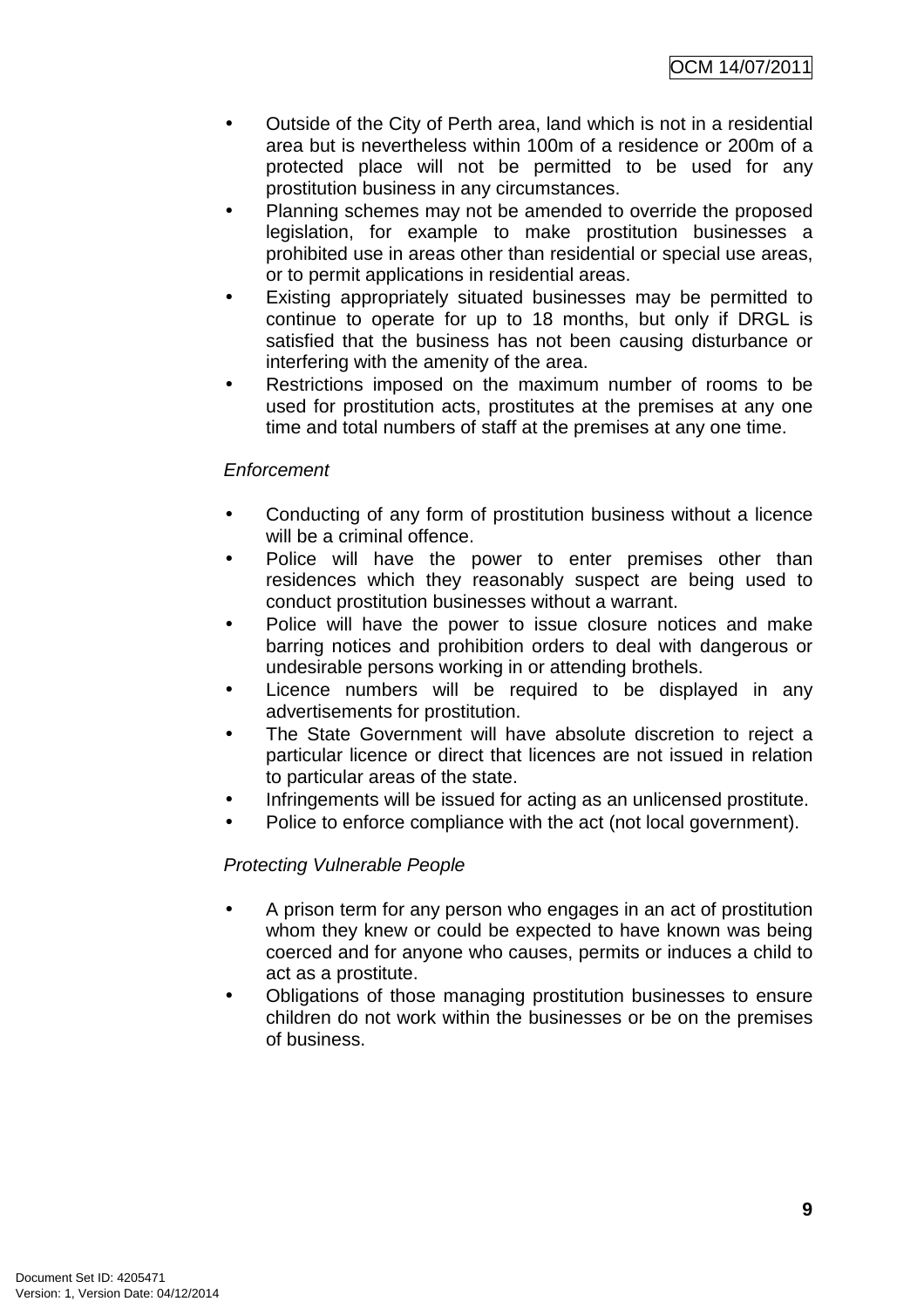#### **Health**

• A number of clauses to protect the health of those engaging in acts of prostitution (including workers and clients) and offences for non compliance.

#### Officer Comments – Implications for the City of Cockburn

The draft bill has many implications for local government particularly in relation to the statutory planning framework, public health and building related issues, all of which are discussed below.

#### Statutory Planning Implications

#### Use

The City of Cockburn's Town Planning Scheme No. 3 (TPS 3) currently contains no use class definition for a prostitution business and is therefore not included in the zoning table (Table 1). As such, any planning application lodged with the City will need to be dealt with as a use not listed in accordance with Clause 4.4.2 (a) of TPS 3 (where a use is not listed in the zoning table). This clause is applicable to applications which cannot reasonably be determined as falling within the type, class or genus of activity of any other use category in the table. It allows the City to determine whether the use is consistent with objectives of the particular zone. If Council determines that the use is not consistent with the objectives of a particular zone then a Refusal may be issued under the scheme. Should Council consider that an unlisted use is consistent with the scheme the application may be considered for planning approval following the advertising procedures of Clause 9.4.

The City can defer to the definition of a prostitution business as contained in the draft bill to ascertain whether a proposed use does in fact constitute a prostitution business. The draft bill states that:

"a prostitution business means a business involving one or more persons taking part in, or being available to take part in, acts of prostitution whether the acts of prostitution take place in the place from which the business is conducted or elsewhere".

It is considered that as a consequence of this legislation, that the Western Australian Planning Commission (WAPC) should modify the model scheme text (MST) to include development control provisions relating to prostitution. The provisions would be expected to include a use class definition and the use class being included into the zoning table. It is recommended that comments to the State Government from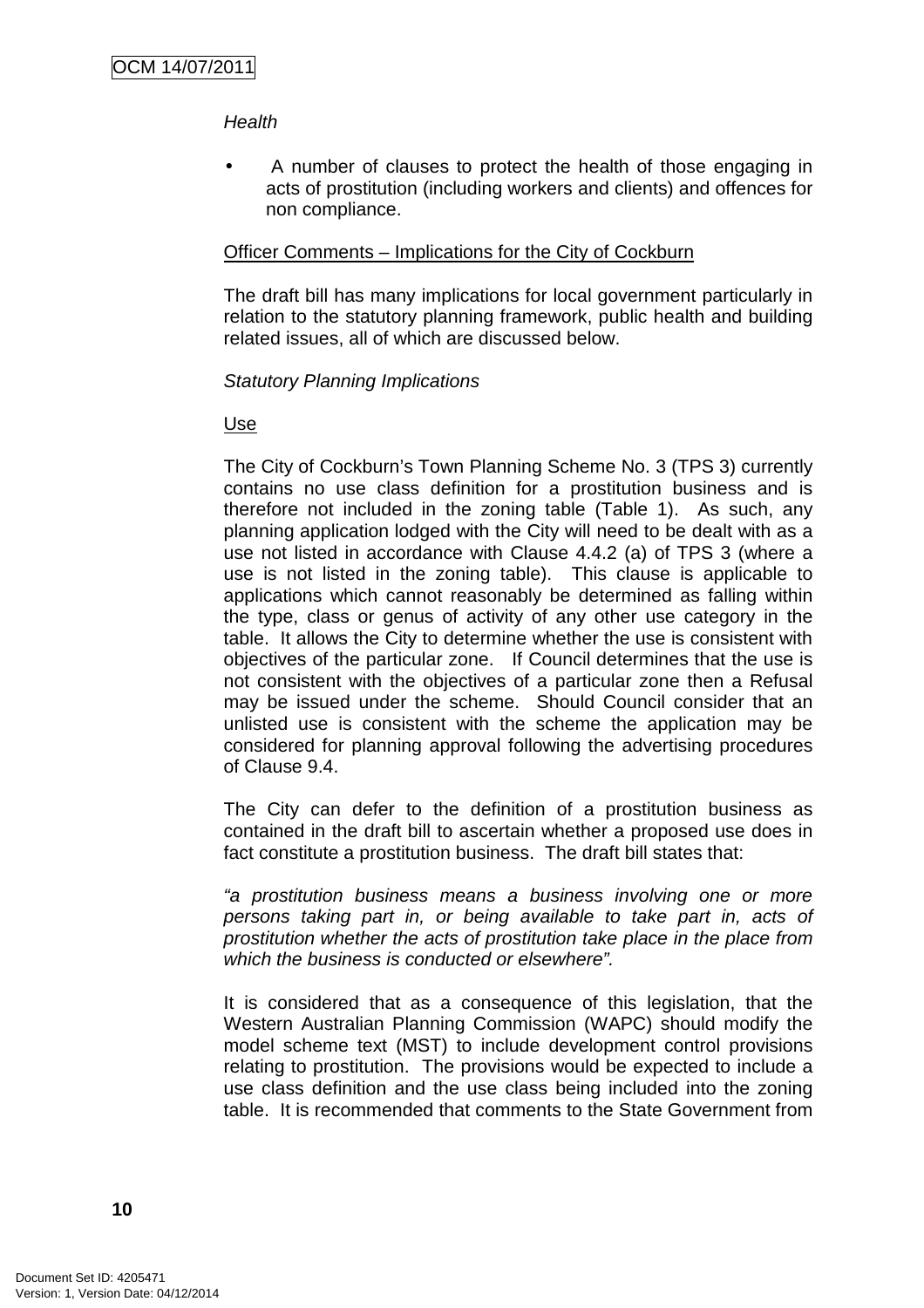the City should include a recommendation for the Attorney General to liaise with the WAPC to ensure that this occurs.

#### Location Criteria

The draft bill prohibits any prostitution business from operating within a residential area or special use area. The prohibition of these uses within residential areas is supported. It is likely that due to the limitations of the draft bill that most prostitution activities would seek to be located within areas zoned industry or light/service industry.

The State Government should be advised that the City of Cockburn contains 19 special use zones as listed in Schedule 4 of TPS 3 and several of those relate to industrial land in Henderson which may otherwise be considered a suitable location for prostitution businesses.

The draft bill includes the following buffers for the location of prostitution businesses for areas not within a residential or special use area:

- 100 m from a residential dwelling (excluding a caretakers dwelling on the same land as a building, operation or plant).
- 200 m from a protected place (hospital or other prescribed place or a place used for education, worship, the care or recreation of children, or for a prescribed purpose).

Section 76 of the draft bill containing the buffer provisions are included under the heading of 'City of Perth provisions' however officers have clarified that the buffer provisions do apply state wide (not just in the City of Perth) and this is an error. It is recommended that the City raise this in it comments to the Attorney General.

It should be noted that there is a potential for a residential dwelling or protected place to locate within a buffer distance of an existing approved prostitution business. It is recommended that Council seek clarification from the Attorney General as to whether those seeking to develop a dwelling or protected place within the buffer be advised or notified of this.

The wording of the draft bill refers only to proximity to existing dwellings. However it is recommended that it should also recognise proximity to existing residential zones or future residential zones where there may be no existing dwellings (for example in an area subject to a structure plan). It is recommended that the City's comments to the Attorney General identify this issue.

It should be noted that whilst Council cannot control the number of prostitution businesses in any one particular area, section 68 of the draft bill makes provision for the CEO of the Department of Racing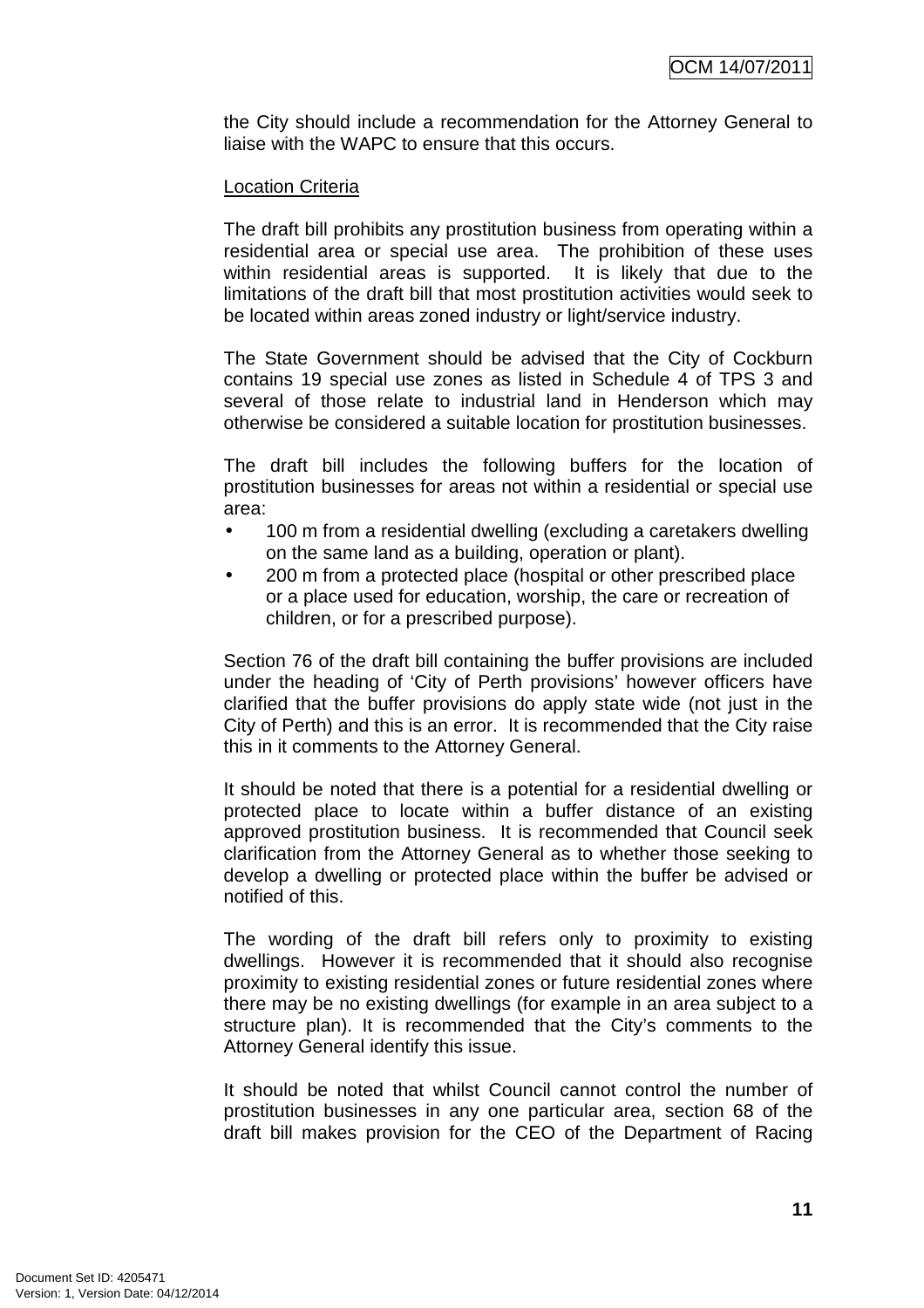Gaming and Liquor to choose not to issue a licence based on the particular area for that reason in much the same way as liquor licencing is controlled.

#### Assessment

Assessment criteria for the development of prostitution businesses within the City is recommended to be guided by in a future local planning policy which should be drafted and adopted by Council pursuant to Clause 2.3 of TPS 3. It is anticipated that a local planning policy relating to the establishment of prostitution businesses would include a definition and assessment criteria for determining the appropriateness of this use within the City. Examples of relevant criteria include:

- Zones where the use can be considered for approval.
- Referral and consultation procedures.
- Information to be lodged with a planning application.
- Car Parking standards.
- Signage requirements.
- Enforcement under TPS 3.
- Any other relevant development requirements.

Clause 5.9 of TPS 3 outlines general development requirements for commercial and industrial uses which would apply to prostitution businesses. In addition, areas of the City are subject to specific design guidelines that would also apply to these types of proposals.

In determining an application for a prostitution business, in accordance with the Planning and Development Act 2005 and TPS 3, the City may only consider the application on its planning merits. Non-planning related reasons (for example moral concerns from nearby landowners) may not be used as reason for refusal. It is therefore recommended that the draft bill make provision for additional comments from the local government to be considered prior to issuing of a licence. The current format of the bill provides the planning application as the only input from local government i.e. The City is not requested to comment on the Licence.

#### **Consultation**

Section 75 (4) of the draft bill provides for advertising of an application in accordance with the provisions of the Planning and Development Act 2005. It is suggested that the City advertises all applications for prostitution businesses to nearby and/or affected landowners and the procedure or requirements for advertising be contained in the future local planning policy. The extent of consultation and the appropriate method for the advertising of prostitution business planning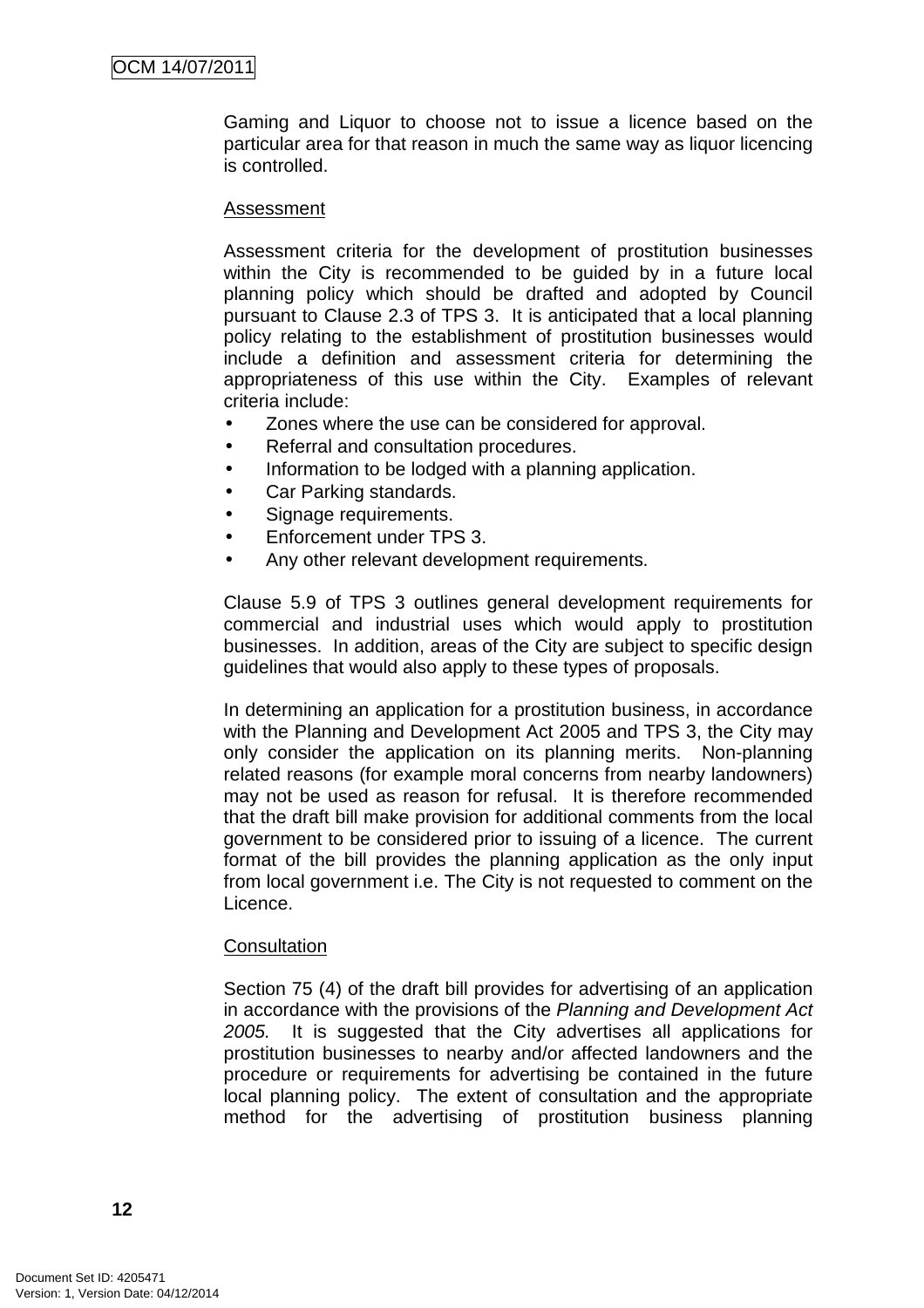applications is yet to be determined and would be further investigated during the formation of a future local planning policy.

#### **Delegation**

Council must consider its powers of delegation in relation to the determination of planning applications for prostitution businesses and whether the existing powers of delegation to officers remain appropriate or require amendment. It is suggested that should Council wish to modify the extent of delegation that it be undertaken in tandem with the adoption of a local planning policy.

#### Planning Compliance

A major focus of the draft bill is focused on enforcement and compliance with the proposed legislation. The responsibility for which will be undertaken by the police. However, the local government will still be responsible for enforcing the conditions of the planning approval issued under the Scheme as it would with any other development.

#### Environmental Health Implications

In the interest of public health there is a need for minimum standards of fixtures and fittings to be established and for minimum standards of hygiene to be maintained. It is preferable that Local Government is not involved in routine inspections of prostitution premises due to the potentially sensitive nature of the business. Ideally the licence fee will be used by the Department of Racing Gaming and Liquor to pay for expert officers to carry out routine hygiene inspection. The capacity to maintain satisfactory standards of hygiene is extremely dependent upon the fixtures, fittings and especially sanitary facilities provided.

There is a need for a standardised and consistent approach to the fit out of prostitution premises throughout WA and it is recommended that this be achieved via appropriate regulations attached to the Act. It is especially important that the fit out standard be provided in the regulations because the current capacity of the BCA cannot require the standards recommended by Council officers. The minimum recommended standard includes provision of a shower and hand basin in each of the prostitution rooms plus separate toilet facilities for staff and for customers within the premises. This is a critical issue because in many cases it is anticipated that an applicant may wish to retrofit an existing industrial/commercial building and there is likely to be significant costs associated with the additional plumbing fixtures.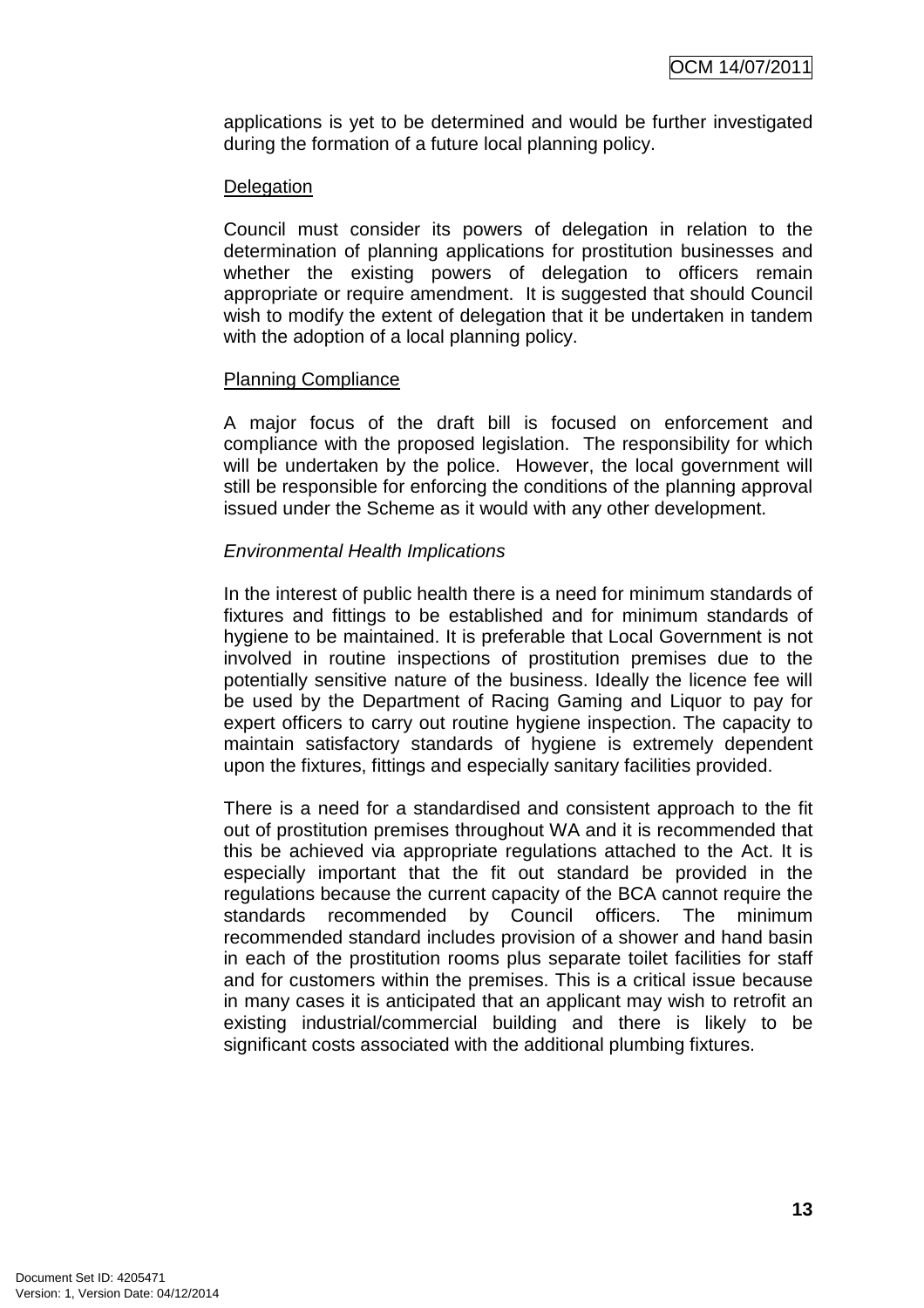#### Building Implications

The classification of such a building determined by its purpose and the manner in which it would be used confirms such a building would be "Class 5: an office building used for professional or commercial purposes…" Should such a building include an associated caretaker flat or similar the flat would be a "Class 4: a dwelling in a building that is a Class 5…".

All aspects of the Building Code of Australia must be met in regard to the building classification. This may be easily achieved in the case of a purpose built building, however where it is proposed that buildings be retrofitted it may be far more difficult to achieve. Issues such as but not limited to fire resistance, access and egress (including disabled access), fire services, energy efficiency, health and amenity issues and provision of sanitary and other facilities must be addressed to meet BCA requirements.

In regard to disabled access all building applications/proposals submitted for consideration after 1 May 2011 are subject to compliance with the Federal Government legislation in regard to access for persons with disabilities. Again this may have implications for retrofit buildings.

The required sanitary facilities in a Class 5 building must include facilities for male employees and female employees in accordance with BCA Part F2. The prescribed facilities include:

- Closet Pans
- Urinals
- Wash basins

It is to be noted there is no requirement for any other facilities such as showers for employees. The required facilities for the employees would need to be "accessible sanitary facilities" in accordance with the BCA F2.4 to facilitate employees with disabilities.

In regard to customers/patrons attending a Class 5 building, there is no requirement within the BCA for any sanitary facilities to be provided.

Given the nature of the activity within such a building, strong consideration should be given to including specific requirements for showers, closet pans and wash basins to be provided within in each bedroom/work area as part of any future regulations created under the proposed legislation. Compliance with the BCA would not require such.

A Class 4 building such as care taker's flat or similar would need to meet all BCA requirements including provision of all facilities that are provided in a single residential type dwelling. The caretaker's flat or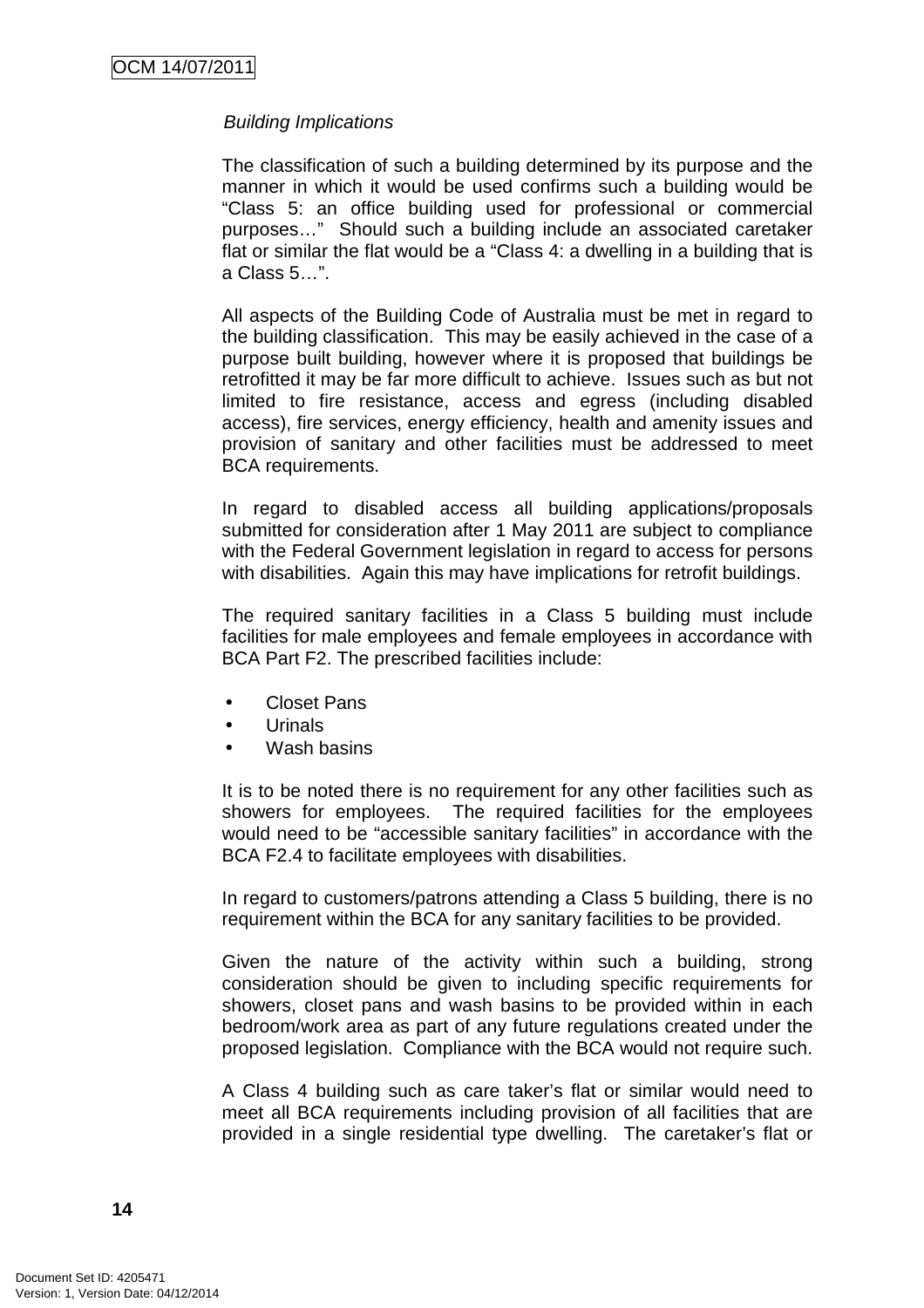similar (Class 4) would need to be fire separated by a fire wall from the remainder of the Class 5 portion of a building.

#### Existing Prostitution Businesses in the City of Cockburn

The provision of comments to the State Government relating to this draft bill is to include details of any known prostitution businesses within the City of Cockburn. Currently officers are not aware of any existing prostitution businesses within the City and the recommendation will state this.

Officers are generally supportive of the State Government's draft Prostitution Bill 2011. However, several modifications and additions to the bill as discussed in this report are recommended. It is therefore recommended that Council respond to the Attorney General noting the draft bill and providing relevant comments.

#### **Strategic Plan/Policy Implications**

#### **Demographic Planning**

- To ensure the planning of the City is based on an approach that has the potential to achieve high levels of convenience and prosperity for its citizens.
- To ensure development will enhance the levels of amenity currently enjoyed by the community.

## **Budget/Financial Implications**

N/A

#### **Legal Implications**

N/A

#### **Community Consultation**

N/A

**Attachment(s)**

N/A

## **Advice to Proponent(s)/Submissioners**

N/A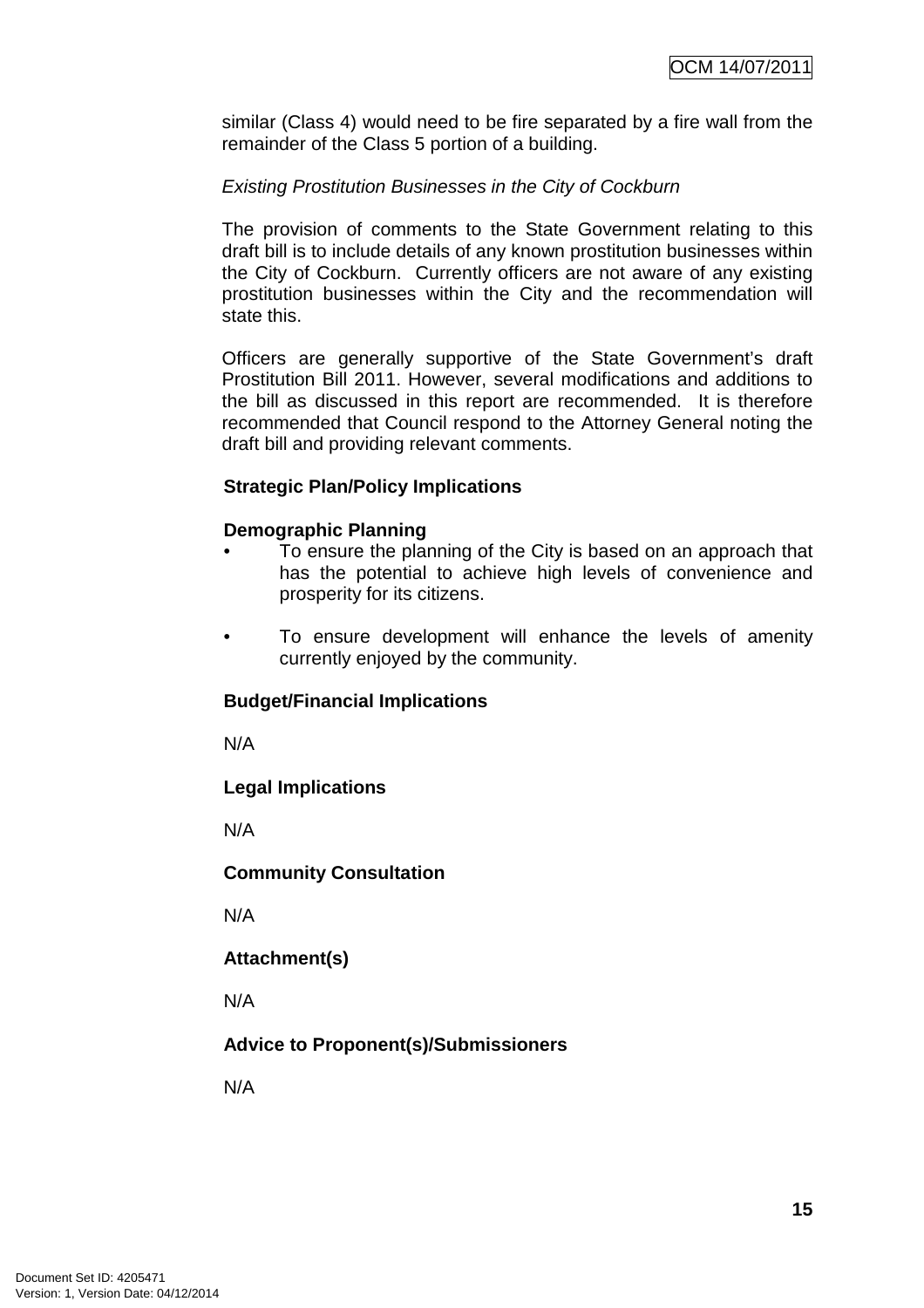#### **Implications of Section 3.18(3) Local Government Act, 1995**

Nil.

**14.2 (OCM 14/7/2011) - REVISED PORT COOGEE LOCAL STRUCTURE PLAN AMENDMENT - STAGE 5 REVISED LAYOUT. OWNER: PORT CATHERINE DEVELOPMENTS - APPLICANT: TAYLOR BURRELL BARNETT (TOWN PLANNERS) (9662) (T WATSON) (ATTACH)** 

## **RECOMMENDATION**

That Council:

- (1) approve the revised layout to Stage 5 in the Port Coogee Revised Local Structure Plan prepared by Taylor Burrell Barnett Town Planners on behalf of Port Catherine Developments pursuant to the provisions contained under Clause 6.2.14.1(a) and 6.2.14.3 of the City of Cockburn Town Planning Scheme No. 3, subject to the following:
	- 1. The Revised LSP being notated with the requirement for a Section 70A notification on the large 'L' shaped lot that extends around the south-western corner of Stage 5. The notification is to inform prospective purchasers of potential impacts to residential amenity due to noise and disturbance associated with the use of parking bays within the stage, and the boat pens attached to the stage. The notification will apply as a requirement of the LSP to the subdivision proposals currently before the City, and any subsequent subdivision i.e. strata titling.
	- 2. Any development of the lots subject of the amendment to Stage 5 (the two large lots) necessitating the provision of more visitor parking in the public domain than catered for in the Port Coogee Transport Report (due to an increase in dwelling yield beyond that previously anticipated) being provided on-site as part of any development.
- (2) advise the applicant that in the event both subdivisions currently before the City for Stage 5 are approved and the small lot subdivision is not undertaken or expires (and the land in question is not developed with multiple dwellings), the City is likely to require a further change to the LSP should the subdivision of the two larger lots into smaller lots be again preferred or intended. Furthermore, there are no guarantees the Council will support a future change back to purely small lot development, considerations in respect of which would include the extent to which apartment (multiple) dwelling development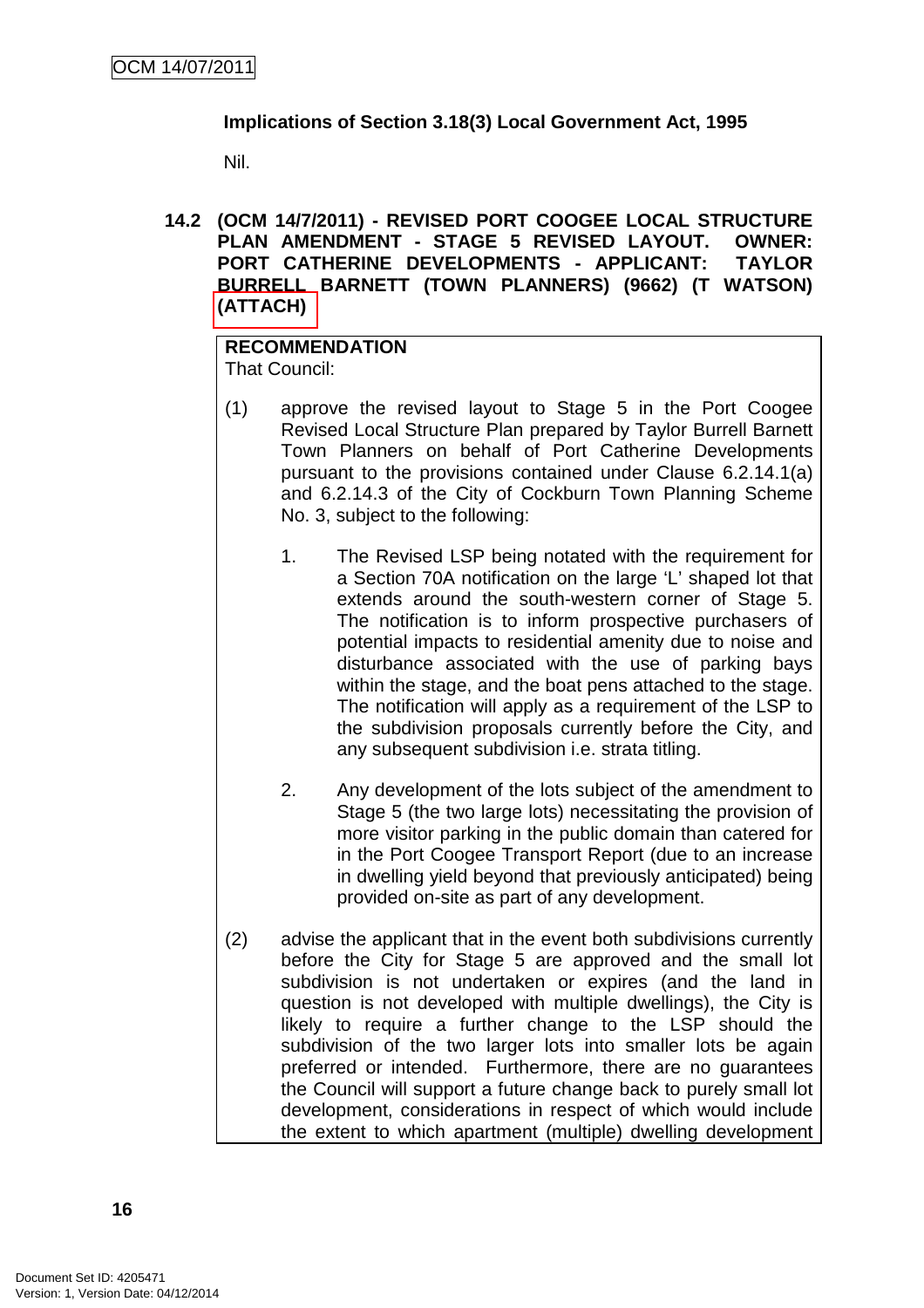has taken place elsewhere outside the marina village.

- (3) forward the amended Port Coogee Structure Plan to the Western Australian Planning Commission for endorsement (on the basis of point 1) above; and
- (4) advise the applicant of the Council resolution to approve the amended Structure Plan and refer it to the Western Australian Planning Commission for endorsement (on the basis of point 1) above.

## **COUNCIL DECISION**

## **Background**

Local Structure Plan History

In March 2004 the Council adopted the Port Coogee Local Structure Plan in conjunction with the local Scheme Amendment providing for Development Area 22. DA22 sets out development requirements for Port Coogee. The amendment was gazetted in June 2005. Subsequent to its initial adoption, a number of minor amendments to the Local Structure Plan (LSP) have been approved by Council (in June and August 2005, July 2006 and September 2008).

#### Revised Local Structure Plan

The most recent changes to the Port Coogee Local Structure Plan were delivered via a State Administrative Tribunal (SAT) determination in May 2010. The Port Coogee Revised Local Structure Plan was approved by SAT, providing for the following main changes to the development of Port Coogee:

- The relocation of the Southern Neighbourhood Centre to the Marina Village.
- An increase in dwellings numbers. The revised LSP provides for just over 2300 dwellings (early iterations of the document provide for 1630 dwellings). The majority of the increase in dwelling numbers is within the Marina Village (an increase of approximately 650 dwellings).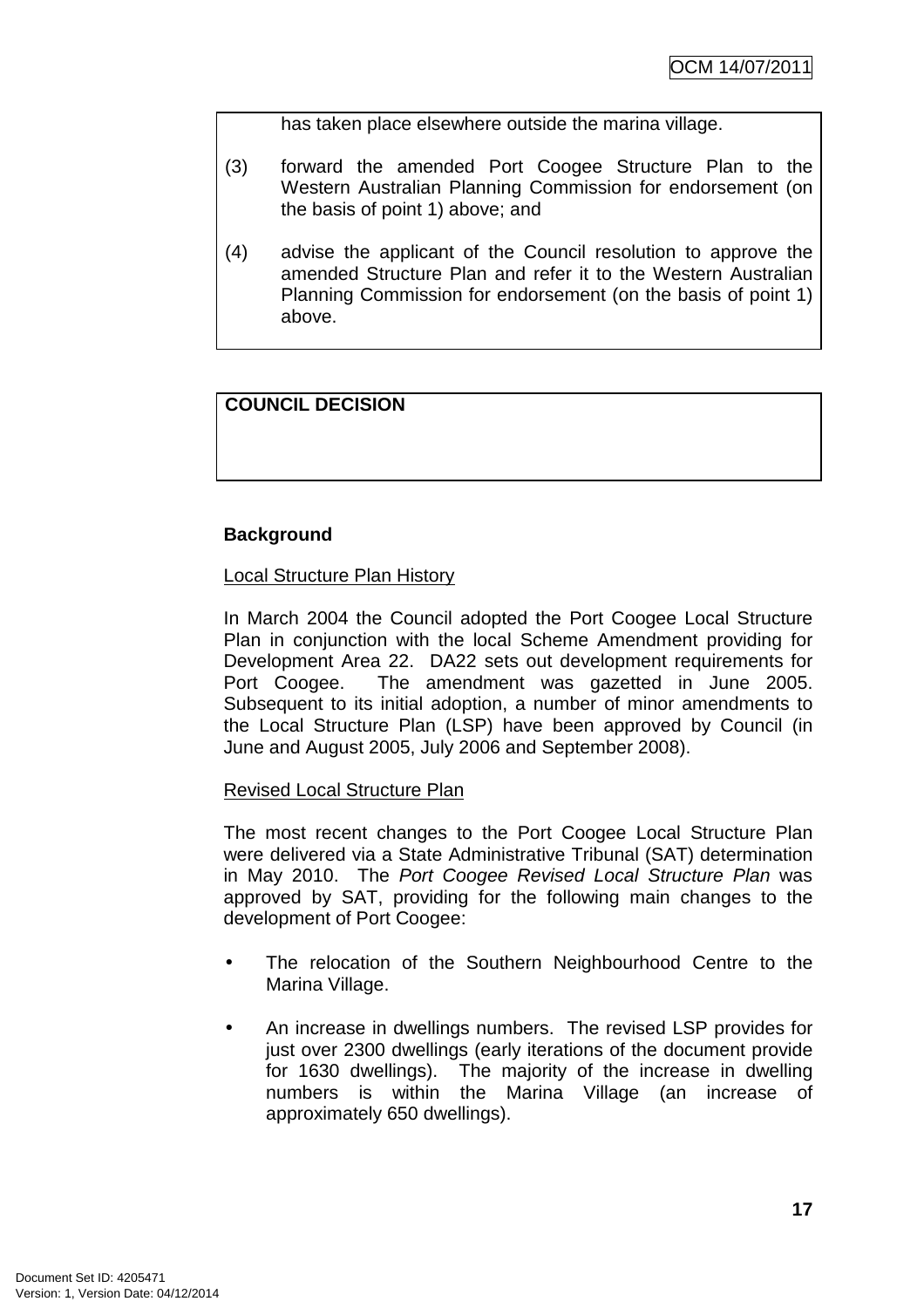- Removal of the R160 density previously shown across the Marina Village.
- Comprehensive parking provision within the Marina Village.
- The introduction of a Waterfront Park within the Marina Village (4701 m2).

## **Submission**

Australand and its consultant team have reviewed the design and layout of Stage 5 viz a viz the outcome likely under the currently layout. Stage 5 is the southernmost residential island within the marina, situated centrally and immediately to the west of the town beach.

The proposed changes involve:

- The shifting of land shown for residential development and currently situated centrally within the centre to the perimeter of the island, specifically the southern and western edges.
- The centralising of residential visitor and boat pen parking to the middle part of the island. At present, this parking is shown to be developed along the southern and western edges.
- A new road layout to facilitate the above.

#### **Report**

The changes to Stage 5 are considered to provide for the superior development of the land in question for the following reasons:

- The revised layout provides for a 'developed' edge to the marina whereby residential dwellings will address the public domain and boat pens that extend along the southern and western edges of the island. At present, the road layout for the stage separates future development from the water's edge. The changes should provide for better engagement between the public and private domains, with the significant benefit of improved natural surveillance over both the waterside pedestrian environment and boat pens beyond;
- The relocation of the public parking areas away from the waterways edge and therefore removing the potential for antisocial behaviour at this location;
- The waterside pedestrian access way, currently four (4.0) metres wide, is being increased to eight (8.0) metres in width. This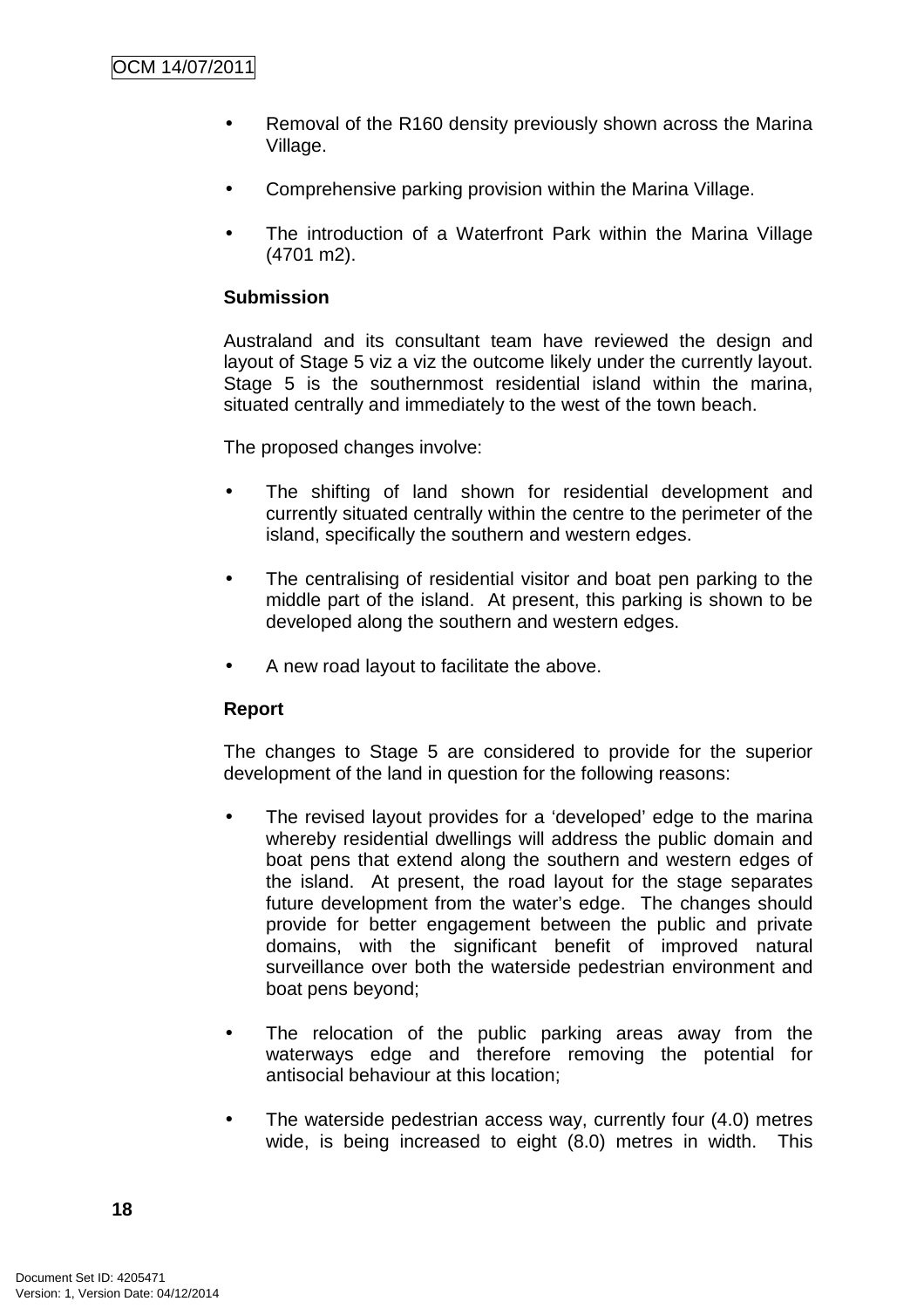additional width, along with the road relocation to the centre of the island, stands to significantly improve the pedestrian environment, and therein the pedestrian experience.

Although the above is supportive, there are a number of matters requiring further consideration.

#### Development of Land for Multiple Dwellings

Due to issues of viability and changes in the apartment market, a number of previously identified multiple dwelling sites within Port Coogee are now being developed for small lot single residential. This makes the retention and development of remaining grouped and multiple dwelling sites outside the marina village important.

The document showing the amendment to the LSP depicts two large lots, where currently the LSP shows two smaller lots and 16 single residential lots. Ideally, the two larger lots will be developed with multiple dwellings (apartments). The objective in this regard is the maintenance of a high degree of diversity in accommodation types across the whole of the project area, particularly given the extent of single residential development outside the village.

Bearing the above in mind, and despite the City being in possession of two subdivision applications for the stage, one generally reflecting what is currently depicted on the LSP, the other based on the subject amendment, it is recommended the applicant be advised:

In the event both subdivisions are approved and the small lot subdivision is not undertaken or expires (and the land in questions is not developed with multiple dwellings), the City is likely to require a further change to the LSP should the subdivision of the two larger lots into smaller lots be again preferred or intended. Furthermore, there are no guarantees the Council will support a future change back to purely small lot development, considerations in respect of which would include the extent to which apartment (multiple) dwelling development has taken place elsewhere outside the marina village.

#### Protection of Residential Amenity

Australand and its planning consultant have previously been asked to consider the protection of residential amenity as part of any proposal to change the layout of Stage 5 via an amendment to the LSP. In this regard, the principal concern relates to the internalising of visitor and boat pen parking to the centre of the subdivision – and the potential for this to impact on what might be typically expected in terms of amenity by surrounding residents.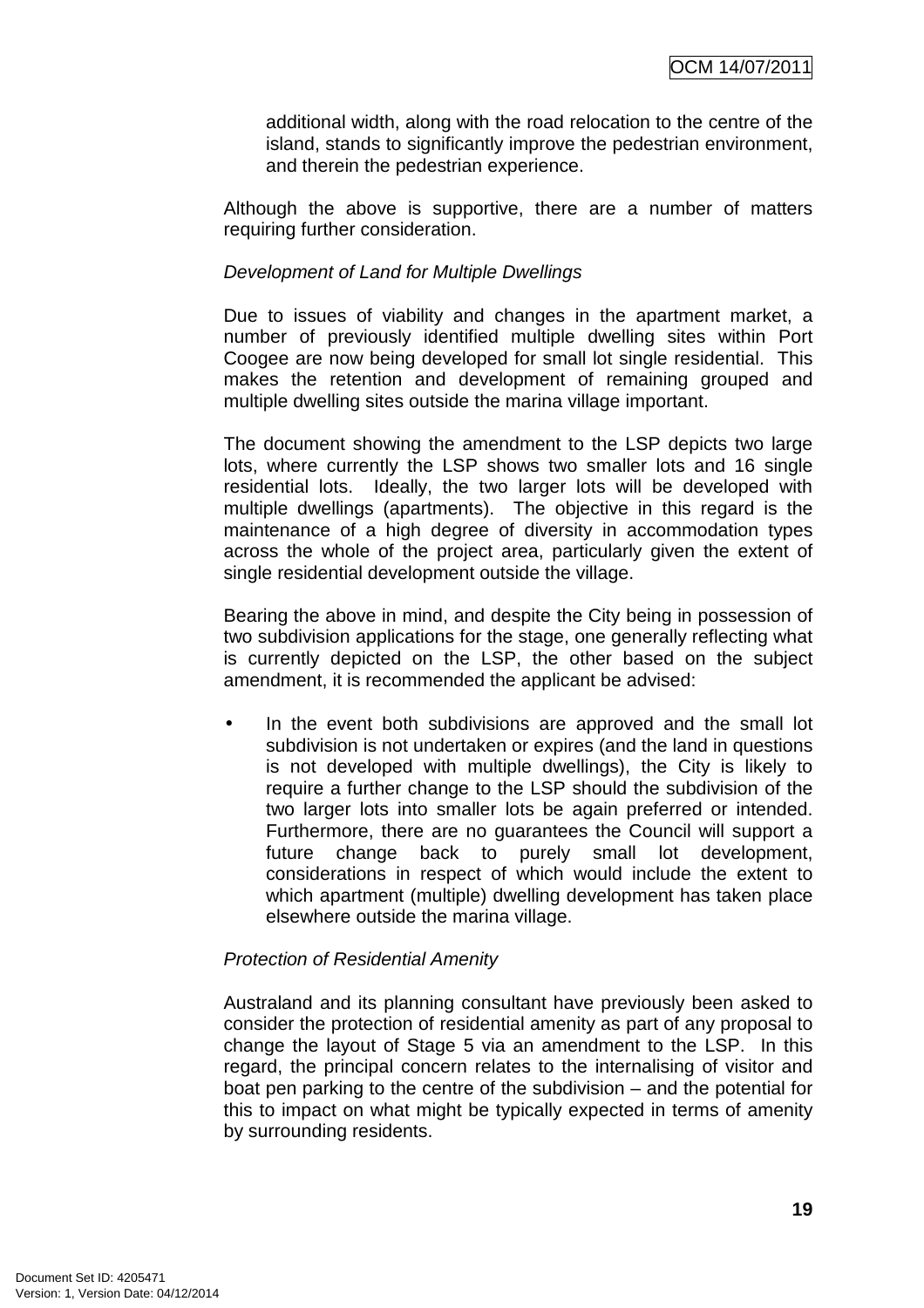Over 70 boat pens are indicatively shown for development on the southern and western sides of Stage 5. This stands to result in high demand on the part of boat owners for the parking bays now shown within the centre of the island. Equally, the use of these bays across the course of the day, evening and early morning is likely to result in unreasonable levels of noise and disturbance.

Bearing the above in mind, and in the absence of alternative appropriate and practical means to addressing the concern raised, it is recommended the amendment to the LSP be supported subject to the requirement for a Section 70A notification on the large 'L' shaped lot that extends around the south-western corner of the stage. If supported, the notification will be applied as a requirement of the LSP to the subdivision proposals currently before the City, and any subsequent subdivision of the land in question i.e. strata titling. The notification will inform prospective purchasers of potential impacts to residential amenity due to noise and disturbance associated with the use of parking bays within the stage, and the boat pens attached to the stage.

To assist boat owners and their visitors with proximate access to the two gatehouses serving the 70+ boat pens, two pick up/set down zones are proposed on the island.

#### Parking Provision

The number of parking bays proposed within the stage (sufficient or otherwise) has been raised in the context of the recent change to the R-Codes. Specifically, limitations on dwelling yield no longer apply to multiple dwellings where the land being developed is zoned R30 or greater (the subject land is identified for development at the R60 standard). Against this setting, the amount of public parking proposed has been questioned, noting 50% of visitor parking for residential development within Port Coogee is provided off-site i.e. within the road reserve.

In the event the land in question is developed at a dwelling yield necessitating the provision of more visitor parking than catered for in the Port Coogee Transport Report, those bays which cannot be provided for in the public domain (in accordance with the 50% requirement) should be provided on-site as part of the development. The amendment to the LSP should only be supported on this basis.

#### Waterway Access

The relocation of the marina edge road will result in a reduction in the views obtained by vehicles using the road and parking areas however it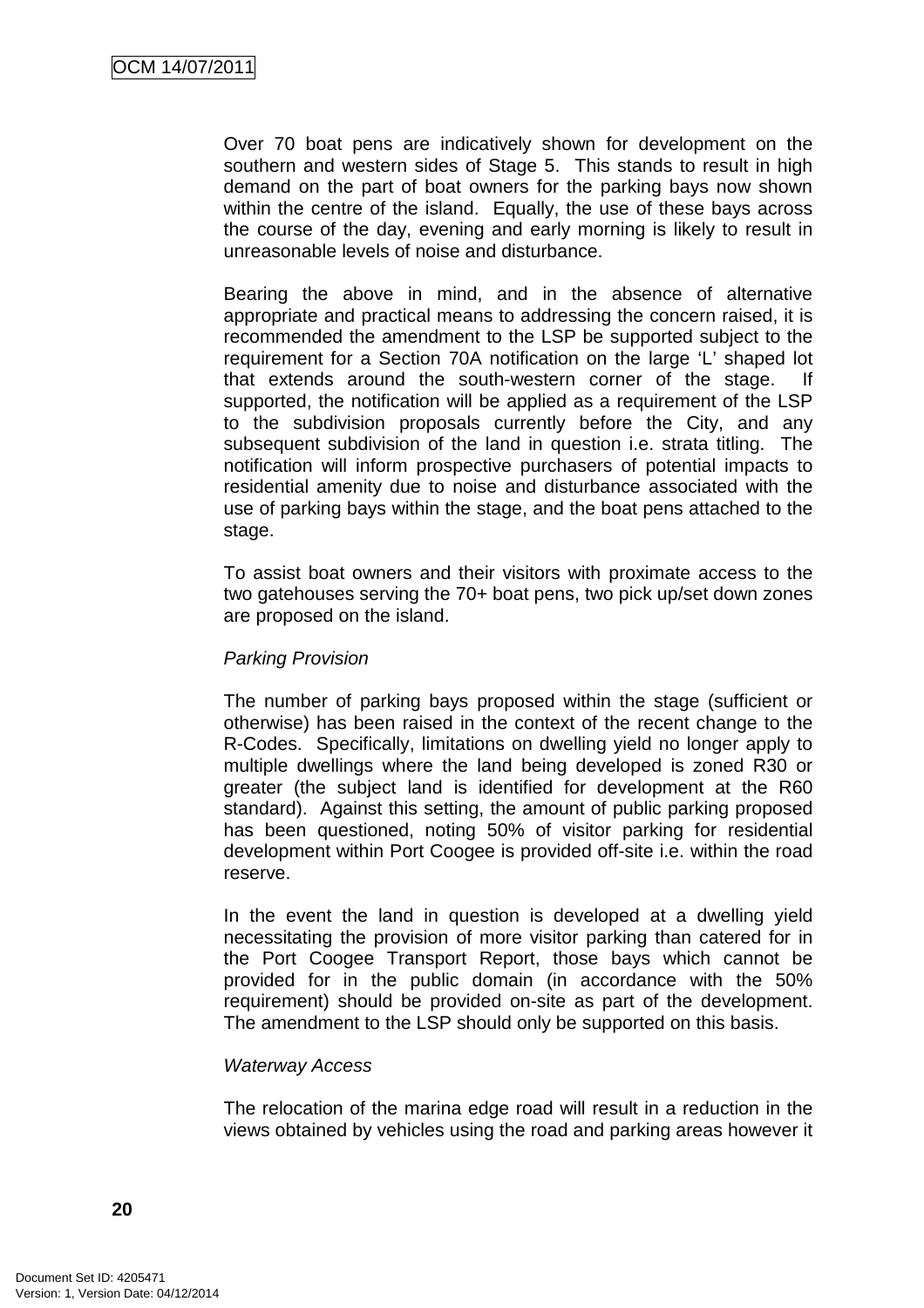is considered that this is balanced by the increase in the pedestrian amenity by increasing the waterside pedestrian access way to 8.0metres. The proposed variation will also result in the public parking areas being relocated from being directly adjacent to the marina to the centre of the island. Given the proposed location of the controlled access points (gatehouses) to the marina boat pens it is not considered the relocation of the public parking area will result in significantly greater distances for individuals accessing their boat pens. As previously indicated there will be two pick up/set down areas in close proximity to the gatehouses.

It is also acknowledged that the current location of the public parking area has greater potential for social disruption to occur and the proposed location should reduce this potential.

#### **Conclusion**

It is recommended the proposed amendment to the LSP be approved subject to the conditions and advice note mentioned. Whilst it has been suggested the concerns raised represent details more appropriately dealt with at the subdivision or Detailed Area Plan stage, they are considered fundamental to the acceptability of the revised layout given the uniqueness of Stage 5 and the distinctly different and competing interests of both the residents and boat owners who will occupy/use the island.

The approval of the amendment to the Port Coogee Revised Local Structure Plan is in accordance with the provisions of 6.2.14.1(a) and 6.2.14.3 of Town Planning Scheme No. 3. In accordance with the requirements of 6.2.14.3, the amended Structure Plan is to be referred to the Western Australian Planning Commission for endorsement if approved by Council (as it involves subdivision).

#### **Strategic Plan/Policy Implications**

#### **Demographic Planning**

- To ensure the planning of the City is based on an approach that has the potential to achieve high levels of convenience and prosperity for its citizens.
- To ensure development will enhance the levels of amenity currently enjoyed by the community.

#### **Lifestyle and Aspiration Achievement**

• To foster a sense of community spirit within the district generally and neighbourhoods in particular.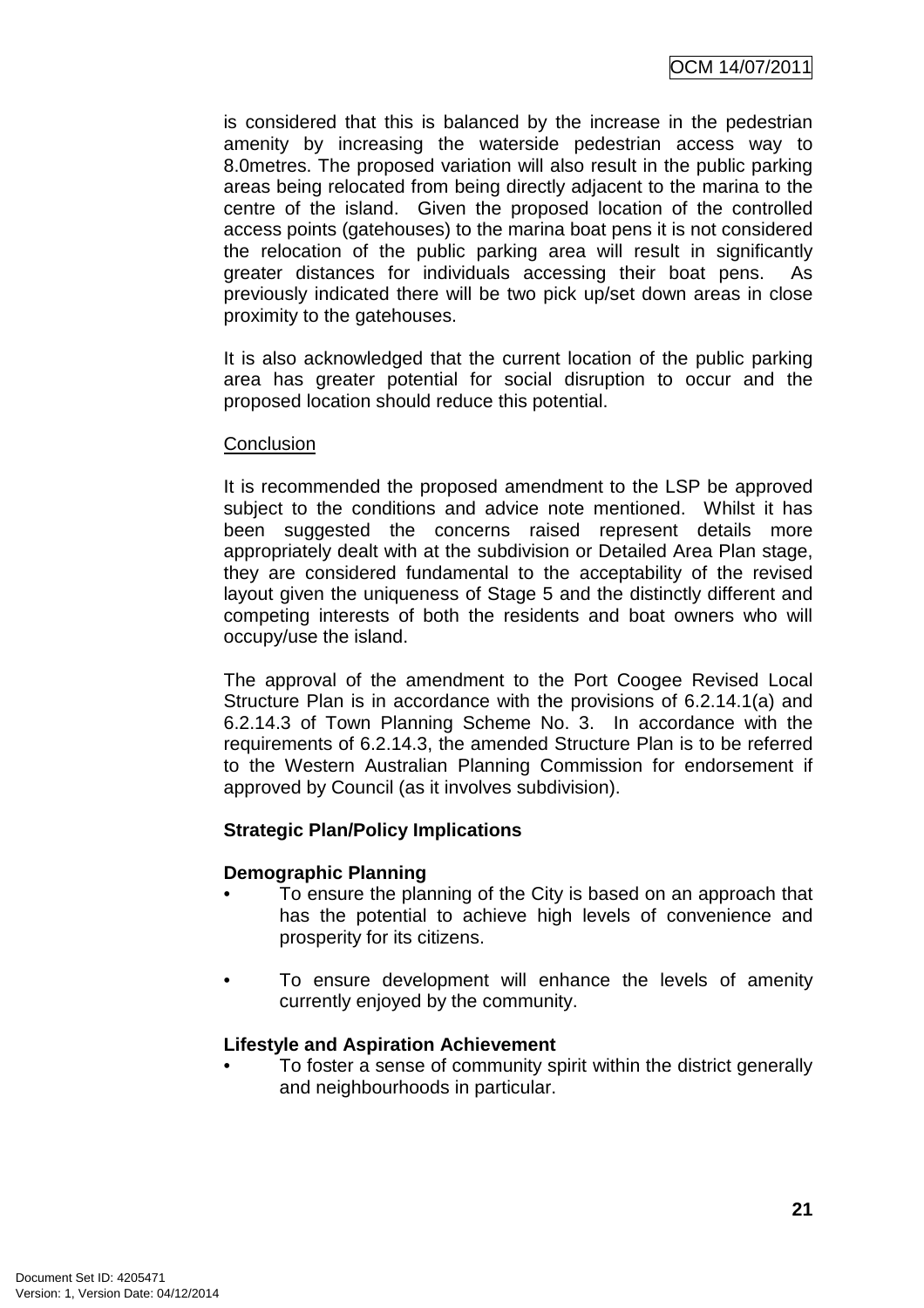• To identify community needs, aspirations, expectations and priorities for services that are required to meet the changing demographics of the district.

#### **Governance Excellence**

• To conduct Council business in open public forums and to manage Council affairs by employing publicly accountable practices.

#### **Budget/Financial Implications**

N/A

#### **Legal Implications**

Town Planning Scheme No. 3 Planning and Development Act

#### **Community Consultation**

No community consultation has been undertaken in respect of the proposed changes to Stage 5 in the Port Coogee Revised Local Structure Plan. The land in question is an island owned by Port Catherine Developments and to this end, no private landholders are affected by the proposed changes.

#### **Attachment(s)**

- 1. Current Port Coogee Revised Local Structure Plan/Amended Port Coogee Revised Local Structure Plan.
- 2. Cross sections of the current and proposed Local Structure Plan– Stage 5

#### **Advice to Proponent(s)/Submissioners**

The proponent has been advised this matter is to be considered at the 14 July 2011 Ordinary Council Meeting.

#### **Implications of Section 3.18(3) Local Government Act, 1995**

Nil.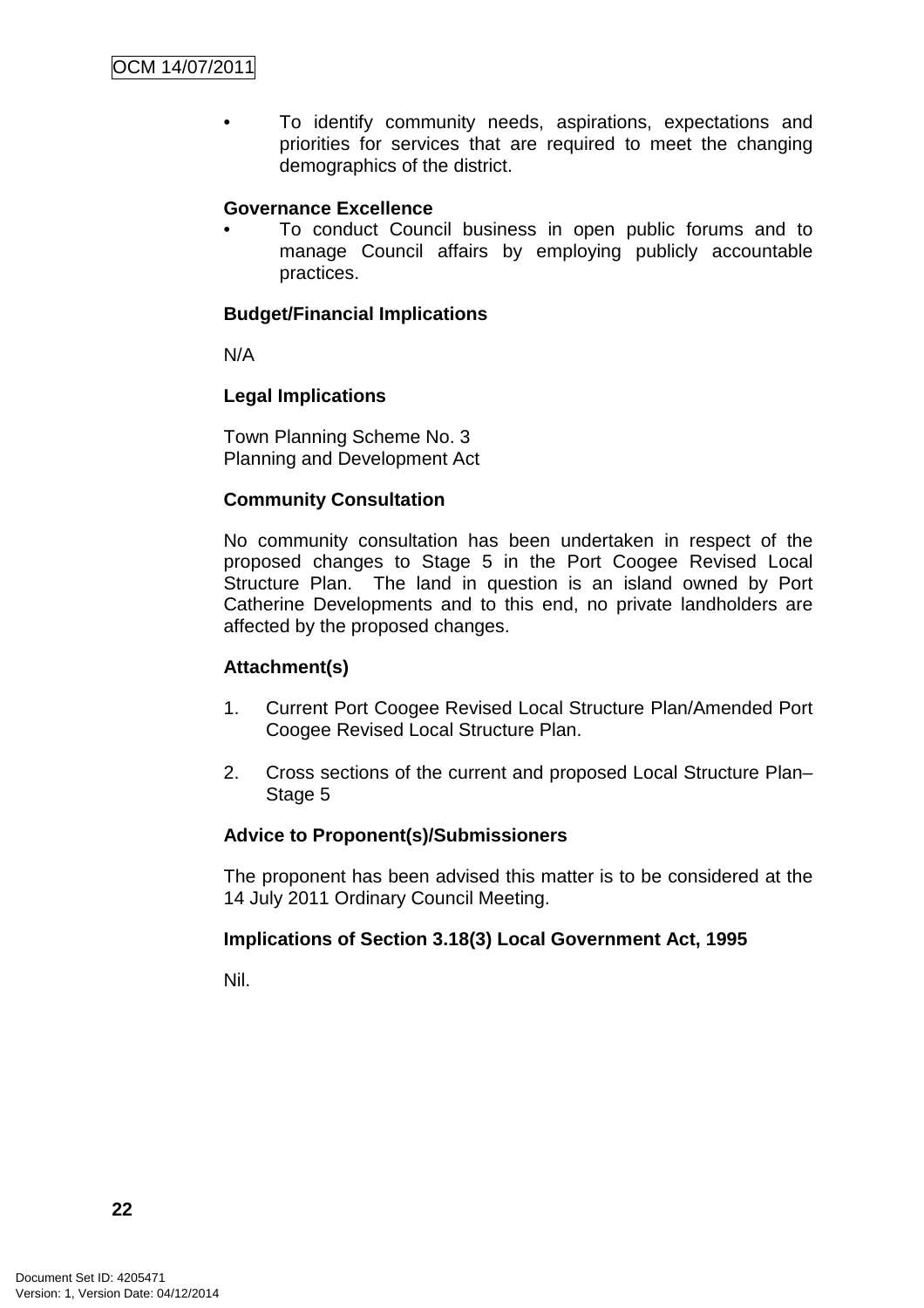**14.3 (OCM 14/7/2011) - CLOSURE OF WESTERN POWER PADMOUNT SITE - LOCATION: LOT 4 JUNCTION BOULEVARD COCKBURN CENTRAL- OWNER: AUSTRALAND HOLDINGS PTY LTD - APPLICANT: JBA SURVEYS (6008604) (L GATT) (ATTACH)** 

#### **RECOMMENDATION**

That Council:

- (1) pursuant to Section 58 of the Land Administration Act 1997 request the Minister for Lands to close portion of the road reserve adjoining lot 4 Junction Boulevard, Cockburn Central which encompasses the Western Power padmount site;
- (2) subject to the road closure being finalised, the land be made available for purchase to the adjoining landowners; and
- (3) advise the applicant of Council's decision accordingly.

**COUNCIL DECISION**

## **Background**

A request has been received on behalf of the landowner of Lot 4 Junction Boulevard Cockburn Central to close the portion of the road reserve which encompasses a Western Power padmount site. The purpose of this report is to consider this request.

#### **Submission**

A letter from JBA Surveys requests that the City initiate the closure of a portion of the road reserve located in Junction Boulevard, Cockburn Central (refer to Attachment 1). The subject area is a Western Power padmount site adjoining Lot 4 Junction Boulevard (refer to Attachment 2). The proponent has agreed in writing to meet all costs associated with the proposed road closure.

#### **Report**

At the time of creating Lot 4 Junction Boulevard, a small road widening of 17.5m2 was created to accommodate a Western Power transformer. This now conflicts with the proposed development for Lot 4, and accordingly removal of the transformer site is proposed as part of the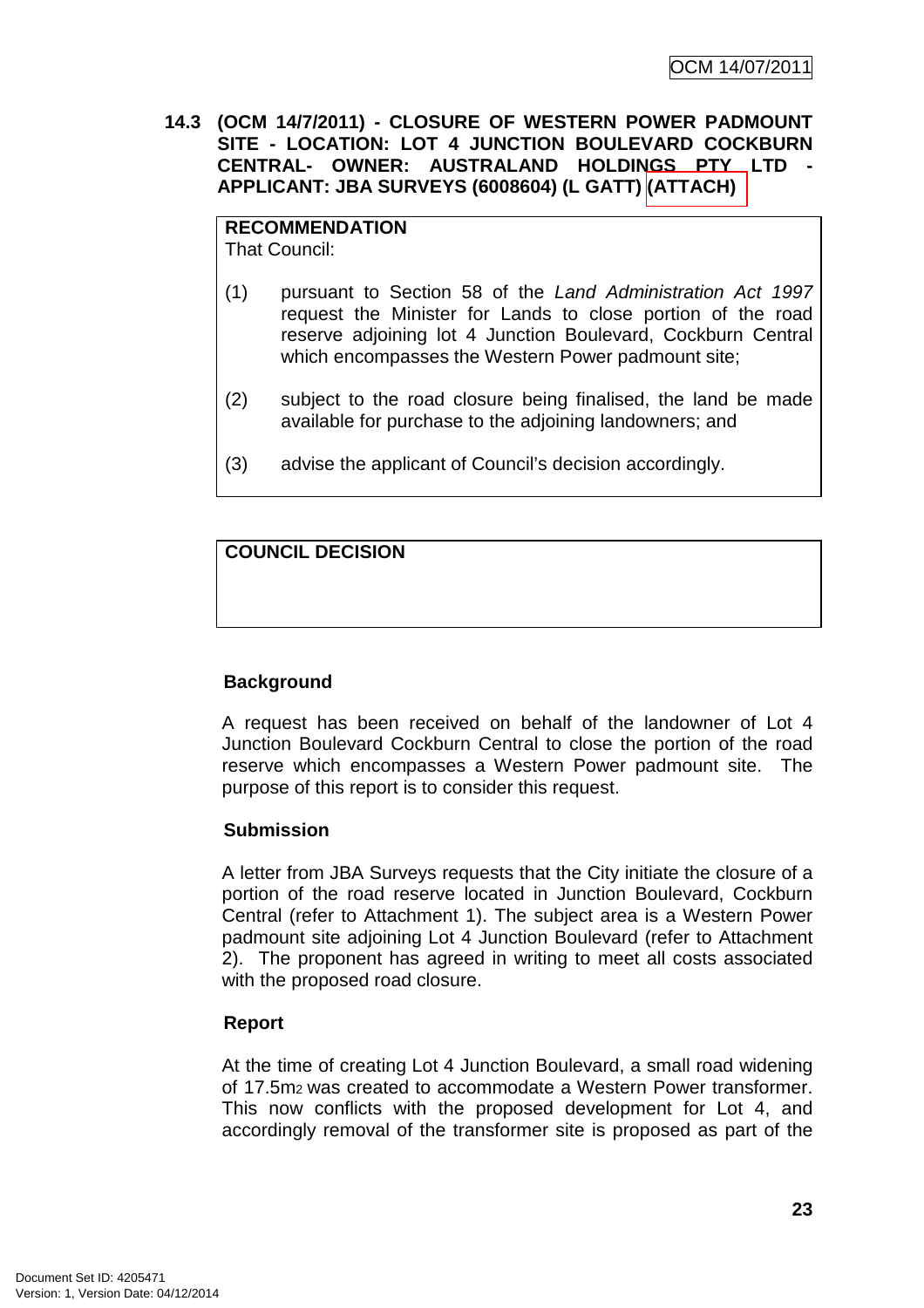development of the land. As the transformer site sits within a portion of the adjoining Junction Boulevard road reserve, formal road closure processes must occur to allow the land to be transferred into the title of the adjoining Lot 4.

Following the request being received from JBA Surveys for the road closure, letters seeking comment were sent to servicing authorities. Responses have been received indicating that they have no objections to the proposed closure. Western Power has indicated that there will be costs associated with relocation of the transformer site, and these costs will be factored into the eventual sale price of the closed road reserve.

The proposed closure was also advertised to the general public in accordance with the Land Administration Act 1997 and associated regulations. No submissions were received.

It is recommended that Council support the request, and initiate the closure of the portion of the road reserve lot 4 Junction Boulevard in accordance with Section 58 of the Land Administration Act 1997.

If the closure is recommended, the Department of Regional Development and Lands investigate the costs that will be applied to the relocation of the transformer site and any associated road widening. These costs will be a matter for Western Power and the proponent to agree on.

## **Strategic Plan/Policy Implications**

#### **Demographic Planning**

- To ensure the planning of the City is based on an approach that has the potential to achieve high levels of convenience and prosperity for its citizens.
- To ensure development will enhance the levels of amenity currently enjoyed by the community.

#### **Governance Excellence**

• To conduct Council business in open public forums and to manage Council affairs by employing publicly accountable practices.

#### **Budget/Financial Implications**

All associated costs will be paid by the applicant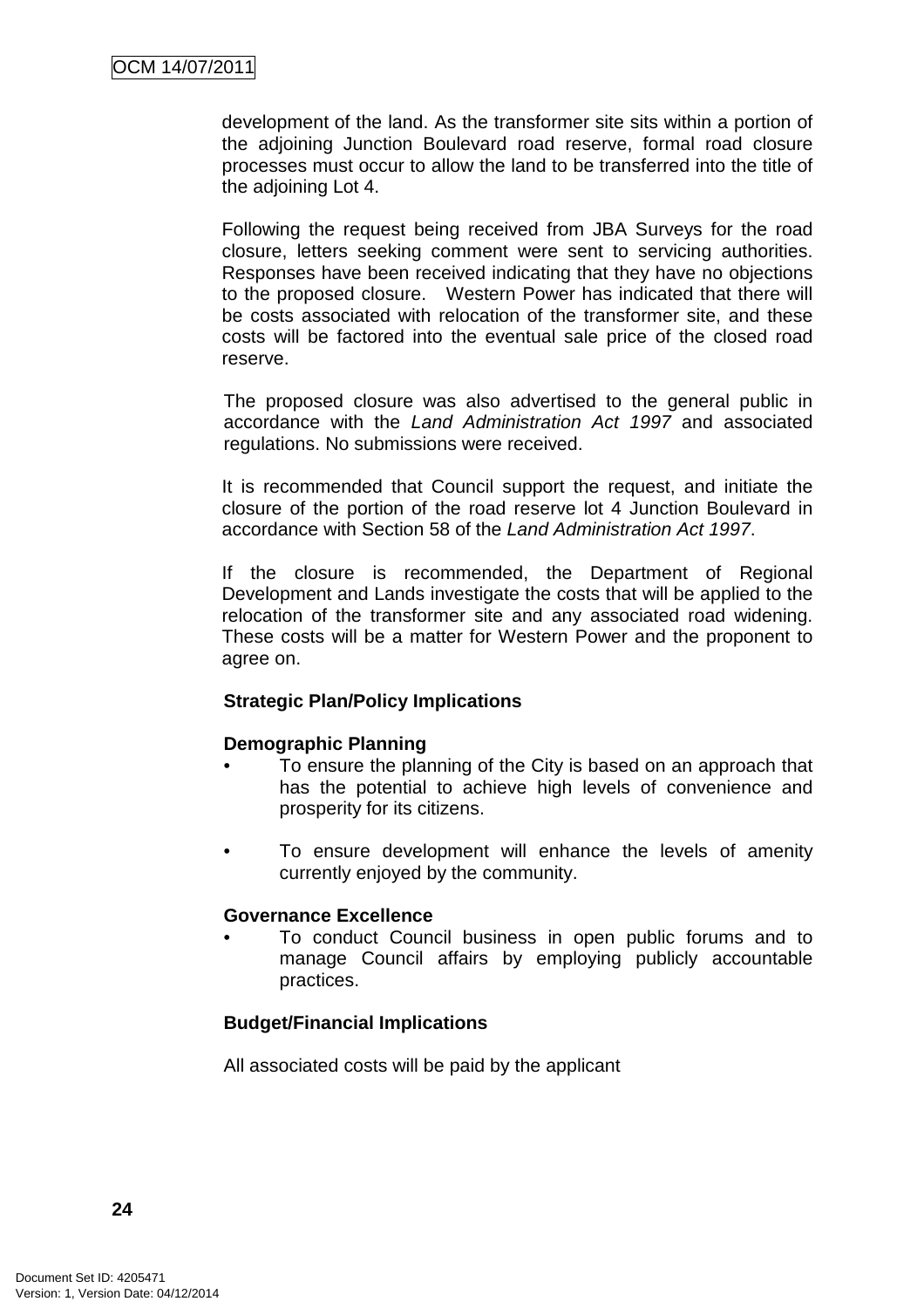## **Legal Implications**

Section 58 of the Land Administration Act 1997.

## **Community Consultation**

The proposal was advertised in the West Australian Newspaper on 21 April 2011 with a period of 35 days for submissions. The proposal was also specifically referred to servicing authorities in accordance with the requirements of the Land Administration Act 1997. No objections have been received through these processes.

#### **Attachment(s)**

- 1. Letter of request from JBA Surveys
- 2. Location Plan

## **Advice to Proponent(s)/Submissioners**

The Proponent has been advised that this matter is to be considered at the 14 July 2011 Council Meeting.

#### **Implications of Section 3.18(3) Local Government Act, 1995**

Nil

## **14.4 (OCM 14/7/2011) - DRAFT LOCAL PLANNING POLICY APD63 'LODGING HOUSES - DEVELOPMENT GUIDELINES' (PS/A/001) (T WATSON) (ATTACH)**

# **RECOMMENDATION**

That Council:

- (1) resolves to support the draft Local Planning Policy APD63 'Lodging Houses – Development Guidelines' for the purpose of consultation in accordance with the requirements of Clause 2.5.1 of Town Planning Scheme No. 3; and
- (2) publishes notice of the policy in accordance with Clause 2.5.1(a) of Town Planning Scheme No. 3.

**COUNCIL DECISION**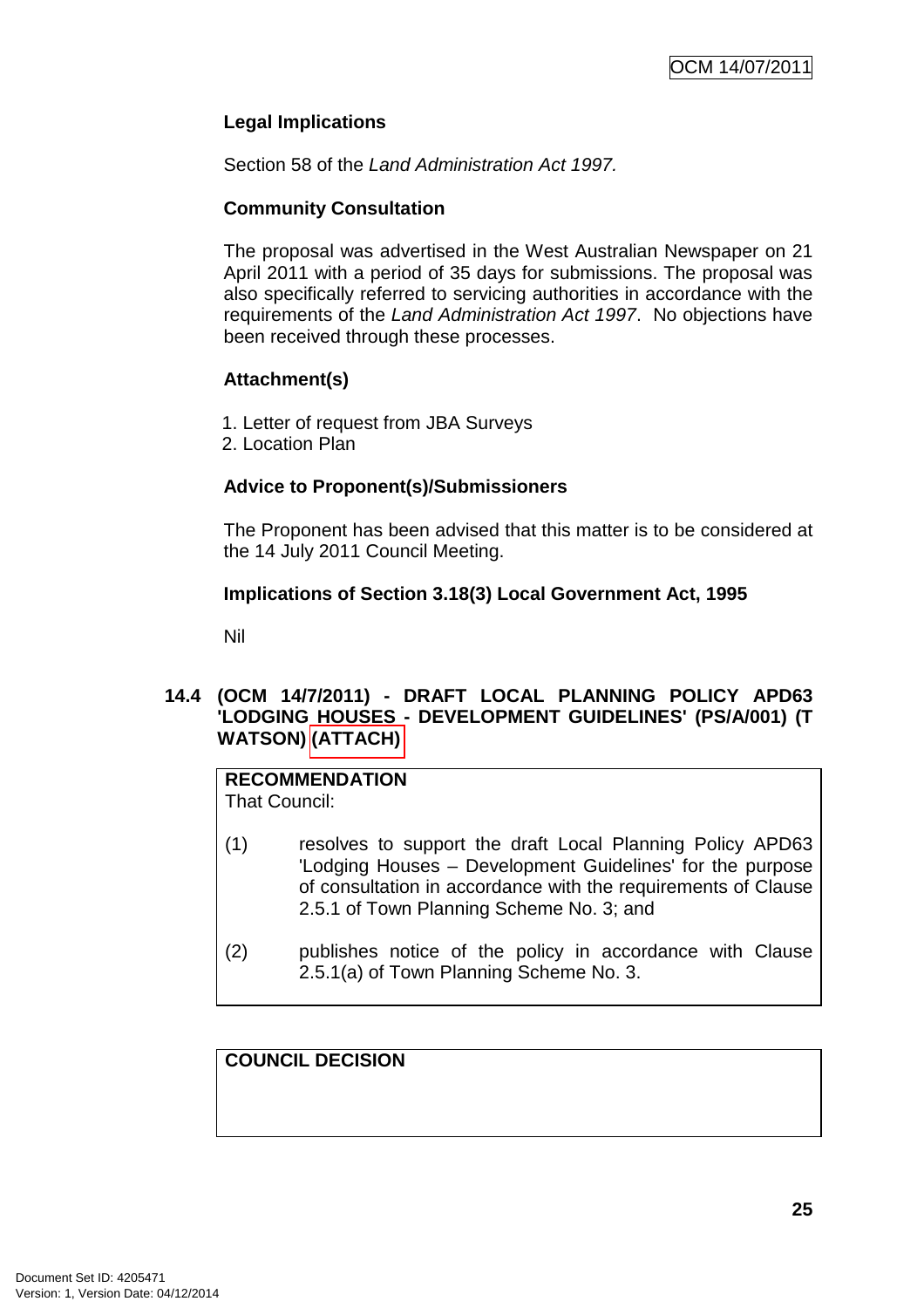## **Background**

Council has previously requested the preparation of a policy dealing with the establishment of lodging houses, particularly for proposals in residential areas. Lodging houses are classified as 'A' uses under the City's Town Planning Scheme No. 3, requiring an application to be advertised prior to determination. In recent times, consultation has resulted in the receipt of a number of responses from the local community. To provide greater clarity to all stakeholders the attached policy has been prepared to inform the design, assessment and determination process for lodging house development applications within the City.

#### **Report**

The Policy has been structured to provide a clear appreciation of the City's expectations in relation to the development of a lodging house. The 'development guidelines' applicable to the development of a lodging house are prefaced by an introduction to the Policy and a list of five objectives. The 'development principles' provide an orderly basis to the preparation or assessment of a Lodging House development application, commencing with the fundamental considerations of 'size' and 'location', followed by 'site planning' considerations, 'building design' requirements and the 'management' of the use.

The 'Lodging House – Development Guidelines Policy' APD63 will:

- inform proponents of the City's requirements and expectations, providing direction in terms of where and how the development of a lodging house may acceptably take place; and
- provide the City's technical officers and/or the Council with a detailed set of parameters against which lodging house proposals can be assessed and determined.

To provide a framework whereby a lodging house proposal might reasonably be expected to be approved, the content of the Policy includes several specific provisions aimed directly at the protection of residential amenity. These provisions include:

1. Limiting the size of a lodging house to 30 lodgers. Recently approved lodging houses are limited in size to 32 and 38 lodgers. These numbers are considered to represent a maximum lodging house size, noting they involved the adaptive re-use of existing larger non-residential buildings in residential areas. Typically, lodging house proposals catering for a smaller number of lodgers are expected.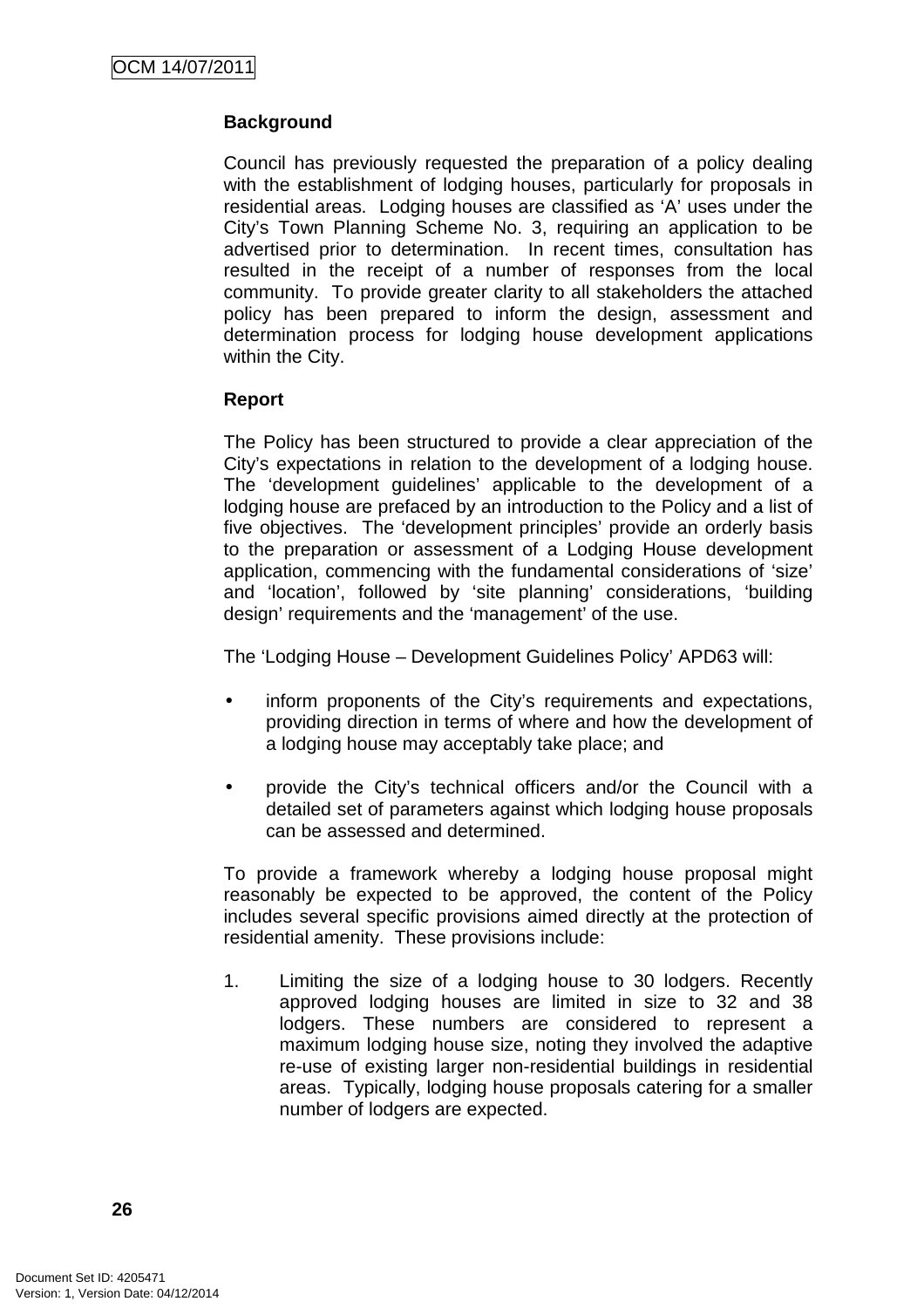- 2. Requiring a separation distance of 200 metres between lodging houses. A spatial concentration of lodging houses premises, given the increased density of occupancy associated with this form of accommodation has the potential to impact or erode residential amenity. The separation distance recommended should assist in the protection of residential amenity by distributing traffic volumes and pedestrian movement across a residential area.
- 3. The requirement for a lodging house building to be designed and developed as if it were a typical residential building, characteristic of other dwellings in the vicinity. To achieve this, the design of a lodging house is to generally accord with the requirements of the R-Codes and relevant City Policies in the following areas – building setbacks, open space, site works, building height, and importantly, privacy requirements.
- 4. The provision of on–site parking bays additional to the requirements of the City's planning scheme. The requirement of the Scheme is not considered to take into account increased car ownership rates across all sections of the community (including persons that might be lodgers). Bearing this in mind, additional parking is proposed as a requirement for visitors and staff. A requirement for bicycle parking has also been included.
- 5. The requirement for active spaces (communal or otherwise), both internal and external, to be centrally located where possible within the lodging house building, or the centre of the site on which the lodging house is being developed. It is considered this approach to building design and site layout will be beneficial to both lodgers and adjoining property owners alike, whereby 'living' areas on juxtaposed sites are generally separated.
- 6. The submission of a detailed Management Plan particular to the subject proposal at the time of application. The Management Plan will form part of any approval granted by the City/Council, addressing considerations such as: lodging house hours, the lodger 'Code of Conduct' (or 'Lodger Rules'), security and access details, and waste management. For the benefit of the proponent, the Policy elaborates on the City's expectations regarding Waste Management.

Other matters covered by the Policy include the requirement for sustainable design principles to be considered in the site layout and design of a lodging house, signage, and the requirement for externally placed building hardware such as air conditioner condenser units to be suitably placed on-site or screened.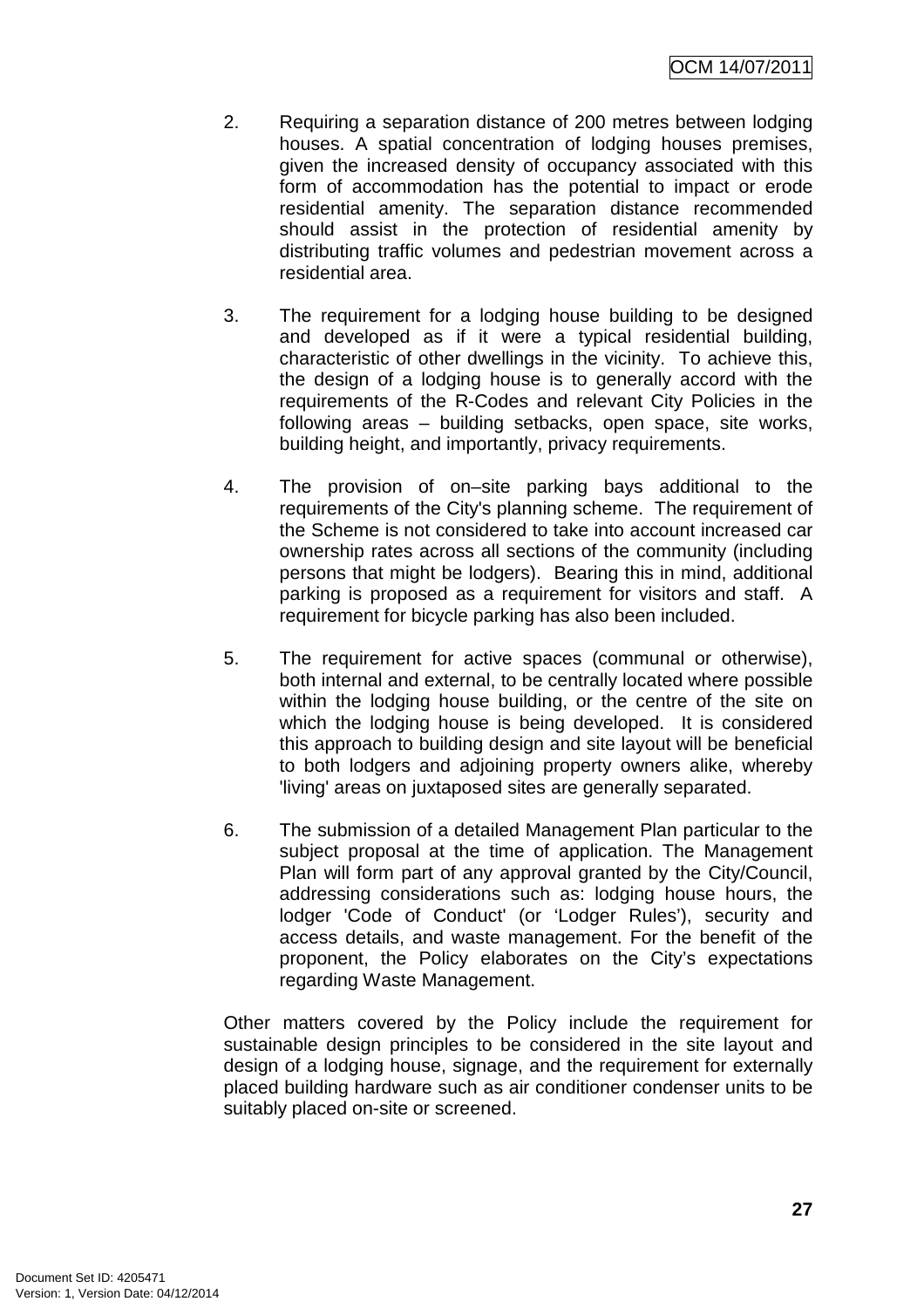## **Conclusion**

The proposed Policy should aide the orderly and proper development of lodging houses within the City. It should do this by providing prospective developers with a clear understanding of minimum expectations that aim to ensure the successful coexistence of a lodging house within a residential area because amenity stands to be protected. It is, therefore, recommended Council support the proposed draft policy to enable advertising in accordance with Clause 2.5.1 of the Town Planning Scheme No. 3.

#### **Strategic Plan/Policy Implications**

#### **Demographic Planning**

- To ensure the planning of the City is based on an approach that has the potential to achieve high levels of convenience and prosperity for its citizens.
- To ensure development will enhance the levels of amenity currently enjoyed by the community.

#### **Governance Excellence**

- To conduct Council business in open public forums and to manage Council affairs by employing publicly accountable practices.
- To provide effective monitoring and regulatory services that administer relevant legislation and local laws in a fair and impartial way.

#### **Budget/Financial Implications**

Costs are involved with the advertising of the Policy. These are paid out of Statutory Planning's operational budget.

#### **Legal Implications**

The adoption of the Policy is to be in accordance with Section 2.5 of Town Planning Scheme No.3.

#### **Community Consultation**

The proposed policy, if adopted for the purpose of advertising, will be advertised in accordance with Clause 2.5.1 of Town Planning Scheme No. 3.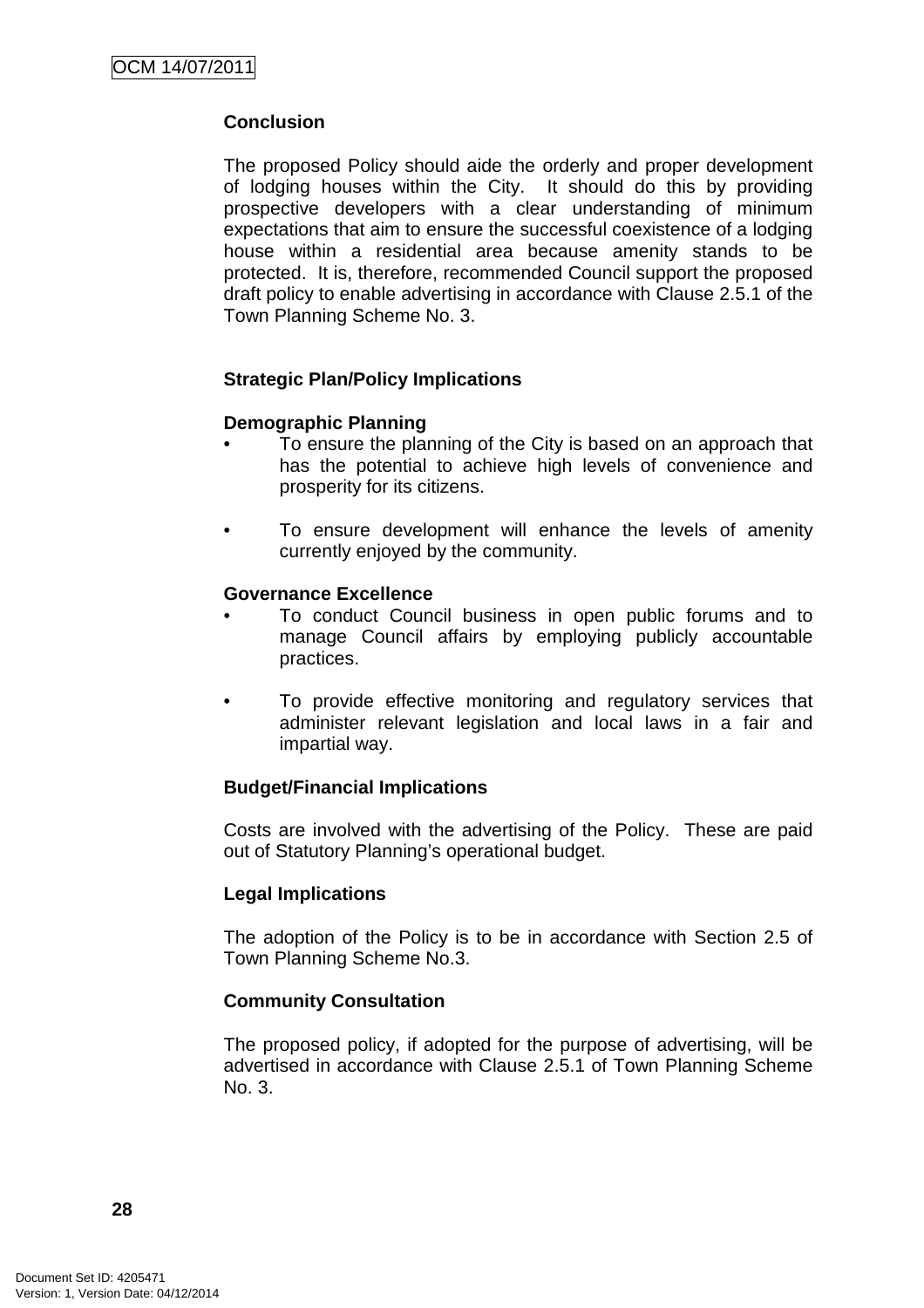## **Attachment(s)**

Proposed Policy APD63 'Lodging House – Development Guidelines'.

## **Advice to Proponent(s)/Submissioners**

N/A

**Implications of Section 3.18(3) Local Government Act, 1995**

Nil.

**14.5 (OCM 14/7/2011) - SCHEME AMENDMENT NO. 89 TO CITY OF COCKBURN TOWN PLANNING SCHEME NO. 3 (COCKBURN COAST) AND COCKBURN COAST MASTER PLAN (CONSIDERATION OF ADOPTION FOR COMMUNITY CONSULTATION) (SM/M/053 AND 93089) (D DI RENZO) (ATTACH)** 

**RECOMMENDATION** That Council:

- (1) in pursuance of Section 75 of the Planning and Development Act 2005 ("Act"), initiate Amendment No. 89 to City of Cockburn Town Planning Scheme No. 3 ("Scheme") for the purposes of:
	- 1. Rezoning the Cockburn Coast area from 'Industry' and 'Light and Service Industry' to 'Development' zone.
	- 2. Introducing a new 'Development Area' (No. 33), and including provisions under Schedule 11 of the Scheme as included at Attachment 5.
- (2) adopt the Draft Cockburn Coast Master Plan for community consultation, for the purposes of providing a guiding document to inform the preparation of future Local Structure Plans within the Cockburn Coast area, subject to the following modifications:
	- 1. Renaming the 'Cockburn Coast Master Plan' to the 'Cockburn Coast District Structure Plan Part 2', and updating all references contained therein.
	- 2. Inclusion of a plan and table within the Master Plan report setting out the variations between the Cockburn Coast District Structure Plan and the Master Plan, and the reasons for these modifications.
	- 3. Conceptual details shown on the foreshore reserve being removed from the Master Plan, and the area being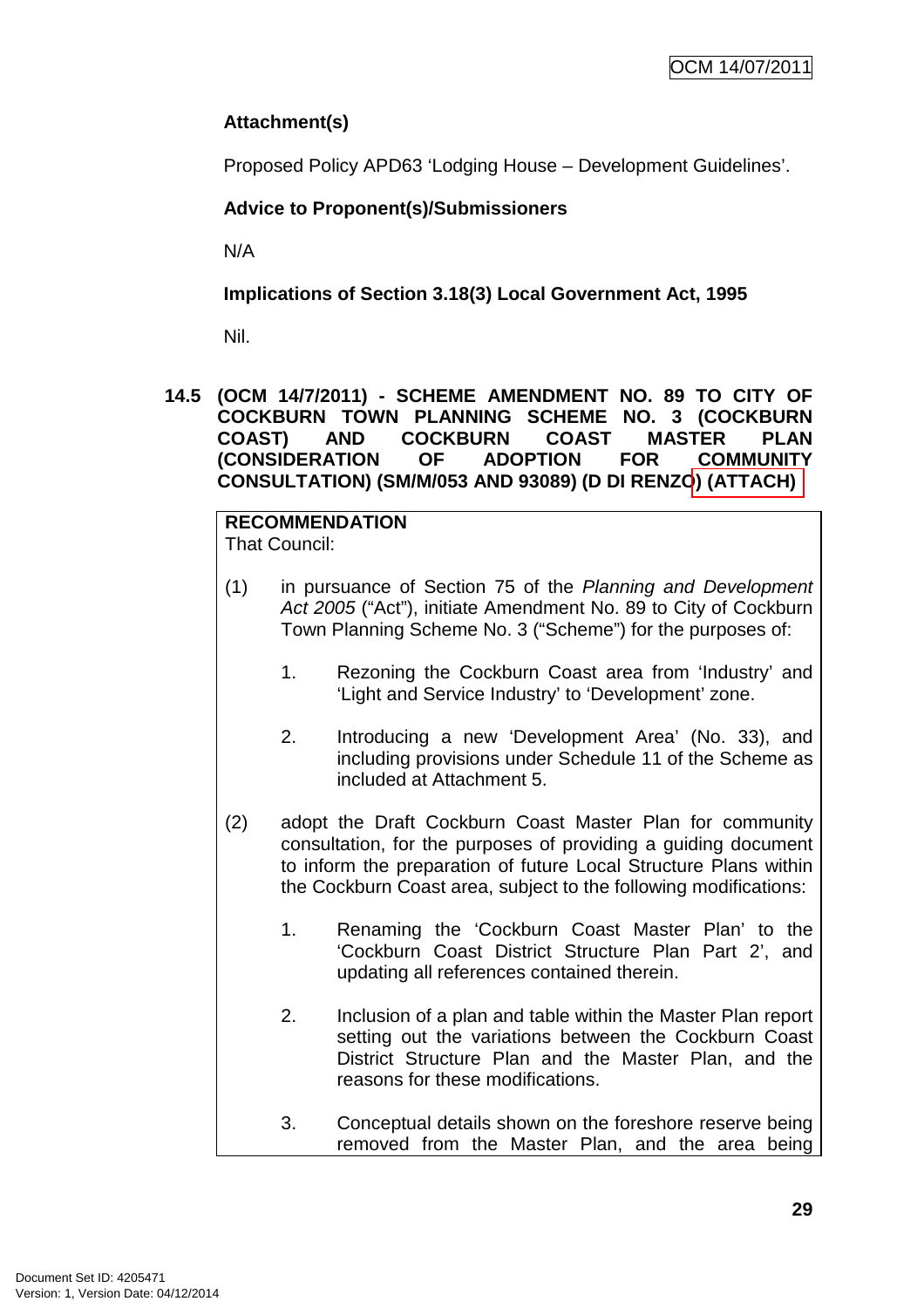delineated and annotated to indicate that it will be subject to a future Foreshore Management Plan.

- 4. Figure 41 (Irrigation Requirements) being modified to remove annotations for irrigation requirements within the foreshore reserve, and inclusion of an annotation that this is subject to a Foreshore Management Plan.
- 5. Section 3.0 (Opportunities) being renamed to 'Opportunities and Constraints', and modified to also include a discussion of the constraints within the project area.
- 6. Section 4.0 (Cultural Heritage) being modified to outline that the Cultural Heritage, Placemaking and Public Art Strategies are to be prepared for the whole Cockburn Coast area, rather than being a Local Structure Plan issue.
- 7. Modification to Section 5.2.2 (Architecture and Design) which refers to the development as 'low/medium' density, to refer to the development as being 'medium/high' to reflect the proposed densities shown in the density yield table which shows R40-R160.
- 8. Modification to Section 5.2.2 (Height) to include an annotation on Figure 28 (Building height plan) and Figure 30 (Land use plan) that taller elements may also be permitted as outlined within the Cockburn Coast District Structure Plan.
- 9. Rewording the Section 5.2.3 (Affordable Housing) to exclude references to the potential for less than 20% being provided, which would be inconsistent with the Cockburn Coast District Structure Plan, and to include references to when further work is likely to be undertaken on this matter.
- 10. Section 5.2.3 (Public Open Space) being modified as follows:
	- (a) Table 4 and 5 being modified so that they reflect the format set out in Table 11 of Liveable Neighbourhoods.
	- (b) Modification to Table 5 (Public Open Space schedule) to remove the portions of POS corridors that are existing portions of Beeliar Regional Park reserve.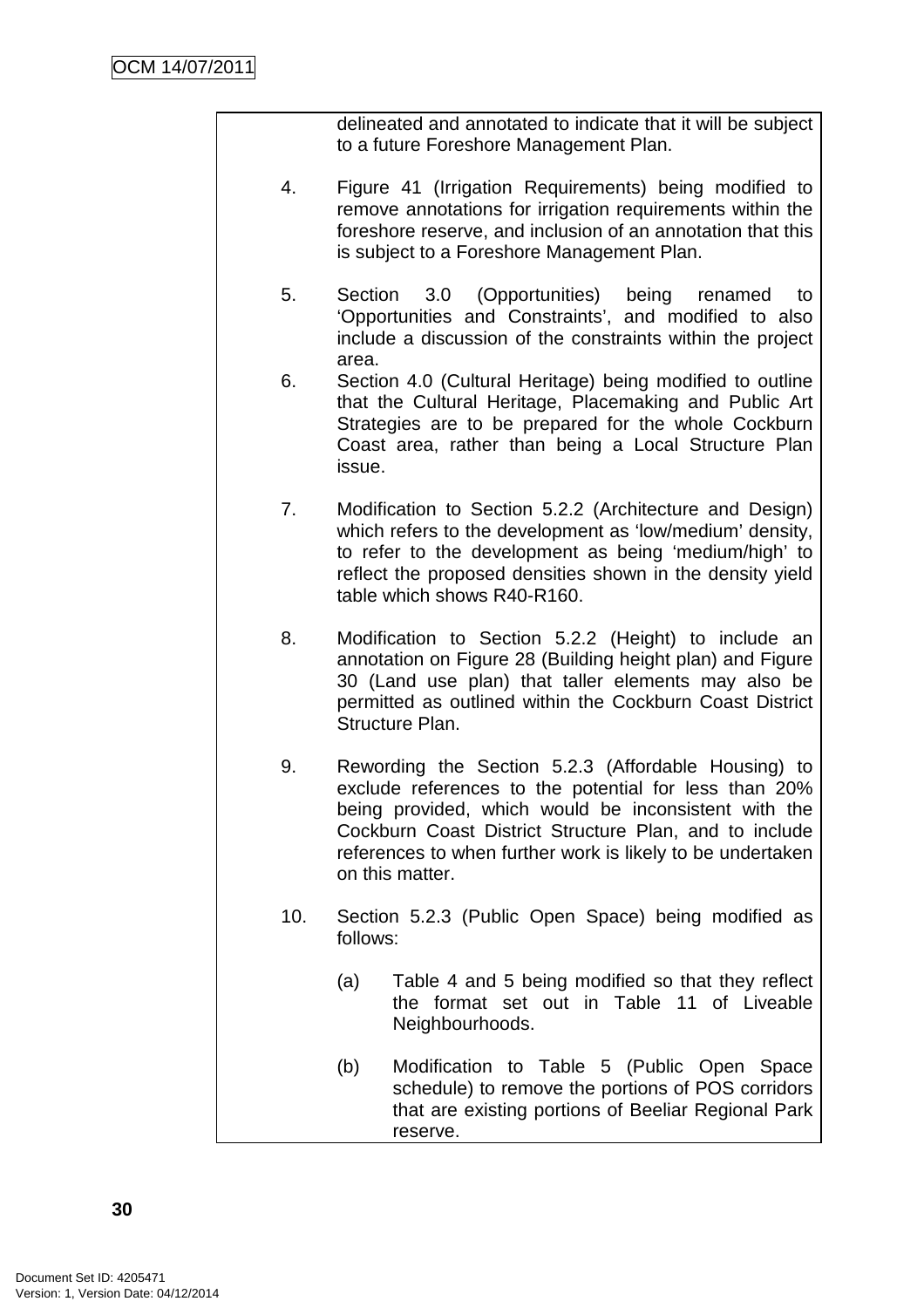- 11. Modification to Section 4.4.4 to clarify the purpose of the 'mixed use' zoning, and likely range of permissible land uses.
- 12. Inclusion of further explanation within Section 5.2.3 (Activity Centres) to outline the factors which may drive the commercial and office component of the centre to perform at a district and sub-regional level.
- 13. Inclusion of the assumptions which have been used in the Land Use Demand modelling.
- 14. Modification to Section 5.2.3 (Activity Centres; Mixed Use; Mixed Business) to correct all references to various 'uses' and 'zones' so that they are consistent with the terminology within City of Cockburn Town Planning Scheme No. 3.
- 15. Clarification of references to the 'Mixed Use' zone within Section 5.2.3 given that this zone is not defined in the Scheme, and specifying that the Local Structure Plan will outline the permissibility of land uses.
- 16. Inclusion of a definition of 'pedestrian retail' in Section 5.2.3 (Mixed Use) as this is not a land use defined in the Scheme.
- 17. Section 5.2.3 (Mixed Business) being modified to clarify the potential permissibility of 'heavy industrial' uses, as this section discusses such uses being retained, and then lists 'heavy industrial' uses as not suitable.
- 18. Inclusion of a concept plan to demonstrate that the proposed playing field (minimum sized AFL oval) is capable of being accommodated on the proposed site, including change rooms, spectator stand, and car parking whilst retaining the heritage listed trees Moreton Bay fig trees.
- 19. Correction to Section 5.2.3 (Employment and Land Use Demand) so the total number of jobs shown in Table 1 and 2 is consistent.
- 20. Table 1 contained within Section 5.2.3 (Land Use Demand) being updated so that the most current PLUC codes are used as follows: Manufacturing; Storage/Distribution; Service Industry; Shop/Retail; Other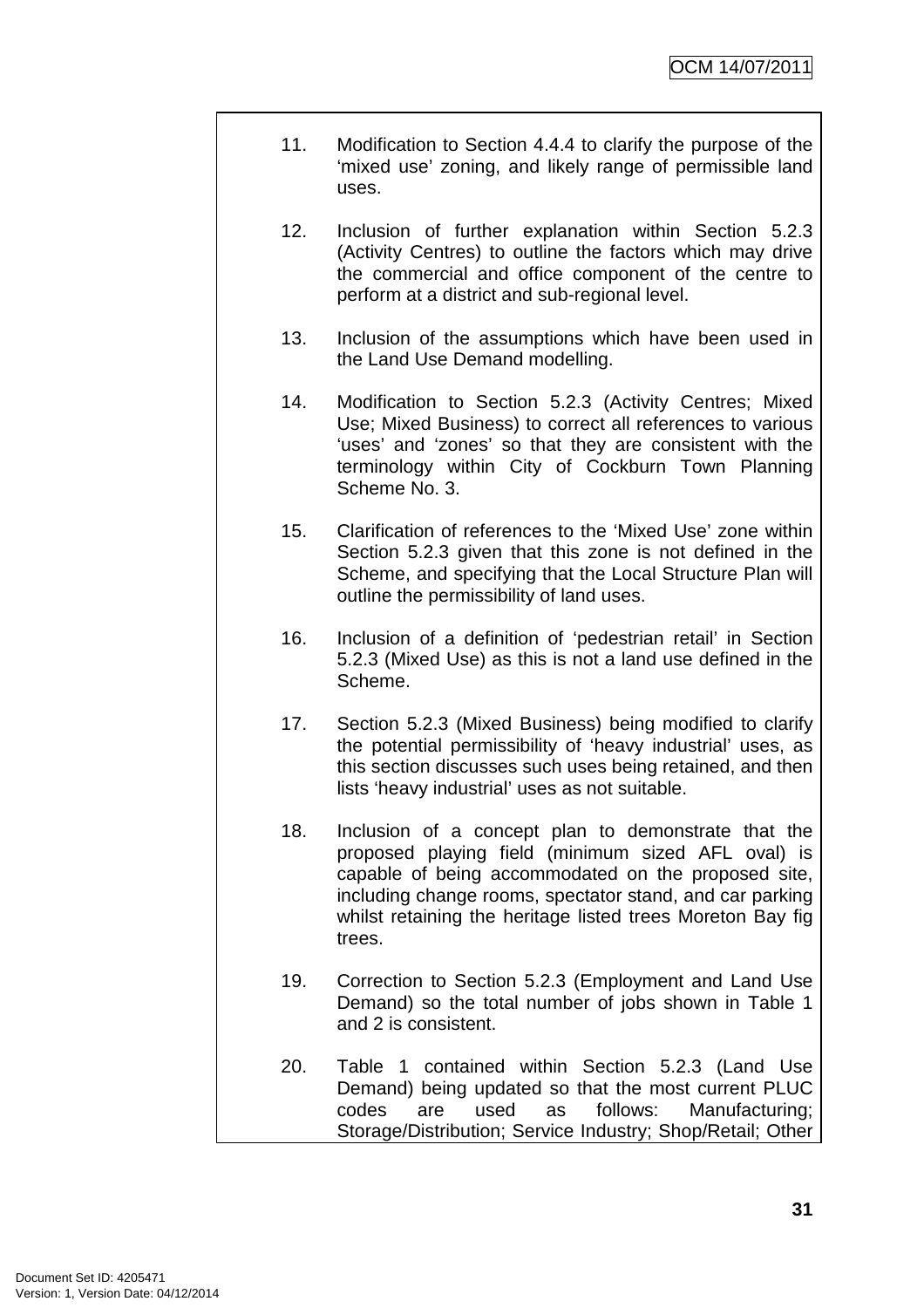Retail; Office/Business; Entertainment; Health; Residential; and Utilities.

- 21. Inclusion of information within Section 5.2.3 (Land Use Demand) to explain the basis for the employment figures shown in the Table, particularly with regards to Health. (369 jobs) and Utilities (92 jobs).
- 22. Inclusion of further information within Section 6.4 (Green Infrastructure - Key Findings) to specify how these matters can be mandated.
- 23. Clarification within Section 8.2.4.1 (District Water Management Strategy – Water efficiency measures) of how these measures will be adopted for Cockburn Coast.
- 24. Inclusion within Section 11.6.1 (Green Infrastructure Implementation Strategy) of implementation measures, setting of what matters (if any) can be mandated or encouraged, and how this will be achieved.
- 25. Inclusion of visual impact modelling demonstrating the conceptual appearance of proposed building heights from key view corridors, including from the east.
- (3) advertise the Draft District Structure Plan for a period of 42 days in conjunction with Amendment No. 89, with advertising to generally follow the procedural requirements established under Clause 6.2.8.1 of City of Cockburn Town Planning Scheme No. 3;
- (4) following advertising, consider the Draft District Structure Plan for endorsement as a guiding document in light of submissions or further information received during the advertising period;
- (5) advise the applicant that prior to the Master Plan being considered for final approval it must be accompanied by an Employment and Economics Strategy;
- (6) upon preparation of the necessary amendment documentation refer the amendment to the Western Australian Planning Commission ("WAPC") for consent to advertise pursuant to the Town Planning Regulations 1967, given that the amendment is inconsistent with the Metropolitan Region Scheme zoning;
- (7) upon preparation of the necessary amendment documentation, the amendment be referred to the Environmental Protection Authority ("EPA") as required by Section 81 of the Act; and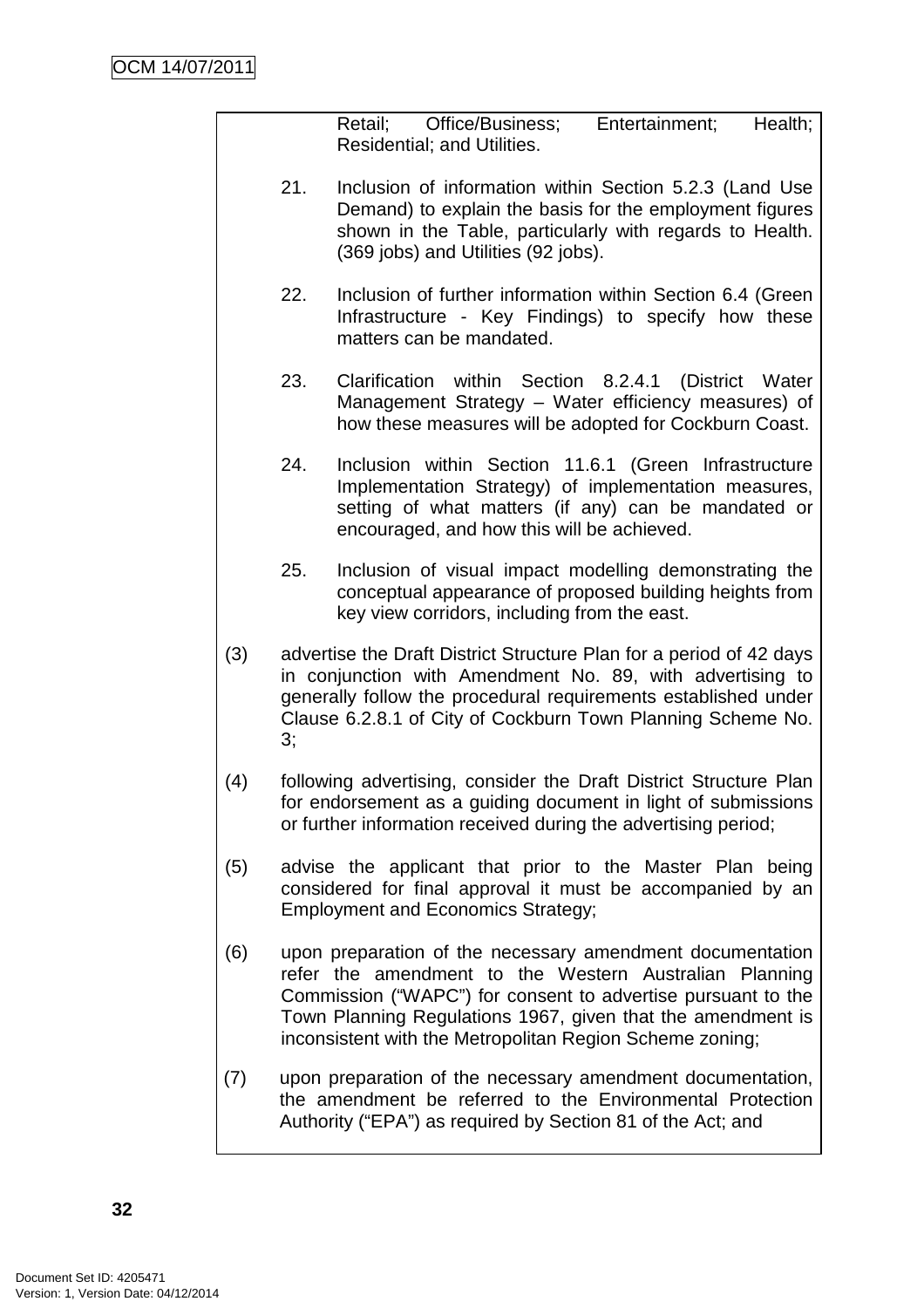(8) on receipt of a response from the EPA indicating that the amendment is not subject to formal environmental assessment, and consent being received from the WAPC, the amendment is to be advertised for a period of 42 days in accordance with the Town Planning Regulations 1967.

# **COUNCIL DECISION**

# **Background**

## Cockburn Coast District Structure Plan

The Cockburn Coast District Structure Plan ("CCDSP") has been prepared to guide future land use and transport initiatives within the area stretching between South Beach and the Port Coogee marina (Attachment 1). The Western Australian Planning Commission ("WAPC") endorsed the CCDSP in August 2009.

The CCDSP sets a framework for future redevelopment of the Cockburn Coast area as an intensive, vibrant, mixed use coastal urban environment. It contains provisions relating to the desirable character of identified Precincts, including land use mix, height and built form elements. It provides a framework for guiding development, and furthering local level planning and decision making.

The WAPC has resolved to amend the Metropolitan Region Scheme ("MRS") to rezone the North Coogee industrial area to reflect the outcomes of the CCDSP (MRS Amendment No. 1180/41). At the meeting of 8 April 2010, Council resolved to make a submission to the WAPC supporting the proposed MRS amendment, subject to some minor modifications. It is anticipated that a decision will be made on the MRS Amendment later this year.

## Amendment No. 82 (Cockburn Coast Industrial Area and Newmarket Precinct)

Council previously adopted Amendment No. 82 to City of Cockburn Town Planning Scheme No. 3 ("Scheme") at the meeting of 17 March 2011 for final approval. Amendment No. 82 was subsequently referred to the WAPC on 20 April 2011 with a request for the approval of the Minister for Planning, and a decision is still pending.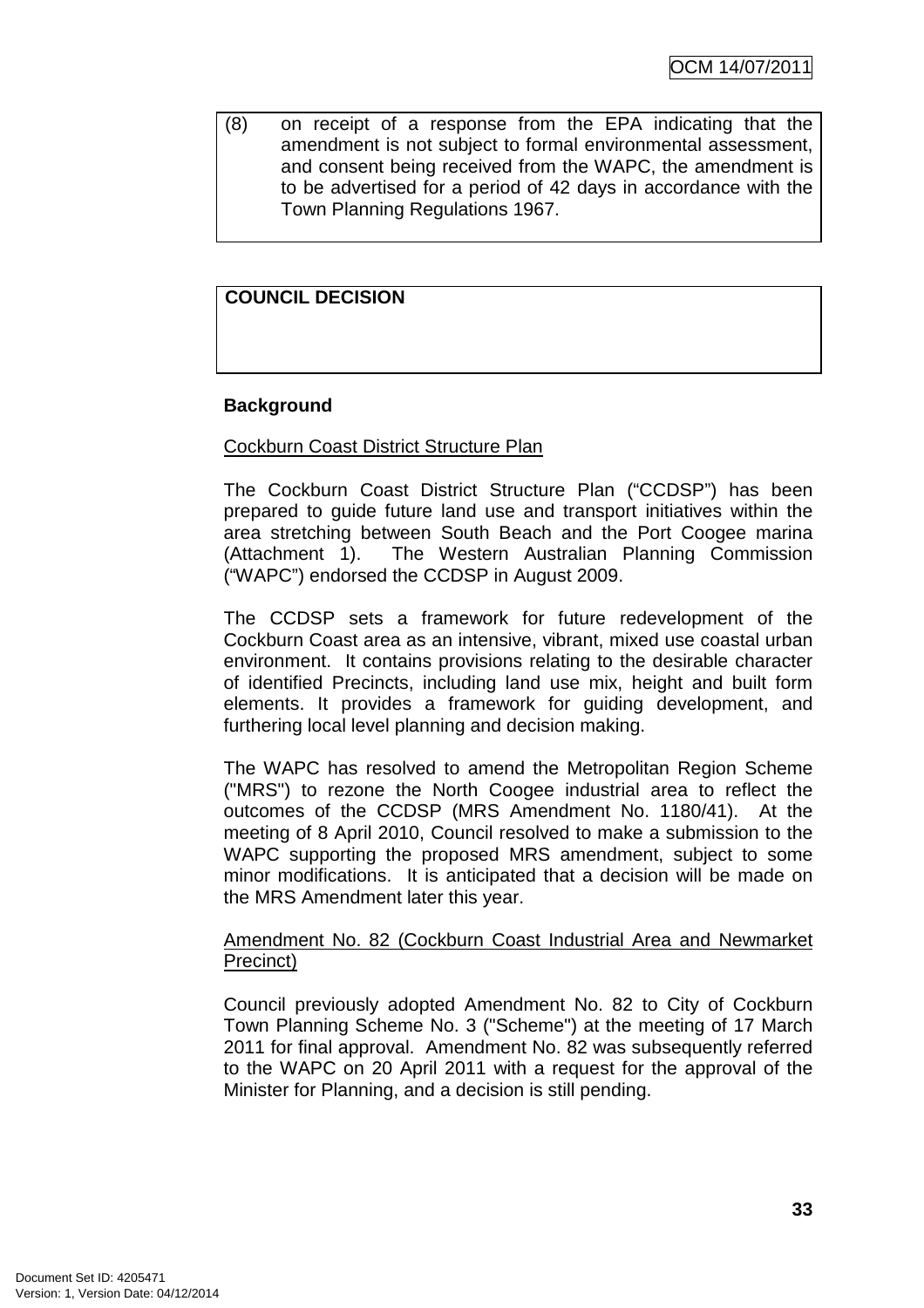The purpose of Amendment No. 82 is to modify the Scheme in such a way so as to implement the outcomes of the Cockburn Coast District Structure Plan ("CCDSP") for the Newmarket Precinct. It also seeks to facilitate appropriate interim uses on the current 'Industry' zoned land within the CCDSP area, and to ensure industrial uses become subject to greater limitations than what is currently provided for under the Scheme. It is anticipated that Amendment No. 82 will be gazetted ahead of proposed Amendment No. 89, and it will facilitate a range of benign light industrial uses in the interim period.

# **Submission**

The Cockburn Coast Master Plan has been submitted by HASSELL on behalf of Landcorp.

# **Report**

The purpose of this report is for Council to consider adopting Amendment No. 89 and the Cockburn Coast Master Plan for community consultation.

## Purpose of the Master Plan

This Master Plan applies to the Cockburn Coast project area south of Rollinson Road only. It excludes the Newmarket and Fremantle Village Precincts, which were included in the CCDSP, as these precincts are subject to separate planning processes.

The CCDSP provides the statutory and land use framework intended to inform future detailed planning and the preparation of Local Structure Plans. The Master Plan illustrates the next layer of detail, and describes the approach to the provision of local roads, key infrastructure, public open space, drainage, land use and built form; as a precursor to the preparation of Local Structure Plans. The Draft Master Plan (Land Use Plan) is included in Attachment 2.

It is intended that the both the CCDSP and the Master Plan will be used as guiding documents to inform the assessment of Local Structure Plans. It is therefore intended that the Master Plan will be endorsed by Council as a guiding document, not as a structure plan pursuant to Clause 6.2.9 of the Scheme.

As the Master Plan provides the next layer of detail to the CCDSP, to the extent of any inconsistencies between the CCDSP and the Master Plan, the Master Plan will prevail.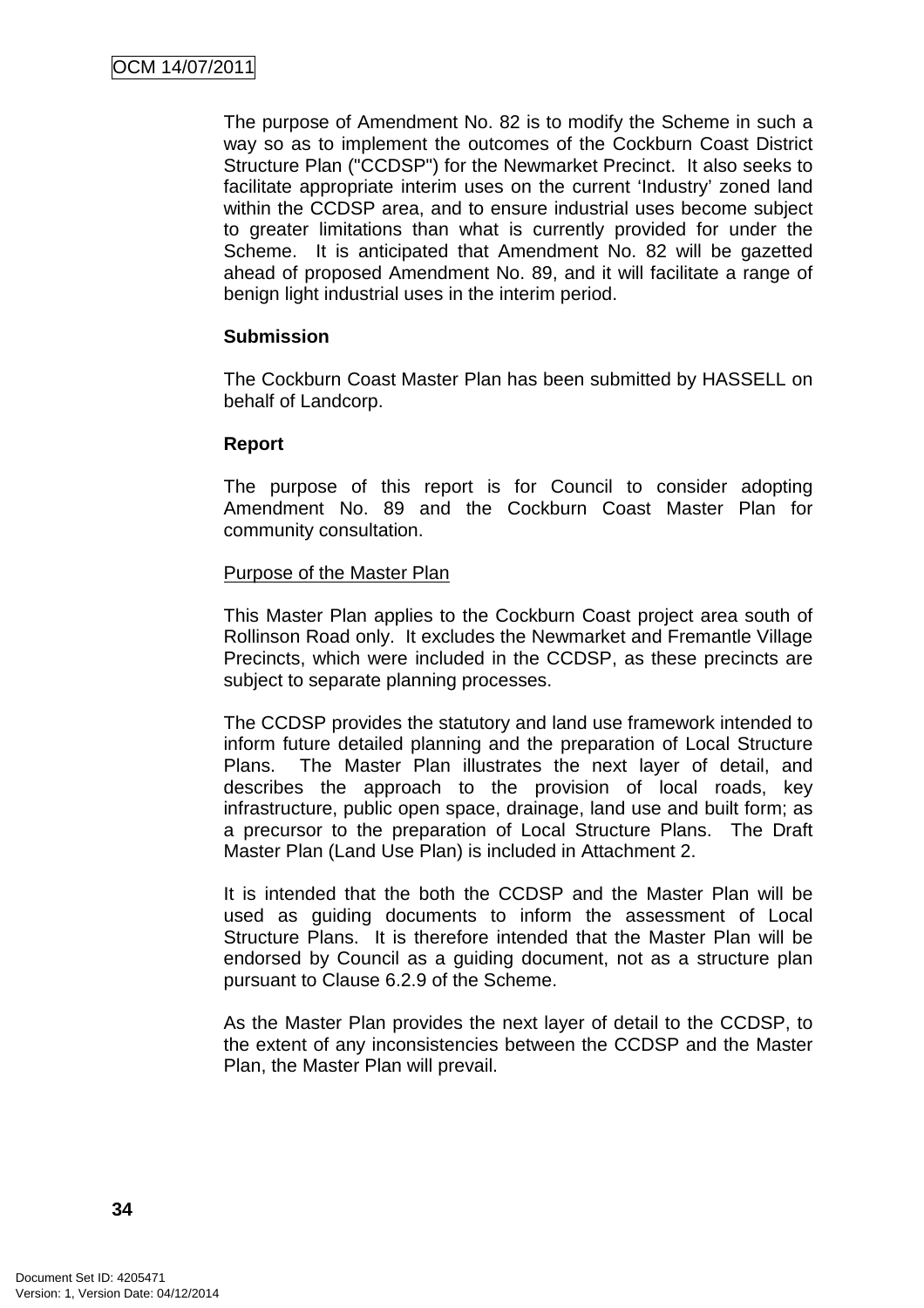# Draft Master Plan

The Master Plan is consistent with the underlying intent of the CCDSP, however it does incorporate some key changes which have evolved from a 'preferred land use' concept developed by LandCorp. This was prepared concurrently with the preparation of an Integrated Transport Plan ("ITP"). The ITP has driven several of these changes.

The development of the preferred concept considered two land use scenarios to achieve the CCDSP's objectives. One land use concept retained the highest concentration and mix of uses along Cockburn Road as presented in the CCDSP. The alternative shifted these core areas westward towards the coast (Attachment 6). The 'coastal nodes' concept was selected to take advantage of the proximity to the coast for scenic views and physical access to the foreshore. It also allowed for the first stage of development, which would occur on land owned predominantly by LandCorp, to create a high quality main street.

By relocating the main street activities to other streets (rather than Cockburn Road), this land use concept was considered to created more flexibility for the future of Cockburn Road as an interim through route for regional traffic. While ultimately Cockburn Coast Drive will take on this function; completion of Cockburn Coast Drive is unfunded and its construction date is uncertain. Without the pressure of transforming this roadway from its current function, conflicts between competing roles can be minimized.

Therefore one of the key points of difference between the Draft Master Plan and the CCDSP is that commercial activity is no longer focussed along Cockburn Road. The Master Plan, in line with the evolving policy context relating to Directions 2031 and the Activity Centres policy, creates a hierarchy of coastal activity nodes which will be serviced by a dedicated rapid public transit system with the potential to accommodate light rail in the future.

Additional work is being undertaken to provide a business case to support a rapid transit route through Cockburn Coast. The broader regional network potential for rapid transit is also being reviewed by the applicant and the Cities of Cockburn, Fremantle and Melville. This work will ensure the regional context is considered rather than just the proposed Cockburn Coast development. In due course, a report will be presented to Council to consider rapid transit in this regional context.

To summarise, the key differences between the CCDSP and the Draft Master Plan are: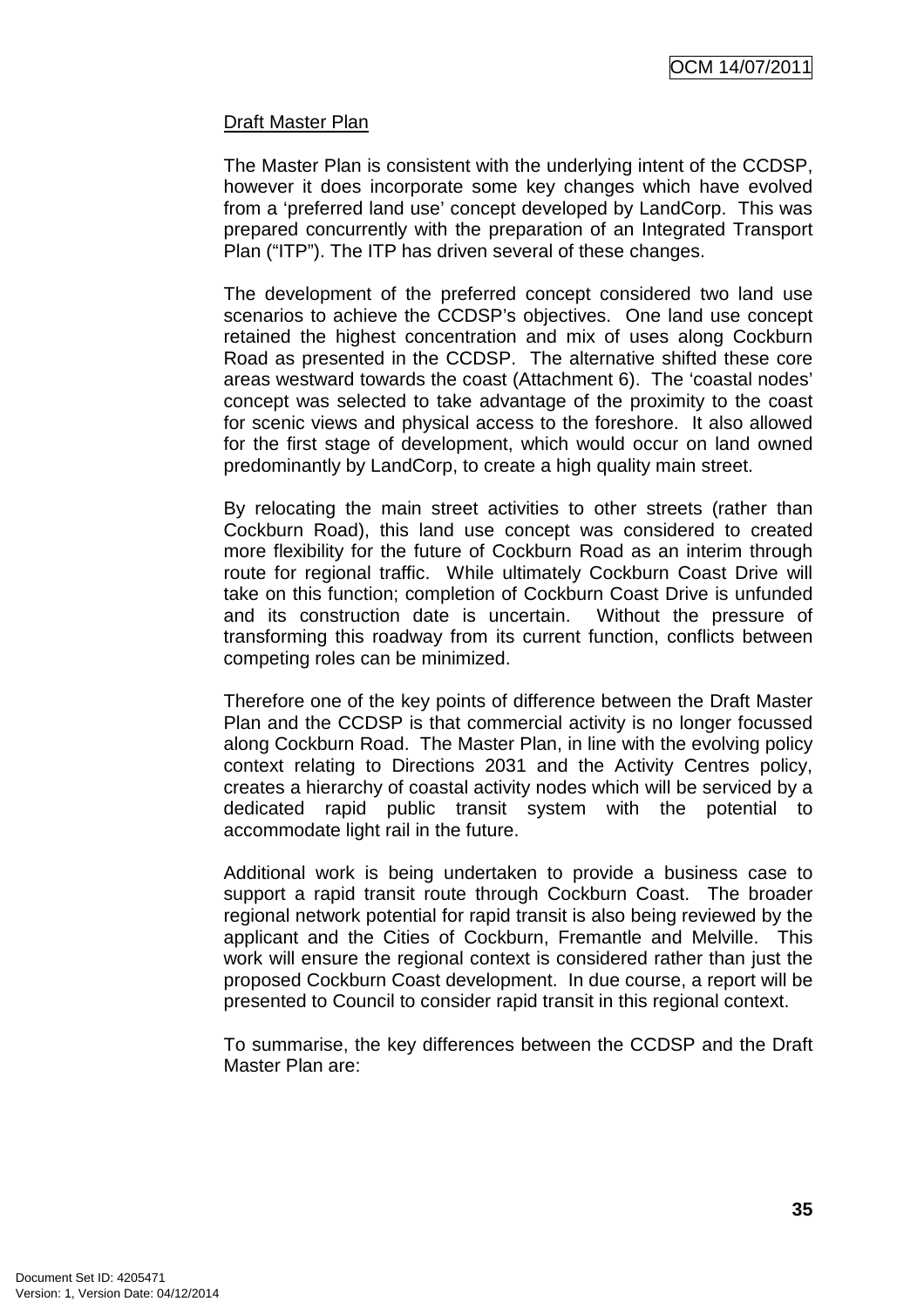- \* A shift in the rapid transit corridor alignment from Cockburn Road to a new north south road to the west (as shown in Attachment 6).
- \* The concept of the 'Local Activity Nodes' along Cockburn Road being replaced a shift in the Activity Centre focus and Main Street to reflect the new proposed rapid transit corridor.
- \* Provision of additional POS within the Emplacement Crescent precinct and widened POS corridors to the east of Cockburn Road.
- \* Modification to the shape of the proposed primary school site and active playing field to enable a minimum sized playing field to be accommodated.

It is recommended that the Master Plan include a section which specifically sets out all of the differences between the Master Plan and the CCDSP, and explains the reasons for these changes. It is recommended that this additional information be included prior to advertising, as this will assist landowners and members of the community in providing their comments.

## Land Use Plan

The Master Plan includes a land use plan which is based on the following key principles:

- Focusing intensity and diversity of land use along the rapid transit alignment and at proposed transit stations.
- \* Locating employment, tourism and recreational opportunities at the Power Station site, in accordance with the objectives of the CCDSP.
- Locating a second activity centre along a more localised main street to service day to day needs of local residents;
- Focusing recreational and entertainment opportunities at specific beach nodes - Catherine Point, Robb Jetty and the Power Station.
- Providing for a range of residential opportunities, with height and density of residential buildings generally responding to topography, green linkages and proximity to the coast and activity centres.

## Activity Centres

The Master Plan identifies two activity centres (Robb Jetty and Power Station), which are intended to contain a mix of land uses. They have been strategically located on the proposed rapid transit line at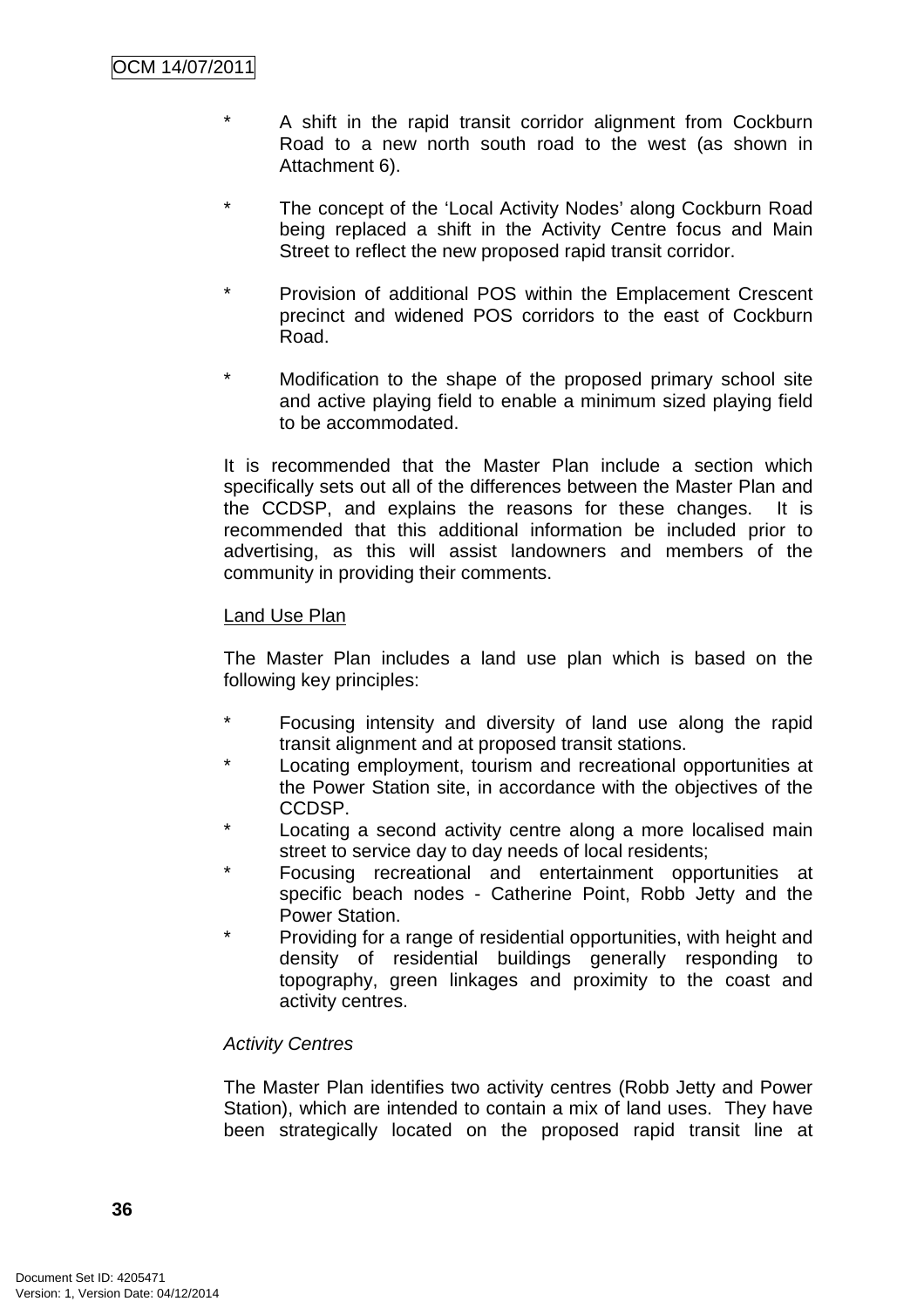proposed transit station locations. Their location ensures that residents and workers are within easy walking distance of their transit and daily/weekly shopping needs.

One of the proposed activity centres is located at the Robb Jetty Main Street. The Robb Jetty Activity Centre will focus on the provision of daily shopping needs for residents, including an opportunity for a supermarket site. It could also accommodate restaurants, cafes and small scale office opportunities that will not only service local residents, but will have a wider catchment.

The Robb Jetty Activity Centre also includes the proposed primary school site along a portion of the main street. The primary school site is intended to be developed as a multi-level 'urban' school on a 1.5ha property. The school will be designed to address the main street.

The Master Plan identifies that the Robb Jetty Activity Centre may potentially be bookended by an urban plaza on the beach side of the railway line, which will provide a further incentive for people to travel through Main Street, past the shops and cafes, to the beach. This is conceptual at this stage, and all development of the foreshore area will be subject to a detailed Foreshore Management Plan and Hazard Risk Assessment Study.

The Power Station Activity Centre was identified as a 'Local Activity Node' in the CCDSP, surrounded by a large area of 'Mixed Use' zoning. The Master Plan designates this corresponding area as an Activity Centre.

The Power Station Activity Centre is a longer term prospect, given the significant infrastructure works, stakeholder negotiations and site preparation works required to de-risk the site in preparation for the market.

The Power Station Activity Centre is intended to provide a range of opportunities relating to recreation, entertainment and tourism. The Master Plan identifies that this is the preferred site for a hotel or short stay accommodation.

The Power Station Activity Centre will present the opportunity for office and commercial buildings with a district and sub regional catchment, and it is anticipated that it will be the primary employment generator for Cockburn Coast.

The Master Plan outlines that uses such as office, restaurants, community facilities, and shops would be the types of uses likely to be supported within the Power Station Activity Centre. Residential development would be encouraged on the upper levels of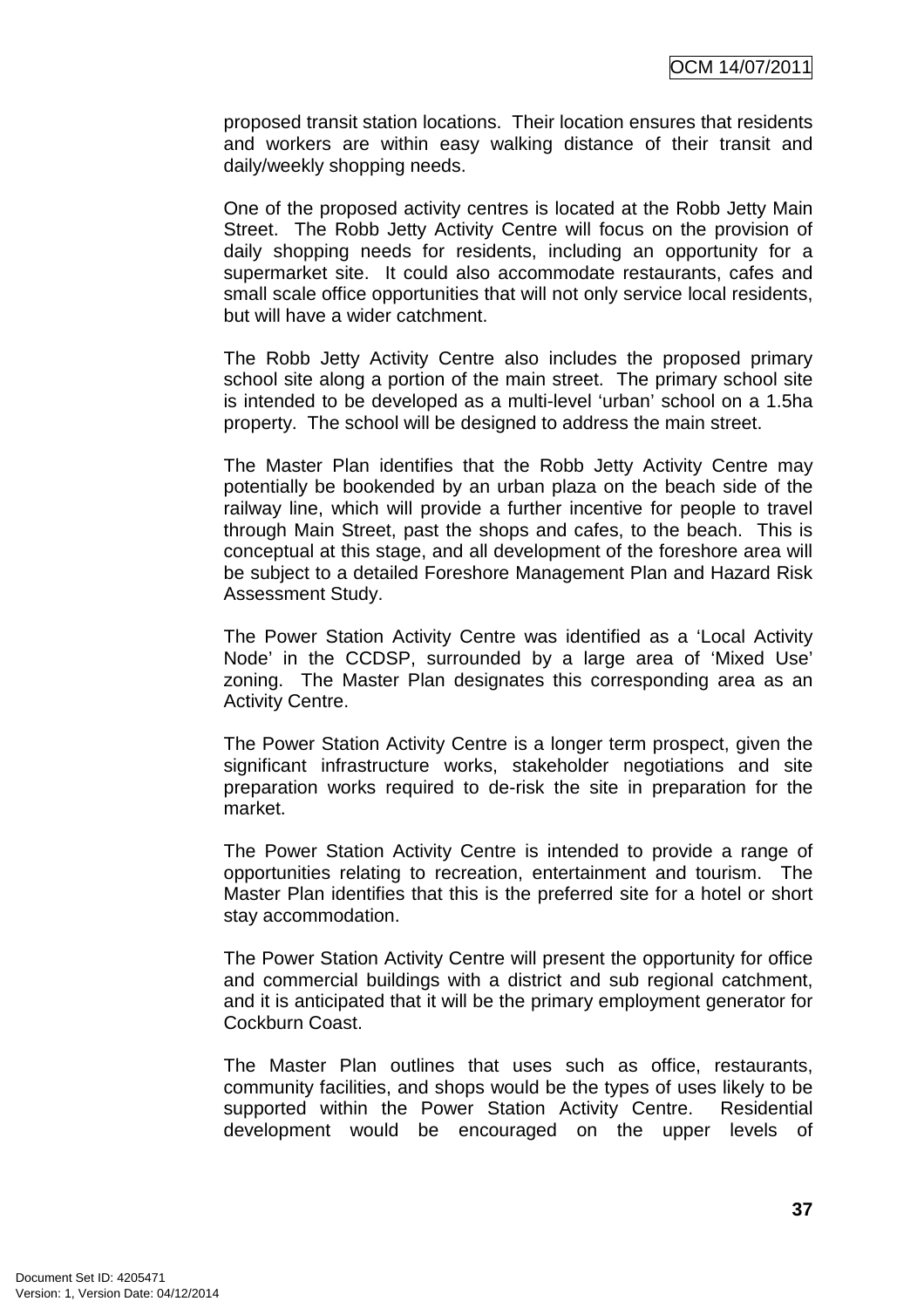commercial/retail multi-storey buildings, to facilitate all hours activation of activity centres and providing surveillance of the streets below.

## Mixed Use

A Mixed Use zoning has been identified throughout much of the project area, and along Cockburn Road in order to allow a range of compatible uses to co-locate adjacent to one another, and vertically in individual buildings. This is consistent with the CCDSP.

The Mixed Use zone is critical in promoting sustainable living opportunities by allowing people to pursue a lifestyle that integrates living, working and leisure in one location.

The Mixed Use zoning needs to be carefully managed so that it does not detract or disperse activity from the two proposed activity centres. Given that the Scheme does not currently include a Mixed Use zone the Local Structure Plans will be required to set out the specific permissibility of land uses. Design guidelines will also be critical in ensuring the desirable built form outcomes are achieved for the Mixed Use zone. In accordance with the CCDSP, the Mixed Use zoning is not intended to be overly prescriptive, providing that the uses can demonstrate a positive contribution to promoting a vibrant mixed use urban environment and do not detract from the two primary activity centres.

In accordance with the CCDSP uses such as residential, small showrooms, shops, offices and community facilities will be generally supported within the Mixed Use zone.

While the Master Plan assumes a long term transition of industrial uses to urban, interim buffer arrangements need to be considered at the Local Structure Plan stage. The Master Plan has sought to address this issue by generally establishing a Mixed Use zoning in proximity to existing industrial uses that are likely to remain for the medium to long term. The Master Plan report describes the Mixed Use zone as "a flexible category, which will allow for existing businesses to remain, while allowing for a transition to other non-sensitive land uses, which do not omit offensive products, with a longer term transition to sensitive land uses such as residential, at a point in time that the industrial use has relocated".

However, the CCDSP does not describe the Mixed Use zoning in this way. The CCDSP outlines the types of uses that are not considered suitable for the Mixed Use zone which include 'light and service industry' and 'general industrial' uses. Therefore it is not considered appropriate to state that the Mixed Use zone will allow for businesses to remain. In many circumstances existing businesses will remain in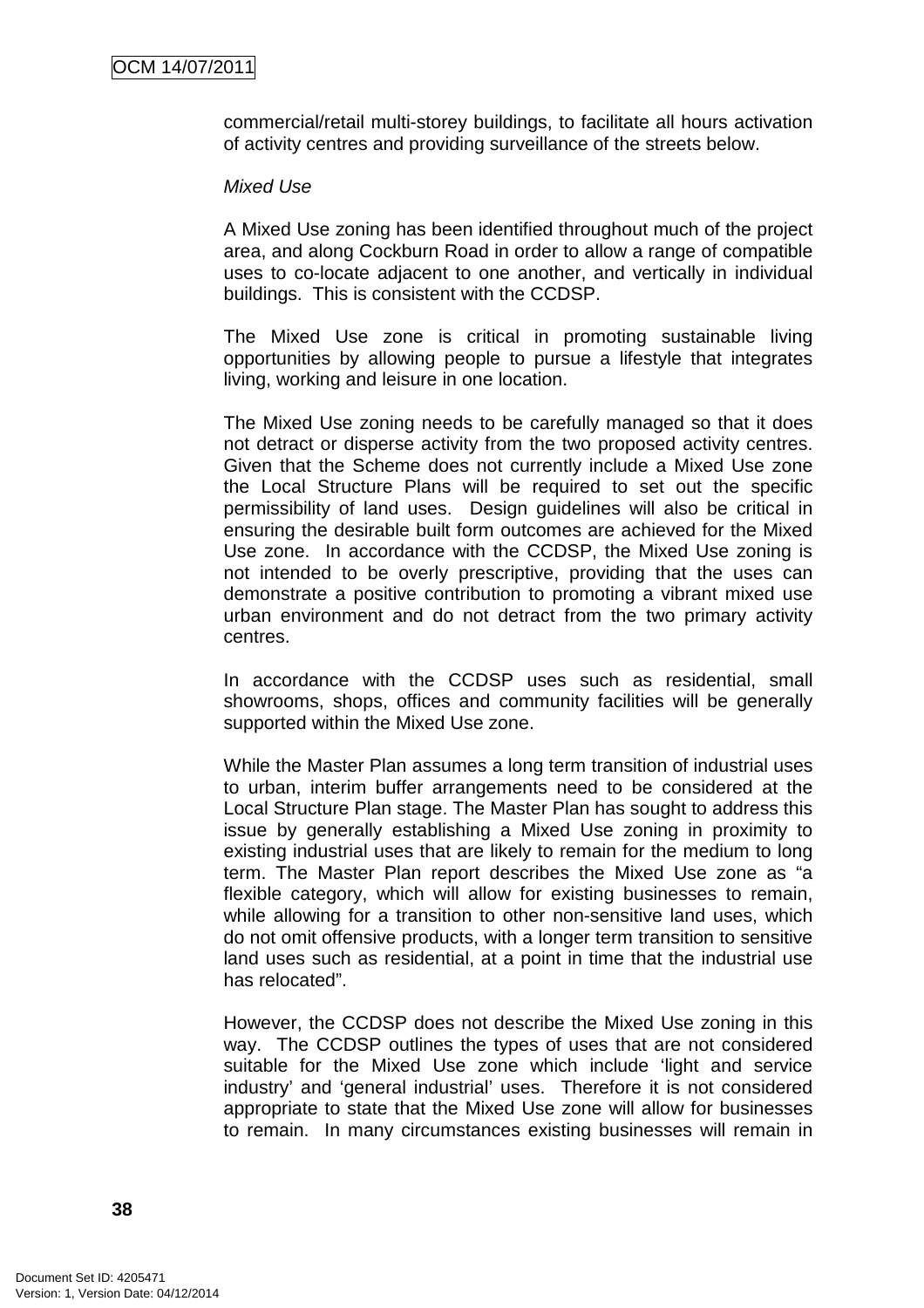accordance with non-conforming use rights pursuant to the Scheme, rather than because the use will be permissible under the Mixed Use zoning.

It is therefore recommended that Section 4.4.4 (Draft State Industrial Buffer Policy and EPA Guidance) of the Master Plan report be modified to clarify that the Mixed Use zone itself is not intended to function as a transitional zoning, and to clarify the situation relating to existing businesses remaining. It may be that the range of permissible uses are specifically tailored through the Local Structure Plans to function as a buffer where appropriate, however this should be clarified.

## Mixed Business

The Master Plan proposes a Mixed Business zoning for a portion of Darkan Crescent. The Master Plan report outlines that this has been nominated in recognition of existing industrial business, including the Fremantle Coldstores and Sealanes. The Mixed Business zoning will also ensure a diversity of employment opportunities for the Cockburn Coast area.

In accordance with the CCDSP, uses such as 'light and service industry' and 'office' are likely to be considered suitable within the Mixed Business zone. Land uses such as 'residential', 'general industry' and larger floor area 'showrooms' would generally not be considered suitable for the Mixed Business zone.

It is also noted that Section 5.2.3 (Mixed Business) of the Master Plan report stipulates that the Mixed Business zoning will allow the retention of more heavy industrial uses to co-exist with a range of other businesses from service industrial through to office and other commercial opportunities. However 'heavy industrial' uses are then subsequently listed as uses not suitable within the Mixed Business zone. It is acknowledged that this concept was also expressed in the CCDSP, however it is recommended that this discrepancy be clarified through the Master Plan prior to it being advertised.

It is also important to note that there is an existing Mixed Business zone within the Scheme, and 'General Industry' is not a permissible use. This section of the Master Plan report should clarify that the Local Structure Plans may set out a different range of permissible uses than those currently set out in the Scheme, if this is the intention.

The Master Plan makes reference to a number of different uses that are considered suitable or unsuitable within the Mixed Business zone. This terminology is consistent with the CCDSP, however it does not align with the definitions in the Scheme. It is therefore recommended that these terminologies be modified so that they are consistent with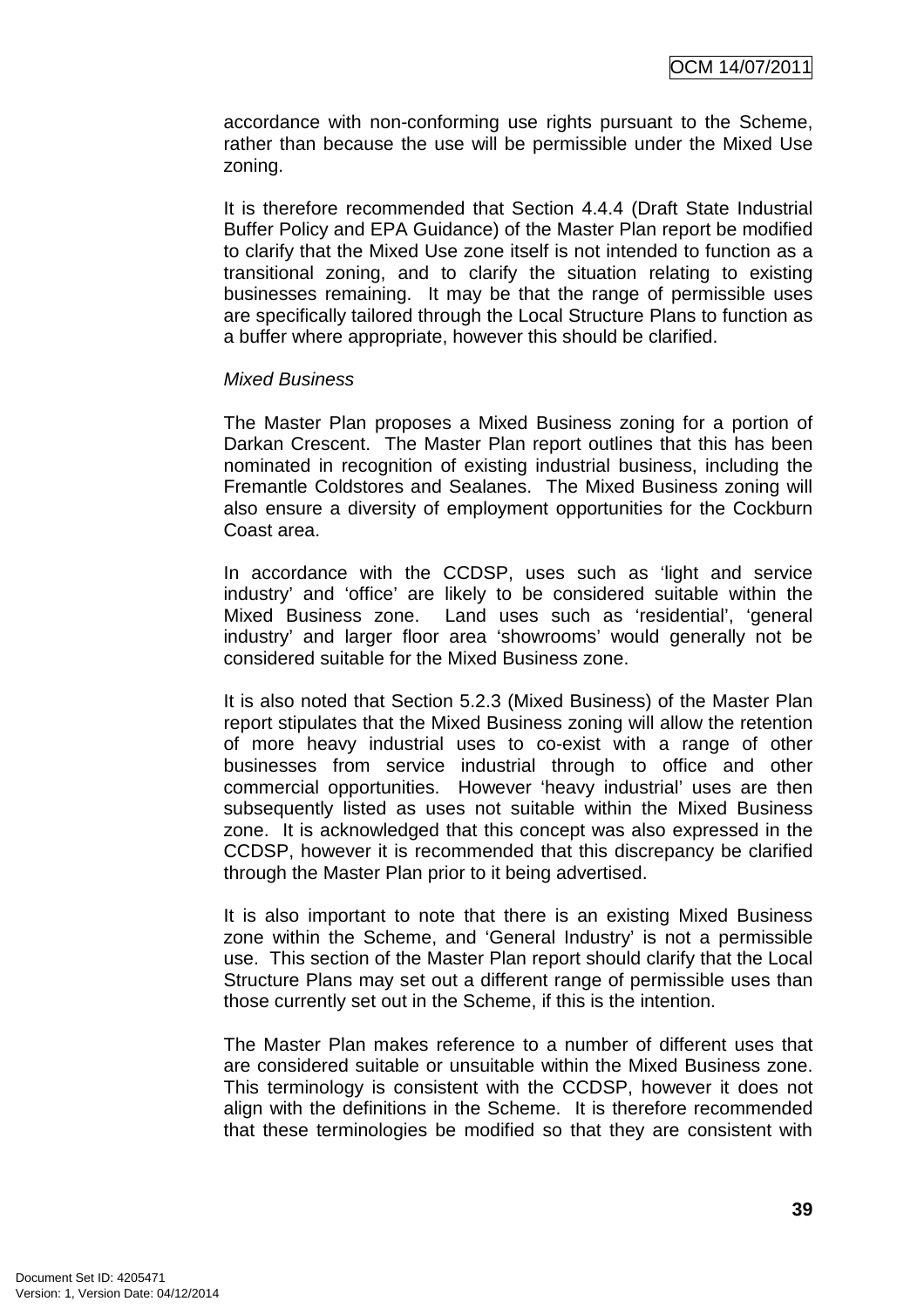land uses set out in the Scheme as another level of refinement from the CCDSP.

#### **Residential**

Residential development will constitute the majority of development within the Cockburn Coast area. The intent is that residential development will be of a density mix and built form character more intensive than typically created in Greenfield locations on the urban fringe, thus ensuring more sustainable outcomes can be achieved.

Therefore a range of residential densities are proposed, generally in accordance with those nominated in the CCDSP, ranging from R40 to R160. The CCDSP set out targets for different housing types/densities and the land use plan included in the Master Plan achieves these targets.

It is noted that Section 5.2.2 (Architecture and Design) of the Master Plan report refers to the development as 'low/medium' density. This is not considered to accurately reflect the densities and built form that are proposed which generally range between a residential coding of R40 and R160 which are 'medium/high' density. It is therefore recommended that this section be modified prior to advertising to refer to 'medium/high' density rather than 'low/medium' density.

## Public Purpose (Primary School)

The CCDSP process included investigation and consultation with the Department of Education and Training, and it was identified that only one primary school was required. This is partly due to the existing capacity of adjoining primary schools and also in anticipation that the socio-economic mix is likely to consist of a lower percentage of families with children than the Perth metropolitan average, due to the high percentage of apartments.

The primary school site has been co-located with the district playing fields on a 1.5ha site, and it is intended to be a multi-level school adjacent to the playing fields and the Robb Jetty Main Street.

The primary school site is centrally located within the project area, so as to maximise its catchment and accessibility. It has also been sited in close proximity to a transit station, at the western end of Main Street, to ensure a safe walking environment for children commuting to and from school.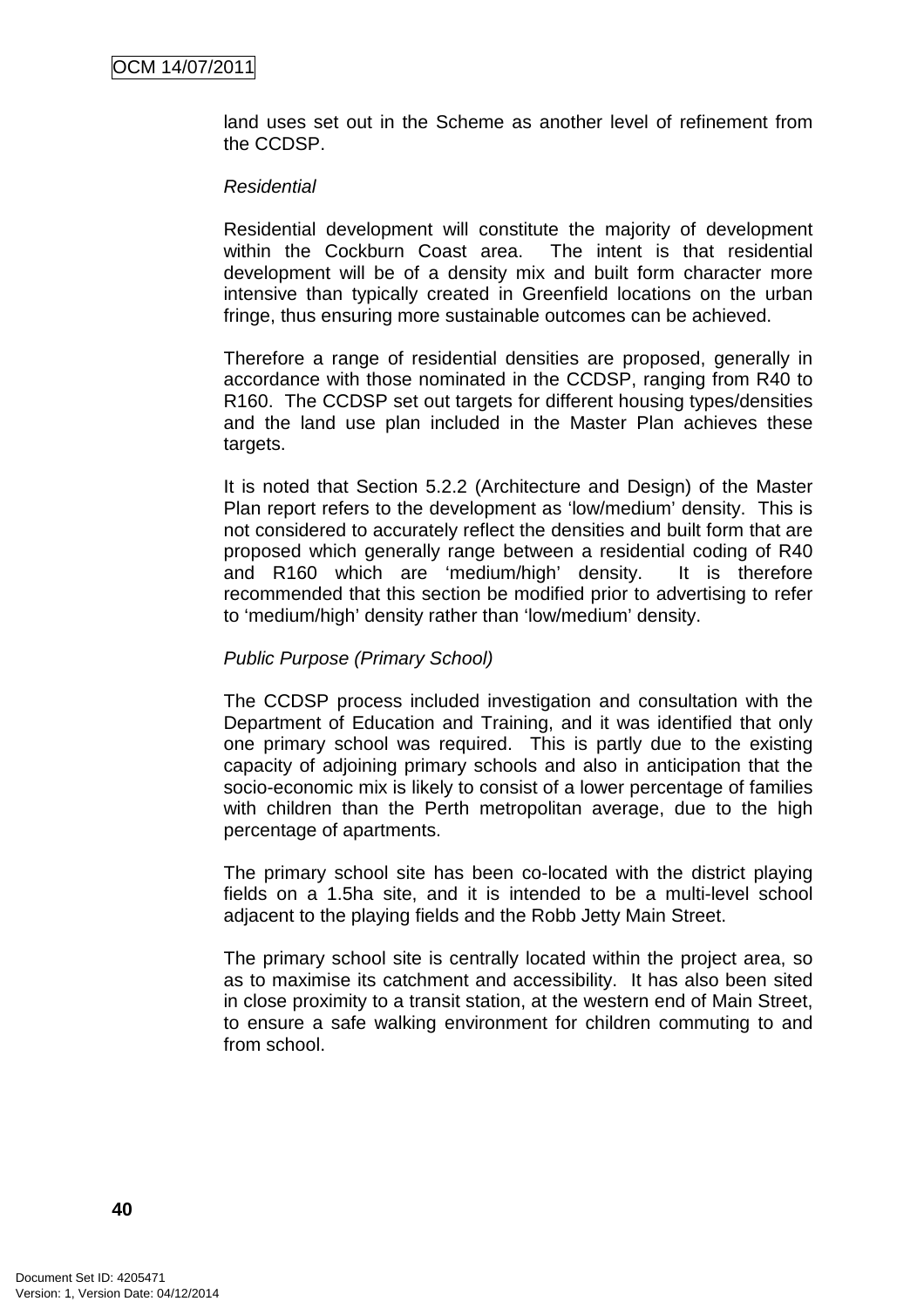## Public Open Space

The CCDSP designated the location of district-level POS for the Cockburn Coast area. Section 2.4.2.7 of the CCDSP specified that additional local-level POS would need to be identified during the more detailed planning phases.

The master planning process identified a shortfall of POS across the whole project area due to the POS buffer around the wastewater pumping station (adjacent to Rollinson Road) no longer being credited as POS as it was previously in the CCDSP. In addition, the preparation of the Master Plan identified a shortfall of POS between Cockburn Road and future Cockburn Coast Drive. While this area is within close proximity to the Beeliar Regional Park, it is still considered that the provisions of parks that serve a local a neighbourhood park function are important, particularly given that the Cockburn Coast will be a high density urban environment.

To address this issues the Master Plan proposed additional POS identified within the Emplacement/Hilltop Precinct. This is considered to result in an improvement to the quantity, function and distribution of POS, consistent with Liveable Neighbourhoods Element 4 (R14-R19). Given the density of development that is proposed, provision of POS is critical.

These green corridors have the potential to be designed to accommodate a range of local, neighbourhood and other recreational functions, including passive recreation and to serve as pedestrian linkages. The extension of the linear POS east of Cockburn Road also provides an ecological linkage from the coast to Beeliar regional park. The Local Structure Plan will outline how these functions can be achieved in further detail.

This area of proposed POS in the Emplacement/Hilltop Precinct has been annotated on the Master Plan to specify that it will be subject to further investigation at the Local Structure Plan stage.

This extended portion of POS affects four private landowners, and LandCorp have been in discussions with these landowners regarding this matter. These landowners will also have the opportunity to formally comment during the advertising of the Master Plan, and the subsequent Local Structure Planning process.

The Master Plan includes a table outlining the provision of POS, setting out the area of each proposed portion of POS. It is noted that a number of the green corridors on the eastern side of Cockburn Road include portions of existing Beeliar Regional Park. For example, approximately half of the green corridor east of the playing field is an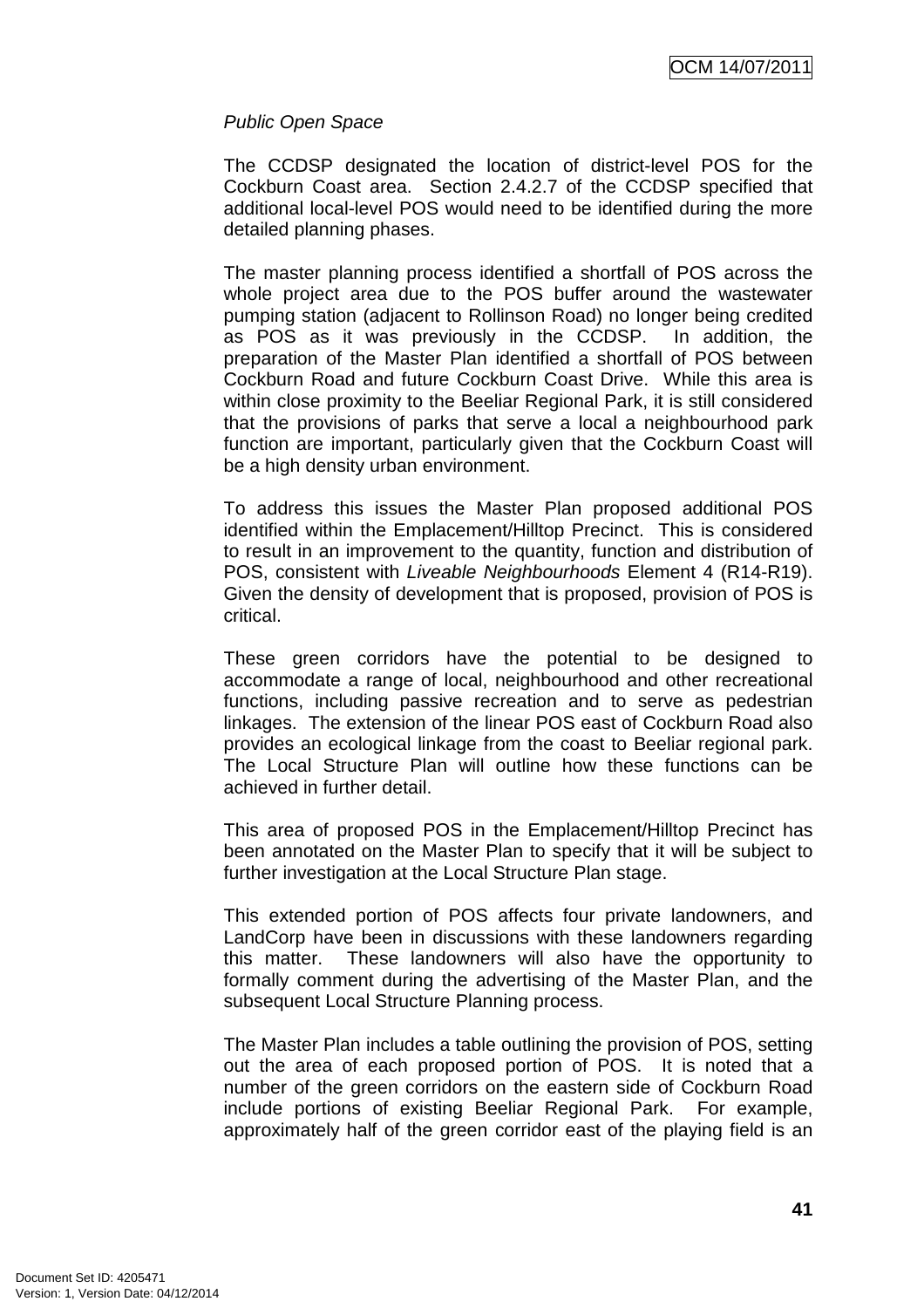existing corridor or regional open space. This should therefore not be included within the POS Schedule. It is also recommended that this table be modified to reflect the format used in Liveable Neighbourhoods (Table 11). The Liveable Neighbourhoods format sets out the total site area, gross subdivisible area, deductions and POS. This is the preferred format for clearly articulating the quantity and percentage of POS.

# Active Recreation (Playing Fields)

The Master Plan includes a district playing field as a shared facility with the primary school, as shown on the CCDSP.

The Master Plan report states that the district playing field will accommodate a 135m by 110m oval. However a detailed plan has not been provided showing that the playing field and the required associated facilities such as changing rooms, spectator stand and car parking can be accommodated without impacting on the heritage listed Moreton Bay Fig trees which are contained on the site.

The City's existing active recreation spaces in adjacent areas (ie. Hamilton Hill and Spearwood) are already experiencing pressure from existing organised sports, and do not have additional capacity to accommodate the future population of Cockburn Coast. Therefore it is considered critical that at least a minimum sized football oval is achievable to provide for the active recreational needs of the future Cockburn Coast population.

It is acknowledged that the Cockburn Coast area will be likely to have different demographics to that currently in the City, with a smaller proportion of families with children. However, provision of active recreation facilities for senior organised sport is also an important consideration.

The City's Sports and Recreation Strategic Plan outlines that development of shared facilities with the Department of Education are to only be undertaken if the land combination results in a suitable field being developed. It is therefore considered imperative that the playing field proposed by the Master Plan is a sufficient size for the City to enter into a shared arrangement with the Department of Education, to ensure that it is of a useable size for the purpose for which it is required.

It is therefore recommended that a concept plan of the playing field and the associated facilities be included in the Master Plan to demonstrate that this can be accommodated. Given its importance it is recommended that this is included prior to the Master Plan being advertised.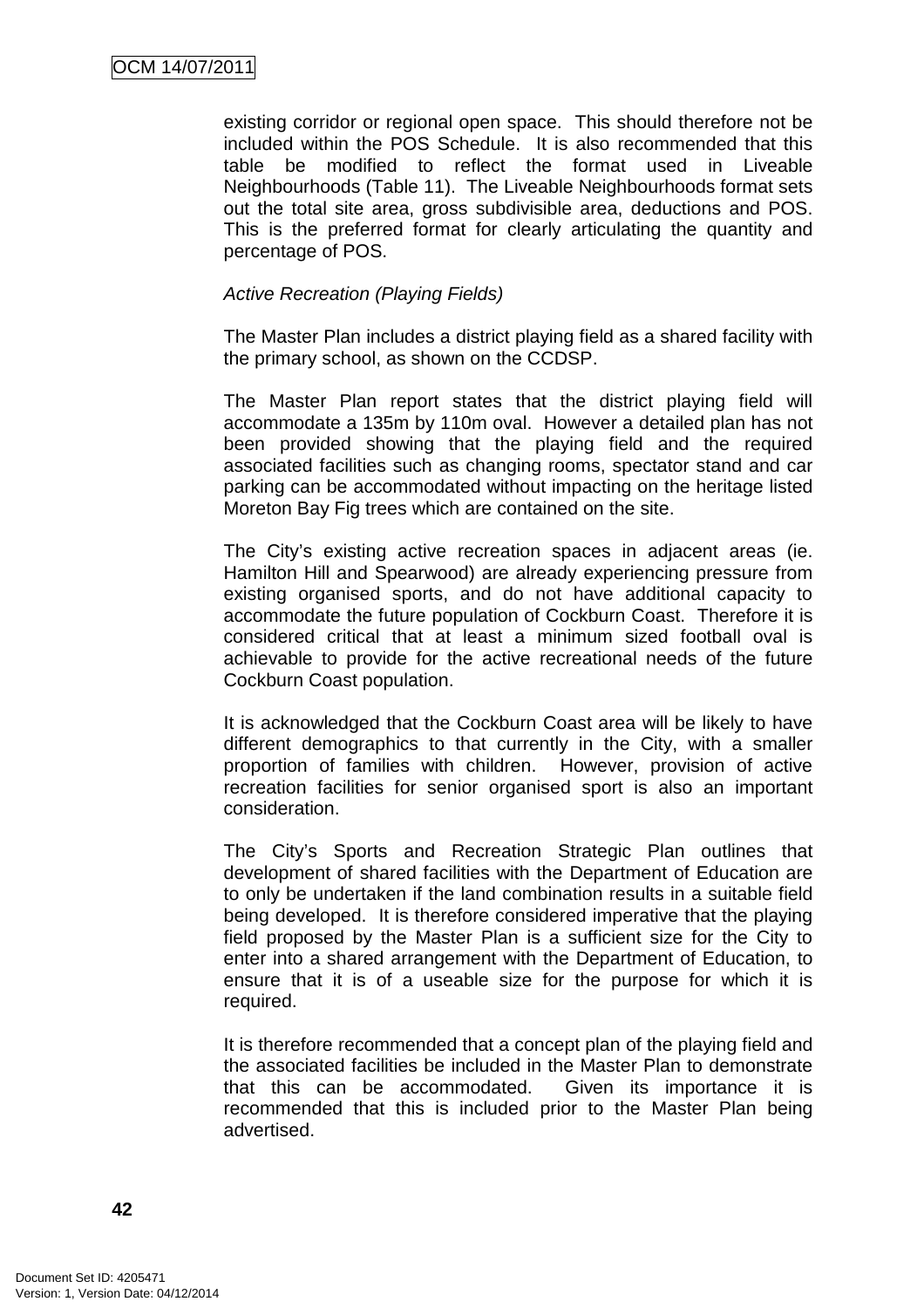# Building Heights

Building heights proposed by the Master Plan are generally within the range expressed in the CCDSP, and they are illustrated in Attachment 3.

The majority of residential development across the project area site will be between 3 and 5 storeys in height. Multi-storey residential development is proposed to be located primarily on the eastern ridge and may potentially be up to 8 storeys in height. The proposed building heights respond to site topography, maximizing views to the ocean, particularly for residential development across the site. Taller buildings are reserved for activity nodes and for residential development on the eastern ridge.

Development at key commercial/retail centres such as Rob Jetty Main Street and the South Fremantle Power Station is to a minimum of 5 storeys, and generally a maximum of 8 storeys. Overall building heights are proposed to be greater within activity centres, facilitating a general intensification of use.

The CCDSP identified that iconic, landmark and gateway sites (i.e. sites with greater height allowances and special design guidelines) will be important to enhance legibility and identity through the Cockburn Coast area. The CCDSP sets out the potential for gateway sites and sites with greater height allowances for each of the precincts.

The Master Plan identifies a potential gateway site with greater height allowances at the southern tip of the site (annotated on the plans), and Section 5.2.2 (Height) mentions that additional landmark and gateway sites as generally described in the CCDSP will need to be considered and identified as part of the future Local Structure Plans.

Figure 28 (Attachment 3) illustrates the distribution of building height throughout the project; however, it only annotates the potential for greater heights in the southern tip of the project area. It is considered that to provide clarification figure 28 (Building height plan) and figure 30 (Land use plan) should also include annotations that additional landmark and gateway sites, as generally described in the CCDSP will be considered and identified as part of the future Local Structure Plans. This is to ensure that if the height plan or land use plan are being viewed it is clear that there potentially may be greater height allowances throughout the project area than generally shown.

The proposed building heights have the potential to have a visual impact from the east of the project area in the suburbs of Spearwood and Hamilton Hill. It is therefore recommended that prior to advertising the Master Plan be amended to include some visual impact modelling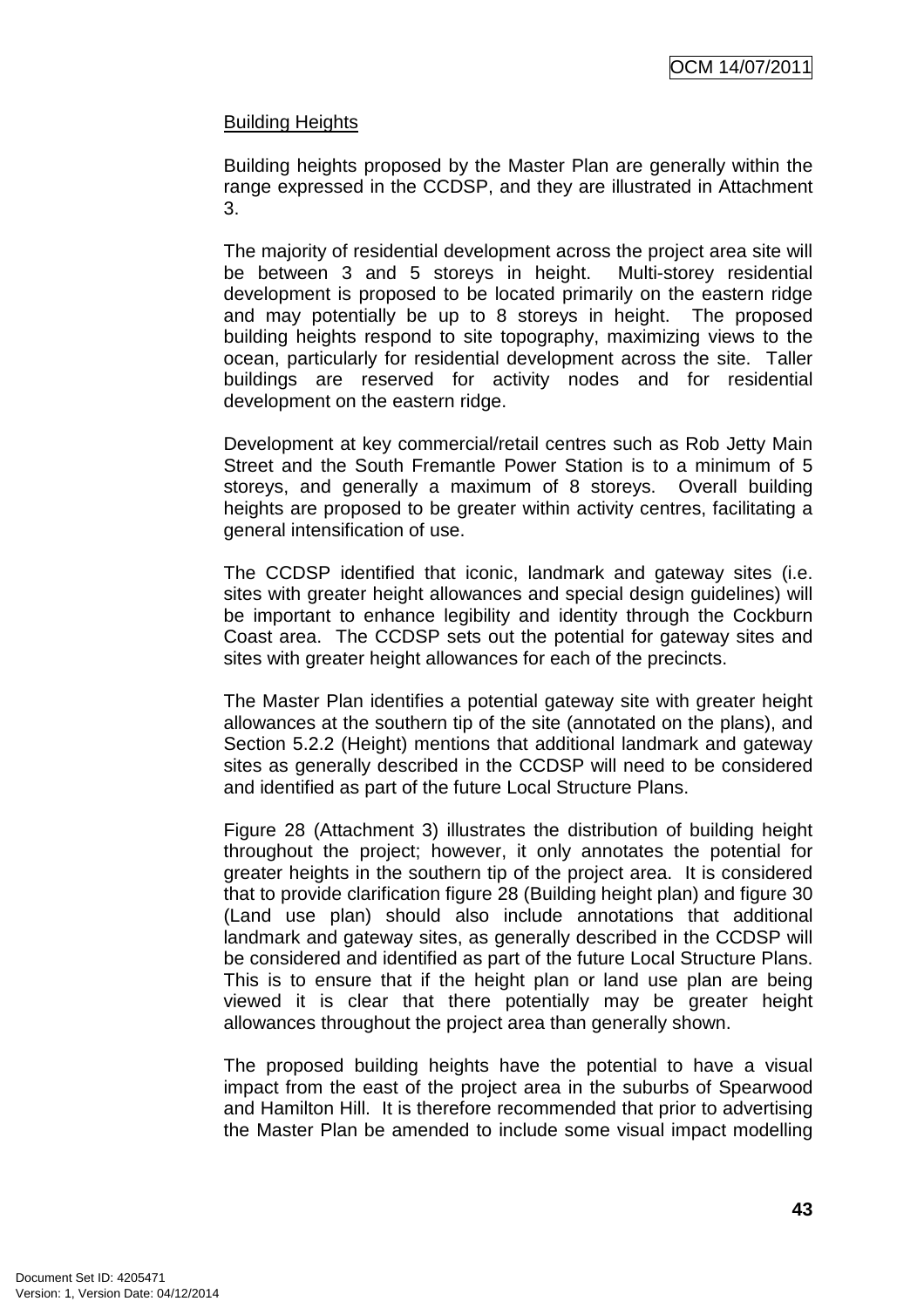demonstrating the conceptual appearance of proposed building heights from key view corridors, including from the east. This will assist landowners and the community in visualising the proposed development.

## Foreshore Management Plan

The Master Plan includes some conceptual details for the foreshore reserve. While it is understood that the detail shown on the foreshore area is intended to be conceptual and 'inspirational', the City must be mindful of creating false expectations for the community.

The foreshore reserve will be subject to a detailed Foreshore Management Plan and Coastal Hazard Risk Assessment, and it is therefore considered premature to indicate development and embellishment within the foreshore area ahead of these studies.

It is not considered appropriate that the Master Plan include any detail relating to development or landscaping of the foreshore ahead of these detailed studies. It is therefore recommended that the conceptual landscape design/development for the foreshore reserve area be removed from the Master Plan prior to advertising.

It is also recommended that Figure 41 (Irrigation Requirements) of the Master Plan report be modified to remove annotations for irrigation requirements within the foreshore reserve, and that an annotation be included stating that this area is subject to a Foreshore Management Plan.

While the foreshore environment will be expected to deliver a mix of natural and urban experiences this will require very careful design and deliberation to arrive at an outcome all stakeholders are happy with.

## Local Structure Plan Areas

The Master Plan identifies three Local Structure Plan areas (shown in Attachment 4) as follows:

- Emplacement/Hilltop (incorporating Emplacement and Hilltop Precincts from the CCDSP).
- \* Robb Jetty (incorporating Robb Jetty and Darkan Precincts from the CCDSP.
- Power Station.

The Master Plan does not include the 'Newmarket Precinct' and 'Fremantle Village' precincts, which were encompassed by the CCDSP, as these areas will be dealt with separately. The Newmarket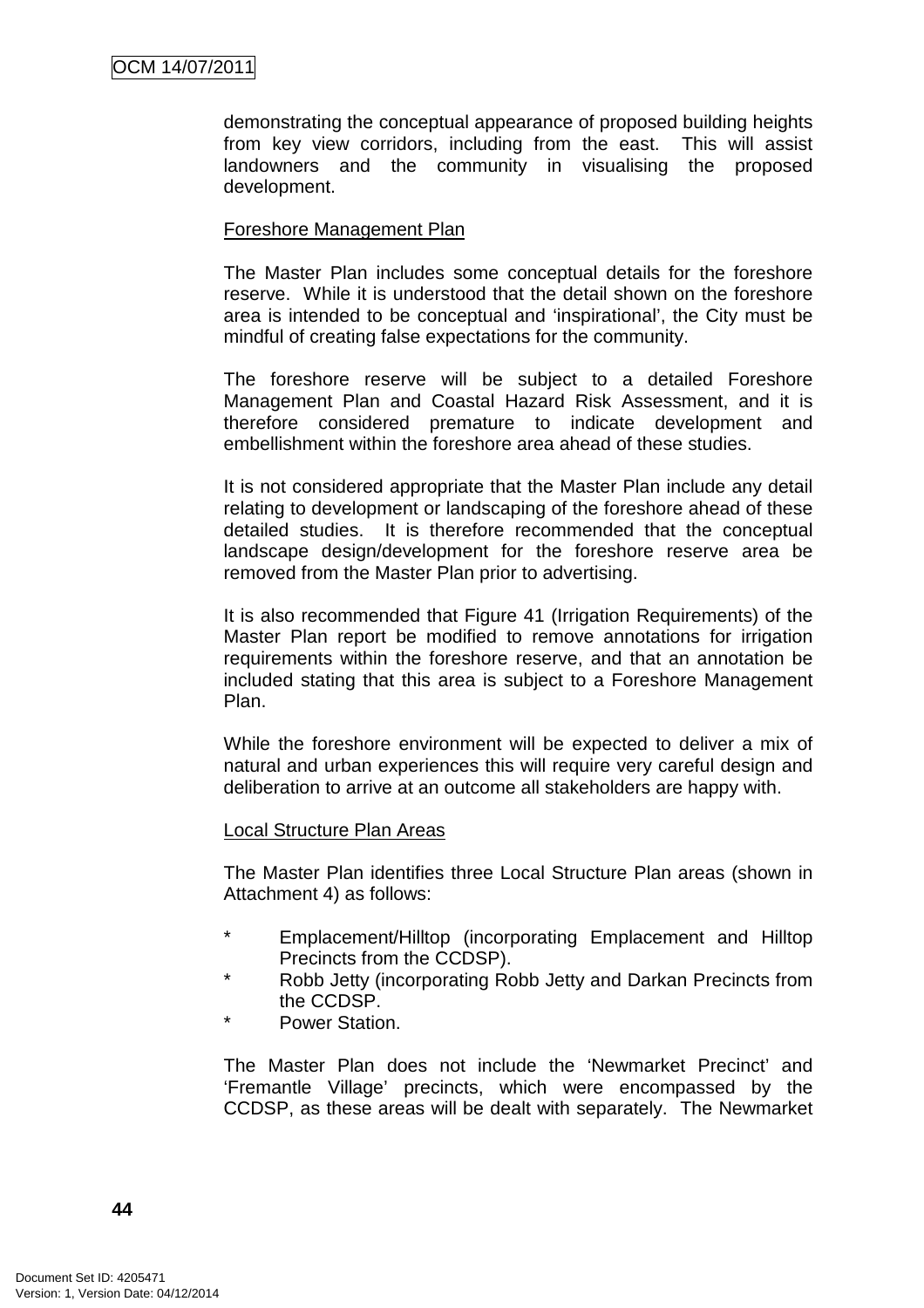Precinct has been dealt with separately through Amendment No. 82, given that this area is already zoned 'Urban' under the MRS.

A Local Structure Plan will be required for each of these areas prior to subdivision or development of the land in accordance with the Master Plan.

The CCDSP included character guidelines for each precinct, setting out the types of land uses, built form character and building heights that are considered appropriate for each precinct. These guidelines are still relevant, and preparation of the Local Structure Plans and Design Guidelines will require regard to be had for these character guidelines contained within the CCDSP.

Proposed Amendment No. 89 provides further detail regarding the requirements for Local Structure Plans.

#### Amendment No. 89

Amendment No. 89 proposes to rezone the majority of the CCDSP area from 'Industry' and 'Light and Service Industry' to 'Development' zone, and place it within a new 'Development Area'.

This will require the subsequent preparation of Local Structure Plans, in order to effectively demonstrate how coordinated development of the subject land can occur. This 'Development' zone is the most appropriate zone new urban areas, as it provides a degree of flexibility through structure planning to robustly coordinate development.

'Development Areas' are Special Control Areas pursuant to the Scheme, and they are included in Schedule 11, with provisions that apply to the 'Development Area'. Schedule 11 sets out a description of the 'Development Area' and sets out the specific purposes and requirements that apply to the area. The draft provisions are included in Attachment 5.

The development of land within a 'Development Area' is to be generally in accordance with a structure plan that applies to the land.

#### Development Area Provisions

The draft provisions set out the objectives for the 'Development Area', and outline the hierarchy of plans that will apply to the area.

The draft provisions include a range of key requirements that will apply to the whole 'Development Area'. These provisions set out that an approved Local Structure Plan together with all approved modifications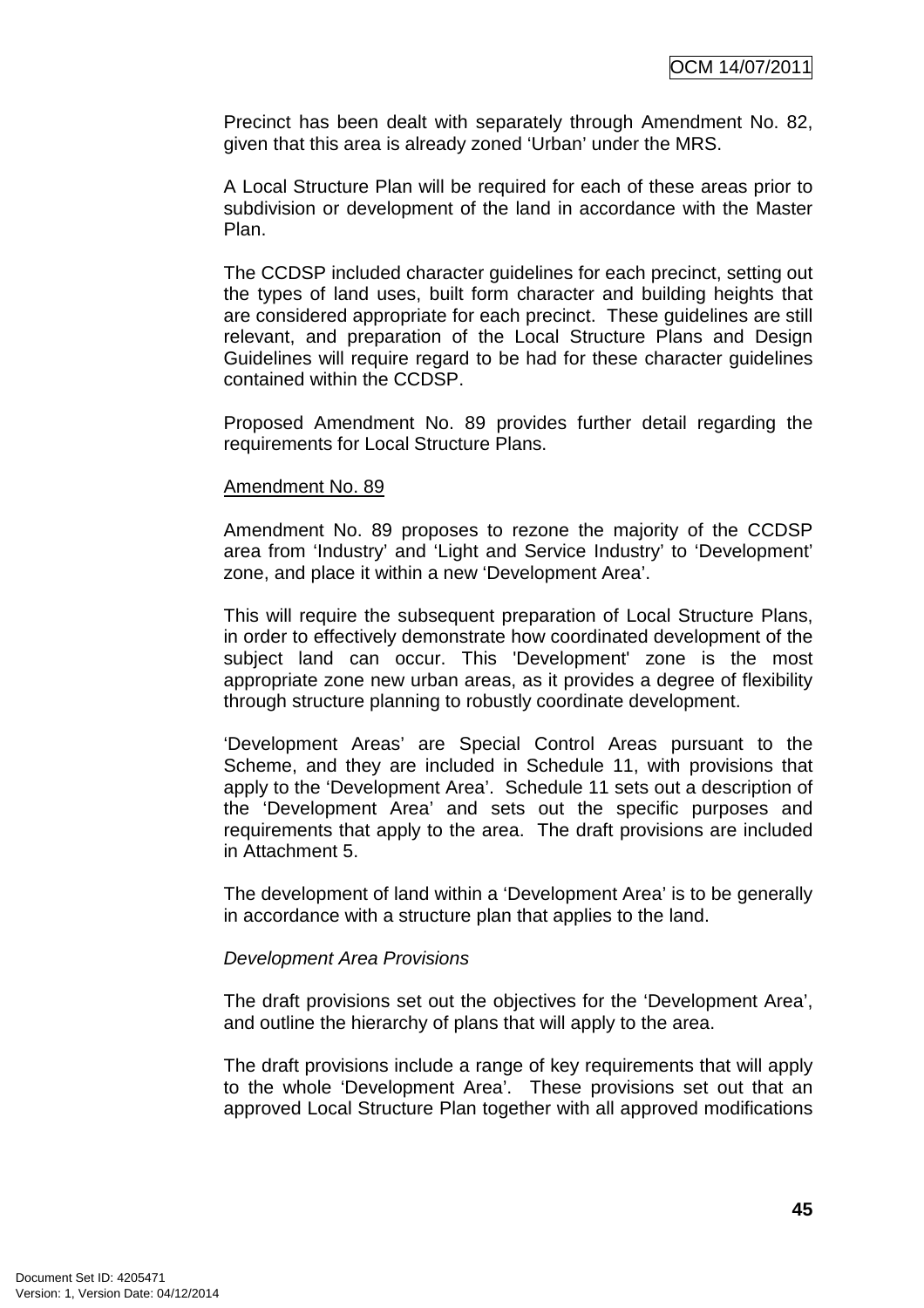shall apply to each Local Structure Plan area identified in the Master Plan in order to guide subdivision and development.

An overview of the structure of the provisions is outlined below, and a discussion of some of the key requirements is made later in this section:

- 1.0 Objectives of the Development Area
- 2.0 Hierarchy of Plans
- 3.0 District Structure Plan(s)
- 4.0 General Development Area provisions
- 5.0 Local Structure Plans
	- 5.1 Content of Local Structure Plans
	- 5.2 Matters to be addressed by Local Structure Plans
	- 5.3 Design Guidelines
	- 5.4 Fire Management Plan
	- 5.5 Local Water Management Strategy
	- 5.6 Noise and Vibration Management Plan
	- 5.7 Cultural Heritage Strategy (European and Indigenous)
	- 5.8 Public Art Strategy
	- 5.9 Coastal Risk Management Plan
	- 5.10 Foreshore Management Plan

#### Requirements for Local Structure Plans

The draft provisions set out the required content of the Local Structure Plans, and the specific matters that the Local Structure Plans must address to ensure they comprehensively deal with these issues.

The proposed required content for Local Structure Plans is generally in accordance with the WAPC's Draft Structure Plan Preparation Guidelines, with some additional requirements that are considered to be relevant specifically to the Cockburn Coast area. The WAPC's Draft Structure Plan Preparation Guidelines have not yet been adopted, so it is still considered important that the 'Development Area' provisions set out the content required for Local Structure Plans to ensure that all Local Structure Plans comprehensively deal with all critical issues.

Achieving a cohesive and attractive streetscape character and public realm is considered to be an important objective for the Cockburn Coast area. Therefore it is considered imperative that Local Structure Plans deal with matters such as landscaping to ensure continuity between Local Structure Plan areas. This includes identifying proposed landscaping themes and verge treatments to achieve the desired streetscape character, including cross sections showing the location and extent of verge treatments. If these issues are not established through the Local Structure Plans then it will be difficult to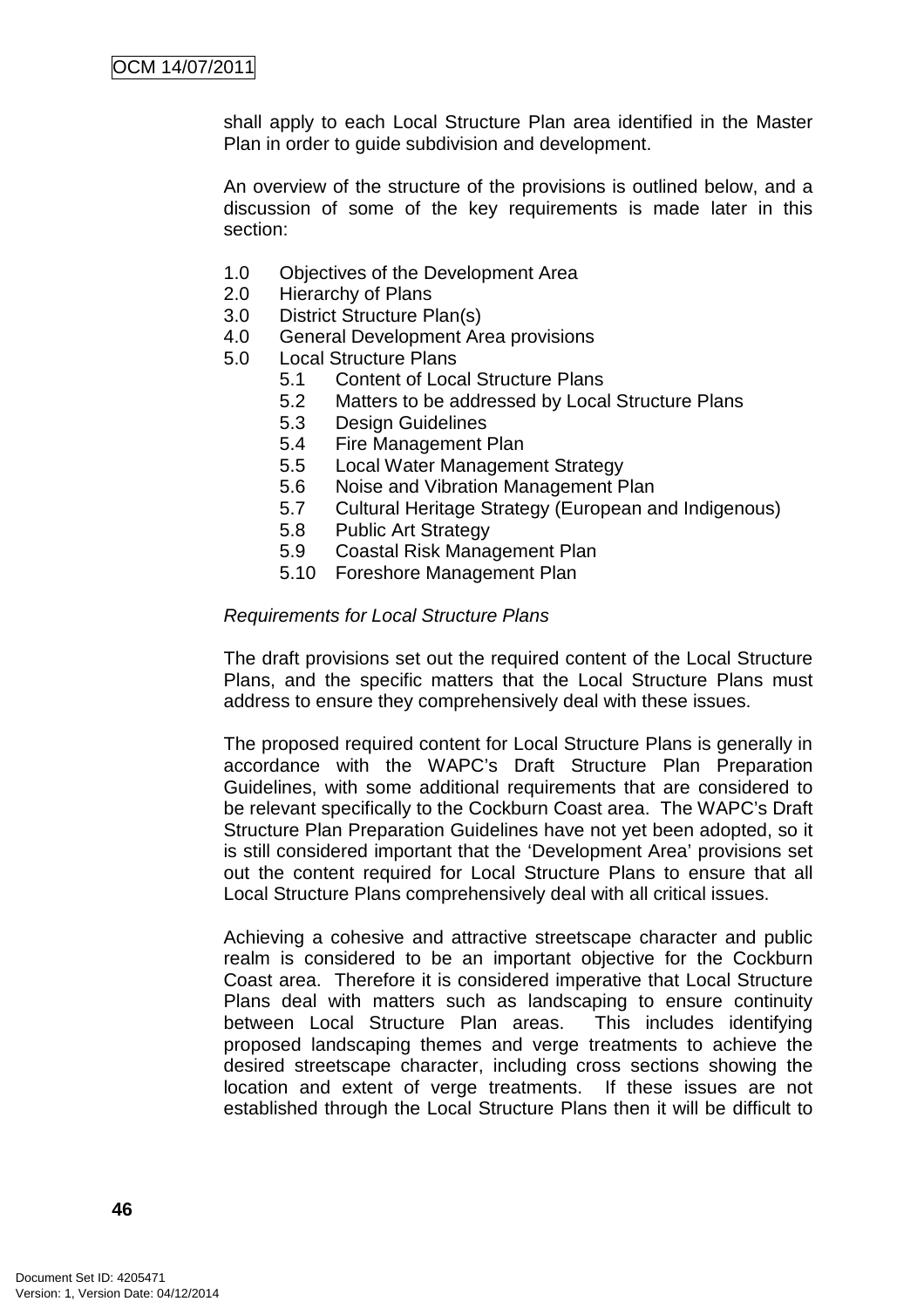achieve a cohesive streetscape character, particularly given that much of the land is in fragmented landownership.

The CCDSP sets out a variety of targets for the area, and where appropriate the proposed 'Development Area' provisions seek to ensure that these targets are met, or that future Structure Plans will address those matters.

## Achieving Minimum Densities

The provisions set out the requirement for minimum densities to be achieved, with a similar approach to that used within 'Development Area 19' (Muriel Court Structure Plan area). The proposed 'Development Area' provisions require that each subdivision and development application in the Development Area shall achieve at least 85% of the potential number of dwellings achievable under the R-Code designated.

This is to ensure that land is not underdeveloped, and vision for Cockburn Coast that has been set by the CCDSP can be achieved.

## Design Guidelines

The 'Development Area' provisions specify that Local Structure Plans must have associated Design Guidelines. These must be adopted by the Local Government prior to or as a part of the formal consideration of the associated Local Structure Plan. Given the density of the proposed development, and the mix of uses, comprehensive Design Guidelines are imperative to manage built form outcomes.

The provisions set out the matters that Design Guideline shall address, which include: Building heights, bulk and scale; private open space; walls and fencing; parking and access arrangements; affordable housing and housing diversity; and sustainable building design.

The 'Development Area' provisions also provide further guidance on the key design principles which are applicable to the 'Development Area'. These key principles seek to achieve sustainable development that contributes positively to the streetscape. The provisions set out a range of general development guidelines, which include the requirement for development to facilitate close interaction with the pedestrian activity along footpaths; and provision of bicycle parking and end of trip facilities for mixed use and commercial buildings, and larger scale residential developments.

The provisions require all proposals that include residential development to demonstrate diversity in dwelling types, through the incorporation of different sized and designed dwellings. There is an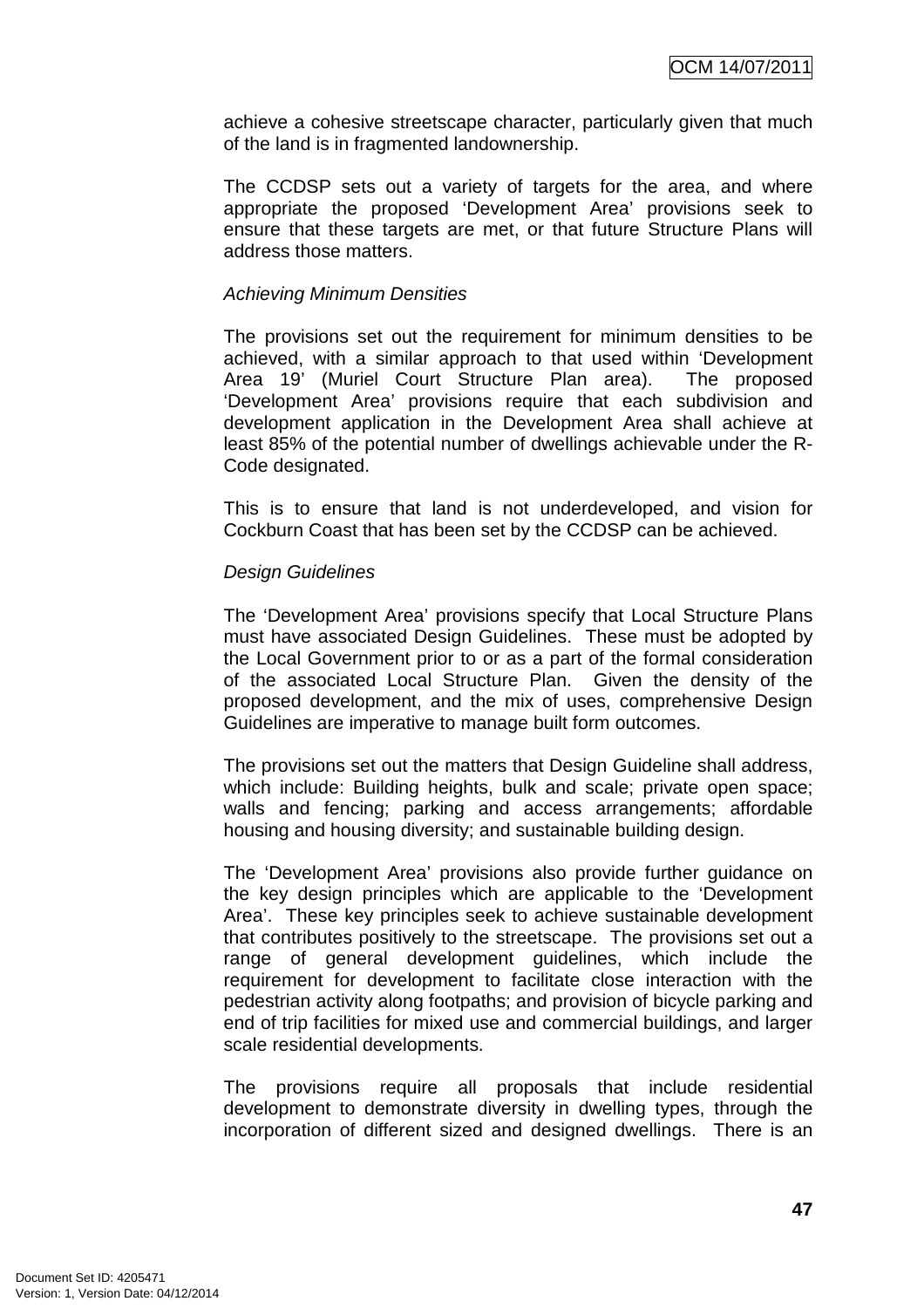expectation that a number of different types (size and design) comprise every proposal that includes residential development.

The Design Guidelines will provide more detailed guidance based on these principles.

For the Mixed Use/Activity Centres one of the key design principles requires buildings that front a public street to be constructed in a robust way that will allow for retrofitting to occur at a later date (e.g. residential capacity on the ground floor with the ability to retrofit into the future to intended commercial uses).

The Development Guidelines shall also include measures to facilitate sustainable mixed land use urban environments where a diverse range of carefully designed and constructed land uses can successfully coexist with noise sensitive and noise emitting premises.

## Affordable Housing

The CCDSP sets a target of achieving 20% affordable housing across the Cockburn Coast project area.

The Department of Housing's report 'More than a Roof Four Walls' (2010) identified that if current trends continue an increasing number of Western Australians will be excluded from affordable housing. If the trends of the last decade continue, the Social Housing Taskforce believes there could be close to 65,000 households on the waiting list for social housing by 2020. Therefore affordable housing is considered to be a critical element of the proposed development of Cockburn Coast.

Affordable housing does not just mean "social" housing, and there are many current and potential residents facing affordability problems in the Perth Metropolitan Area who would fall outside the eligibility criteria for public housing, or would be unlikely to meet criteria for priority housing allocation. Therefore consideration must be given to different types of affordable housing models to meet this target.

The DoP have engaged Judith Stubbs and Associates to prepare a report entitled 'Achieving Affordable and Diverse Housing in Regeneration Areas in Western Australia', and this uses Cockburn Coast as one of the case study areas. The purpose of this report is to provide a thorough evidence base for the identification of those most likely to be excluded from affordable housing if it is not provided in three selected redevelopment areas in Greater Perth Metropolitan Area, and the target groups and price, types, tenure and location of housing required to meet identified needs in each of the case study areas.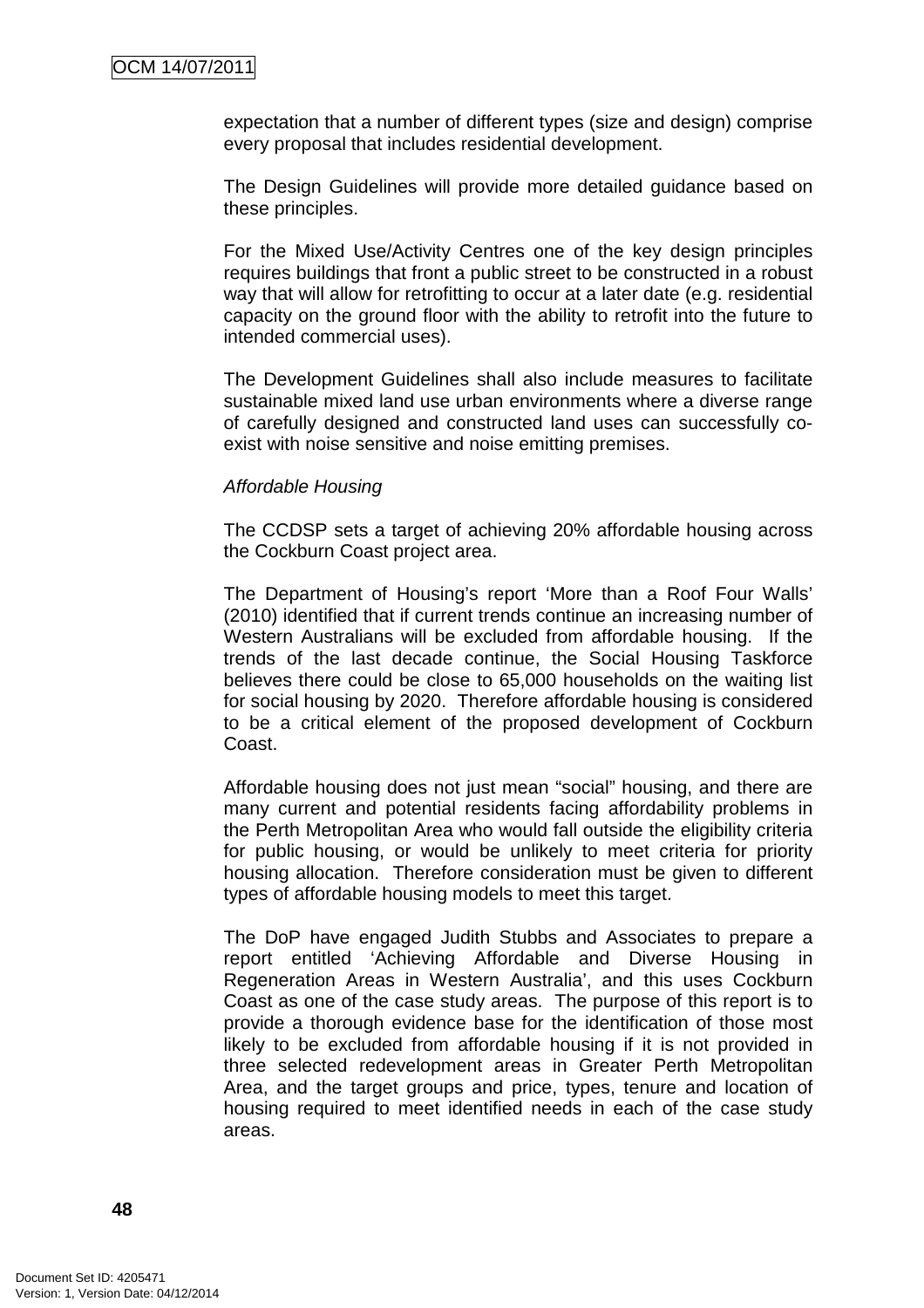It seeks to recommend feasible, legal, reasonable and equitable planning mechanisms and strategies to ensure the provision within or associated with the three redevelopment sites, which may also wider implications for affordable housing provision in Western Australia.

It includes a range of draft recommendations which could be implemented in the Cockburn Coast area to achieve the 20% affordable housing target. This document is still a draft, however it is intended that it will be used to inform an Affordable Housing Strategy

It would therefore be premature to mandate specific affordable housing measures in the proposed 'Development Area' provisions ahead of this report and an Affordable Housing Strategy being finalised. However, it is imperative that the 'Development Area' provisions specify that the Local Structure Plans are to provide details on how the affordable housing targets will be achieved. If this is not specified in the provisions then there will be no way for any recommendations of the Affordable Housing Strategy to be implemented.

It is noted that Section 5.2.3 (Affordable Housing) of the Master Plan report states that further work is desirable to clarify whether 20% is an appropriate or achievable target for Cockburn Coast. It is not considered that this statement is appropriate, as the CCDSP sets out a 20% target, and the expectation is that an Affordable Housing Strategy will seek to achieve this target.

It is therefore recommended that this statement in Section 5.2.3 be removed, and further information should be included regarding a future Housing Affordability Strategy for the area.

## Employment and Economic Development Strategy

The CCDSP sets out employment self-sufficiency targets and the 'Development Area' provisions set out the requirement for Local Structure Plans to identify the specific measures to achieve these targets.

The land use plan has a significant impact on the employment selfsufficiency targets. If the Master Plan is adopted prior to the Employment and Economic Development Strategy being completed this makes it more difficult to make changes to the land use plan if they are required.

It is therefore recommended that an Employment and Economic Development Strategy be submitted to Council for consideration in conjunction with the Master Plan when it is considered for final approval after advertising.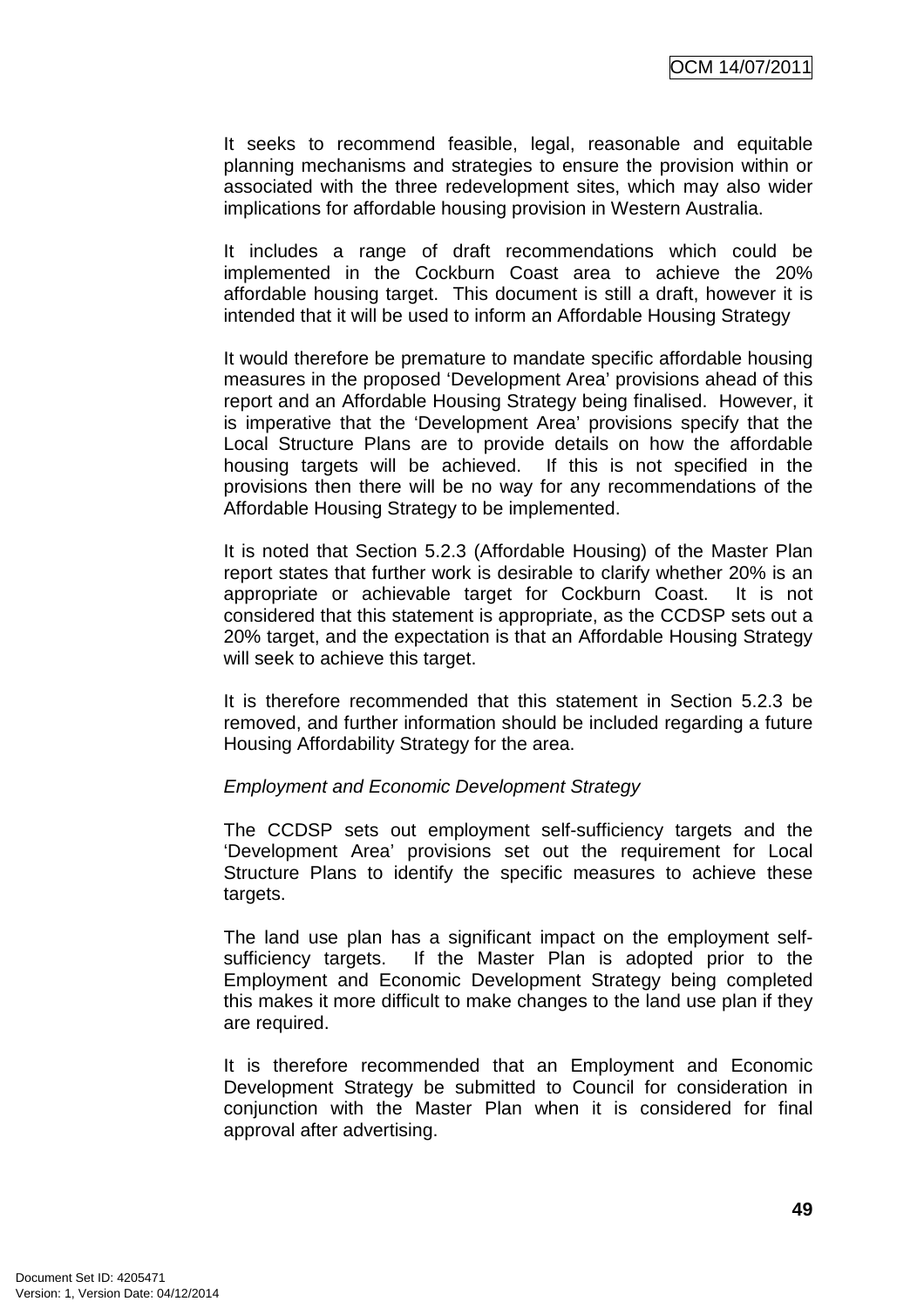In this way it can be demonstrated that the land use plan allows the employment self-sufficiency targets to be achieved, and any required changes can be considered prior to it being adopted for final approval.

## Requirements for Further Studies

The draft provisions set out the requirements for important future studies to be undertaken, including the following:

- \* Local Water Management Strategy
- Noise and Vibration Management Plan
- \* Cultural Heritage Strategy (European and Indigenous)
- Public Art Strategy
- **Coastal Risk Management Plan**
- \* Foreshore Management Plan
- Fire Management Plan(s) (where relevant)

For some of these studies the provisions also set out the scope and content of the studies, to ensure that critical matters are addressed.

#### Existing Businesses/Land Uses

It is acknowledged that there are a number of existing businesses and land uses (most of an industrial nature) within the Cockburn Coast area that will continue to operate into the future, dependent on the aspirations of landowners.

Under the Scheme, when the zoning changes to 'Development' zone any existing lawful development within the area that would not ordinarily be permitted under the new proposed zoning would be afforded non-conforming use rights under the Scheme. Pursuant to Clause 4.8 of the Scheme, the continued use of land is allowed for the purpose for which it was being lawfully used immediately prior to the date of gazettal of the zoning change. Non-conforming use rights also allow the carrying out of development that was approved prior to the date of gazettal of the zoning change.

Pursuant to clause 4.9 of the Scheme a person cannot alter or extend a non-conforming use without planning approval. If a non-conforming use is discontinued for a period of six months the use of the land and buildings thereafter must be consistent with the provisions of the Scheme relating to the new zoning.

Landcorp have engaged Parsons Brinkerhoff to undertake an Interim Freight Traffic study to manage freight traffic associated with these uses as the area is developing.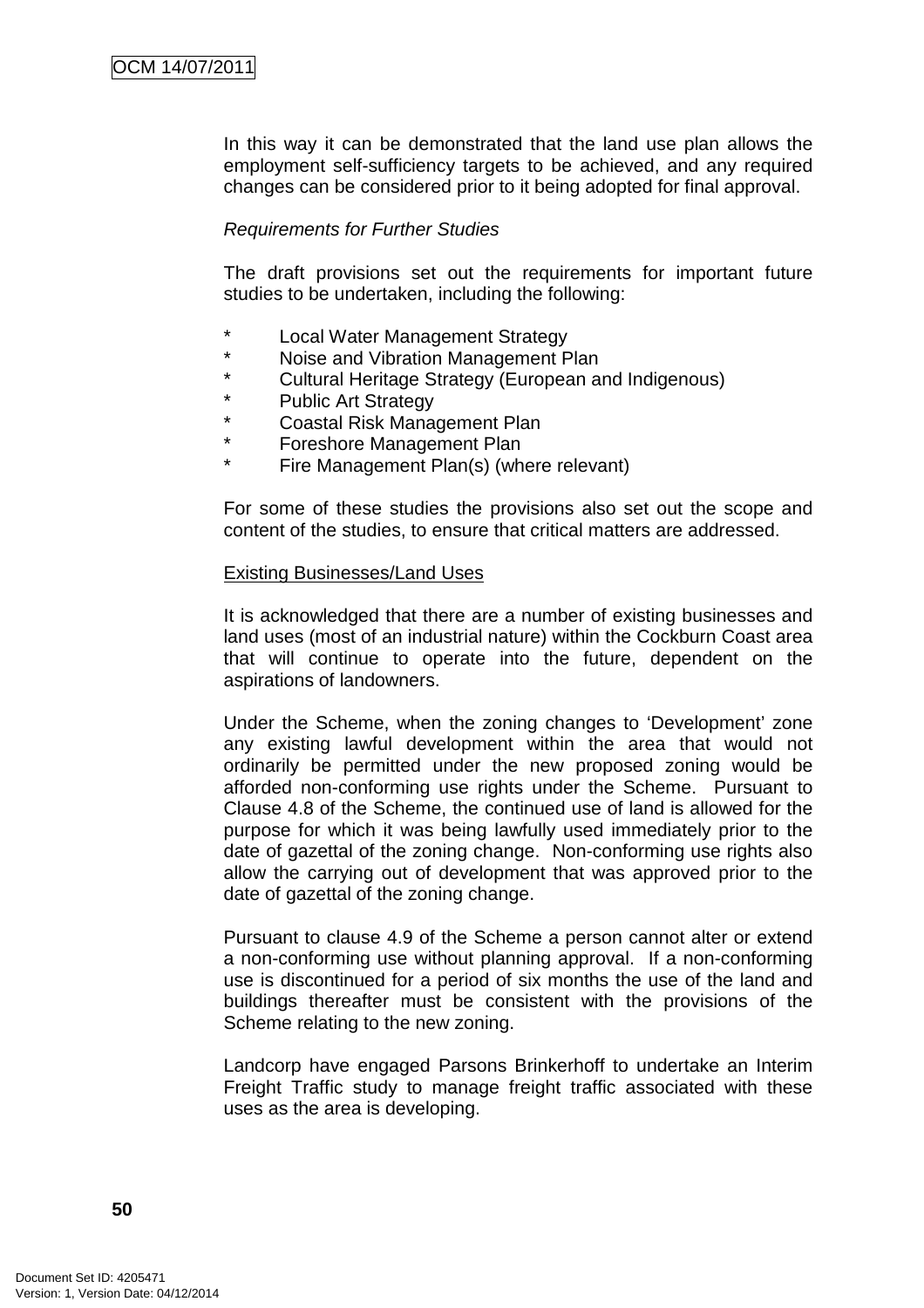# Future Scheme Amendment – Developer Contribution Area(s)

The proposed 'Development Area' for Cockburn Coast will be subject to another amendment to the Scheme in the future to introduce a new 'Development Contribution Area' ("DCA"), or a number of 'Development Contribution Areas' (depending on the infrastructure items and the method of apportionment).

The purpose of a DCA is to:

- Identify areas (DCA) requiring Cost Contributions that relate to subdivision and development.
- \* Provide for the equitable sharing of costs of Infrastructure between Owners, and in particular, to ensure that Cost Contributions are only required towards such Infrastructure as is reasonably required as a result of the subdivision and development of land in the DCA.
- Co-ordinate the timely provision of infrastructure.

The DCA cannot be introduced at this stage as part of Amendment No. 89 because a Developer Contribution Plan ("DCP") (which will accompany the amendment) is still in the process of being developed, and because the items will arise from local structure planning.

State Planning Policy 3.6: Development Contributions for Infrastructure ("SPP 3.6") will provide the overarching statutory guidance as to the type and extent of infrastructure which can be included in the DCP.

LandCorp have engaged APP Corporation Pty Limited to prepare the DCP, and they are currently finalising a Directions Report to assess the infrastructure items to be included in the DCP and develop key principles to underpin preparation of the DCP and cost apportionment methodology. The key outcomes sought by this report include:

- \* A comprehensive list of all infrastructures identified for inclusion in the DCP.
- Indicative costs where known for infrastructure.
- Cost apportionment principles (calculation method).
- Identification of key DCP mechanisms (i.e. timing, indexation, works in kind).

LandCorp have advised the City that they intend to undertake landowner and stakeholder consultation later this year, and that a draft DCP and cost apportionment schedule may be complete by September 2011. At this stage LandCorp anticipate that a draft DCP may be lodged with Council in early 2012.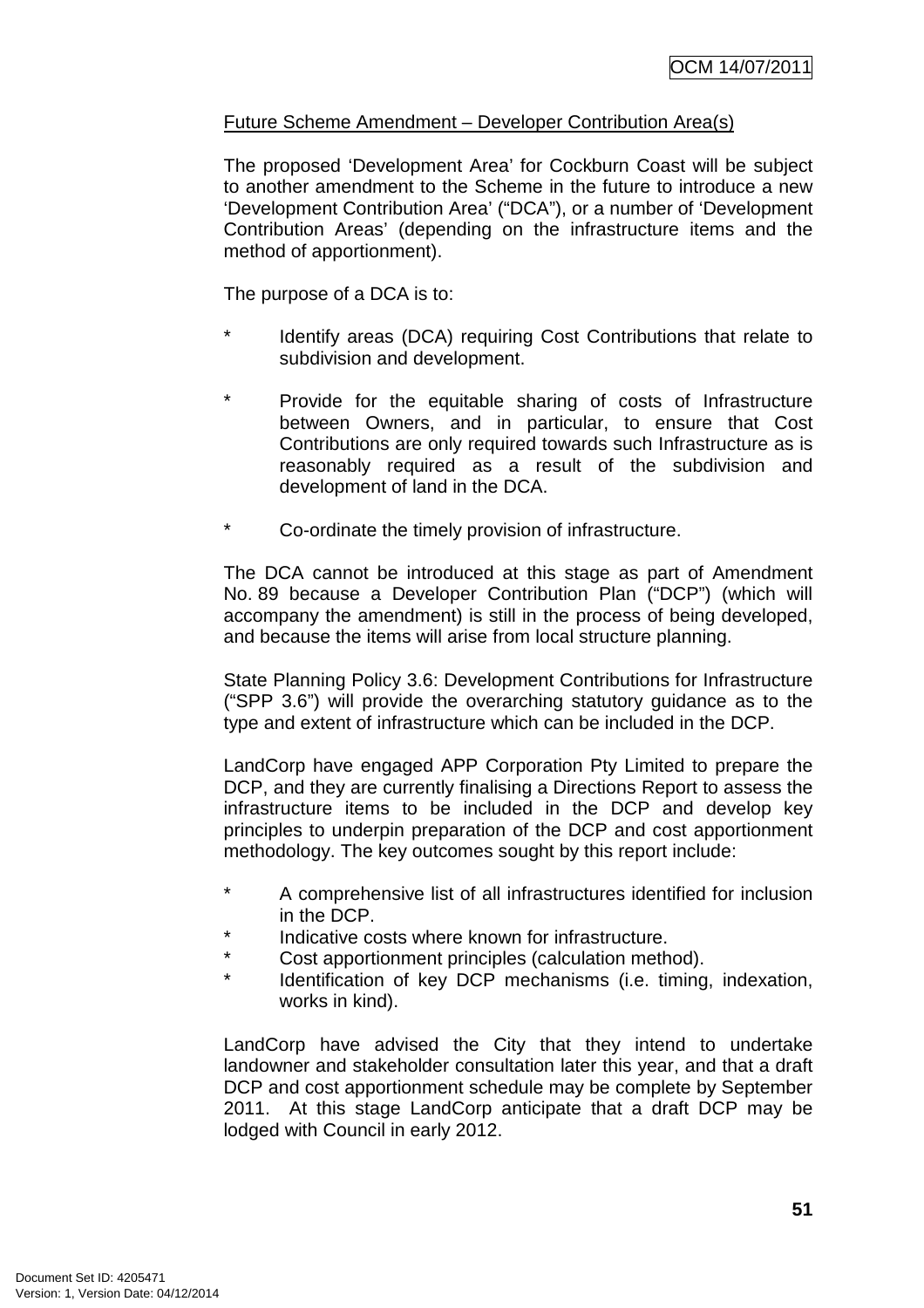The Cockburn Coast area will also be subject to DCP13, which was approved by Council as part of Amendment No. 81. DCP 13 proposes to introduce the requirement for contributions towards community infrastructure which includes sporting and recreation facilities, community centres, libraries and cultural facilities.

## Other Recommended Modifications

A 'District Structure Plan' is the title that is normally assigned to a document that is adopted by Council to provide guidance for the preparation of the subsequent Local Structure Plans.

For consistency of terminology it is therefore recommended that the 'Cockburn Coast Master Plan' be renamed to the 'Cockburn Coast District Structure Plan Part 2'. This makes it clear that both documents must be referred to in the preparation of Local Structure Plans.

It is recommended that a number of other matters be addressed/clarified in the Master Plan prior to it being advertised, and these are discussed below.

Section 3.0 (Opportunities) sets out the opportunities that the area presents, however it is recommended that this section be renamed to 'Opportunities and Constraints', and modified to also include a discussion of the constraints within the project area.

Section 4.0 (Cultural Heritage) outlines that Cultural Heritage, Placemaking and Public Art Strategies are Local Structure Planning issues; however, it is not considered appropriate that these matters be dealt with separately for each Local Structure Plan area. These issues should be dealt with through comprehensive strategies which encompass the whole Cockburn Coast area. It therefore recommended that this section be modified accordingly.

It is recommended that further explanation be included within Section 5.2.3 (Activity Centres) to outline the factors which may drive the commercial and office component of the centre to perform at a district and sub-regional level. In regard to the Land Use Demand modelling, the assumptions used have not been outlined (i.e. what demand is population driven and what is more strategic, resulting from the unique factors of the site), and is recommended that further information be included regarding these assumptions.

It is recommended that Section 5.2.3 (Activity Centres; Mixed Use; Mixed Business) be modified to correct all references to various 'uses' and 'zones' so that they are consistent with the terminology of the Scheme.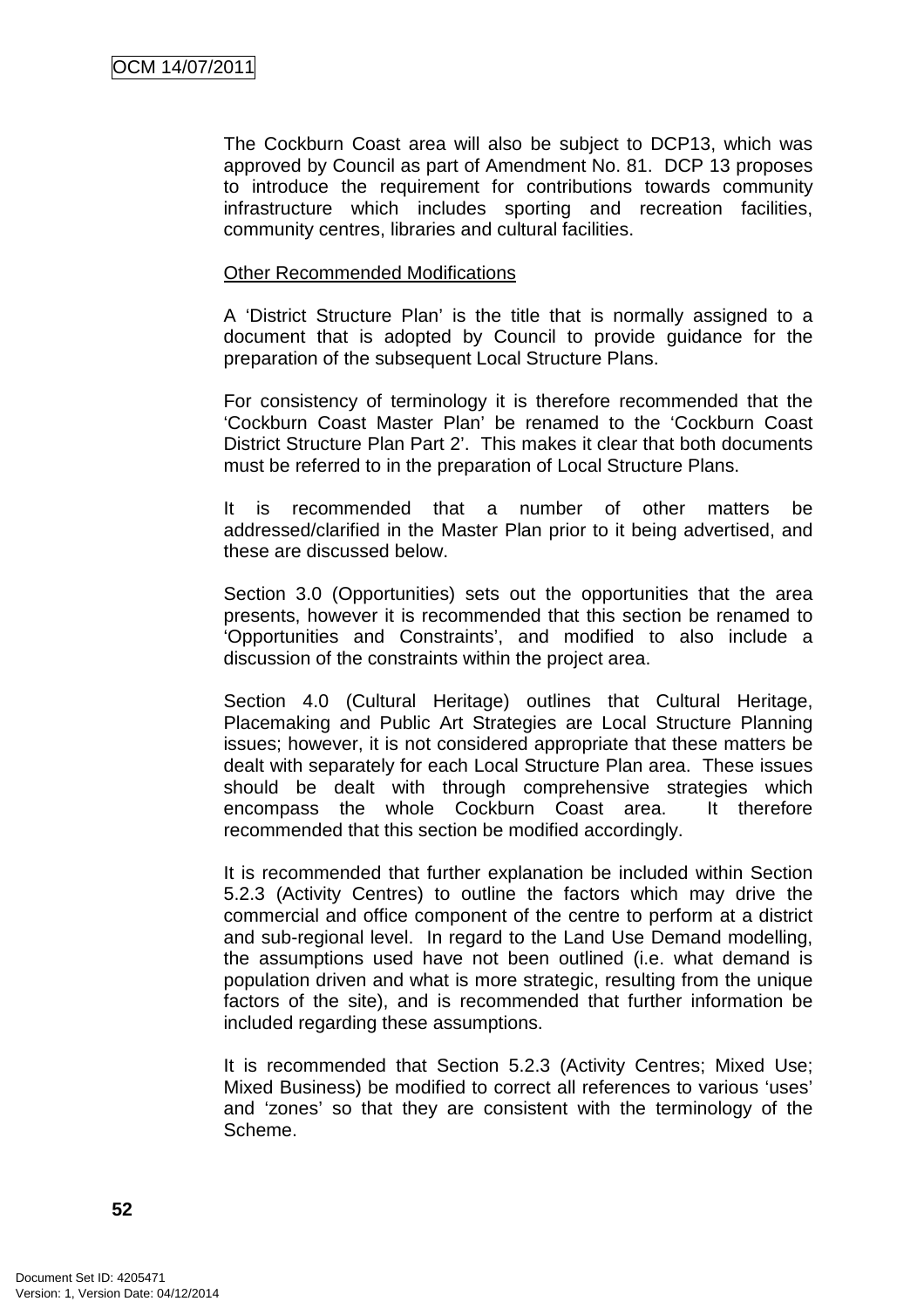Table 1 and 2 contained within Section 5.2.3 (Employment and Land Use Demand) have two different figures for the total job numbers, and it is recommended that this is corrected.

Table 1 contained within Section 5.2.3 (Land Use Demand) uses the incorrect Planning Land Use Category codes ("PLUC codes"), and it is recommended that there are updated so that the most current PLUC codes are used as follows: Manufacturing; Storage/Distribution; Service Industry: Shop/Retail: Other Retail: Office/Business: Entertainment; Health; Residential; Utilities.

Section 5.2.3 (Land Use Demand) includes some specific employment figures, and it is recommended that further explanation be included to explain the basis for the employment figures shown in the Table, particularly with regards to Health (369 jobs) and Utilities (92 jobs).

It is recommended that Section 8.2.4.1 (District Water Management Strategy – Water efficiency measures) be amended to include information regarding how these measures will be adopted for Cockburn Coast.

It is recommended that Section 6.4 (Green Infrastructure - Key Findings) be modified to specify how the matters outlined can be mandated. It is also recommended that Section 11.6.1 (Green Infrastructure Implementation Strategy) be modified to include on explanation of which implementation measures can be mandated or encouraged, and how this will be achieved.

#### **Conclusion**

The CCDSP provides the highest level of strategic guidance for the Cockburn Coast area, and the Master Plan represents a further level of planning refinement.

It is therefore recommended that Council adopt the Master Plan for community consultation, for the purposes of providing a guiding document to inform the preparation of future Local Structure Plans within the Cockburn Coast area, subject to the modifications outlined in this report and the recommendation.

Amendment No. 89 sets the framework for the coordinated development of the Cockburn Coast area in a manner that ensures the objectives of the CCDSP are achieved. It is therefore recommended that Council adopt the amendment for community consultation.

It is recommended that Council advertise the Master Plan for a period of 42 days in conjunction with Amendment No. 89.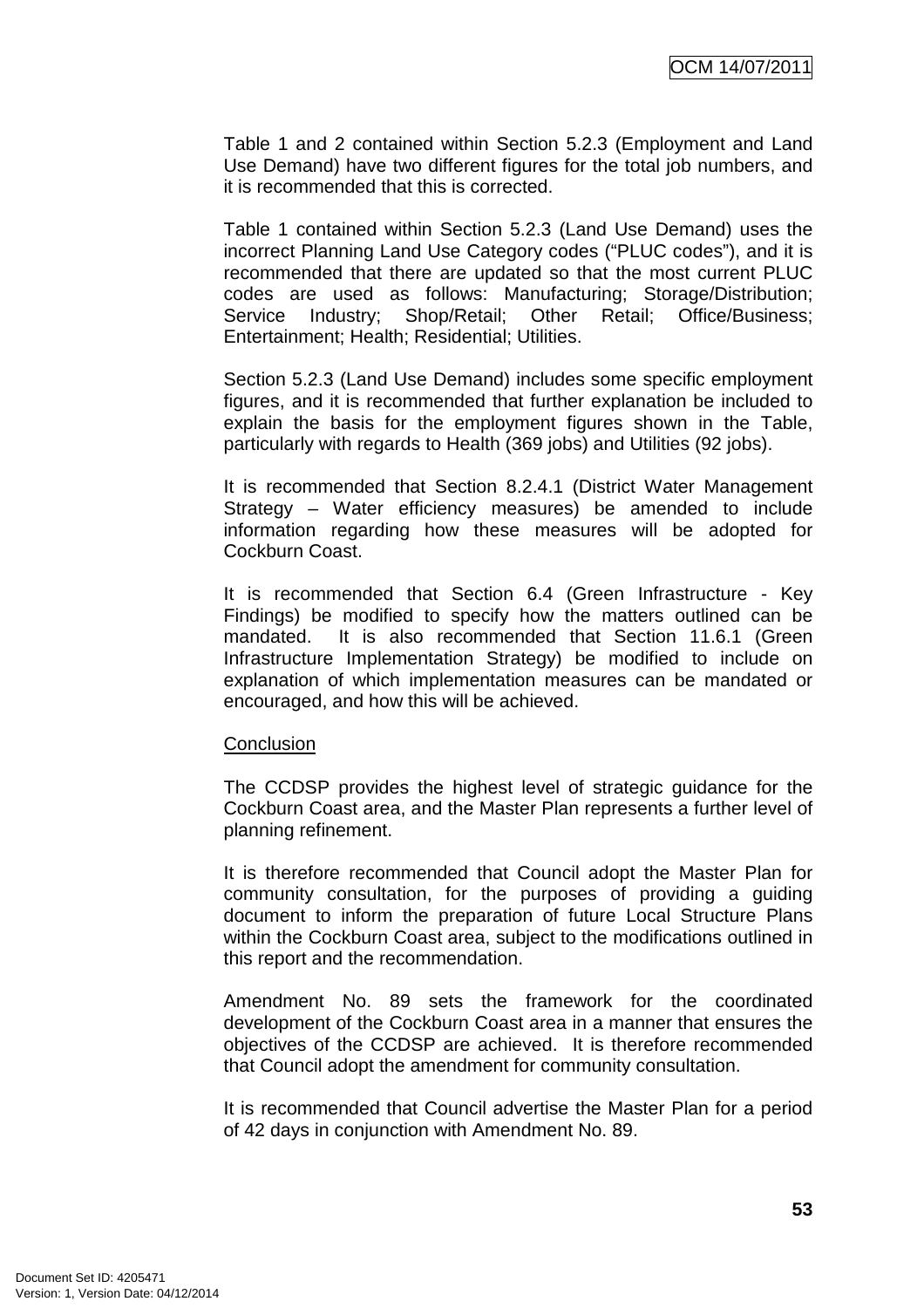# **Strategic Plan/Policy Implications**

# **Demographic Planning**

- To ensure the planning of the City is based on an approach that has the potential to achieve high levels of convenience and prosperity for its citizens.
- To ensure development will enhance the levels of amenity currently enjoyed by the community.

## **Infrastructure Development**

- To construct and maintain parks and bushland reserves that are convenient and safe for public use, and do not compromise environmental management.
- To provide an appropriate range of recreation areas that meets the needs of all age groups within the community.

## **Lifestyle and Aspiration Achievement**

- To foster a sense of community spirit within the district generally and neighbourhoods in particular.
- To conserve the character and historic value of the human and built environment.

## **Employment and Economic Development**

- To plan and promote economic development that encourages business opportunities within the City.
- To pursue high value employment opportunities for our residents.
- To encourage development of educational institutions that provides a range of learning opportunities for the community.

#### **Natural Environmental Management**

- To conserve, preserve and where required remediate the quality, extent and uniqueness of the natural environment that exists within the district.
- To ensure development of the district is undertaken in such a way that the balance between the natural and human environment is maintained.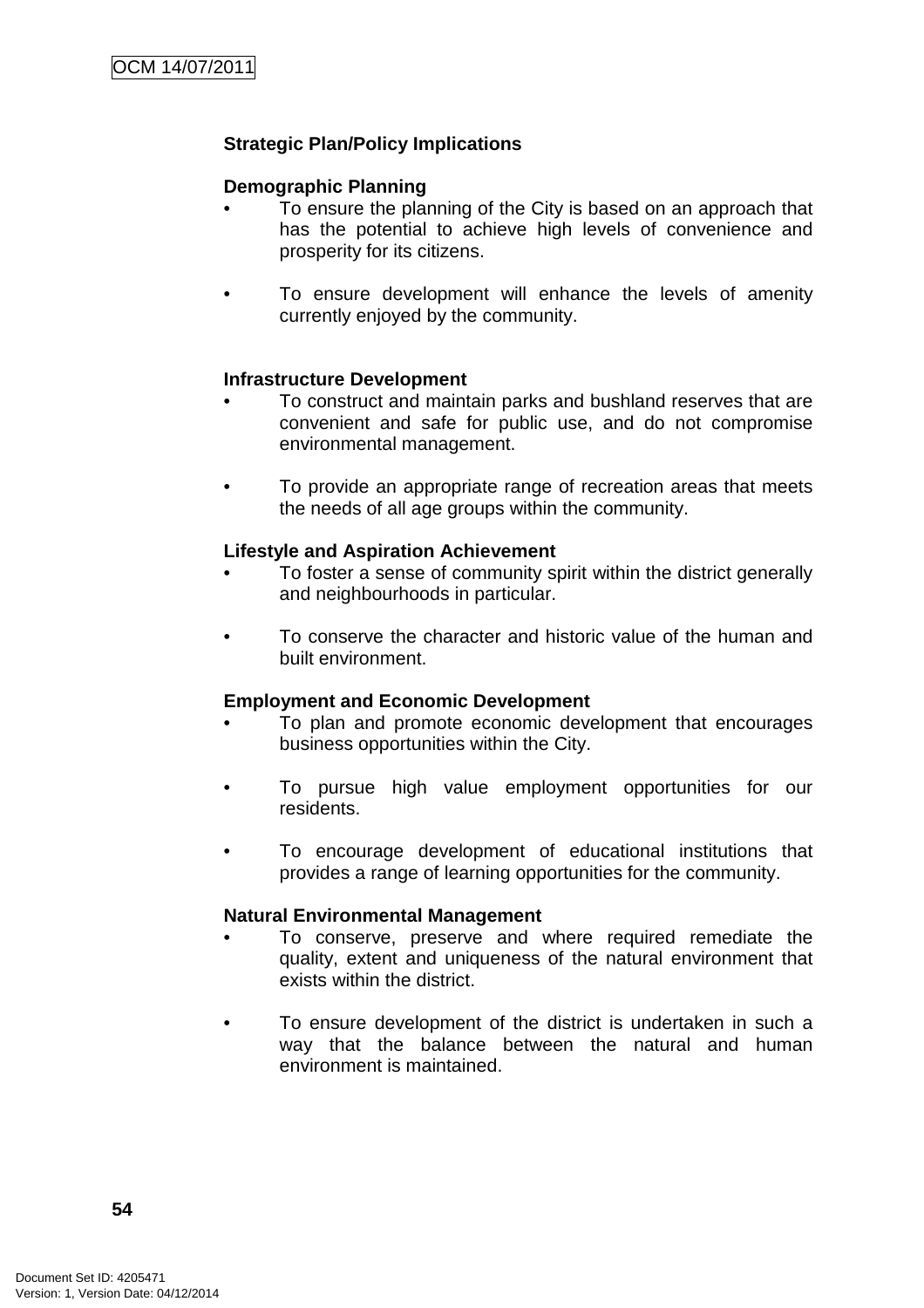# **Transport Optimisation**

- To ensure the City develops a transport network that provides maximum utility for its users, while minimizing environmental and social impacts.
- To construct and maintain roads which are convenient and safe for vehicles, cyclists and pedestrians.
- To achieve provision of an effective public transport system that provides maximum amenity, connectivity and integration for the community.

# **Budget/Financial Implications**

The Scheme Amendment fee has been calculated in accordance with the Planning and Development Regulations 2009, and has been paid by the applicant.

# **Legal Implications**

N/A.

# **Community Consultation**

In preparing the Cockburn Coast District Structure Plan, the Department of Planning undertook an extensive consultation process. Initially, meetings were undertaken with stakeholders, community members and landowners. Following this, several variations of the plan were tested in conjunction with the Cockburn Coast reference group, comprising landowners, residents, community members and Government stakeholders. Further consultation was then undertaken through the statutory process period prior to adoption by the WAPC.

Following completion of the DSP by the Department of Planning, LandCorp as the State's land development agency and key proponent of the Cockburn Coast project has undertaken further consultation with stakeholders, landowners within the project area and Government agencies in preparing this Master Plan.

In May 2010 LandCorp undertook an information session informing landowners and stakeholders of LandCorp's intention to commence the master planning process. LandCorp then facilitated two workshops to explore master planning options (4 September 2010 and 20 November 2010).

In May 2011 Landcorp undertook three information sessions (one for each proposed Local Structure Plan area) with landowners and government agencies regarding the Draft Master Plan, outlining the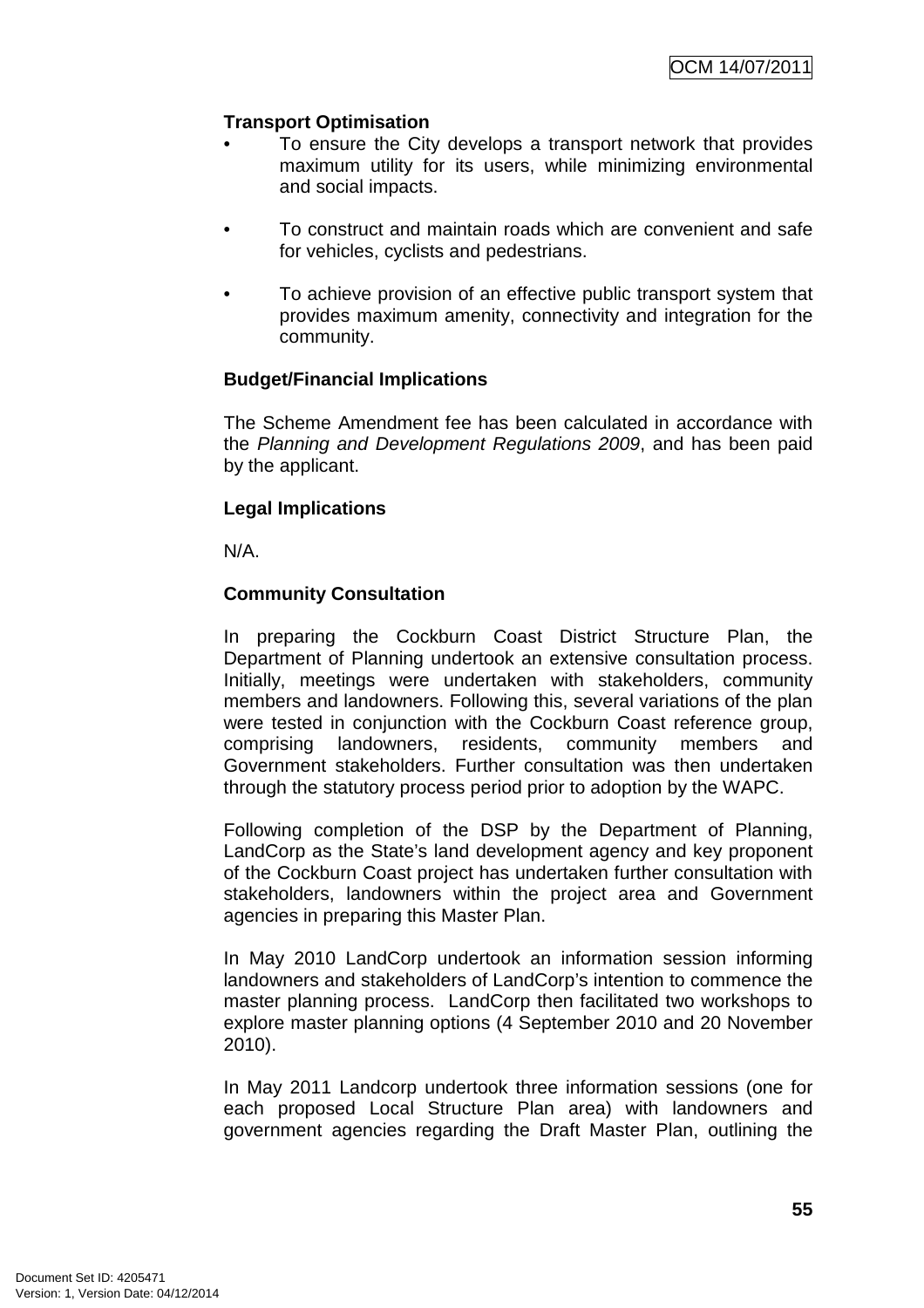modifications that had been incorporated into the Master Plan from the previous drafts seen by landowners.

Formal advertising of the Master Plan and Scheme Amendment No. 89 will be undertaken by the City, and it is intended that they will be advertised concurrently. Advertising of Scheme Amendment No. 89 will be undertaken in accordance with the Town Planning Regulations 1967.

The consent of the WAPC will be required prior to Scheme Amendment No. 89 being advertised because the subject area is still zoned 'Industrial' under the MRS. The proposal to rezone the area to 'Development' zone would therefore be inconsistent with the MRS, and pursuant to the Town Planning Regulations 1967 this triggers the requirement for the WAPC to consent to advertising of the Amendment.

Prior to advertising the Amendment must also be referred to the Environmental Protection Authority (EPA) for their advice that the proposal is environmentally acceptable.

The Amendment and Master Plan will be advertised for 42 days, which is the statutory advertising timeframe required for Scheme amendments.

# **Attachment(s)**

- 1. Cockburn Coast District Structure Plan (2009)
- 2. Draft Cockburn Coast Master Plan (Land Use Plan)
- 3. Draft Cockburn Coast Master Plan (Height Plan)
- 4. Cockburn Coast Local Structure Plan areas
- 5. Scheme Amendment No. 89 Draft 'Development Area 33' provisions
- 6. Cockburn Coast Integrated Transport Plan Recommended Transit and Core Areas Alignment.

# **Advice to Proponent(s)/Submissioners**

The applicant has been advised that this matter is to be considered at the 14 July 2011 Council Meeting.

## **Implications of Section 3.18(3) Local Government Act, 1995**

NA.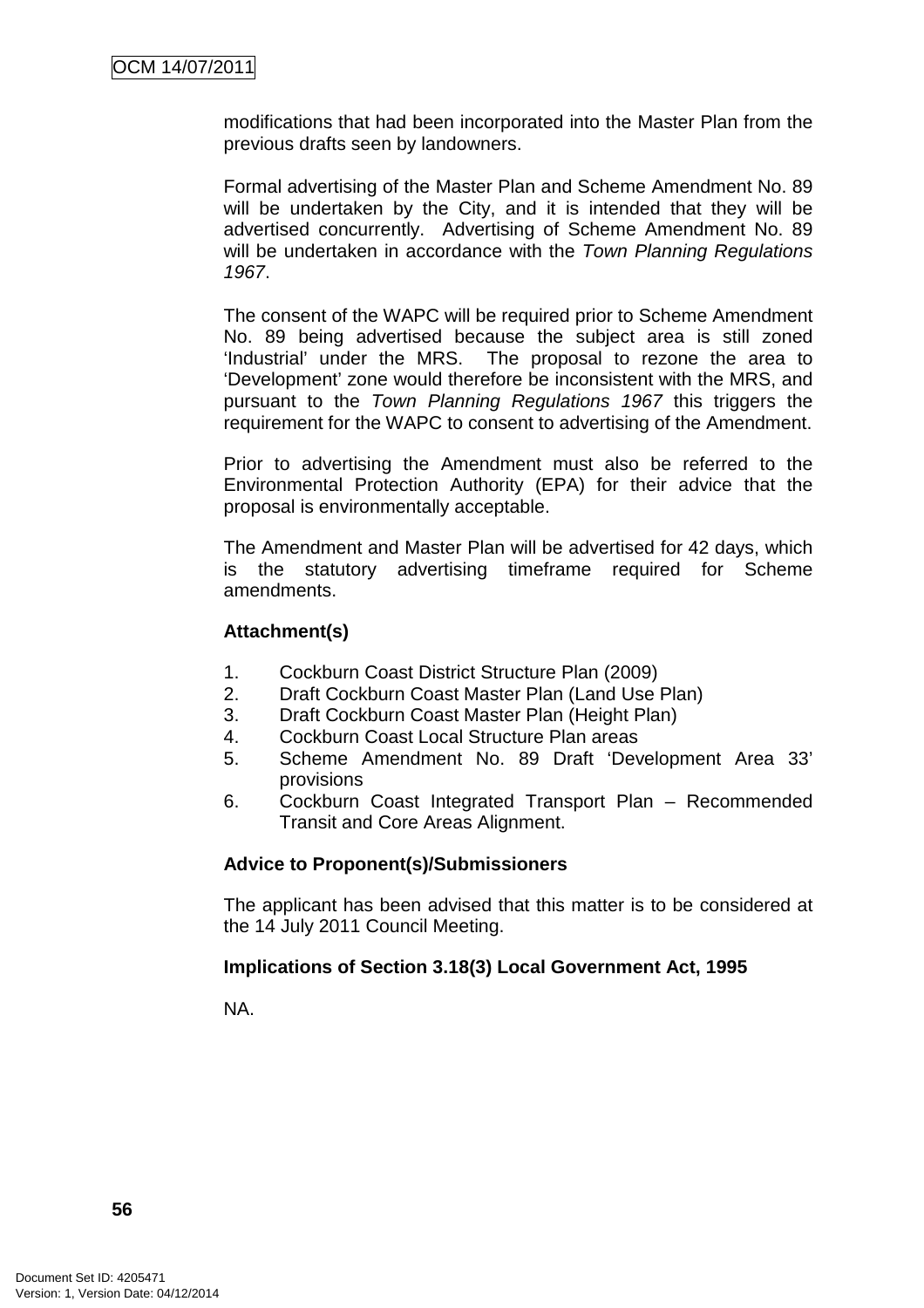**14.6 (OCM 14/7/2011) - ADOPTION OF LOCAL GOVERNMENT INVENTORY AND HERITAGE LIST; SCHEME AMENDMENT NO. 86 (MODIFICATION TO HERITAGE PROVISIONS); AND ADOPTION OF DRAFT LOCAL PLANNING POLICY (HERITAGE CONSERVATION DESIGN GUIDELINES) - APPLICANT: CITY OF COCKBURN - OWNER: VARIOUS (PS/L/002 AND 93086) (C CATHERWOOD) (ATTACH)**   $\overline{\mathbf{z}}$ 

# **RECOMMENDATION**

That Council:

- (1) adopt the Local Government Inventory ("LGI") for final approval, subject to the following modifications:
	- 1. Place No. 67 (Naval Base Caravan Park) being identified as a 'Proposed Heritage Area', and modifications to the place record as shown in Attachment 8.
	- 2. Inclusion of the South Fremantle Power Station as Place No. 75, as shown in Attachment 10.
	- 3. Inclusion of a new place record for a 'Significant Tree' for the Mulberry tree in Manning Park, to be included on the Significant Tree List.
	- 4. Inclusion of additional information and photographs in the place record for Place No. 45 (Uniting Church, Spearwood) of the interior of the church, and timber tribute plaques as shown in Attachment 12.
	- 5. Minor editing corrections to the place records as required.
- (2) advertise the proposed removal of the Four Norfolk Pine Trees from the proposed Significant Tree List;
- (3) adopt the Heritage List included at Attachment 2, pursuant to Clause 7.1 of City of Cockburn Town Planning Scheme No. 3 ("Scheme"), subject to the following modifications:
	- 1. Inclusion of Place No. 75 (South Fremantle Power Station), as shown in Attachment 2.
- (4) adopt for final approval Amendment No. 82 to the Scheme for the purposes of:
	- 1. Modifying Clause 10.2.1(h) as follows: (h) the conservation of any place that has been entered in the Register within the meaning of the Heritage of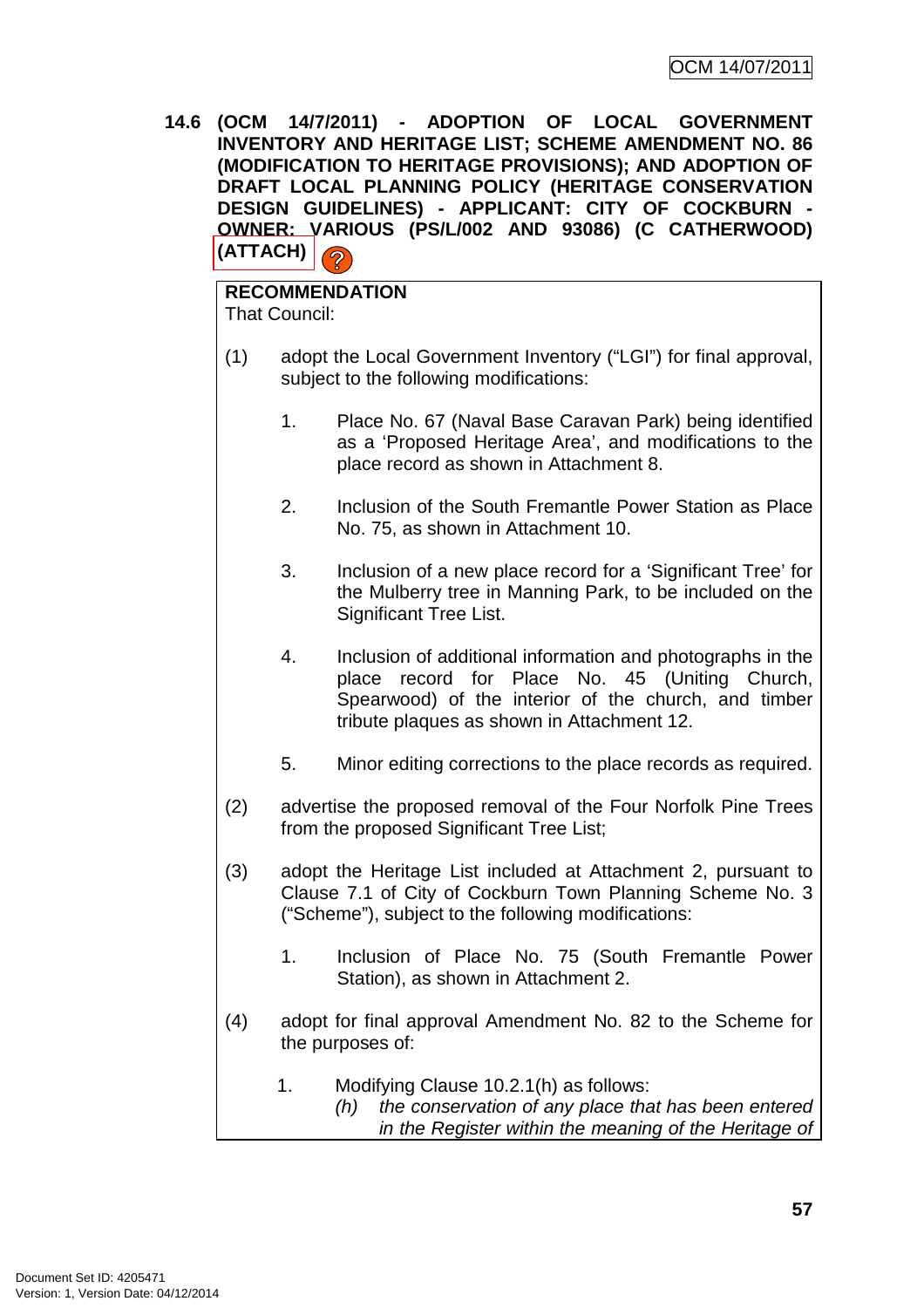Western Australia Act 1990, or which is included in the Heritage List under Clause 7.1, and the effect of the proposal on the character or appearance of a heritage area.

- 2. Replacing the words 'Municipal Inventory' in Clause 7.1.2(a) and 7.1.2(b) with 'Local Government Inventory'.
- 3. Modifying Schedule 1 (General Definitions) by replacing the term 'Municipal Inventory' with 'Local Government Inventory', with the definition to remain unchanged.
- 4. Modifying Clause 8.2.1(b) by including an additional subclause as follows:
	- (iv) the proposal is located on a place that is included on the Heritage List.
- 5. Modifying Clause 8.2.1(c) by including an additional subclause as follows: (vi) included on the Local Government Inventory.
- 6. Including a new Clause 7.6 as follows: 'Planning approval is required prior to the removal, destruction of and/or interference with any tree included on the Local Government Inventory Significant Tree List.'
- (5) ensure the amendment documentation once signed and sealed is submitted to the Western Australian Planning Commission along with the endorsed Schedule of Submissions and steps taken to advertise the amendment with a request for the endorsement of final approval by the Hon. Minister for Planning;
- (6) notify landowners and occupiers of places on the Heritage List, and the Western Australian Planning Commission and Heritage Council, as required by Clause 7.1.4 of the Scheme;
- (7) provide the Heritage Council of WA with a copy of the Local Government Inventory, with the modifications outlined in 1;
- (8) in pursuance of Clause 2.5.2(b) of the Scheme, adopt the Local Planning Policy (Heritage Conservation Design Guidelines) with minor modifications as reflected in Agenda Attachment 7 to this report;
- (9) publish notice of the adopted Local Planning Policy (Heritage Conservation Design Guidelines) in accordance with Clause 2.5.3 of the Scheme;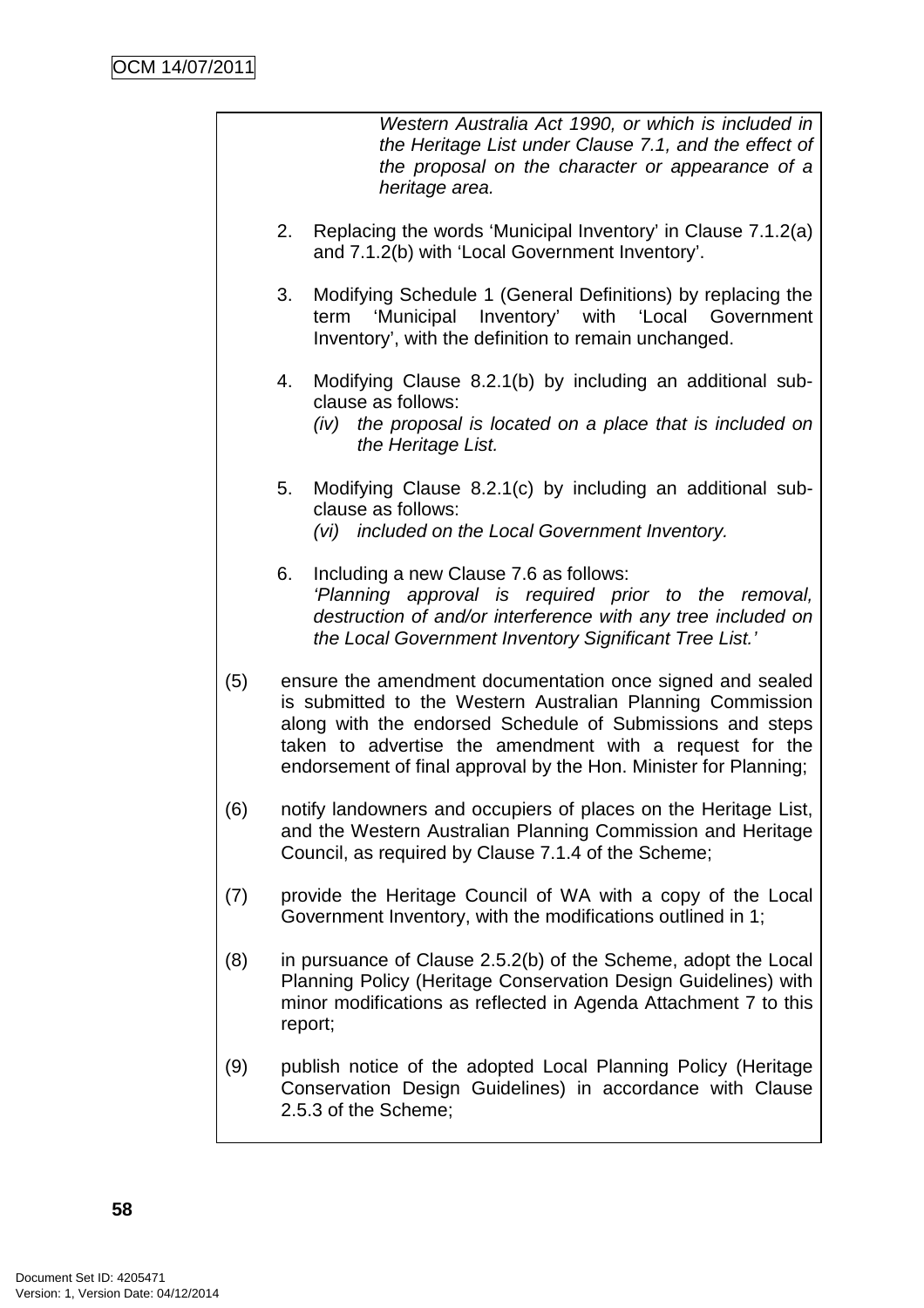- (10) notify those parties that made a submission of the decision of Council;
- (11) endorse the Schedule of Submissions prepared in respect of the Local Government Inventory, Heritage List, Scheme Amendment No. 86 and Local Planning Policy (Heritage Conservation Design Guidelines); and
- (12) direct officers to prepare the necessary documentation for the designation of a new draft Heritage Area for Place No. 67 (Naval Base Caravan Park) pursuant to Clause 7.2 of the Scheme, including the preparation of a Draft Local Planning Policy to set out the objectives and guidelines for the area to be presented back to Council at a future date to be adopted for the purposes of community consultation.

**COUNCIL DECISION**

# **Background**

The identification, conservation and protection of places and areas of State heritage significance are provided for in the Heritage of Western Australia Act 1990. This provides for the compilation of the state heritage register by the Heritage Council of Western Australia ("Heritage Council") and the Heritage Minister.

The identification of places and areas of local heritage significance is also provided for in the Heritage of Western Australia Act 1990, which requires all local governments to identify heritage places in local government inventories ("LGI").

The City's first Municipal Inventory ("MI") was adopted in 1998 after an extensive community consultation process that resulted in the inclusion of 63 places of cultural heritage significance. The MI was subsequently reviewed and adopted by Council on 20 April 2004 (Item 14.18), and 35 new places were added in a second volume (i.e. with Volume 1 being the 1998 MI). There were no additional places identified for inclusion on the Heritage List as part of this review.

In 2009 the City engaged a Heritage Consultant, Eddie Marcus, to review the MI (Volumes 1 and 2), and the Heritage List. This included a review of all existing places, and identification of new places of cultural heritage significance to form a Draft LGI and Heritage List for the purposes of community consultation.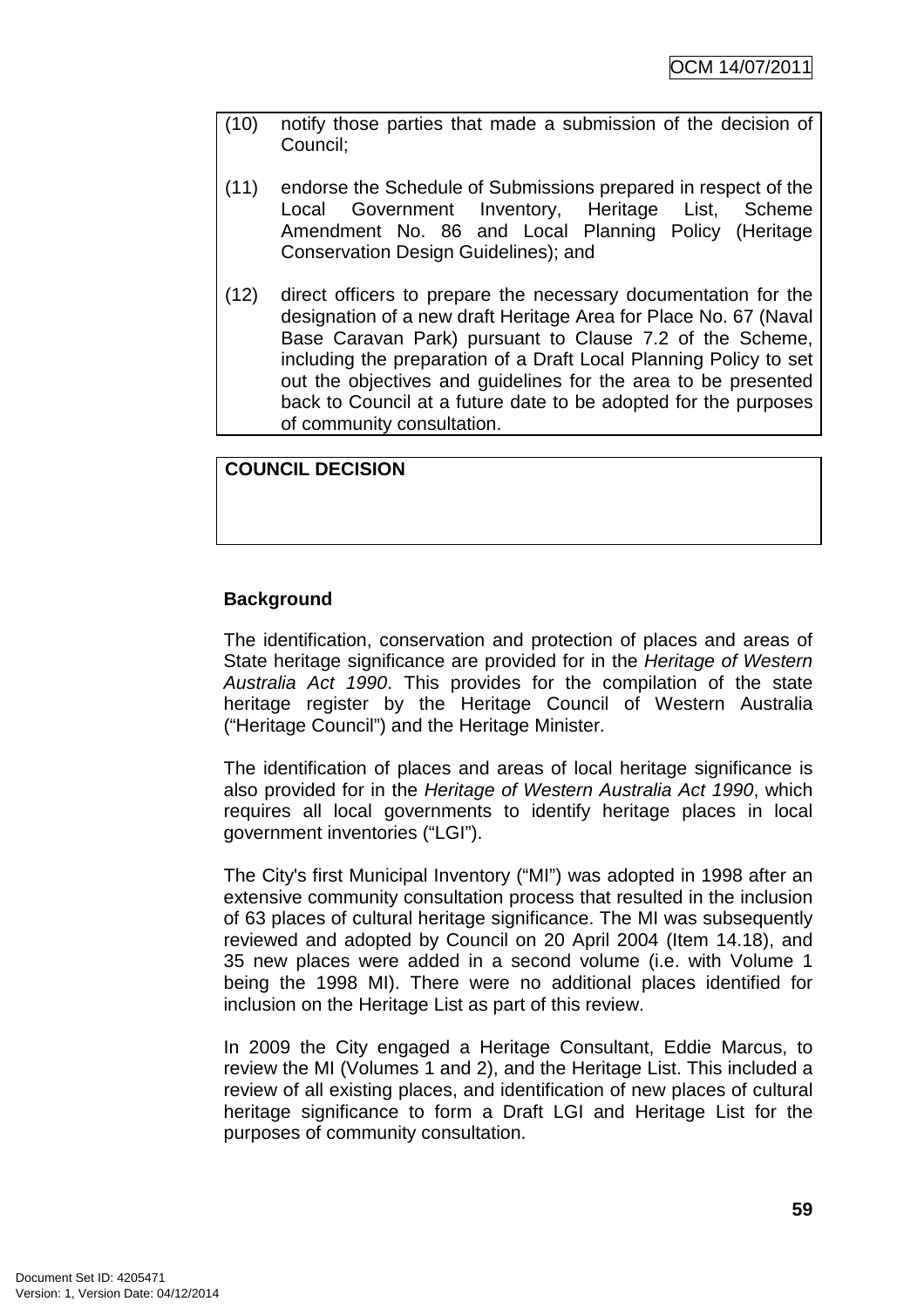At the Ordinary Meeting of Council 8 July 2010, Council adopted the Draft LGI, Heritage List, Local Planning Policy (Heritage Conservation Design Guidelines) and Scheme Amendment No. 86 for consultation (Minute No. 4311). They were subsequently advertised for public comment between 19 October 2010 and 10 January 2011.

The purpose of this report is to now consider these for finalisation, following the process of public consultation which has occurred.

## **Submission**

N/A

# **Report**

The purpose of this report is for Council to consider adopting the following for final approval:

- $*$  LGI
- \* Heritage List pursuant to Clause 7.1.3(d) of the Scheme;
- \* Local Planning Policy (Heritage Conservation Design Guidelines) ("Draft Policy").
- Scheme Amendment No. 86 (Scheme text amendments relating to heritage).

It is considered that these proposals will provide a framework for the protection of places with heritage significance within the City of Cockburn.

Each of these proposals is discussed separately in detail below.

#### Local Government Inventory

The Draft LGI was prepared by Heritage Consultant, Eddie Marcus, and the full document is available to view on the City of Cockburn website. A list of all the places is included in Attachment 1.

The compilation of the Draft LGI has been undertaken in accordance with assessment criteria set out in the 'Criteria for the Assessment of Local Heritage Places and Areas' published by the Heritage Council. The following assessment criteria are used in this process:

- \* Aesthetic value
- \* Historic value
- \* Research value
- Social value
- **Rarity**

**60**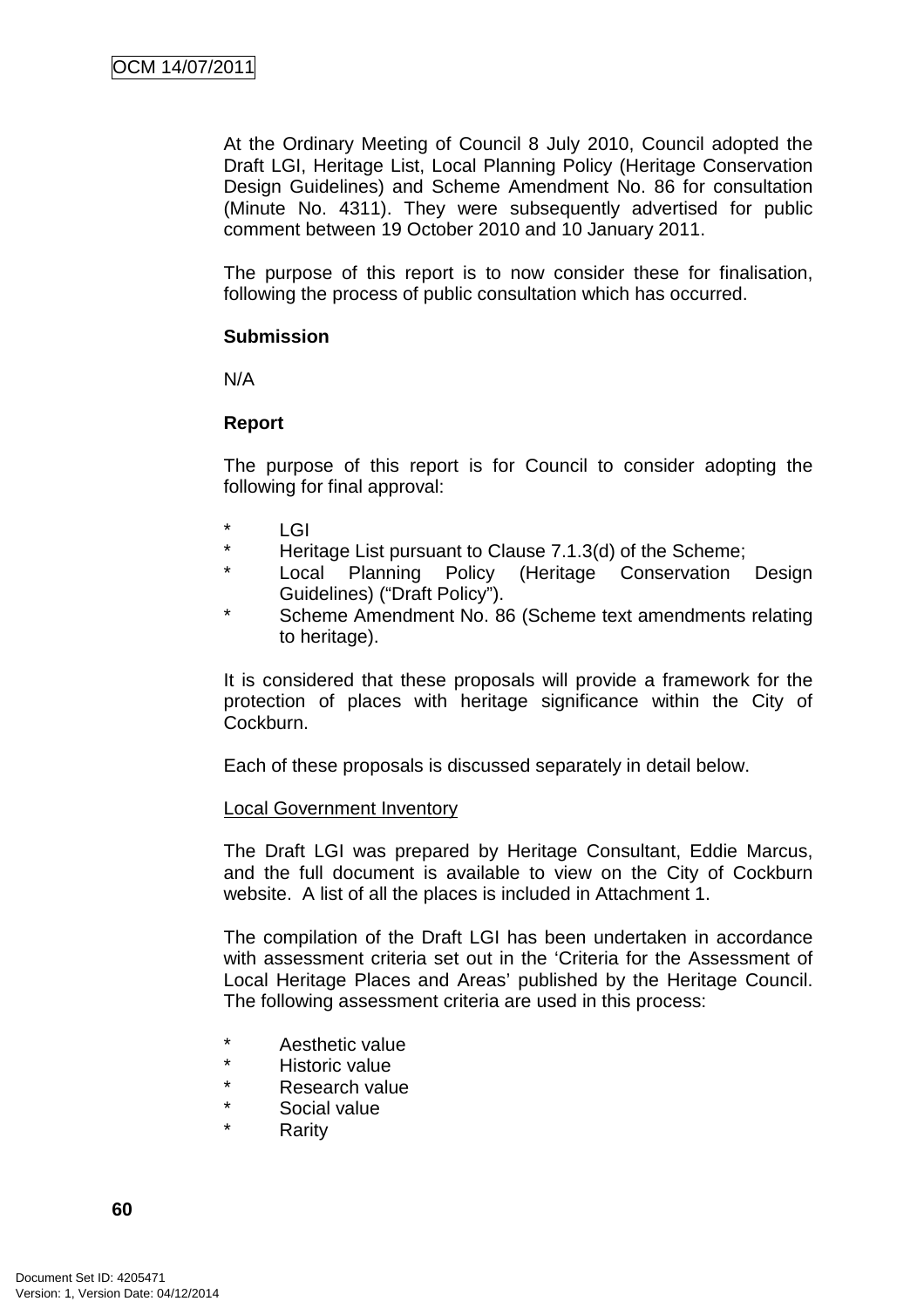- \* Representativeness
- Condition, Integrity and Authenticity.

Through this process each place on the Draft LGI has been allocated an assigned management category, which provides an indication of the level of significance of the place, as follows:

- A Exceptional significance
- B Considerable significance
- C Significant
- D Some Significance
- T Significant Tree

The Draft LGI includes a total of 106 places, and eight of these are new places that are not included in the current MI.

#### Heritage List

The Heritage Consultant has recommended that all places identified as management category A and B be included on the Heritage List because these are the places with the highest heritage significance (Attachment 2).

This means that of the 106 places on the Draft LGI, 41 places are also identified for inclusion on the Heritage List pursuant to the Scheme. This represents a reduction in the number of places on the Heritage List than is currently identified (58 places), because the MI that was adopted in 1998 effectively identified all places for inclusion on the Heritage List, with the exception of management category E places (places with little or no remaining physical features – no longer proposed to be a category in the Draft LGI).

Of the places that are currently identified as being on the Heritage List, there are 18 that are no longer proposed to be included however they will remain on the LGI. These places are outlined in Attachment 3 with the specific reason(s) why they are not proposed to be included on the Heritage List, and the outcomes of community consultation. In many cases this is because of the proposed management category that has been assigned to the place (i.e. they have been identified as a management category C or D place).

There are eight new places proposed to be included on the Heritage List, and these are outlined in Attachment 4, including the reason(s) for their proposed inclusion, and the outcomes of community consultation.

The proposed Heritage List is considered to represent a more refined list of places with the greatest cultural heritage significance which is considered important given that the Scheme requires planning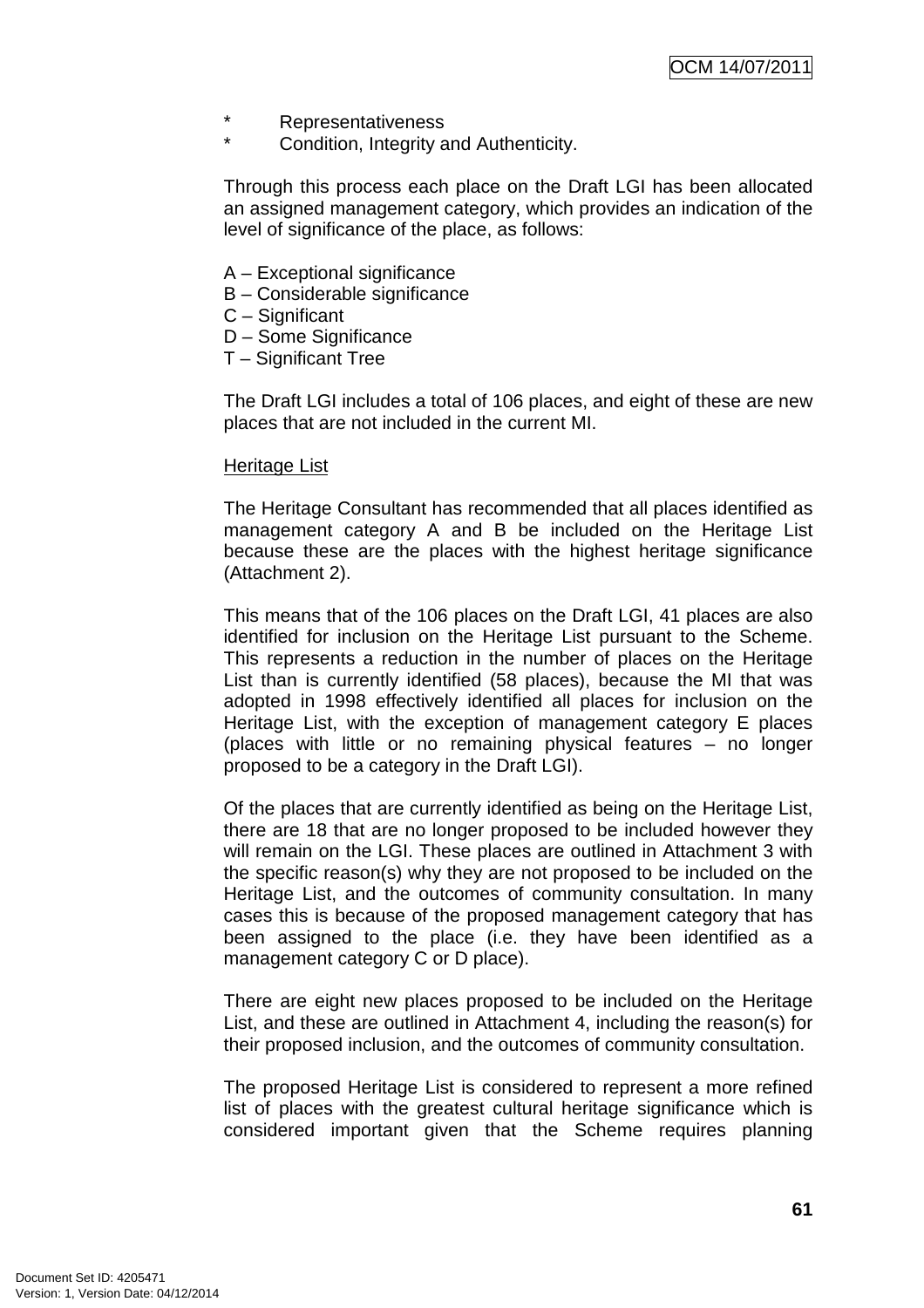approval prior to even minor works being undertaken to places on the Heritage List. This includes works such as the replacement of gutters or downpipes. The purpose of this requirement is to ensure that such works are undertaken in a sensitive manner, in a way that does not compromise the heritage significance of the place. However, this requirement is considered onerous in cases where places are of lesser significance, and where the intention of including them on the Heritage List was only to provide the opportunity for an archival record (i.e. a historical record of a place including photographs and plans). Therefore it considered prudent to ensure that planning approval is not being required unnecessarily.

One of the main reasons that the original MI proposed the inclusion of management category A - D places was to enable the opportunity for an archival record to be prepared for those places with less significance. The revised Heritage List is smaller, however the proposed changes to the Scheme provisions will mean that planning approval is required prior to the demolition of all places on the LGI. The intention of this is to provide the opportunity for an archival record without imposing the burden of requiring development approval for all works (discussed in detail in the next section).

## Proposed Scheme Amendment No. 86

Scheme Amendment No. 86 proposes to modify some of the provisions related to heritage, and these changes are outlined in detail below.

# Requirements for Planning Approval

There are some modifications proposed to the Scheme text that have implications for the types of development that will require planning approval.

Clause 8.2 of the Scheme sets out the types of developments that are exempt from planning approval. Currently works that affect only the interior of a building and which do not materially affect the external appearance of the building are exempt from planning approval, except where the building is included on the State Register of Heritage Places, or on the Heritage List under the Scheme.

The erection of a single house, including any extension, ancillary outbuildings and swimming pools is also exempt, except where the development will be located in a Heritage Area designated under the Scheme. It should be noted that the City has no existing Heritage Areas, nor are any proposed as part of this review. It is proposed that Clause 8.2.1(b) of the Scheme be modified to also require planning approval for the erection of a single house, including any extension, ancillary outbuildings and swimming pools where a place is included on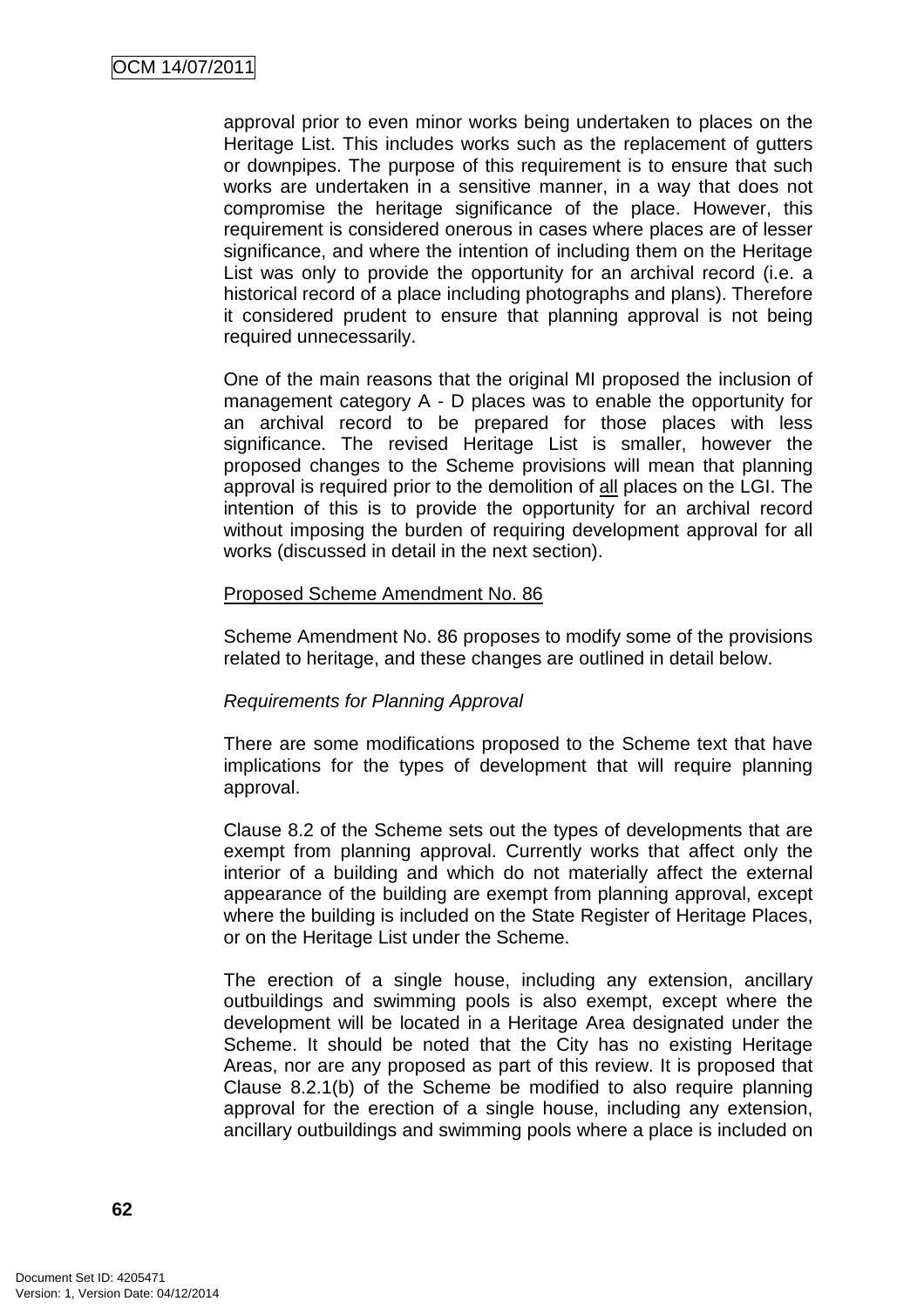the Heritage List. It is considered that the current exclusion of this requirement is an oversight, given that the current provisions require development approval for internal works for places on the Heritage List.

The Draft Policy provides more design guidance regarding the types of development that may be acceptable to assist landowners and Council in the assessment of applications (discussed in further detail later in this report).

Proposals for works to places included on the State Register of Heritage Places require planning approval, and pursuant to the Heritage of Western Australia Act 1990 the advice of the Heritage Council is required prior to a decision being made.

## **Demolition**

Currently the demolition of any building or structure is exempt from planning approval except where it is located on the State Register of Heritage Places; where it is the subject of a Conservation Order under Part 6 of the Heritage of Western Australia Act 1990; or where it is included on the Heritage List; or located in a Heritage Area.

It is proposed to include an additional clause to also require development approval for the demolition of all places that are included on the LGI. This will facilitate the opportunity to require an archival record prior to demolition of a management category C or D place. If this is not required there is no mechanism through the demolition licence process for an archival record to be required for places that are not included on the Heritage List.

The Draft Policy provides further guidance regarding when demolition proposals will be supported (discussed later in this report).

#### Significant Trees

The Draft LGI includes a number of 'Significant Trees', many of which are already included on the current MI (identified in the original MI and the subsequent 2004 review). It is proposed that all trees on the LGI be specifically included on a Significant Tree List, to be clearly outlined in the LGI. The Draft Significant Tree List is included at Attachment 6.

Trees that were identified in the original MI (1998) were also identified for inclusion on the Heritage List. It is clear that the intention of including these trees on the Heritage List was to protect them; however the provisions in the Scheme that protect heritage places specifically relate to buildings and structures. For example, the provisions of the Scheme [Clause 8.2.1(c)] that require planning approval prior to demolition of a place on the Heritage List specify that this is required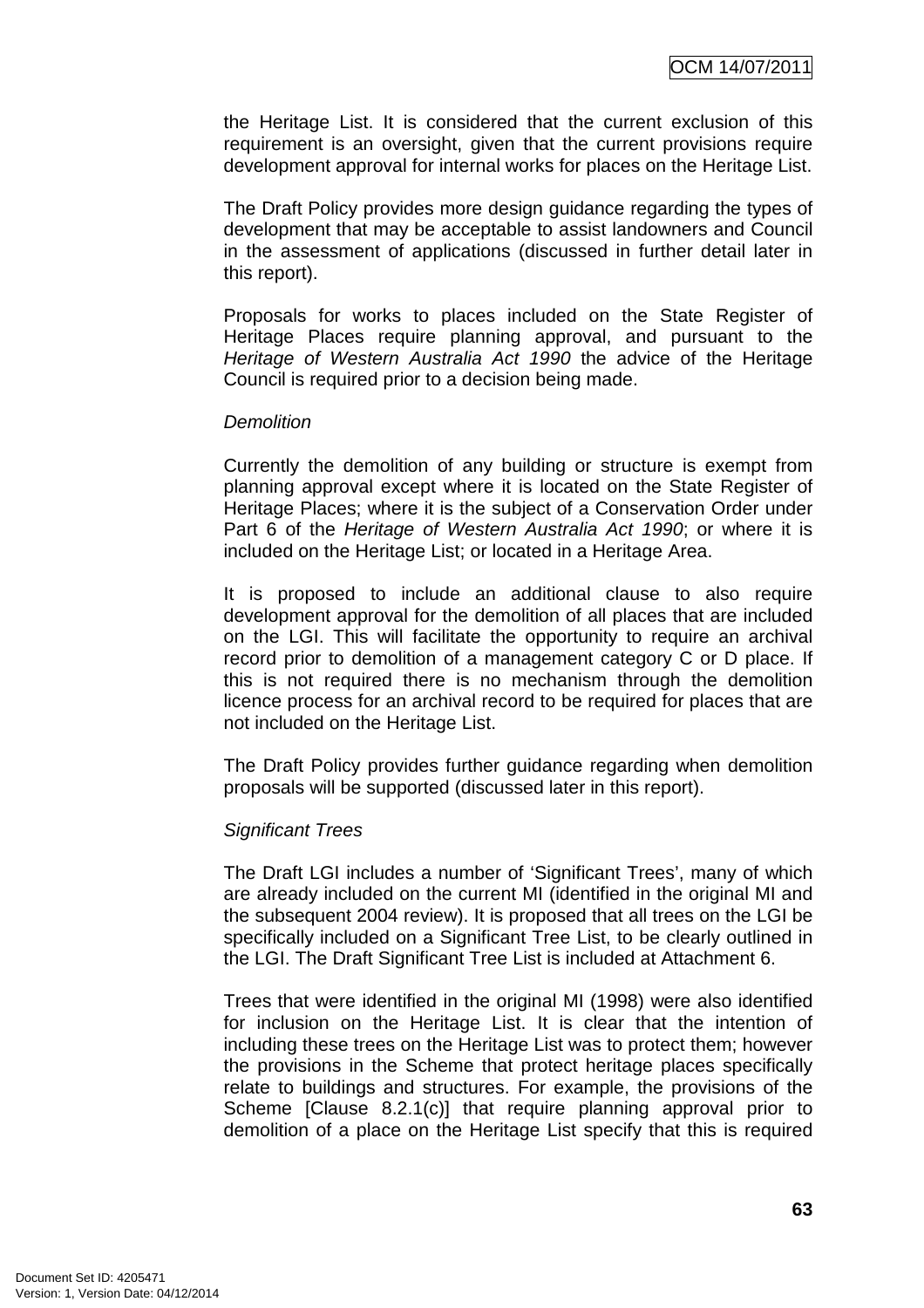for demolition of a building or structure. These provisions are not considered to provide any protection to trees, and there are no other provisions in the Scheme that protect trees that are on the Heritage List or LGI (or MI as it is currently referred to in the Scheme).

The trees that were identified in the 2004 MI review have been allocated specific management recommendations, and while they were not identified for inclusion on the Heritage List in certain circumstances where the tree is located on private property, the current MI specifies that inclusion of the tree on the MI affords it a level of protection. However, there is currently no mechanism to implement or enforce the management recommendations that are outlined in the place records.

In order to provide some level of protection to the 'Significant Trees', and to clarify the applicable requirements, it is recommended that an additional clause be included in the Scheme to require planning approval prior to the removal of any significant tree identified on the LGI.

It is considered that the proposed Amendment will provide an improved framework for the identification and protection of significant trees.

## Minor Scheme Text Modifications

The following minor Scheme text changes are proposed:

- \* Updating all references to the 'Municipal Inventory' with the term 'Local Government Inventory', consistent with the new terminology in the Heritage of Western Australia Act 1990.
- Correction to the wording of Clause  $10.2.1(h)$  to reflect the Model Scheme Text ("MST"), which does not affect the operation or intent of the clause.

# Draft Local Planning Policy (Heritage Conservation Design Guidelines)

The City does not currently have a local planning policy covering heritage matters, and currently relies on State Planning Policy 3.5 Historic Heritage ("SPP 3.5"). While SPP 3.5 broadly covers development control principles for heritage places, it is considered that further guidance and direction would be of benefit to Council and landowners.

The Policy will provide further guidance for landowners regarding the types of works that will be acceptable.

Clause 10.2.1(h) of the Scheme identifies that in considering applications for planning approval the local government must have due regard to the conservation of any place on the State Register or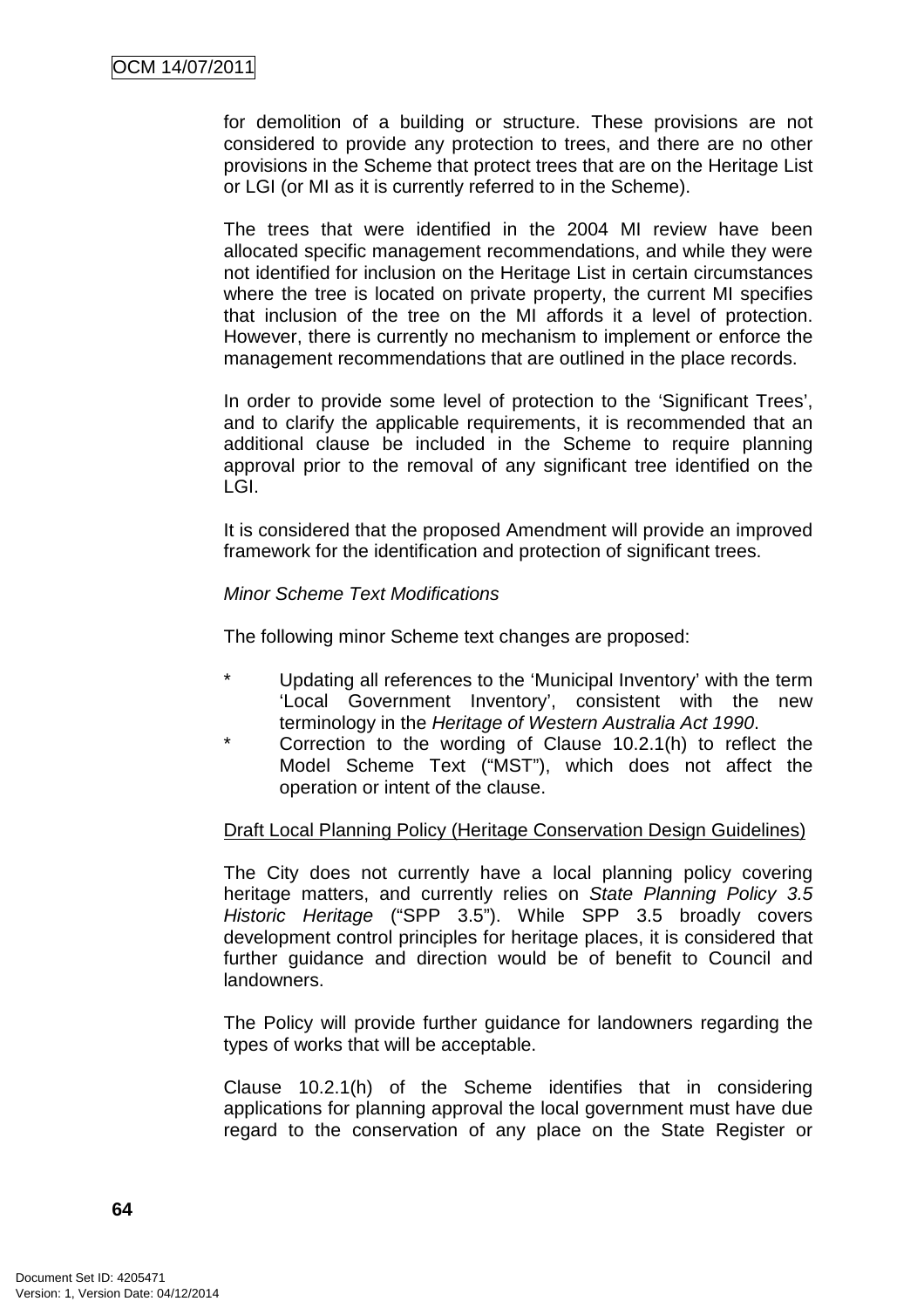Heritage List. However, there is no further guidance regarding this matter, given that the heritage provisions of the Scheme (set out in Part 7), primarily relate to the procedural matters for heritage places, rather than principles or guidelines for actual development proposals. These do not offer any guidance for landowners of heritage places, nor for the Council in assessing proposals for development.

In preparing the Draft Policy consideration has been given to the Heritage Council's Guidelines for Local Planning Policies; SPP 3.5; and the principles of the Burra Charter for the conservation of places of cultural heritage significance [Australian International Council on Monuments and Sites (ICOMOS)]. This is generally accepted as the standard for heritage practitioners in Australia.

The Draft Policy is included at Attachment 7, and a brief overview of the content of the Draft Policy is provided below. It should be noted that the Draft Policy reflects the proposed changes outlined in the Scheme Amendment.

## External Alterations and Extensions

Proposed alterations and extensions to places on the Heritage List require planning approval, and the Draft Policy sets out design guidelines in this regard.

These policy provisions are underpinned by the following key principles of the Burra Charter, and SPP 3.5:

- New development should not mimic the old, and should be distinguishable from the original.
- \* Changes to a place should be based on respect for the existing fabric, requiring a cautious approach of changing as much as necessary but as little as possible.
- New work should not obscure or detract from the heritage significance of a place.

## Internal Alterations

The Draft Policy sets out alterations to the interior of a heritage place to suit a current and compatible use will be supported where the proposal does not compromise the heritage significance of the place.

## Change of Use

The Burra Charter sets out that a place should have a compatible use, and the Draft Policy proposes that adaptive reuse of heritage places may be supported provided that the proposed use(s) will not impact negatively on the amenity of the surrounding area; that any required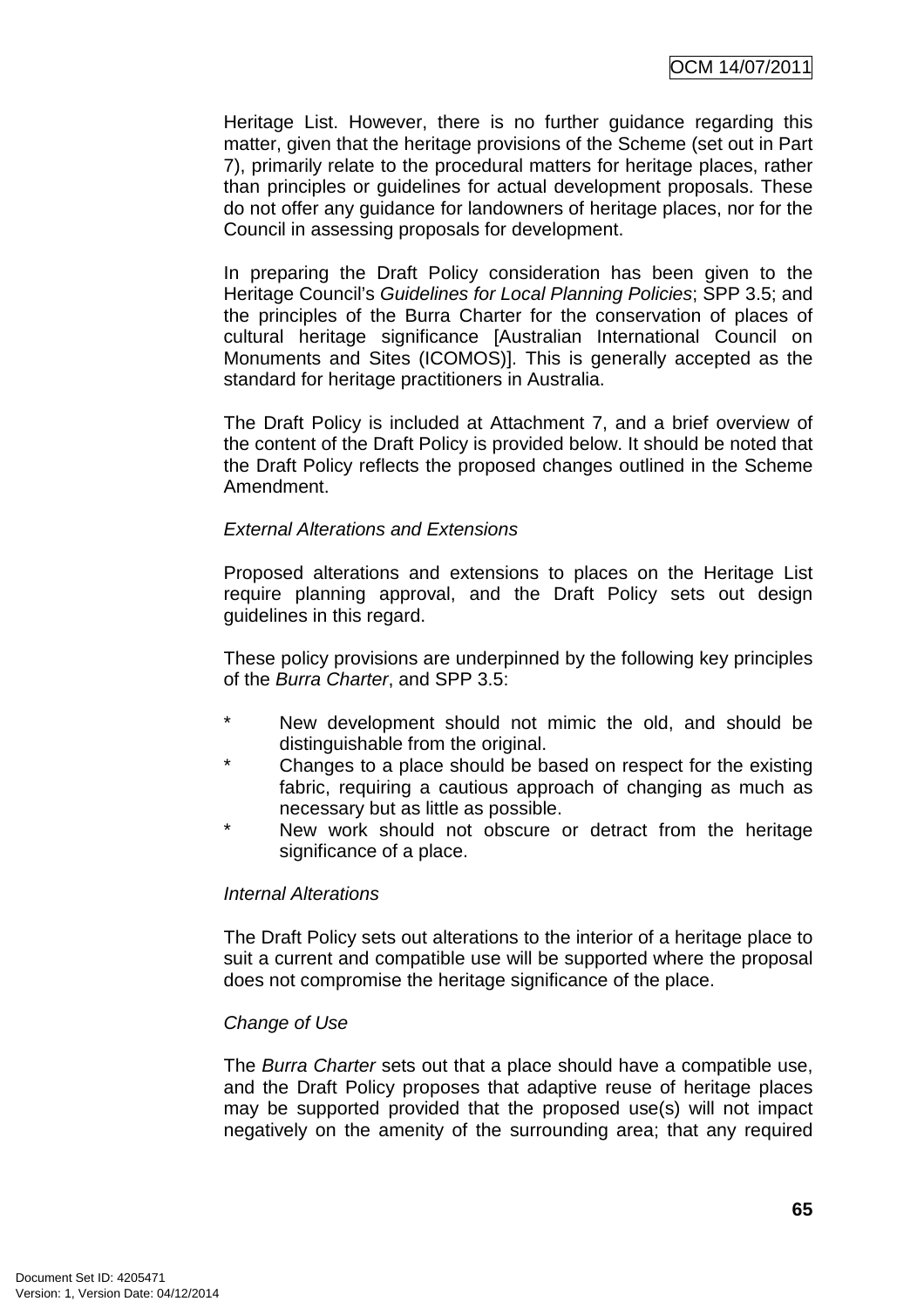modifications do not substantially detract from the heritage significance of the place; and that it is consistent with the Scheme and other relevant Council policies.

## New Buildings/Structures

New buildings, structures and other features that are located within the curtilage of a heritage place have the potential to impact on the heritage significance by affecting the setting of the place. Therefore the Draft Policy sets out guidelines for such proposals, which primarily seek to ensure that proposals for new buildings or structures do not detract from the setting or heritage significance of a place.

These proposed policy provisions are consistent with the principles of the Burra Charter which specifies that conservation requires the retention of an appropriate setting for a place, and that new construction, intrusions or other changes should not adversely affect the setting of a place.

#### Demolition

One of the important functions of the Draft Policy is to set out policy provisions for proposed demolition of heritage places, which are proposed to vary depending on the heritage significance of the place.

In this regard the Draft Policy sets out the following:

## Places on the Heritage List (Management Category A and B Places) -

Demolition of places on the Heritage List (i.e. Management Category A and B places) will not generally be supported.

Consideration of a demolition proposal will be based on the following:

- \* The significance of the place.
- \* The feasibility of restoring or adapting it, or incorporating it into new development.
- The extent to which the community would benefit from the proposed redevelopment.

This position is considered to be consistent with SPP 3.5, which stipulates that demolition of a State heritage place is rarely appropriate and should require the strongest justification; and demolition of a local heritage place should be avoided wherever possible, although there will be circumstances where demolition is justified. SPP 3.5 specifies that the onus rests with the applicant to provide a clear justification for demolition.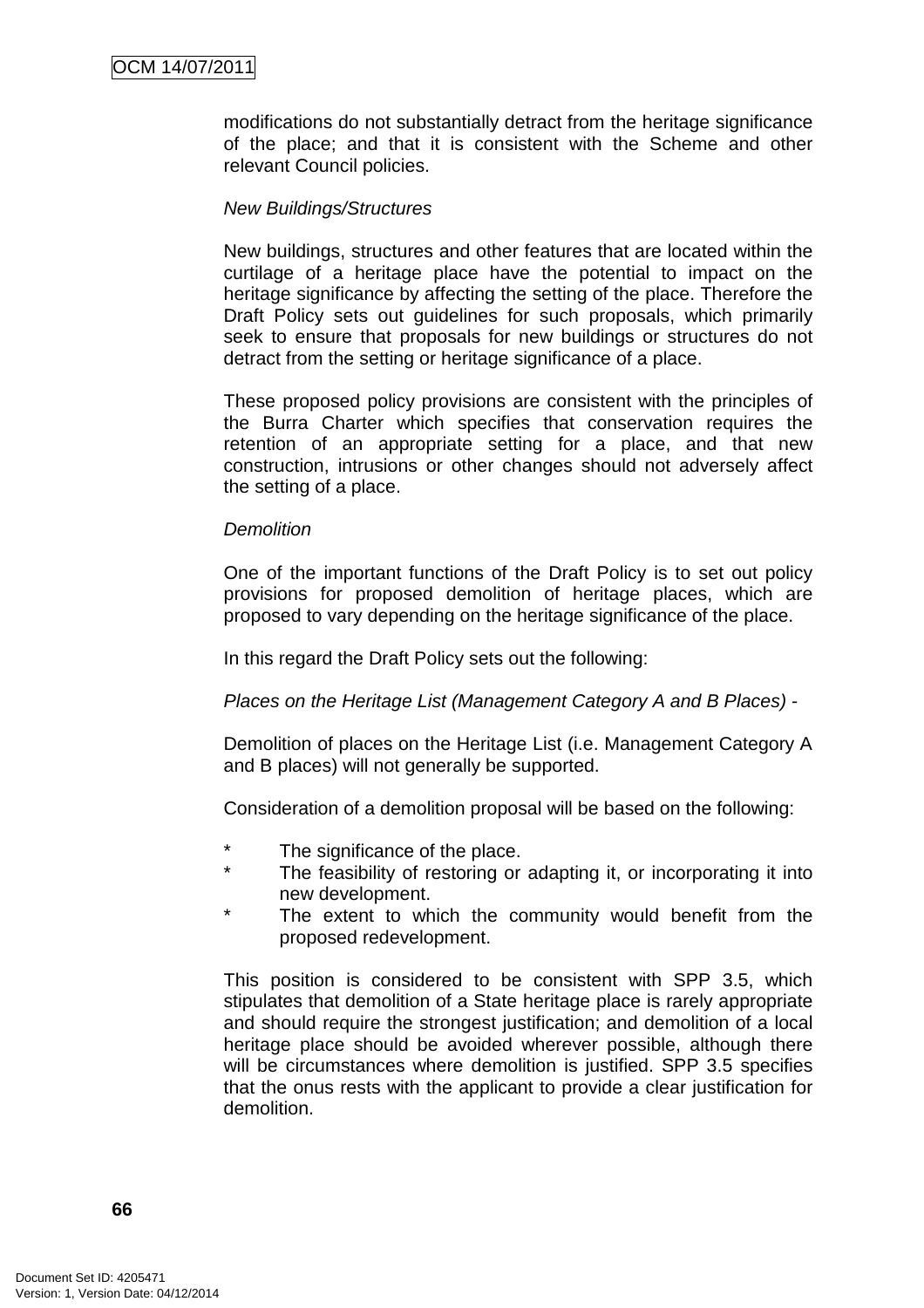Therefore the Draft Policy sets out that where structural failure is cited as justification for demolition the onus rests with the applicant to provide a clear justification for demolition, and evidence should be provided from a registered structural engineer that the structural integrity of the building has failed to the point where it cannot be rectified without the removal of a majority of its significant fabric and/or prohibitive costs.

The Draft Policy sets out that partial demolition of a building on the Heritage List may be supported where the part(s) to be demolished do not contribute to the cultural heritage significance of the place, and sufficient fabric is retained to ensure structural integrity during and after development works.

In circumstances where demolition of a place on the Heritage List is considered appropriate an archival record will be required as a condition of development approval, and the archival record should be prepared in accordance with the Heritage Council of WA's guidelines.

Where full or partial demolition is supported this may be subject to appropriate interpretation to acknowledge the cultural heritage significance of the heritage place.

## Places on the LGI (Management Category C and D)

While the retention of any place on the LGI will always be encouraged, generally proposals for demolition of a management category C and D place will be acceptable; however an archival record would be required prior to demolition.

## Significant Trees

The proposed Scheme Amendment proposes to require planning approval prior to the removal of a tree included on the Significant Tree List.

The Draft Policy proposes to include some provisions to outline the type of works that may be acceptable. For example, 'Significant Trees' may be pruned as part of routine maintenance in accordance with the International Society of Arboriculture standards, provided the pruning would not reduce the tree's height or crown or diameter, alter the trees general appearance, increase the tree's susceptibility to insects or disease, or otherwise increase its risk of mortality.

The Draft Policy sets out that the removal of 'Significant Trees' will only be supported where it is necessary to protect public safety or private or public property from imminent danger, and the onus is on the applicant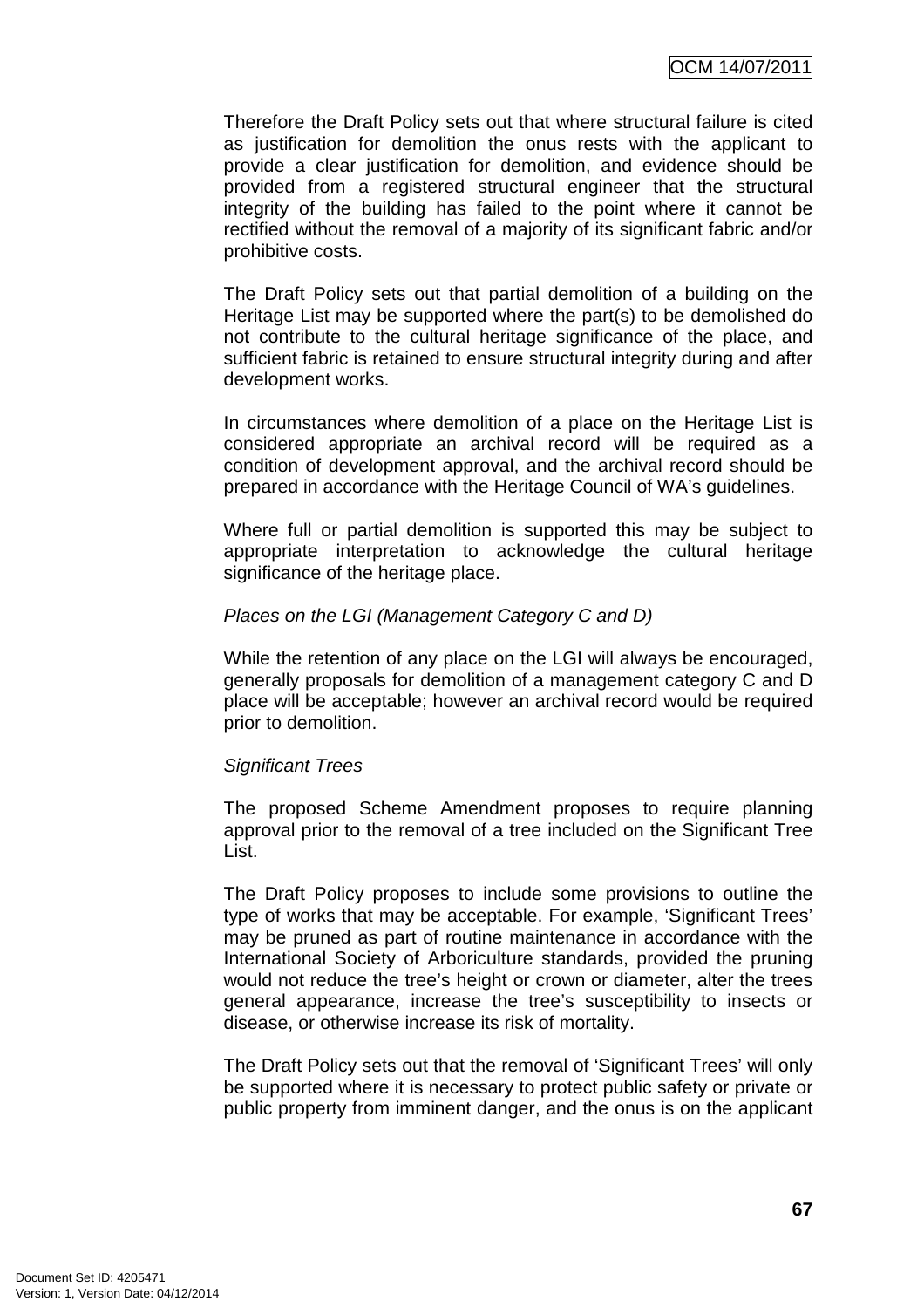to demonstrate that this is the case. This may require the submission of a report prepared by a suitably qualified arborist.

Proposals for substantial pruning to a 'Significant Tree' may require the submission of an arborist report prepared by a suitably qualified consultant demonstrating that the proposal is acceptable.

#### Minor Works, Repairs, and Restoration

Pursuant to the Scheme all development affecting a place on the Heritage List requires development approval. This includes minor works such as replacement of roofing, and gutters. The purpose of this requirement is to ensure that these works do not have a negative impact on the heritage significance of the place.

The Draft Policy provides further guidance regarding what constitutes minor works and routine maintenance to assist landowners. It also outlines guidelines for undertaking minor works, such as replacing materials "like for like", matching the original as closely as possible with regard to the materials and colours.

## Structure Plans and Subdivision Proposals

Proposals for the subdivision of land that contains a heritage place(s) have the potential to impact on the heritage significance of the place, in particular by impacting on the setting. The Draft Policy proposes that subdivision proposals for heritage places should be designed to retain an appropriate setting for heritage buildings, and this includes the retention of original garden areas, landscaping features or other features that are considered essential to the setting of the heritage place or its heritage significance.

Consideration should also be given to how future development of the subdivided land is likely to affect the identified significance of the heritage place. It is also important to note that under the Scheme discretion exists to vary provisions of the Scheme or the R-Codes.

The Draft Policy also proposes that subdivision proposals which indicate the required demolition, partial demolition or modification to a place on the Heritage List or State Register of Heritage Places will not be supported without a Heritage Impact Statement accompanying the subdivision proposal. A Heritage Impact Statement sets out how the proposal will affect the significance of the place; what alternatives have been considered to ameliorate any adverse impacts; and how the proposal will result in any heritage conservation benefits that may offset any adverse impacts. This is to be prepared by a heritage professional and in accordance with the Heritage Council of WA's guidelines.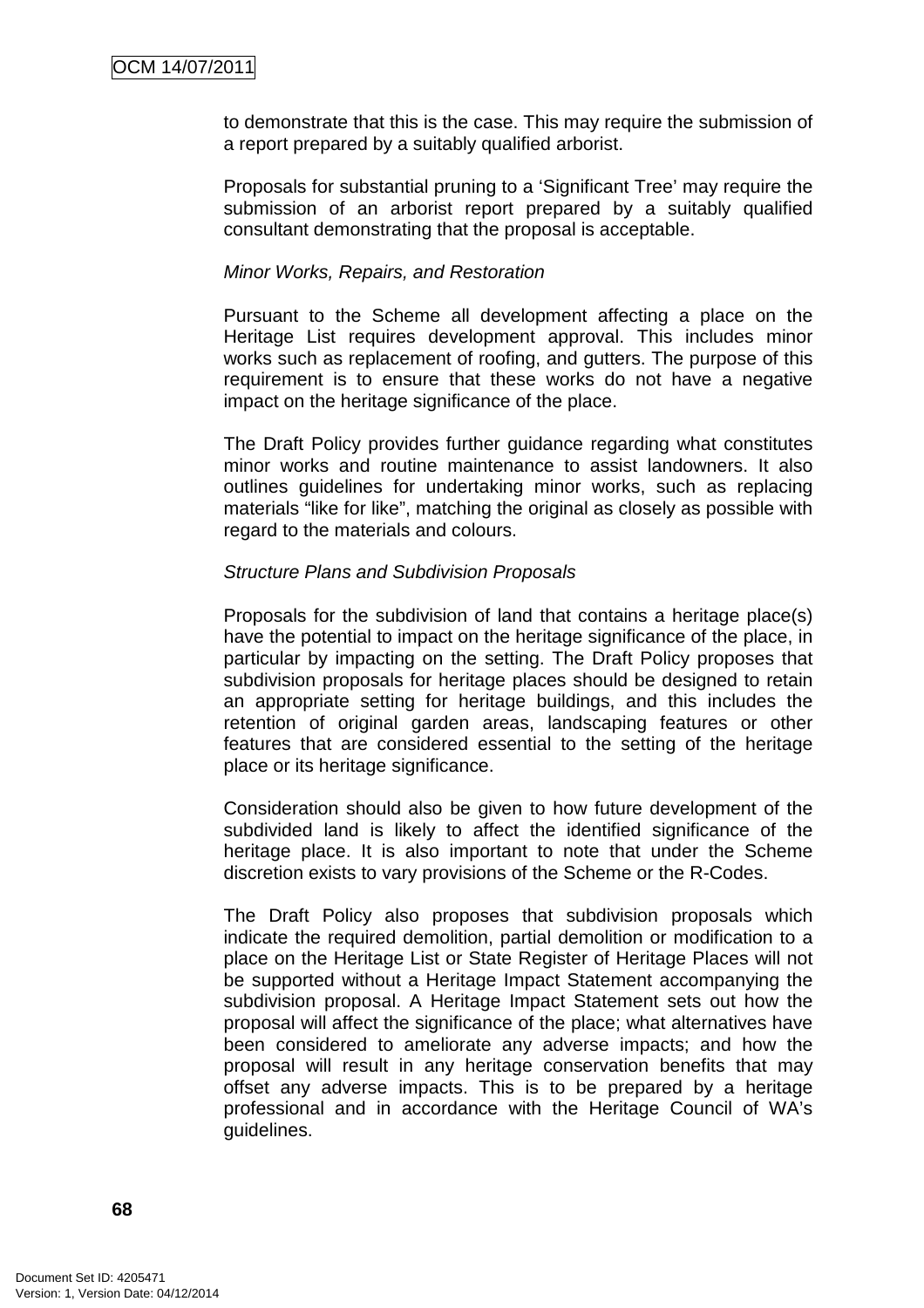While the Western Australian Planning Commission ("WAPC") is the decision-making authority for subdivisions, it is proposed that the Draft Policy will be used to guide the City's recommendations to the WAPC.

For proposed structure plans that incorporate heritage places the Draft Policy sets out that they should demonstrate how matters of heritage significance will be addressed. In some cases where a number of places are included an overall heritage may be required as part of the structure plan report, demonstrating how heritage issues will be addressed, including recommendations for interpretation.

### Proposed Requirements for Archival Recording

Throughout the Draft Policy where there is reference to the requirement of an archival record this is required to be in accordance with the 'Standard Form (for places not included on the State Register) for the Archival Recording of Heritage Places', produced by the Heritage Council of WA.

This sets out the requirements for archival records, and it is proposed that this standard form and brief be used for all archival records. The amount of supporting information that is required for the archival record depends on the management category, but it generally includes photographs of all elevations of the heritage building(s) or structures, internal rooms and features, and a sketch standard site plan, floor plan and elevation (to scale).

Recommended changes to draft place listings

#### Place No. 67 (Naval Base Caravan Park)

The City received 100 objections to the proposed change in management category for the Naval Base Caravan Park from Management Category B to C. This included objections from Naval Base shack lessees, members of the community, the Historical Society of Cockburn, and the National Trust of WA. All submissions are outlined and addressed in Attachment 5.

Many of the submissions included memories of holidays at the Naval Base shacks, highlighting the exceptional social and cultural significance of the place.

The Naval Base Holiday Association and a number of other submissioners made the suggestion that Naval Base Caravan Park be included in a 'Heritage Area'. Heritage Areas are select areas with special qualities, and are generally quite rare within a locality. The Scheme states that Heritage Areas are used where in the opinion of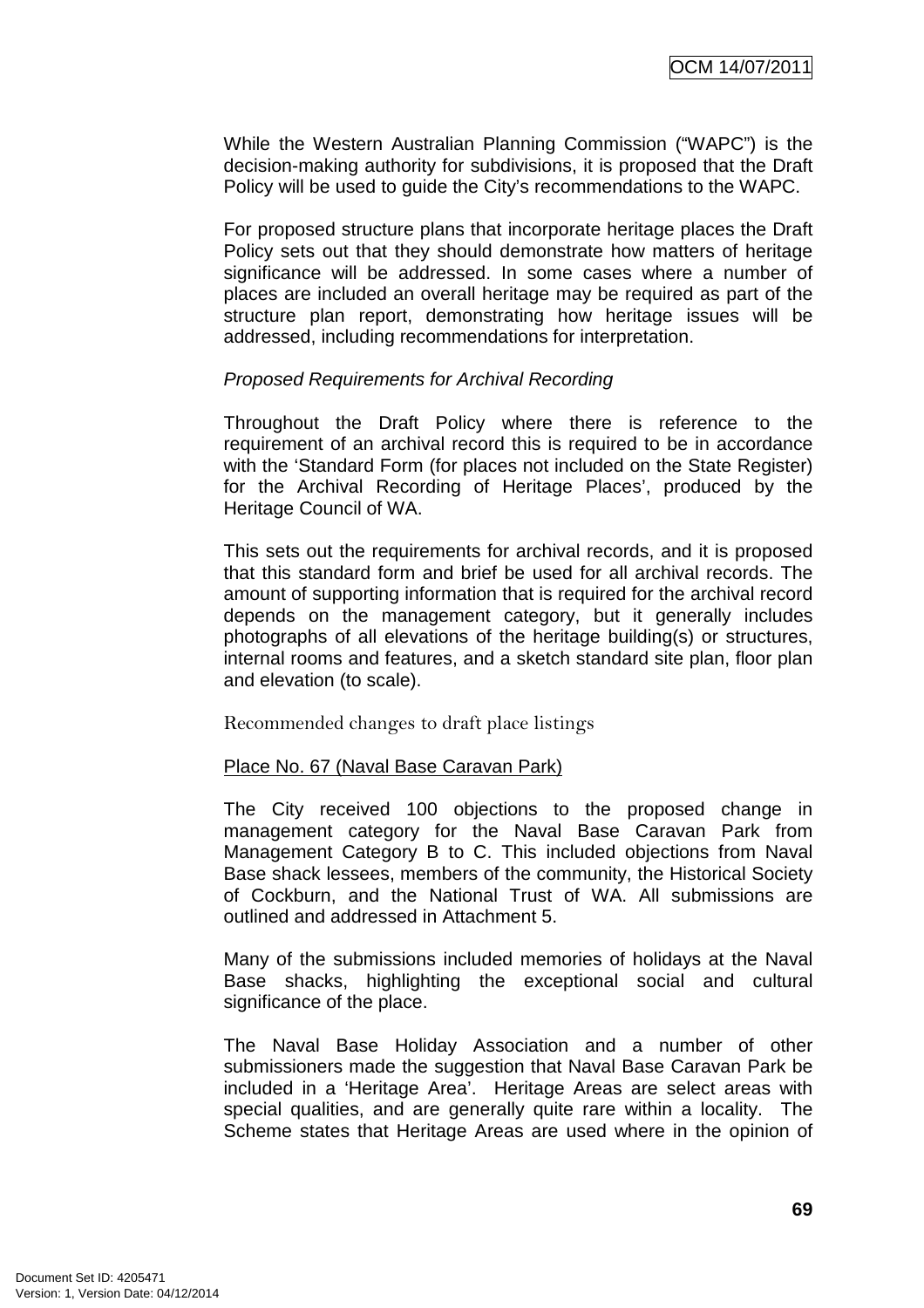the Local Government special planning control is needed to conserve and enhance the cultural heritage significance and character of an area.

This option has been discussed with the City's Heritage Consultant and it is considered appropriate that Council consider designating Naval Base Caravan Park as a Heritage Area. A draft place record has been prepared proposing the designation of Naval Base Caravan Park as a Heritage Area, and is included at Attachment 8.

The Heritage Council's 'Criteria for the Assessment of Local Heritage Places and Areas' is a guide to identifying grading and documenting places and areas in LGIs. This document outlines that there is generally no need to assign a specific Management Category to a Heritage Area.

SPP 3.5 states that Heritage Areas should always be designated on the basis of a clear statement of significance, and a clear identification of the significant physical fabric in the area. In designating a Heritage Area Council is required to adopt a Local Planning Policy that sets out the objectives and guidelines for conserving the significant heritage fabric of the area.

The Scheme sets out the specific procedures for designating Heritage Areas, and requires a draft Heritage Area to be advertised with a Draft Local Planning Policy. This is why the Heritage Area cannot be formally adopted by Council for advertising at this time.

It is therefore recommended that Council direct officers to prepare the necessary documentation for the designation of a new draft Heritage Area for Place No. 67 (Naval Base Caravan Park) pursuant to Clause 7.2 of the Scheme. This includes the preparation of a Draft Local Planning Policy to set out the objectives and guidelines for the area to be presented back to Council at a future date to be adopted for the purposes of community consultation.

It is important to note that Local Planning Policies are adopted under the Scheme for the purposes of assisting Local Governments make decisions under the Scheme. Therefore they cannot impose construction or health standard requirements for the Naval Base shacks, as suggested in a number of the submissions received.

#### Clarence Town Site

Place No. 99 (Peel Town Archaeological Site) is a new place on the Draft LGI which reflects the location of an archaeological site near Mount Brown, within Beeliar Regional Park. There are features remaining in this location of the abandoned Clarence settlement of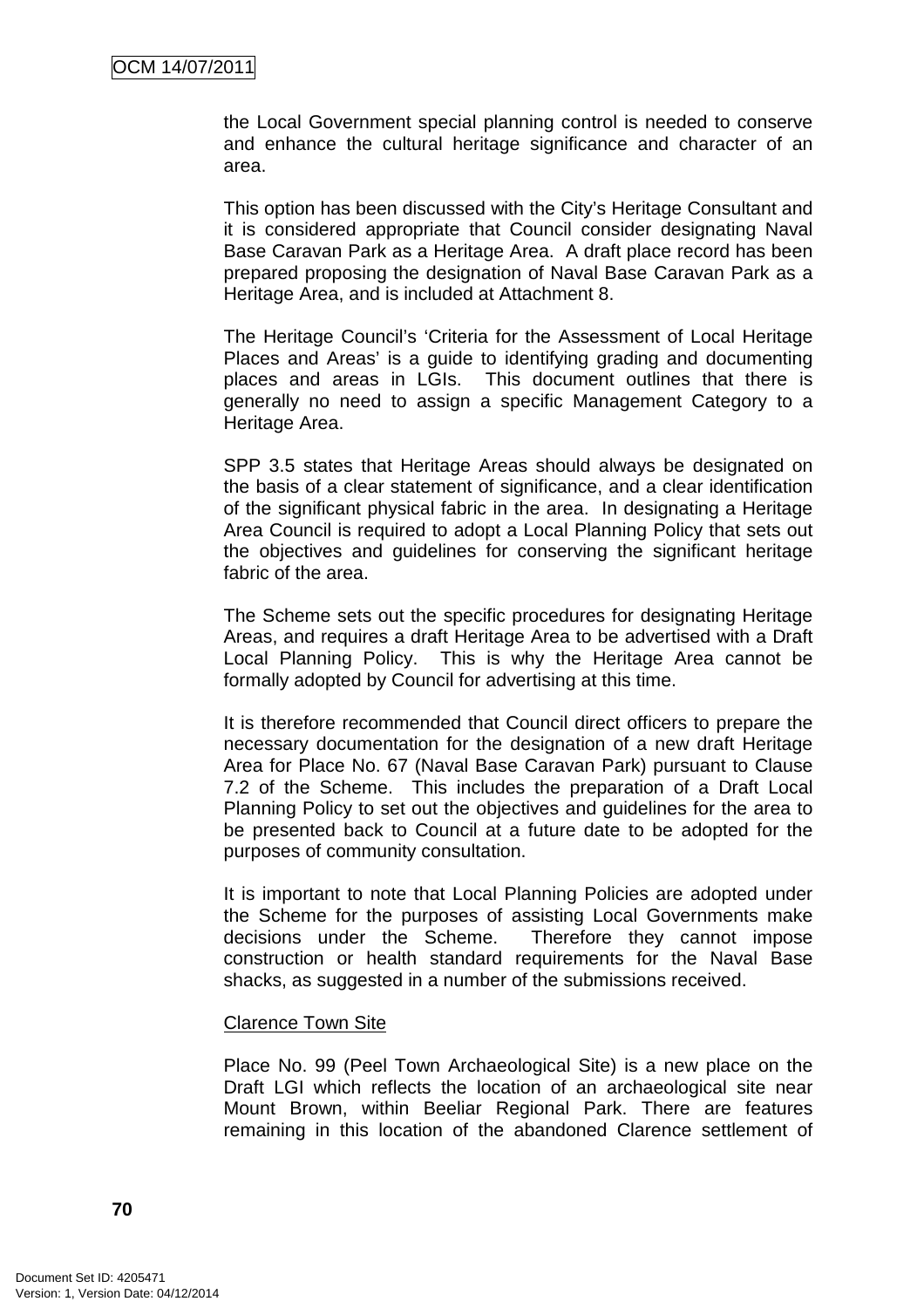1829-30, now called Peel Town to avoid confusion with the later and larger Clarence Town which is further north near Woodman Point.

A submission was received which raised the issue of the Clarence town site, and the relevance to the Naval Base Caravan Park site. This submission asserts that the site upon which the shacks are located is part of that original settlement by Thomas Peel at which he attempted to establish settlement of the region when he landed at this site 15 November 1829 on the Gilmore captained by Geary.

It is important to note that there is still extensive ongoing debate on this issue between historians and archaeologists, and it is not possible for a definitive answer to be provided at this stage in the City's LGI. If the place record for the Place No. 99 (Peel Town Archaeological Sites) or Place No. 67 (Naval Base Caravan Park) need to be updated in future, or new places added in light of further information, this can occur at that time.

However, it is recommended that the place record reflect the fact that the site itself is possibly an important archaeological site, and the draft LGI entry for the Naval Base Caravan Park now notes the potential archaeological value of the site (shown in Attachment 8). If there are any future changes to the Naval Base shacks site these can be managed to ensure there is no damage to the potential archaeological investigations of the site.

#### Place No. 75 (South Fremantle Power Station)

Council adopted the Draft LGI and Heritage List for public consultation subject to the removal of the South Fremantle Power Station, which is included on the current MI.

South Fremantle Power Station is a former coal-fired electric power generating installation that was constructed in 1951, and it was the second and largest purpose-built thermal power station in Western Australia. The surviving main building remains aesthetically significant; the building demonstrates the strong expression of a structure specifically designed for an industrial process.

The South Fremantle Power Station is included on the Interim Register of Heritage Places (25/10/1997).

Assessment of places on the LGI is undertaken in accordance with the criteria set out by the Heritage Council of WA, and has identified that the South Fremantle Power Station is of 'exceptional significance'.

The South Fremantle Power Station is located within the Cockburn Coast District Structure Plan ("District Structure Plan") area, which was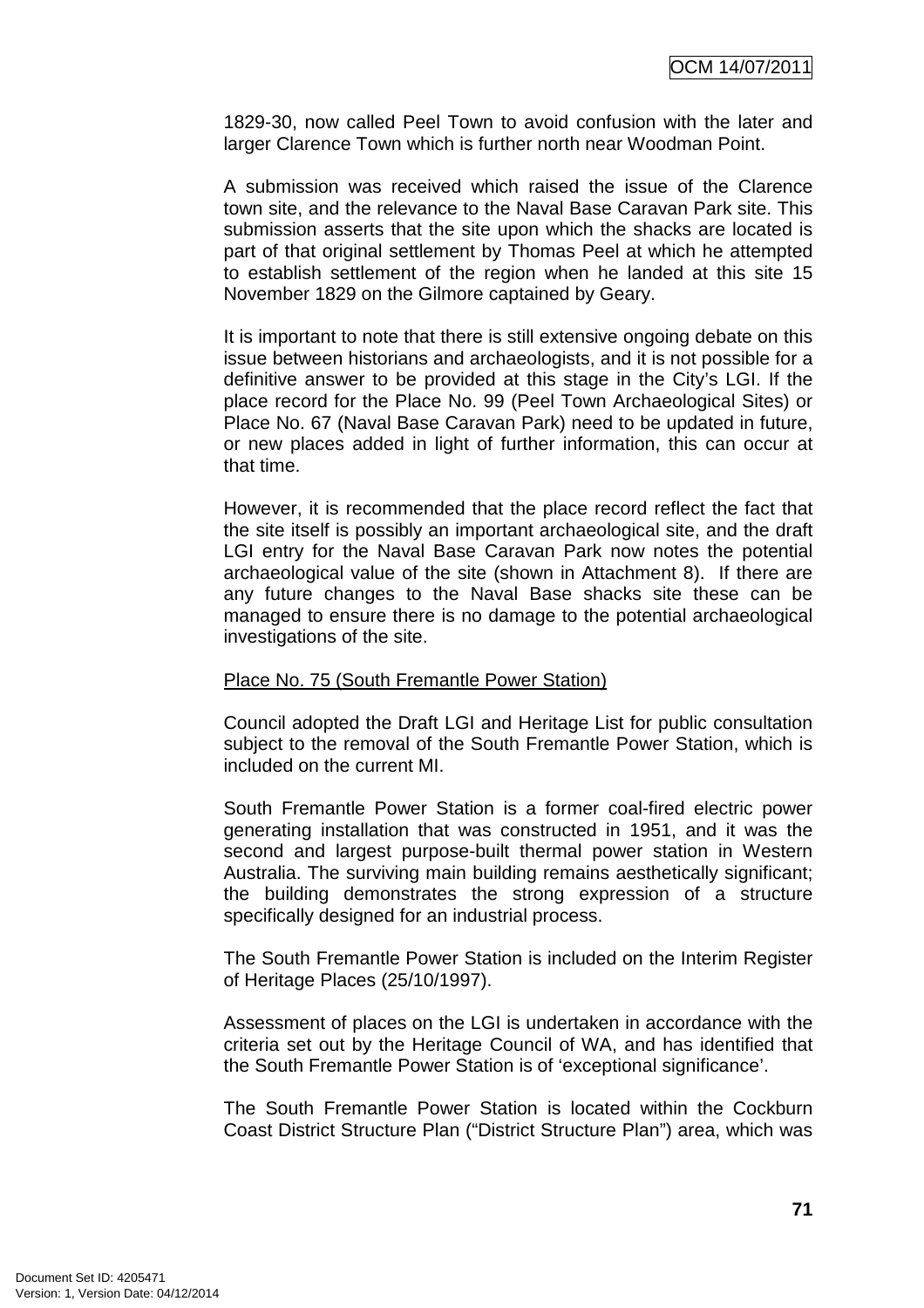adopted by the WAPC in August 2009. The District Structure Plan outlines that it is considered appropriate to secure the heritage values of the place into the future. It outlines that the South Fremantle Power Station is a significant component of the District Structure Plan owing to its physical dominance and uniqueness, and it identifies that the power station will become the landmark feature of the town centre. It specifies that – "Retention of the power station is therefore of critical importance".

Therefore, in light of the endorsed District Structure Plan, and the exceptional heritage significance of the South Fremantle Power Station it is recommended that this place be included on the LGI and Heritage List, as shown in Attachments 2 and 10.

#### Place No. 89 (Four Norfolk Pine Trees) 104 Forrest Road, Hamilton Hill

The four Norfolk Pine trees at 104 Forrest Road, Hamilton Hill are included on the current MI, and are identified for inclusion on the Heritage List.

Two objections were received from landowners regarding the proposed changes to the requirements for 'Significant Trees' (outlined in Attachment 5).

These property owners claim that they have been dealing with root management issues relating to these trees, which includes blocked sewerage pipes and broken roof tiles. The City has also received a number of complaints from residents and occupiers at 104 Forrest Road since the development of the grouped dwellings.

The subject land was rezoned to R30 (to facilitate the 12 grouped dwellings) on the proviso that the four Norfolk Pine trees would be retained. A concerted effort was made during the site works and construction of the grouped dwellings to ensure that the trees were retained.

These trees were included on the MI primarily because of their high aesthetic significance. This related to physical features of the trees, such as outstanding trunk circumference and canopy spread, and being a good example of the species. They also feature as a landmark in the area. When the MI was reviewed in 2004 the neighbours stated that they believed the trees had an association with the racing industry in the area. Therefore it is possible that these trees also have cultural heritage significance through this association.

However, given the size of these trees and their close proximity to the dwellings the likely problems that have been experienced by the landowners are acknowledged. For example, two of the trees are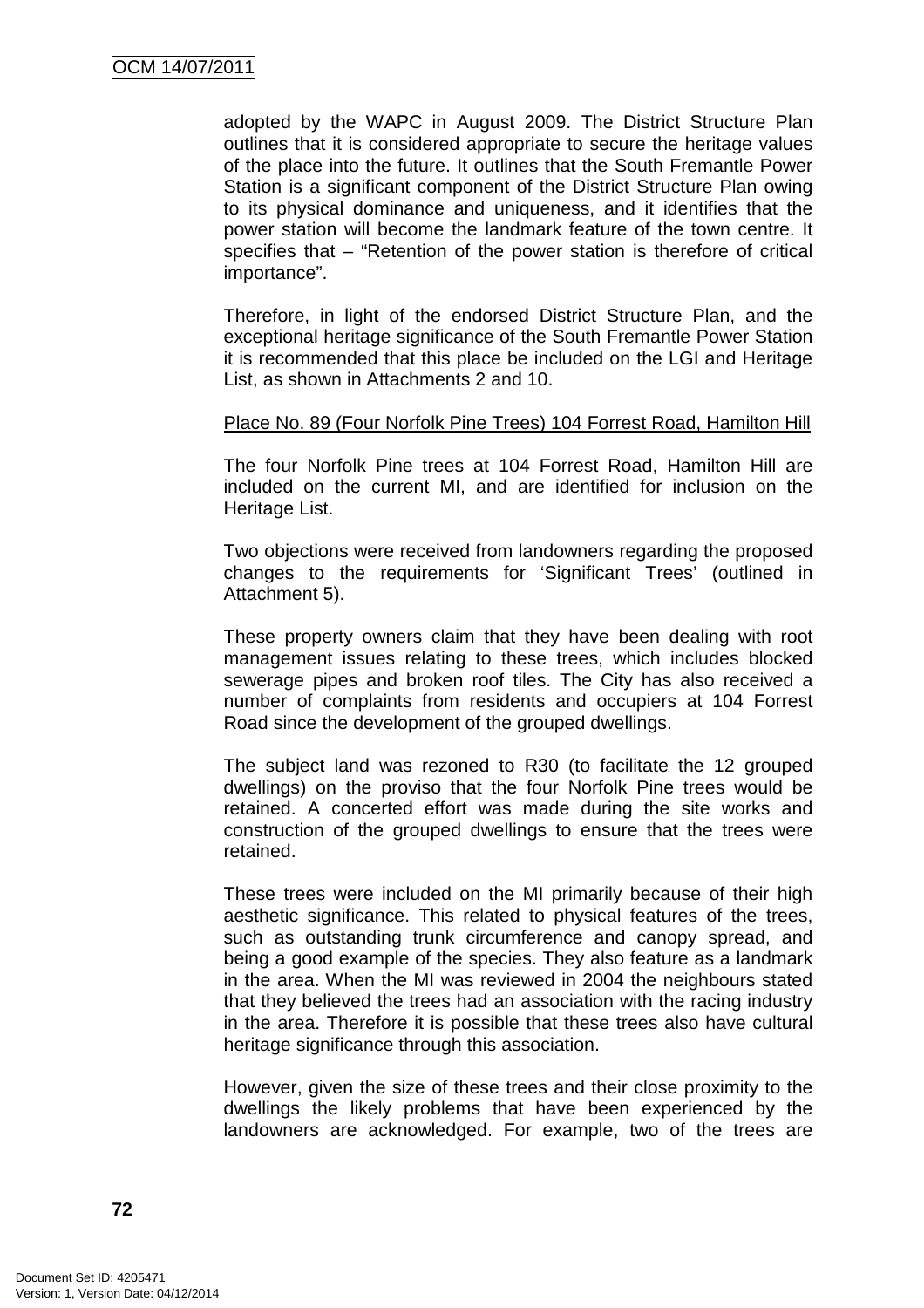located in the small rear courtyards of the grouped dwellings (see photograph example at Attachment 9). Therefore this impact must be weighed against the cultural heritage significance of the trees associated with their aesthetic and possible historical value.

It is noted that Arboriculture reports have been commissioned by the City to examine the safety of the trees (one undertaken in 2005 in response to concerns from residents). It is acknowledged that based on these reports it is unlikely that the trees themselves are a safety concern, although it was noted that they are damaging paving, and possibly sewerage pipes.

It is also noted that Council at the Ordinary Meeting of Council 14 July 2005 (Min No. 2865) refused the proposed removal of one of these trees at unit 4. This decision was on the basis that Council's support for the rezoning of the land was subject to all four Norfolk Pine Trees being retained; and the tree was one of the tallest and most visually recognised trees in the area and formes part of a group of four trees that have been entered on the MI in recognition of their cultural heritage significance.

However, given the ongoing concerns raised by residents, and indications that the trees, by reason of their size and siting in relation to the grouped dwellings are impacting negatively on the amenity of occupiers, it is recommended that Council consider excluding these trees from the Significant Tree List.

It is recommended that Council advertise the proposed exclusion of the Norfolk Island pine trees at 104 Forrest Road from the Significant Tree List (but with the trees to remain on the LGI). This public consultation would include letters to adjacent landowners. Subsequent to advertising the matter will be presented back to Council for consideration.

Removing the trees from the Significant Tree List would not mean that they will all necessarily all be removed, however it will mean that should landowners decide to remove the trees they will not require planning approval to do so.

#### Place No. 071 (Forrest Road Residence) 108 Forrest Road, Hamilton Hill

An objection was received from the landowners of 108 Forrest Road, Hamilton Hill. This is included and addressed in the Schedule of Submissions at Attachment 4.

One part of the objection related to references to the Norfolk Island pine trees on the subject land. Given that through historic subdivision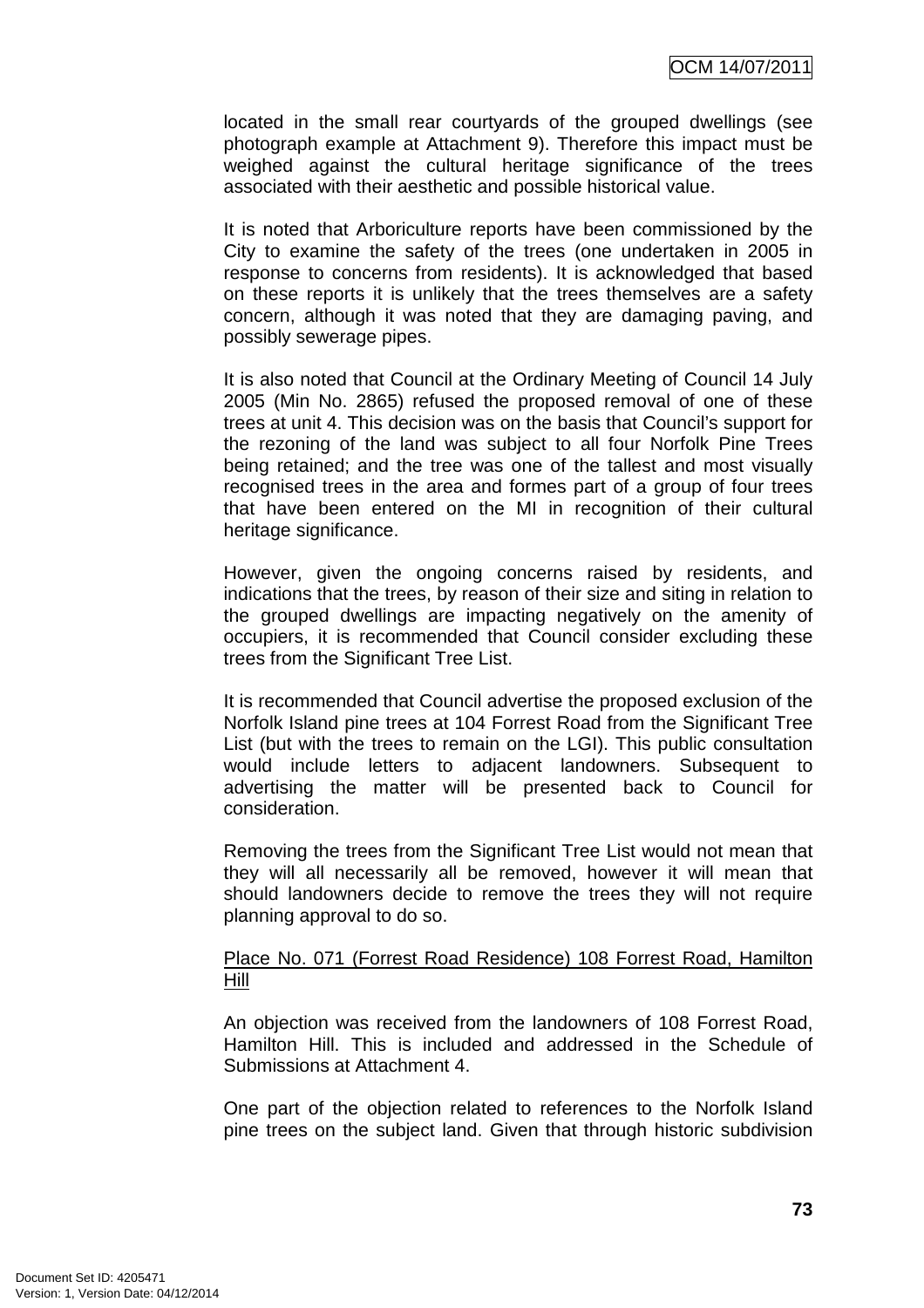the trees are no longer situated on the same lot as the residence, it has been recommended that all references to the trees are removed from the place record (as shown in Attachment 11). Accordingly, the heritage consultant has recommended that the place be classified as a 'Management Category D place ('some significance'), rather than a 'Management Category C' place, as advertised.

### Place No. 45 (Uniting Church, Spearwood)

The City has received some photographs of the timber clad interior of the Uniting Church, Spearwood. This includes photographs of the tribute plaques that mark the contribution of individuals to the Church in its early years.

It is therefore recommended that this additional information and the photographs be added to the place record for Place No. 45 (Uniting Church, Spearwood) as shown in Attachment 12.

### **Conclusion**

The Draft LGI and Heritage List have been the result of a comprehensive review undertaken by a Heritage Consultant, in accordance with the Heritage Council of WA guidelines. Extensive community consultation was undertaken, and all submissions have been considered. It is therefore recommended that Council adopt the LGI and Heritage List for final approval, subject to the modifications outlined in this report and the recommendation.

It is considered that the proposed changes to the Scheme text proposed by Scheme Amendment No. 86 will provide an improved framework for protecting heritage places and 'Significant Trees'; and the Policy will ensure that works to heritage places respect the cultural heritage significance associated with the place. The Policy will also provide improved certainty to landowners and the community about the development control principles for heritage conservation and protection. It is therefore recommended that Council adopt Scheme Amendment No. 86 and the Policy for final approval.

### **Strategic Plan/Policy Implications**

### **Demographic Planning**

To ensure development will enhance the levels of amenity currently enjoyed by the community.

### **Lifestyle and Aspiration Achievement**

• To foster a sense of community spirit within the district generally and neighbourhoods in particular.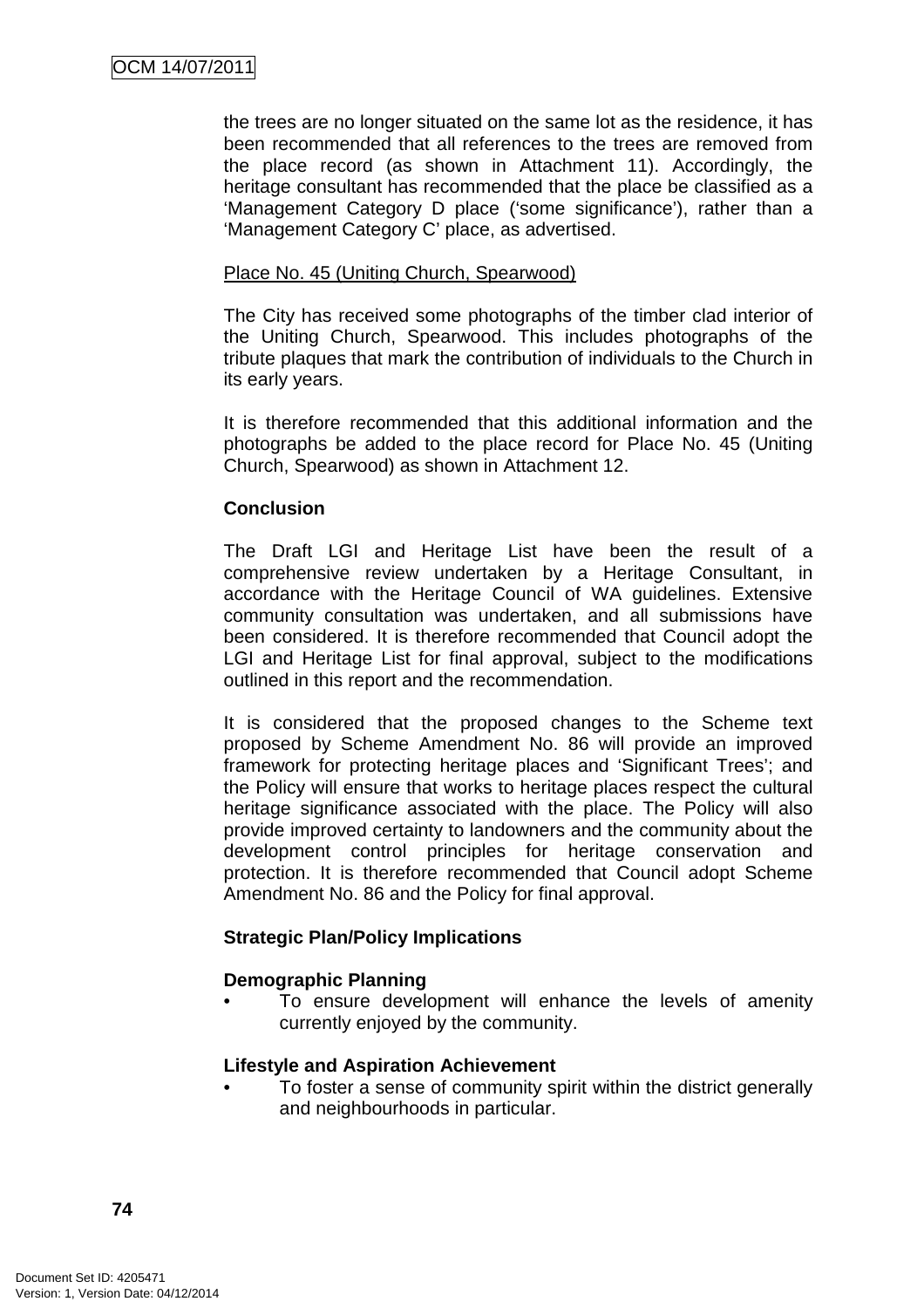• To conserve the character and historic value of the human and built environment.

### **Budget/Financial Implications**

The preparation of the Draft LGI, Heritage List, Scheme Amendment and Draft Policy, and the subsequent adverting process have been budgeted for in the 2009/2010 and 2010/2011 budget.

### **Legal Implications**

N/A

### **Community Consultation**

The Draft LGI, Heritage List, Draft Policy and Scheme Amendment were advertised together to enable landowners to ascertain how they may be affected by the proposals.

All landowners affected by the Draft LGI and Heritage List were consulted, including those places that are already included on the MI. All landowners were sent a detailed letter providing an explanation of the implications of the proposed listing, the Scheme Amendment and the Draft Policy, a copy of the relevant current and draft place record, and an information sheet.

While the Draft LGI, Heritage List, Draft Policy and Scheme Amendment were advertised together, there are different statutory advertising requirements for these proposals and each of these are outlined below.

The Heritage of WA Act 1990 does not specify community consultation requirements for a LGI, beyond stating the local government shall ensure that the LGI is compiled with proper public consultation. However, the Scheme is clear regarding the required community consultation and process for including places on the Heritage List pursuant to the Scheme. This requires all landowners and occupiers of places proposed to be included on the Heritage List to be notified in writing, including reasons for the proposed entry. The minimum advertising period set out in the Scheme for advertising a draft Heritage List is 21 days.

The Draft Policy was advertised in accordance with clause 2.5 of the Scheme. This included a notice of the proposed Policy in a newspaper for two consecutive weeks in accordance with clause 2.5.1(a), and furthermore notice of the proposed Policy was included as part of the advertising of the Scheme Amendment. The minimum advertising period set out in the Scheme for local planning policies is 21 days.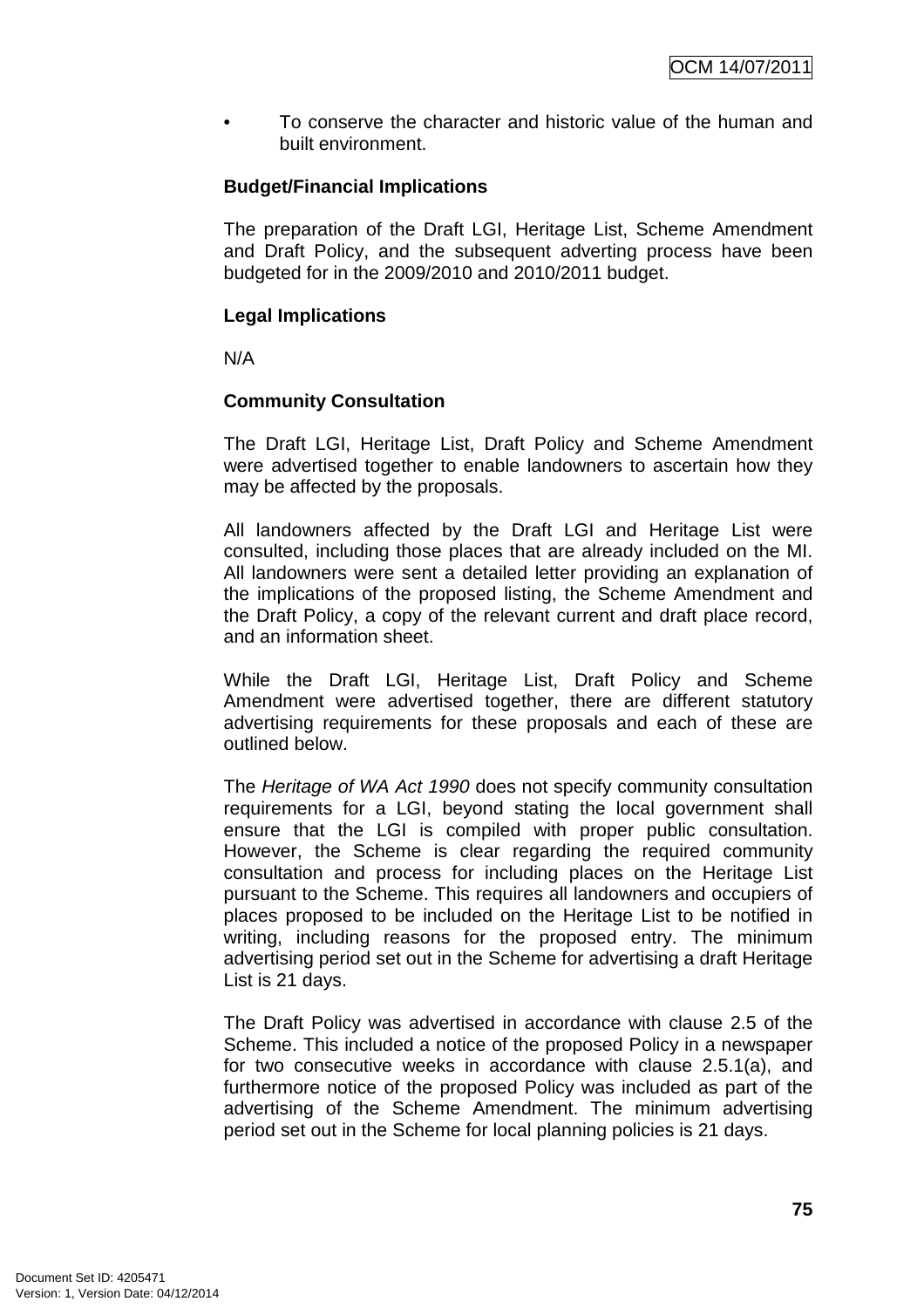The advertising of the Scheme Amendment was undertaken in accordance with the Town Planning Regulations 1967, which requires consultation to be undertaken subsequent to the local government adopting the Scheme Amendment and the Environmental Protection Authority ("EPA") advising that the proposal is environmentally acceptable. This requires the amendment to be advertised for a minimum period of 42 days.

To enable land owners sufficient time to review the proposals and make a submission the Draft LGI, Draft Heritage List, Scheme Amendment and Draft Policy were advertised for a period of 60 days. There were three advertisements in the Cockburn Gazette during the advertising period; displays at the Council's administration office and libraries.

Consultation was also undertaken with relevant community groups, including the Cockburn Historical Society.

### **Attachment(s)**

- 1. Draft Local Government Inventory List of Places
- 2. Draft Heritage List
- 3. List of places proposed to be removed from Heritage List
- 4. List of new places proposed for inclusion on Heritage List
- 5. Schedule of Submissions
- 6. Draft Significant Trees List (extract from Draft LGI)
- 7. Draft Local Planning Policy (Heritage Conservation Design Guidelines)
- 8. Draft Revised Place Record Naval Base Caravan Park (Proposed Heritage Area)
- 9. Photograph of Norfolk Pine Tree in rear courtyard of 4/104 Forrest Road, Hamilton Hill
- 10. Draft Place No. 75 (South Fremantle Power Station)
- 11. Place No. 071 (Forrest Road Residence) 108 Forrest Road, Hamilton Hill
- 12. Place No. 45 (Uniting Church, Spearwood)

# **Advice to Proponent(s)/Submissioners**

Those who lodged a submission on the proposals have been advised that this matter is to be considered at the 14 July 2011 Council Meeting.

# **Implications of Section 3.18(3) Local Government Act, 1995**

Nil.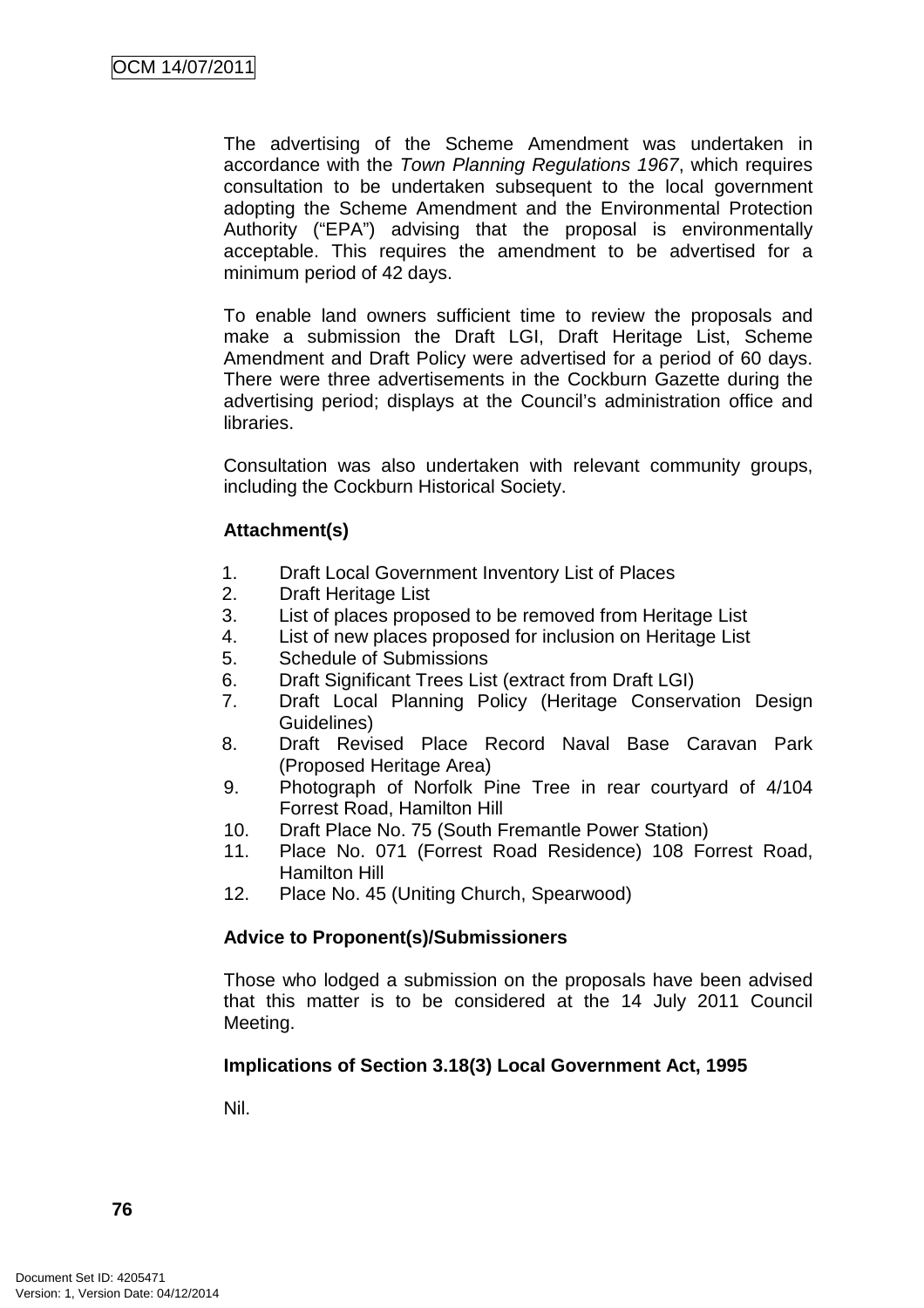### **14.7 (OCM 14/7/2011) - PLANNING AND DEVELOPMENT REGULATIONS 2009 (LOCAL GOVERNMENT PLANNING CHARGES) (5402) (G BOWERING) (ATTACH)**

### **RECOMMENDATION**

That Council adopt the fees as contained in Planning Bulletin 93/2009 dated April 2011 (Attachment 1) and the fees set out in Schedule 1 of the Planning and Development (Development Assessment Panels) Regulations 2011 (Attachment 2).

# **COUNCIL DECISION**

# **Background**

Maximum fees for local government planning services are prescribed in the Planning and Development Regulations 2009. Regulations for maximum fees were first gazetted in 2000. In 2009, the Planning and Development (Local Government Planning fees) Regulations 2000 were consolidated into the Planning and Development Regulations 2009.

At the June 2011 Council meeting Council adopted a Schedule of Fees for Town Planning Services via the Council Item 15.3 Attachment 1 that is not consistent with the intent to adopt the 2011/2012 Planning Fees Schedule. Various items in the adopted fee schedule for Town Planning Fees are at variance to the maximum fee set out in Planning Bulletin 93/2011 dated April 2011.

The Fees and Charges Schedule adopted by Council at the 9 June 2011 meeting did not include the fees and charges applicable to the lodgment of applications submitted under the Development Assessment Panels Regulations 2011. Schedule 1 of the Planning and Development (Development Assessment Panels) Regulations 2011 set out the maximum fees that Local Government may charge for applications submitted under the Regulations. Applications under the Regulations may be submitted from 1 July 2011.

# **Submission**

Since 2007, maximum fees have been reviewed annually. In April 2011, the Western Australian Planning Commission (WAPC) released the new fees, increased by the Consumer Price Index (CPI) at a rate of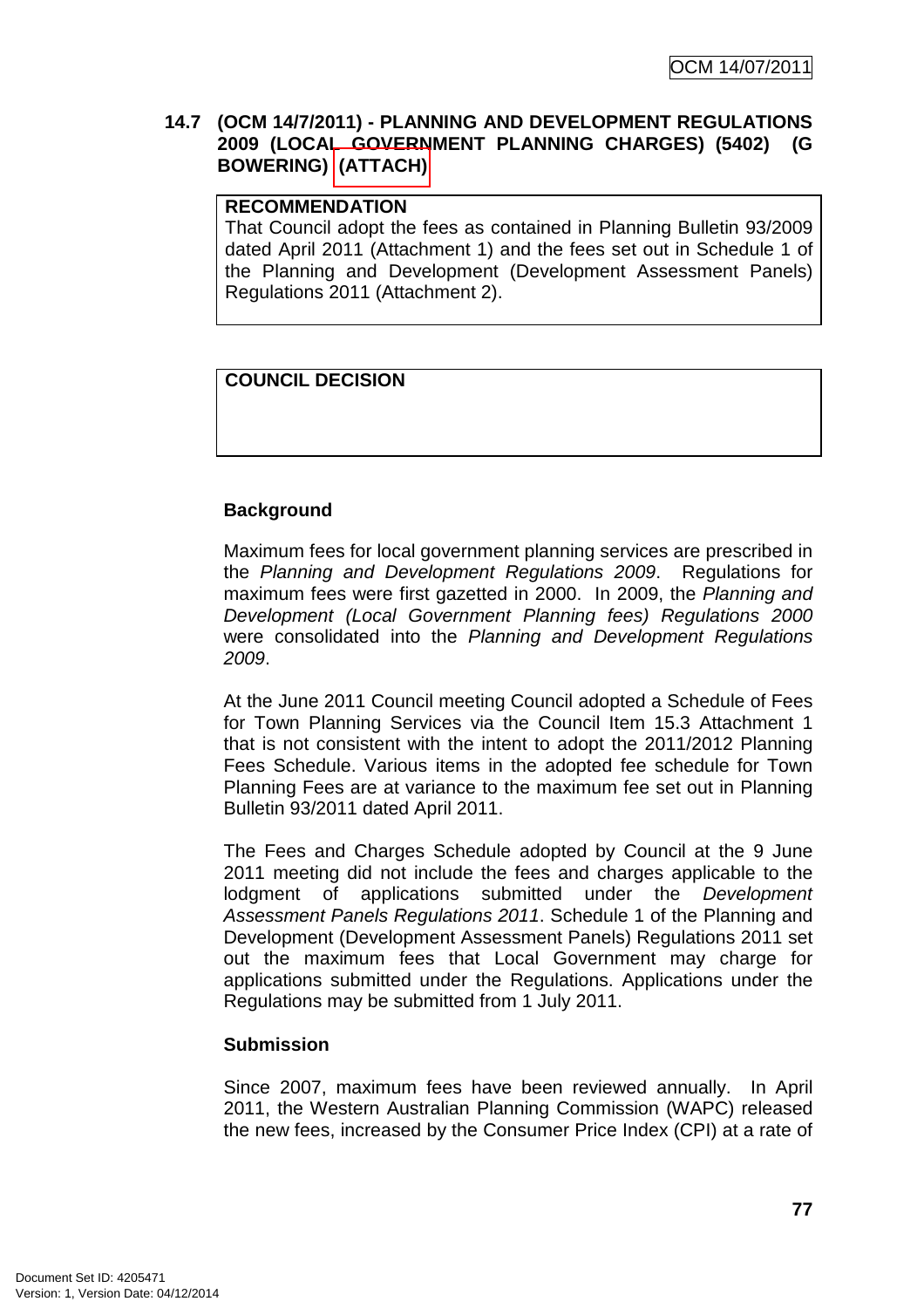3.0% (as advised by State Treasury). The new fees become effective 1 July 2011. The adjusted fees and charges are specified in Planning Bulletin 93/2011 (Attachment 1).

The Introduction of the Planning and Development (Development Assessment Panels) Regulations 2011 and the coming into force the associated legislation means that the Development Assessment Panels will be receiving applications as of 1 July 2011. Schedule 1 of the Regulations (Attachment 2) specifies the maximum fees and charges for applications received under the regulations and adoption of these fees and charges by the Council will ensure that the City is able to charge the correct fees to applicants.

### **Report**

Fees are charged by Local Government as a 'fee for service' in the delivery of local government planning services. The fees prescribed represent a maximum fee. Local authorities can elect to charge less than the maximum fee but not more. The City has always charged the maximum fee given the administrative and technical involvement in the processing and determination of an application.

### Development Assessment Panel's (DAPs)

A development application in respect of which DAP regulations apply attracts a new and additional fee (additional to the Local Government fee). DAP fees range from \$3376 to \$6320 dependant on the cost of development. This fee is received by the local authority and forwarded to the DAP Secretariat. The DAP fee contributes to the delivery of DAPs under the Approvals and Related Reforms (No.4) (Planning) Act 2010, including the support provided to DAPs by the DAP Secretariat.

# **Strategic Plan/Policy Implications**

### **Governance Excellence**

• To conduct Council business in open public forums and to manage Council affairs by employing publicly accountable practices.

### **Budget/Financial Implications**

In the event a similar number of similar size development applications are received in 2011/2012, the City would receive an increase of approximately \$27,000 in planning fees.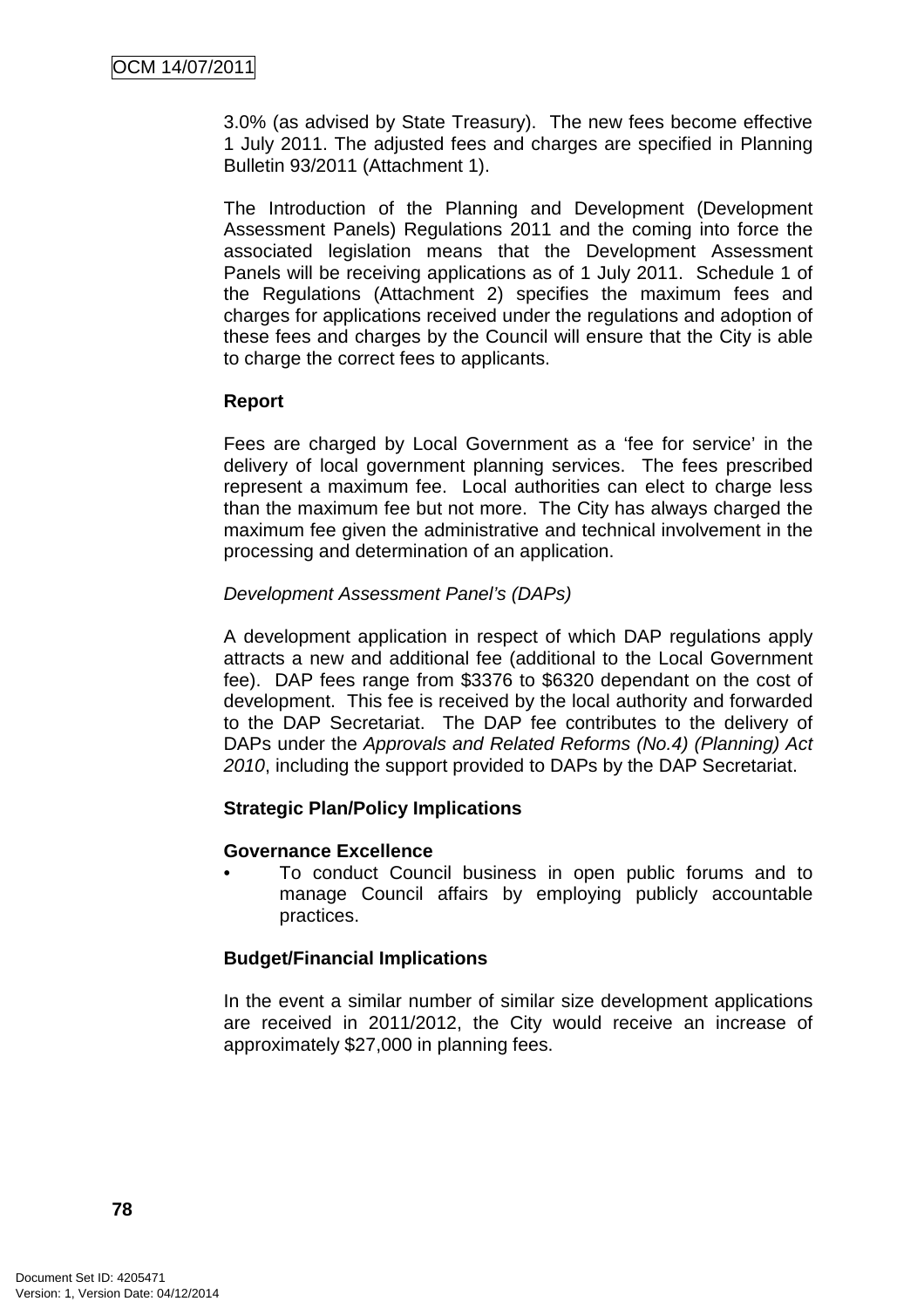### **Legal Implications**

The new fees are detailed in Planning Bulletin 93/2011 dated April 2011 and Schedule 1 of the Planning and Development (Development Assessment Panels) regulations 2011.

### **Community Consultation**

N/A

### **Attachment**

- 1. Planning Bulletin 93/2011 Planning and Development Regulations 2009 (Part 7 Local Government Planning Charges).
- 2. Planning and Development (Development Assessment Panels) Regulations 2011 Schedule 1 – Fees for Applications.

### **Advice to Proponent(s)/Submissioners**

N/A

### **Implications of Section 3.18(3) Local Government Act, 1995**

Nil.

### **15. FINANCE AND CORPORATE SERVICES DIVISION ISSUES**

**15.1 (OCM 14/7/2011) - LIST OF CREDITORS PAID - MAY 2011 (FS/L/001) (N MAURICIO) (ATTACH)** 

#### **RECOMMENDATION**

That Council receive the List of Creditors Paid for May 2011, as attached to the Agenda.

**COUNCIL DECISION**

# **Background**

It is a requirement of the Local Government (Financial Management) Regulations 1996, that a List of Creditors be compiled each month and provided to Council.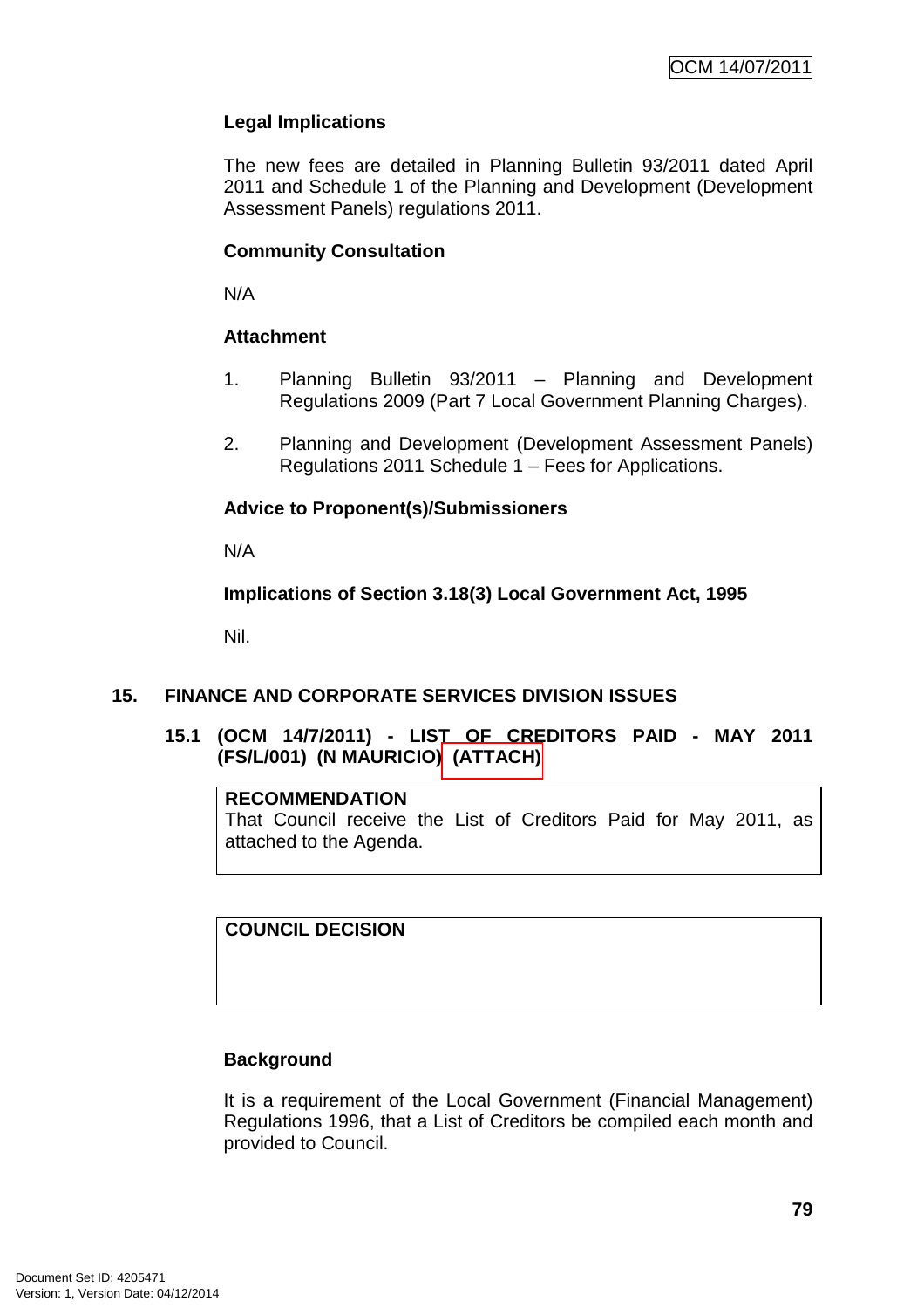# **Submission**

N/A

### **Report**

The list of accounts for May 2011 is attached to the Agenda for consideration. The list contains details of payments made by the City in relation to goods and services received by the City.

### **Strategic Plan/Policy Implications**

### **Governance Excellence**

• To conduct Council business in open public forums and to manage Council affairs by employing publicly accountable practices.

### **Budget/Financial Implications**

N/A

# **Legal Implications**

N/A

### **Community Consultation**

N/A

# **Attachment(s)**

List of Creditors Paid – May 2011.

# **Advice to Proponent(s)/Submissioners**

N/A

**Implications of Section 3.18(3) Local Government Act, 1995**

Nil.

### **15.2 (OCM 14/7/2011) - STATEMENT OF FINANCIAL ACTIVITY AND ASSOCIATED REPORTS - MAY 2011 (FS/S/001) (N MAURICIO) (ATTACH)**

### **RECOMMENDATION**

That Council receive the Statement of Financial Activity and associated reports for May 2011, as attached to the Agenda.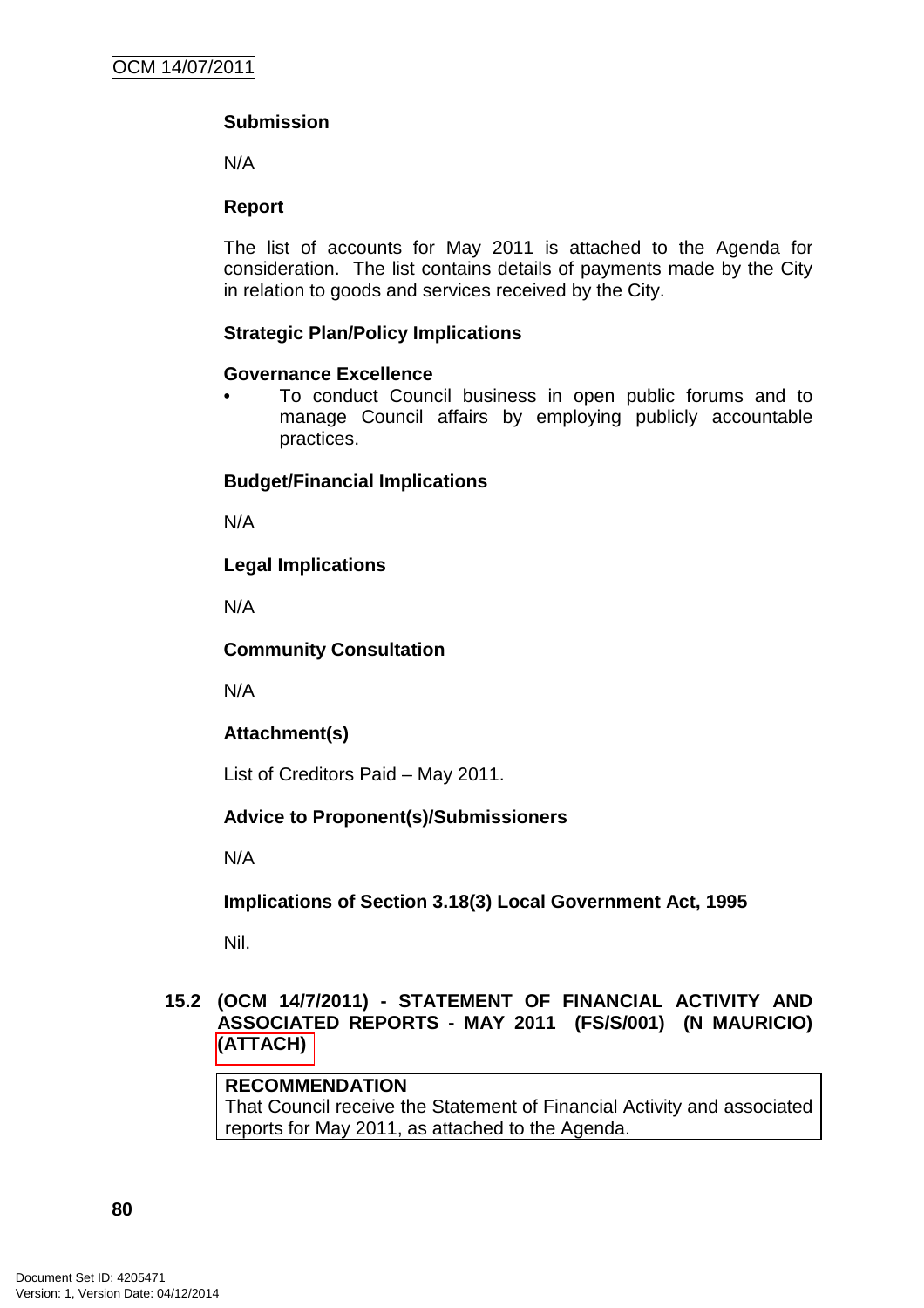# **COUNCIL DECISION**

### **Background**

Regulations 1996 prescribes that a local government is to prepare each month a Statement of Financial Activity.

Regulation 34(2) requires the Statement of Financial Activity to be accompanied by documents containing:–

- (a) details of the composition of the closing net current assets (less restricted and committed assets);
- (b) explanations for each material variance identified between YTD budgets and actuals; and
- (c) any other supporting information considered relevant by the local government.

Regulation 34(4)(a) prescribes that the Statement of Financial Activity and accompanying documents be presented to Council within 2 months after the end of the month to which the statement relates.

The regulations require the information reported in the statement to be shown either by nature and type, statutory program or business unit. The City has chosen to report the information according to its organisational business structure, as well as by nature and type.

Financial Management Regulation 34(5) requires Council to annually set a materiality threshold for the purpose of disclosing budget variance details. To this end, Council has adopted a materiality threshold variance of \$100,000 for the 2010/11 financial year.

### **Submission**

N/A

### **Report**

The City had a closing actual position of \$30M for May, \$6.1M higher than the forecast YTD budget of \$23.8M. This result continues to reflect out-performance of the budget in several key revenue areas and a general underspending of operating budgets.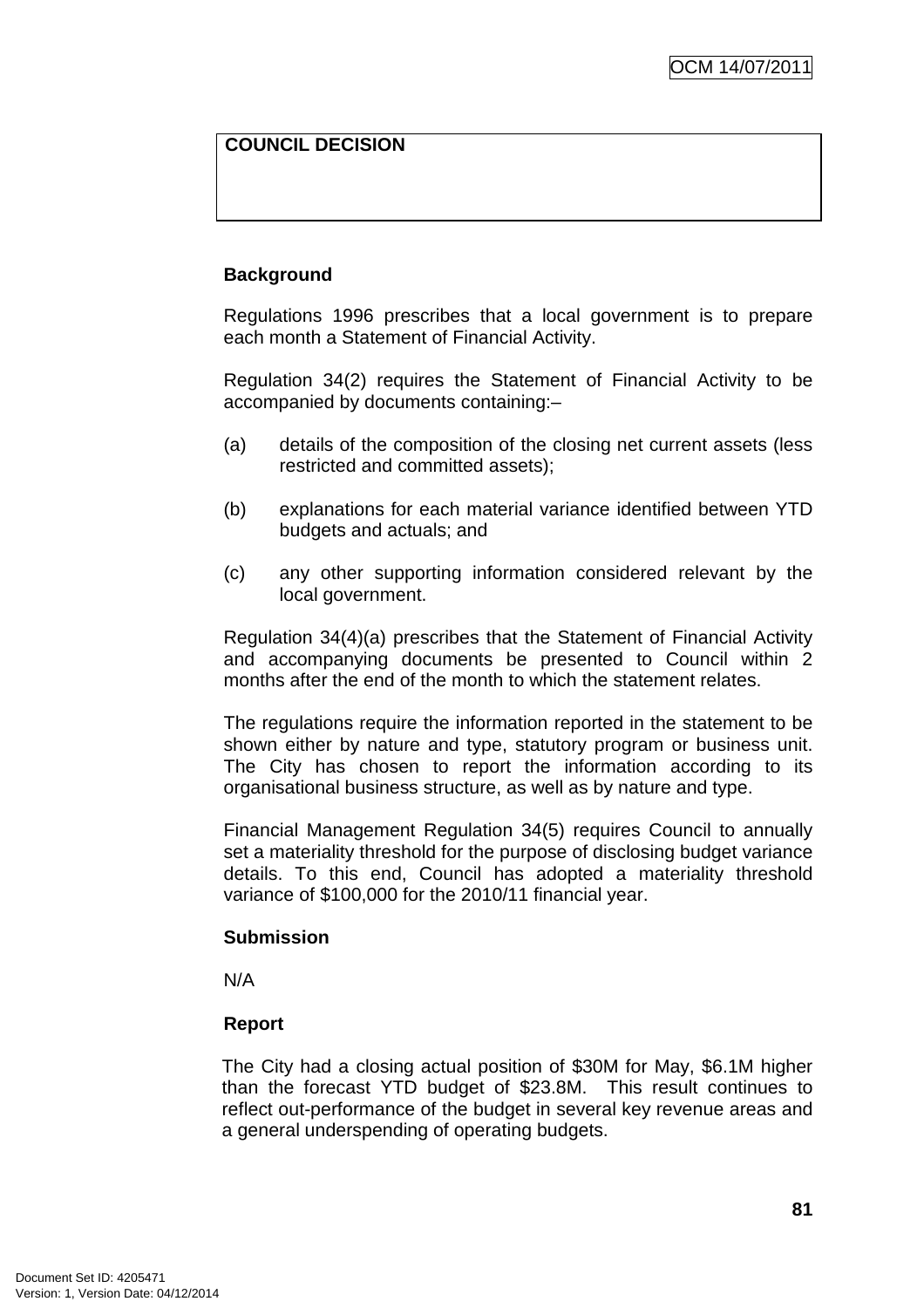The full year revised budget has a built in surplus position of \$1.1M, versus the balanced budget position adopted last June (nil surplus or deficit). Various budget adjustments made throughout the year have contributed to this as outlined in Note 3 of the financial report, including the impact of the mid-year budget review adopted in February. However, in view of the YTD closing actual position, the surplus is expected to come in well above this budgeted amount.

#### Operating Revenue

Interest earnings are ahead of the YTD budget by \$0.8M. This performance is being driven by the continued high rates of return on TD investments, and the strong state of the City's cash position (\$77M) as indicated by the Cash and Investments positions chart within the financial statements. Earnings on Reserve funds in particular comprise this variance at \$0.48M over budget, although the additional interest on Reserves is quarantined and hence does not impact the overall end of year budget position.

Property rating income is \$0.68M ahead of the YTD budget. This has predominantly resulted from growth in the property rate base over and above conservative estimates.

The South Lake Leisure Centre is \$0.33M ahead of budget for their revenue. This may in part be due to the record hot summer experienced in Perth this year. Both the Aquatic and Fitness segments of the Centre have done particularly well this year.

Human Services grant funding is currently reporting a net YTD surplus of \$0.41M. However, these funds are restricted in purpose and will therefore not impact the year end position.

Income from the Waste Disposal operation has once again outperformed the budget. It was \$0.21M over at the end of May with revenue from sale of salvaged materials contributing mostly at \$0.14M (67%).

#### Operating Expenditure

Operating expenditure maintains a steady path at \$2.8M below the YTD budget (\$2.7M last month). Most business units of the City are generally running within budget. This is due in part to a general lag in receiving monthly accounts from suppliers, or delays in receiving the actual goods or services. This is largely caught up during year end processing. However, it should be noted that materially large commitments are accrued into the monthly accounts to lessen the impact (e.g. security patrol costs, RRRC gate fees, landfill levy etc.).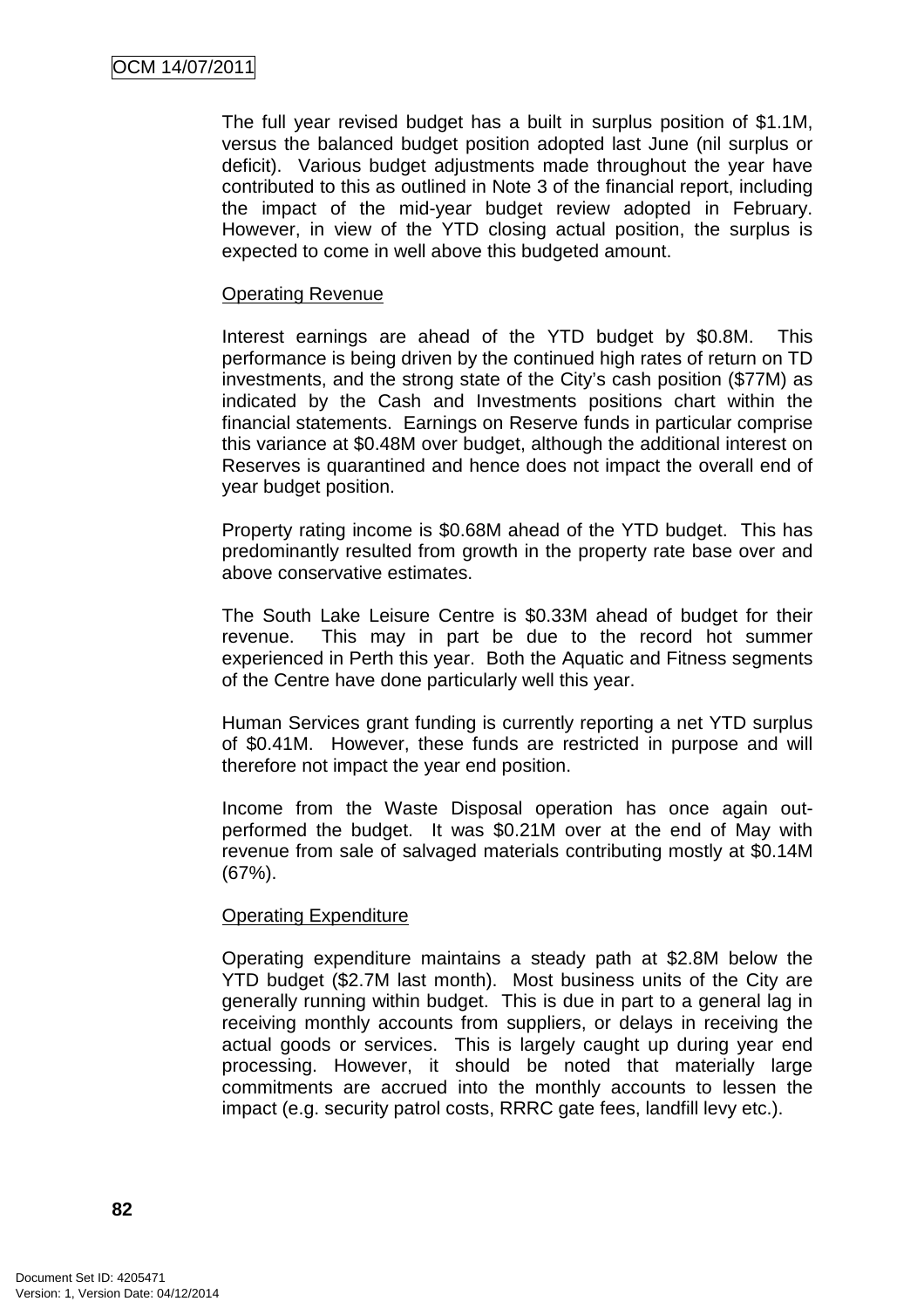The exception to this trend in expenditure is Infrastructure Services at \$0.74M over YTD budget. This comprises excessive expenditure within the areas of facilities maintenance (\$0.47M) and plant maintenance (\$0.43M).

Payment of the State Landfill Levy was estimated to be \$0.51M over YTD budget as at the end of May. However general operating costs at the landfill were down \$0.3M. The quantum of landfill levy is governed by tonnage to landfill, so is always offset against fees and charges income.

The Parks and Environment Unit is again showing an underspend of \$0.65M across their operational budgets, which has increased by \$0.12M from last month. This area is not expected to materially contribute to the end of year surplus.

From a nature and type perspective, underspending on materials and contracts (\$1.5M), and employee costs (\$1.8M) are the greatest contributors to the budget variance. It is envisaged that these areas will have a significantly positive impact on the end of year budget position.

Further details of the material variances within each Business Unit are shown in the Variance Analysis section of the financial report..

#### Capital Program

The City's capital budget is showing an overall underspend of \$9.9M on a YTD basis against a budget of \$28.0M. Public infrastructure works is the biggest contributor to the underspend variance at \$6.9M, Plant Acquisition and replacement contributes \$1.0M, and land and buildings adds \$1.8M.

A point of note is the fact that a large proportion of the total \$40.3M capital budget is cash flowed in June and is unlikely to be spent in the current financial year. Roads, parks, landfill and buildings infrastructures mostly comprise this budget allocation. It is estimated \$24.2M of these will be carried forward into the new financial year.

For specific details on under/over spent projects as at 31 May, refer to the CW Variances section of the monthly report.

#### Cash and Investments

Council's cash and current/non-current investment holdings reduced to \$77.3M (from \$79.6M in April). This is well above the YTD budget forecast of \$70.5M due to a number of contributing factors, not least being the underspend within the capital program.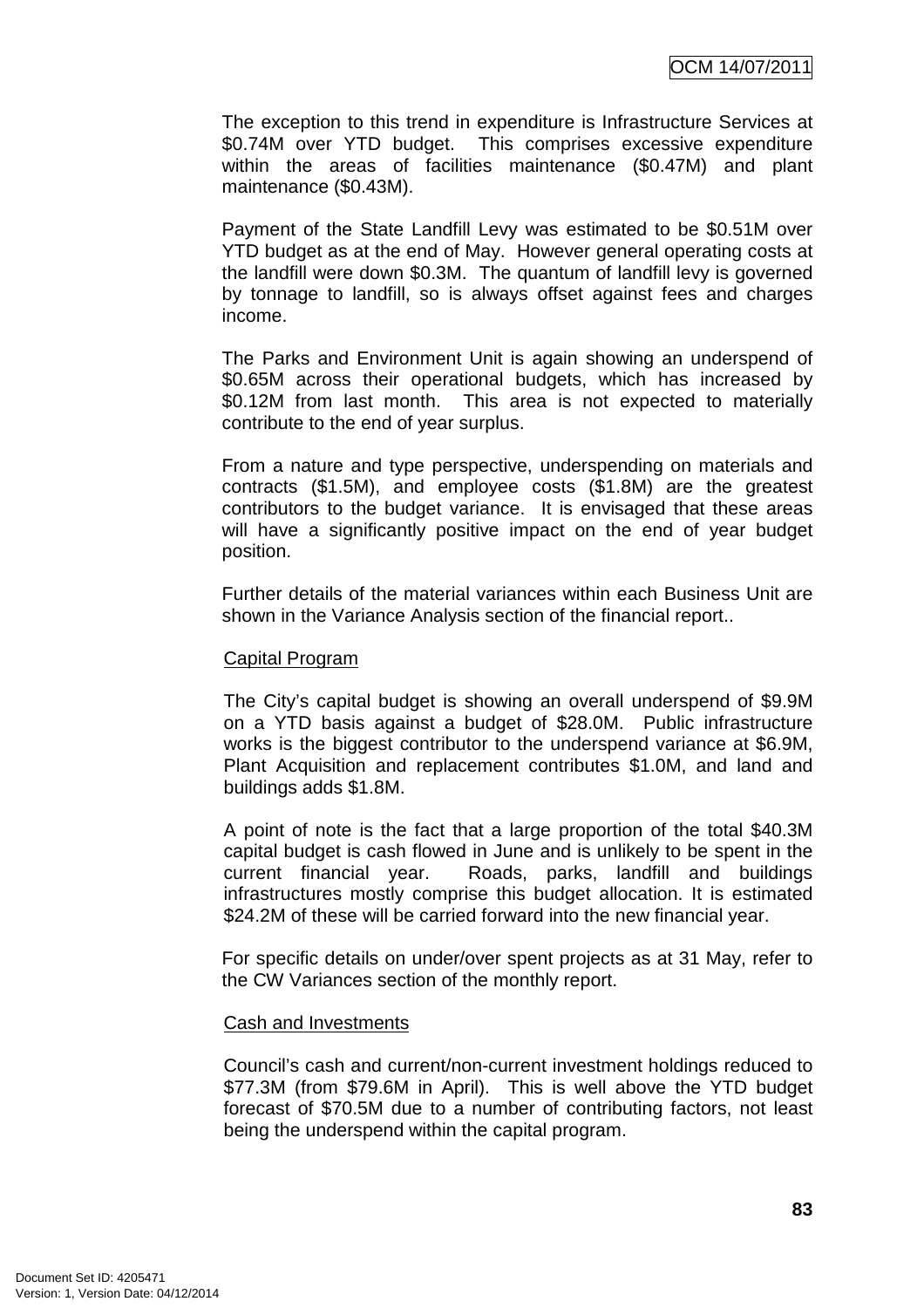Of this total cash and investment holding, \$41.3M represents the City's cash reserves, whilst another \$4.8M is held for other restricted purposes such as bonds and capital contributions. The balance of \$31.2M represents the cash component of the working capital required to fund the City's operations and the municipal funded portion of the capital program over the remainder of the financial year.

The City's investment portfolio made an annualised return of 5.96% for the month of May, down from 6% in the previous month. Generally, the average rate of return has increased steadily throughout the year as lower yielding investments mature and is then reinvested at a higher yielding rate. Investment decisions made during the month continued to follow the strategy of using short to medium dated TD's (term deposits) with APRA (Australian Prudential Regulating Authority) regulated Australian banks.

### Description of Graphs and Charts

There is a bar graph tracking Business Unit operating expenditure against budget. This provides a very quick view of how the different units are tracking and the comparative size of their budgets.

The Capital Expenditure graph tracks the YTD capital spends against the budget. It also includes an additional trend line for the total of YTD actual expenditure and committed orders. This gives a better indication of how the capital budget is being exhausted, rather than just purely actual cost alone.

A liquidity graph shows the level of Council's net current position (adjusted for restricted assets) and trends this against previous years. This gives a good indication of Council's capacity to meet its financial commitments over the course of the year.

Council's overall cash and investments position is provided in a line graph with a comparison against the YTD budget and the previous year's position at the same time.

Pie charts included show the break-up of actual operating income and expenditure by nature and type and the make-up of Council's current assets and liabilities (comprising the net current position).

### **Strategic Plan/Policy Implications**

#### **Governance Excellence**

• To conduct Council business in open public forums and to manage Council affairs by employing publicly accountable practices.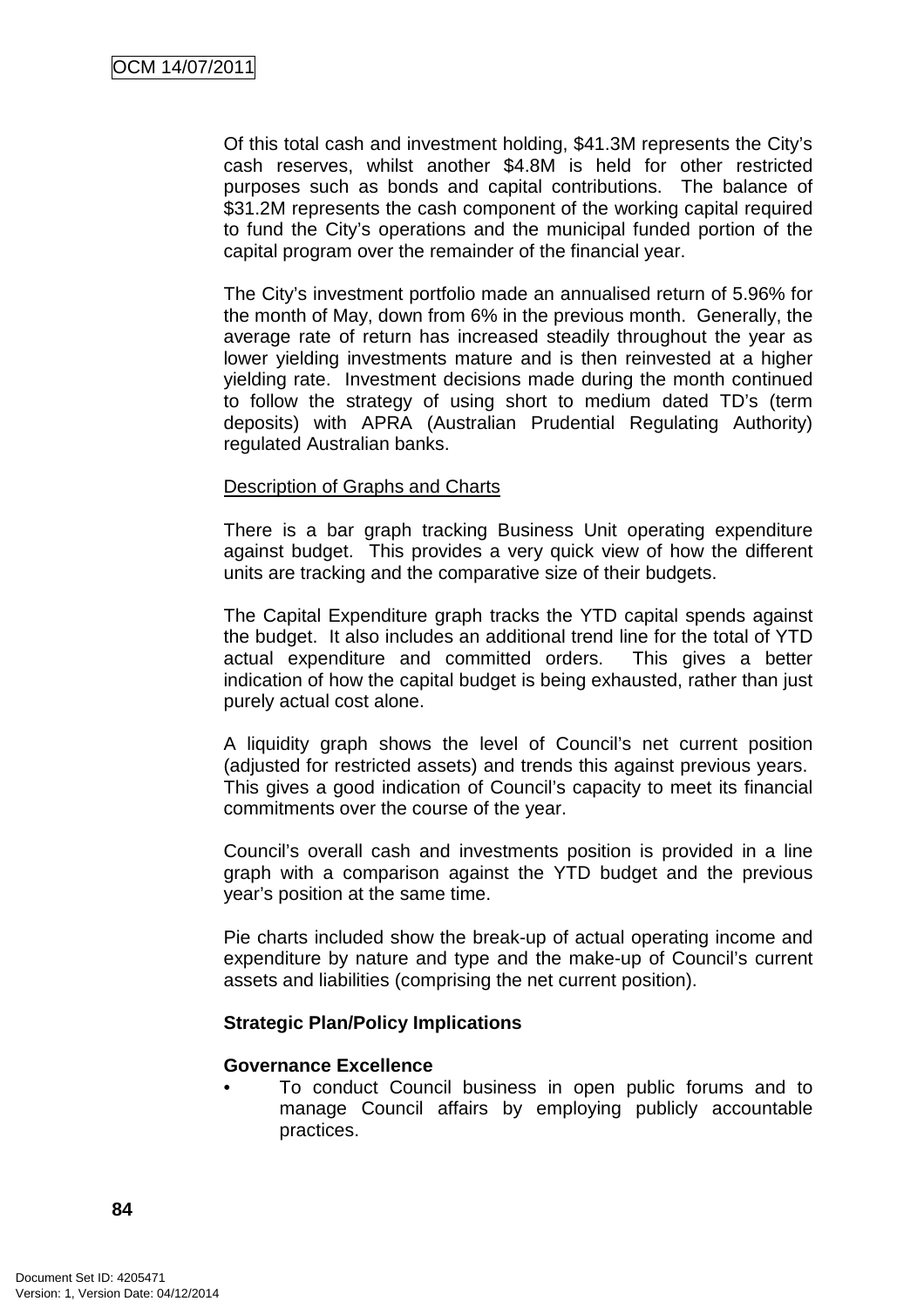### **Budget/Financial Implications**

Material variances identified of a permanent nature (i.e. not due to timing issues) may impact on Council's final budget position, depending upon their nature.

#### **Legal Implications**

N/A

### **Community Consultation**

N/A

### **Attachment(s)**

Statement of Financial Activity and associated reports – May 2011.

### **Advice to Proponent(s)/Submissioners**

N/A

**Implications of Section 3.18(3) Local Government Act, 1995**

Nil.

# **16. ENGINEERING AND WORKS DIVISION ISSUES**

# **16.1 (OCM 14/7/2011) - GREENHOUSE GAS EMISSION REDUCTION STRATEGY (HS/M/008) (J HARRISON) (ATTACH)**

# **RECOMMENDATION**

That Council:

- (1) adopt the City of Cockburn Greenhouse Gas Emission Reduction Strategy 2011-2020;
- (2) endorse the corporate emission reduction targets for 2020 and 2050 proposed in the City of Cockburn Greenhouse Gas Emission Reduction Strategy 2011 – 2020;
- (3) adopt the three year emission reduction action plan proposed in the City of Cockburn Greenhouse Gas Emission Reduction Strategy 2011 – 2020; and
- (4) endorse the establishment of the Greenhouse Action Fund.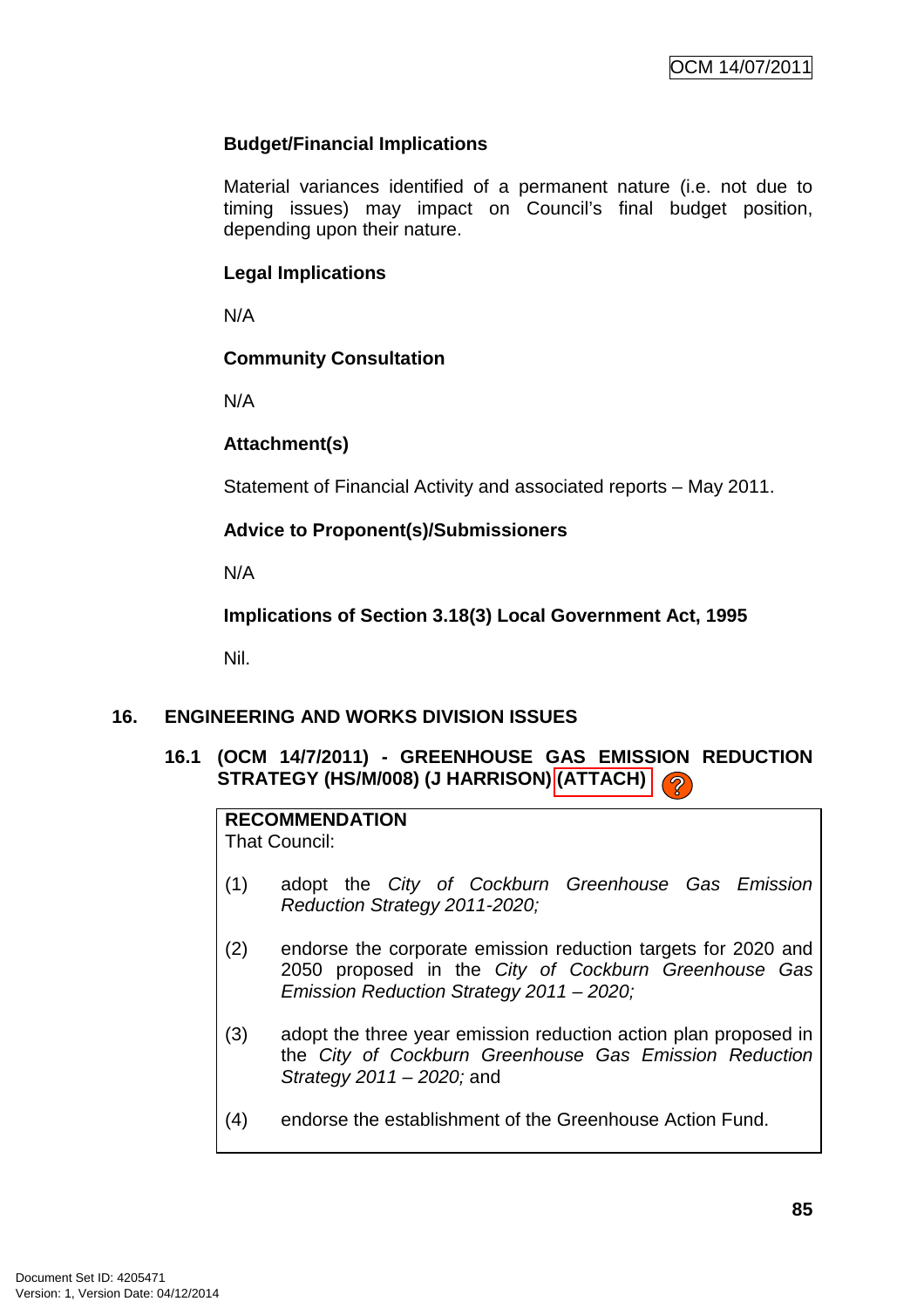### **COUNCIL DECISION**

#### **Background**

Climate Change in one of the most significant challenges of our times. Scientists have confirmed that our global climate is changing as a result of increased greenhouse gas emissions from human activities. Already we are seeing the social, economic and environmental impacts associated with increased heat waves, bushfires and reduced water availability.

A recent report released by the Climate Commission titled 'The Critical Decade' confirms that without strong and rapid action there is risk that climate change will significantly undermine our society's prosperity, health, stability and way of life.

Decisions we make from now to 2020 will determine the severity of climate change our children and grandchildren experience. Now is the time to act - the longer we wait, the more it will cost.

The City of Cockburn is taking its responsibility in this global challenge seriously and is taking steps to measure and reduce greenhouse gas emissions and adapt to a changing climate.

This report provides a history of the City's emission reduction activities over the past decade and recommends a strategy to continue action into the future.

#### **Submission**

N/A

### **Report**

The City of Cockburn has been taking action on climate change for over 10 years since it became a member of the Cities for Climate Protection Program in 1999. Under the CCP program the City set an emission reduction target to reduce emissions from its corporate sector by 20%.

In 2011 the City achieved this significant milestone and met its target to reduce emissions from electricity and fuel by 20% from 1996 levels. This has been achieved through investments in energy audits, retrofitting, lighting, heating improvements, installation of solar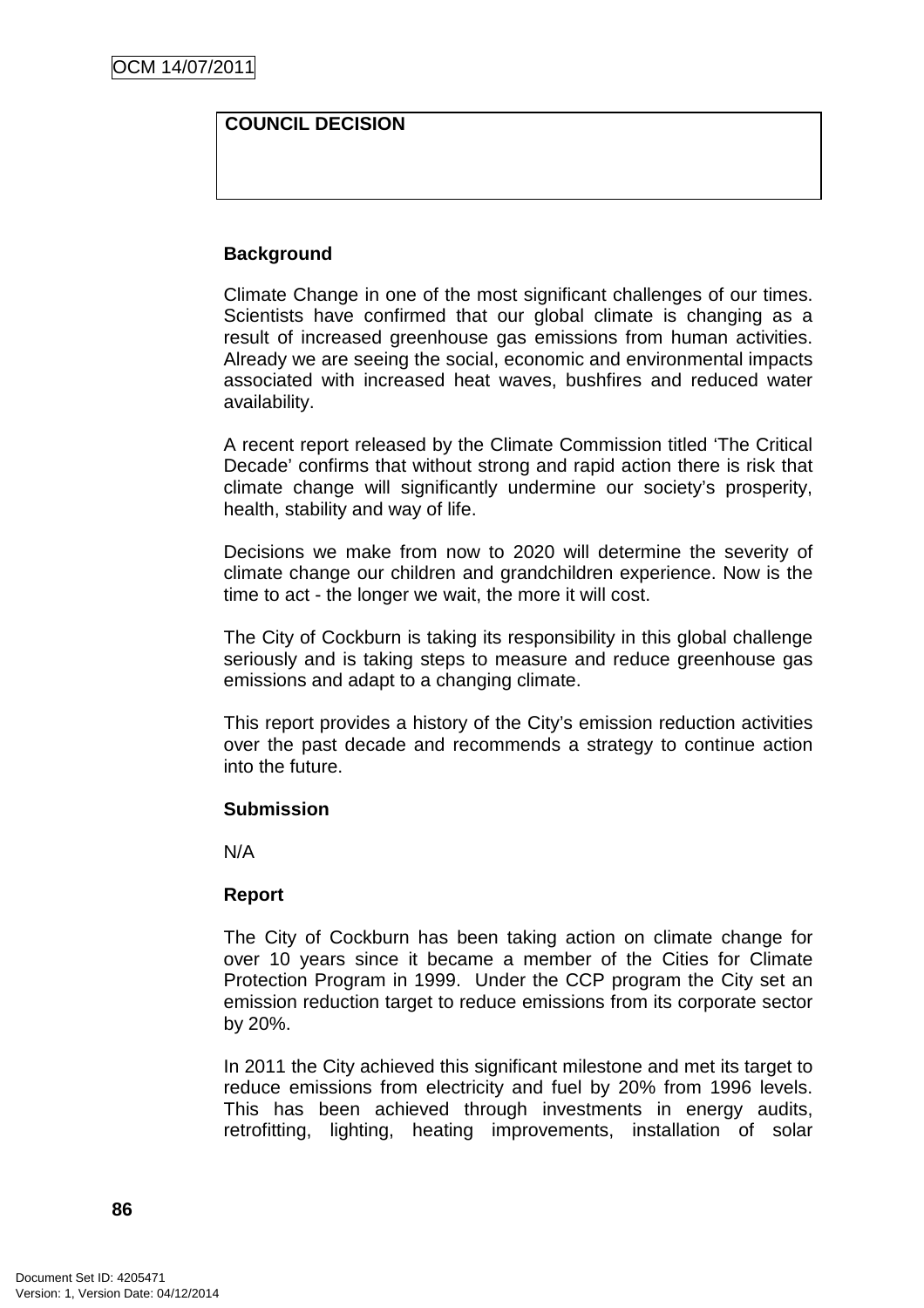photovoltaic systems, and the purchase of offsets and greenpower. The City was also a winner at the 2011 National Awards for Local Government for leading community climate change action.

Despite significant investment in resource recovery programs and a partnership for landfill gases capture, the City was unable meet its 2010/11 target for waste emissions reductions due to population increase (52% over the period 1996 to 2010).

Moving forward the City has developed a Greenhouse Gas Emission Reduction Strategy 2011–2020 to continue its commitment to reduce greenhouse gas emissions and secure a more sustainable future.

The Strategy proposes high but achievable emissions reductions targets for 2020 and 2050, supported by an action plan that identifies initiatives for the first three years. The City will meet these goals by a shift in methodology from the purchase of greenpower to investment in more cost effective offsets, new infrastructure for the City, energy efficiency programs, waste diversion and addressing legacy waste emissions.

The Strategy identifies 16 key actions for the City to undertake including commitments to:

- emission reduction targets for 2020 and 2050.
- **a** three year action plan identifying initiatives to achieve these targets:
- **Example 1** improving energy efficiency;
- **EXEC** waste minimisation and management;
- embracing a 'New Energy Future' including continued investment in renewable energy;
- **EXECUTE:** establish a zero emissions fleet program;
- **EXEC** reasing the purchase of greenpower and redirecting that funding to establish a Greenhouse Action Fund;
- **EXECONTERGIVE CONTINUING** current investment in greenhouse gas reduction activities from operation and capital budgets;
- annual reporting on performance against the strategy;
- initiating a review of the strategy if an emissions trading scheme or carbon price is introduced.

The primary objective of this strategy is to reduce the City's total greenhouse gas emissions. The Strategy proposes targets for two target years: 2020 and 2050; and separates emissions into the following categories:

- **EXECUTE:** electricity and fuel
- waste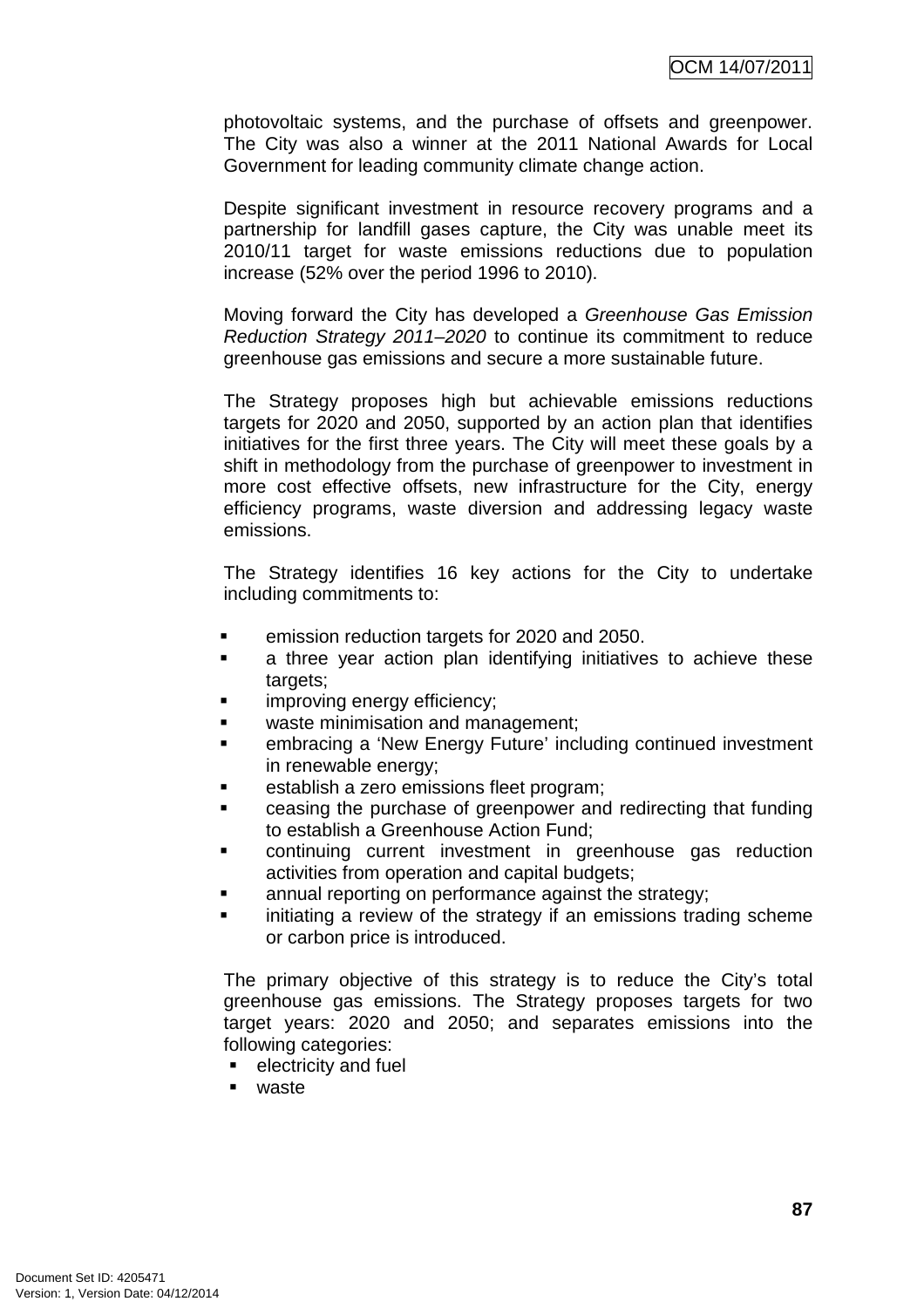Before developing these new emissions targets, the City undertook a forecast of future emissions through to 2050 to understand the expected future emissions. The results of this forecast can be seen in the strategy which has been attached to this report.

Given the results of the forecast profile the City has elected to set the following targets which are seen to be challenging yet realistic.

|          | 2020 Target                     | 2050 Target       |
|----------|---------------------------------|-------------------|
| Fuel     | Electricity & 20% below 2008/09 | 80% below 2008/09 |
| Waste    | 45% cap above 2008/09           | 50% below 2008/09 |
| Combined | 25% cap above 2008/09           | 60% below 2008/09 |

|                     | 2009<br><b>Levels</b>   | 2020<br><b>Target</b> | <b>Forecast</b><br><b>Emissions</b><br>(Business<br>as usual) | <b>Emissions</b><br><b>Savings</b><br><b>Required</b><br>2020 |
|---------------------|-------------------------|-----------------------|---------------------------------------------------------------|---------------------------------------------------------------|
| Electricity<br>Fuel | 5,223<br>8 <sub>k</sub> | 4,178                 | 11,389                                                        | 7,211                                                         |
| Waste               | 15,565                  | 22,397                | 24,634                                                        | 2,237                                                         |
| Combined<br>◡       | 20,788                  | 26,575                | 36,023                                                        | 9,448                                                         |

Figure 1– City of Cockburn GHG Reduction Targets

It is important to note that this strategy is focused on reducing emissions from the City's corporate activities only. Emissions from the community are outside the scope of this strategy and are addressed separately within the City of Cockburn Climate Change Community Awareness Strategy.

By endorsing the Greenhouse Gas Emission Reduction Strategy 2011 - 2020, the City continues to demonstrate leadership to the community through its response to climate change and will meet its commitment in the Strategic Plan to develop a greenhouse gas abatement program.

A range of positive outcomes are expected from the implementation of this strategy including:

- The City of Cockburn seen as a community leader by responding to climate change and contributing towards a long term solution.
- **Reduced operating costs through energy savings and onsite** electricity generation.
- Reduced dependence on grid-supplied electricity.
- **Reduced vulnerability to electricity price increases.**
- Potential revenue streams from the sale of surplus clean energy.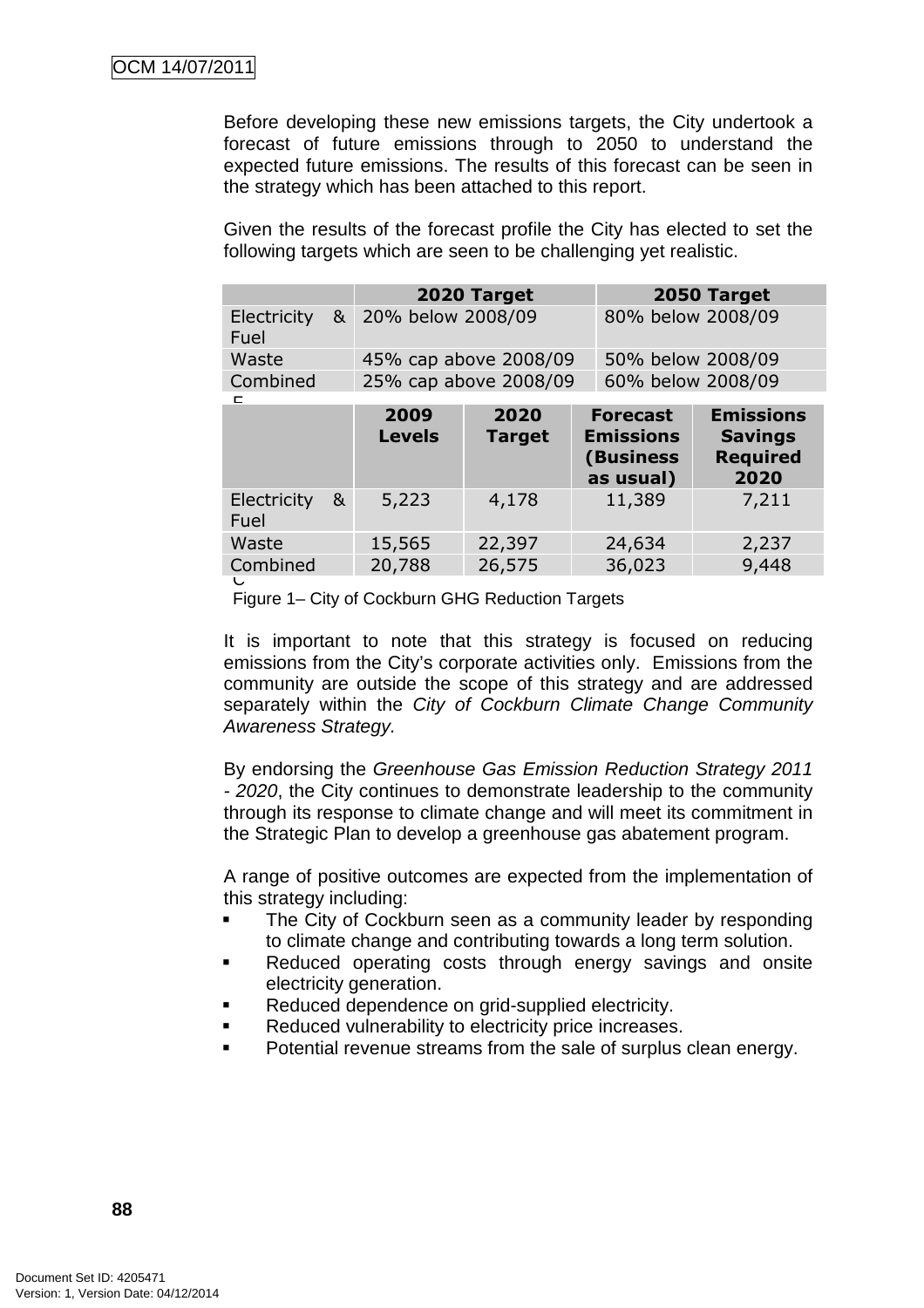### **Strategic Plan/Policy Implications**

#### **Infrastructure Development**

• To construct and maintain community facilities that meet community needs.

#### **Natural Environmental Management**

• To manage the City's waste stream to achieve sustainable resource management, in an environmentally acceptable manner.

### **Budget/Financial Implications**

There are significant economic benefits to the City from reducing energy use and associated greenhouse gas emissions (particularly in the event that a carbon price is introduced).

The strategy identifies the introduction of a Greenhouse Action Fund. The fund will divert municipal funds previously used to purchase greenpower from synergy into tangible programs initiated by the City. Cockburn currently spends approximately \$300,000 per annum on greenpower and the strategy, through the Greenhouse Action Fund, will seek to develop and introduce greenhouse gas abatement initiatives.

### **Legal Implications**

N/A

### **Community Consultation**

N/A

# **Attachment(s)**

City of Cockburn Greenhouse Gas Emission Reduction Strategy 2011– 2020.

### **Advice to Proponent(s)/Submissioners**

N/A

# **Implications of Section 3.18(3) Local Government Act, 1995**

Nil.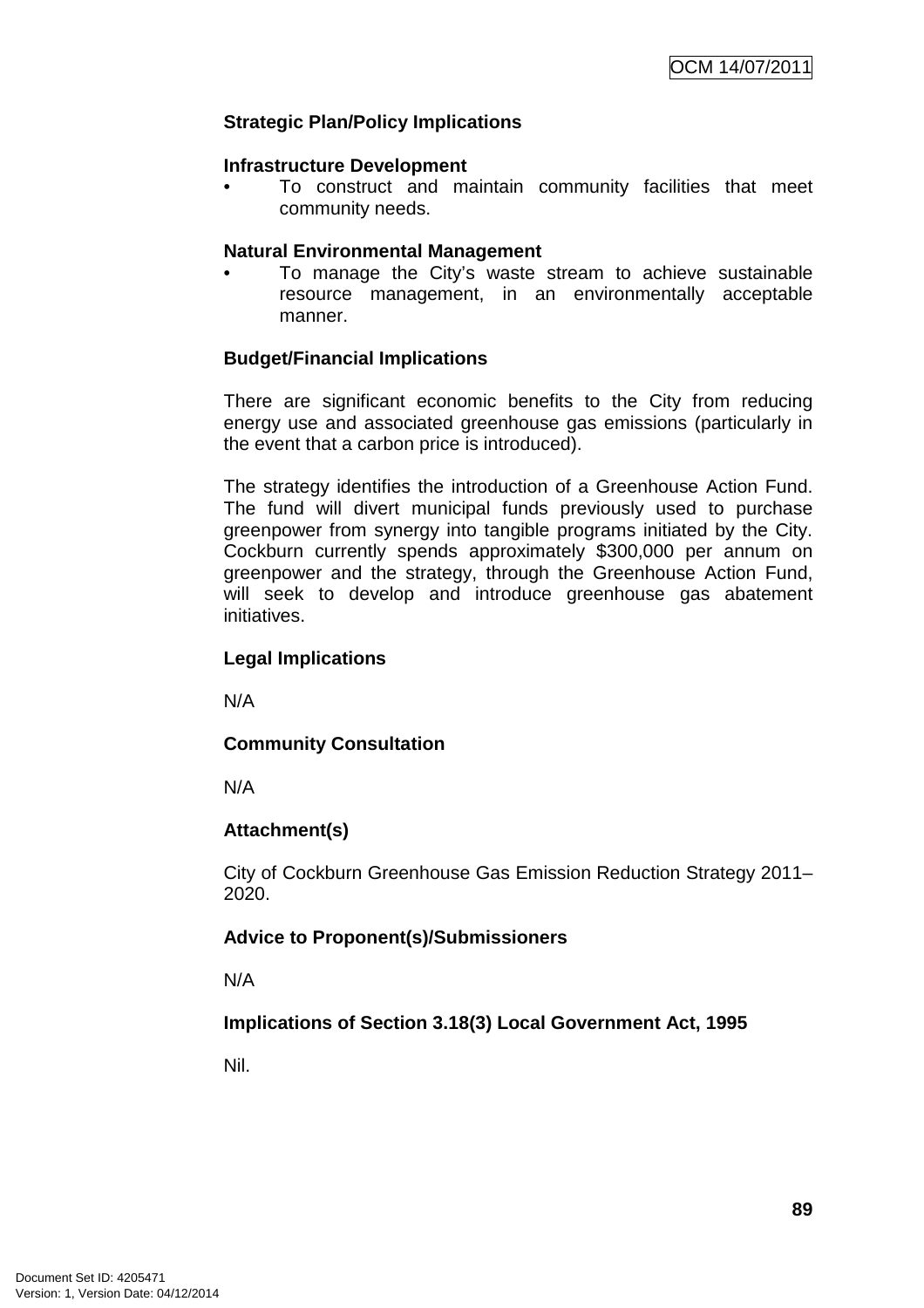### **16.2 (OCM 14/7/2011) - AUSTRALIAN MARINE COMPLEX - TRAFFIC CONGESTION (6004495) (J KIURSKI) (ATTACH)**

# **RECOMMENDATION**

That Council:

- (1) liaise with MRWA, LandCorp and other stakeholders to determine the extent and timing of improvement works to the road network surrounding the AMC; and
- (2) receive a further report on this matter when the extent of the improvement works is determined and timing confirmed.

### **COUNCIL DECISION**

### **Background**

At the Ordinary Council Meeting on 10 February 2011 Mayor Howlett requested a report be prepared for the May 2011 Ordinary Meeting of Council addressing the access and egress problems being experienced by business owners, contractors and visitors to the Australian Marine Complex with particular attention being given to the intersections at Russell Road/Rockingham Road and Sparks Road/Cockburn Road. The report was to include traffic counts and speed details, the cost of traffic signals or other control measures (including roundabouts) and any other actions required to reduce the traffic congestion, particularly during peak hour periods. A subsequent report was presented to the 12/05/11 OCM seeking a deferral until July.

### **Submission**

N/A

### **Report**

The Australian Marine Complex (AMC) is being developed to combine marine, defence and resource based industries, establishing a focus area for the repair, maintenance and construction of ships and infrastructure for offshore oil and gas mining and distribution. AMC developments in and south west of the Henderson precinct in recent years have contributed to the increase in traffic volume in Rockingham Road, Russell Road, Cockburn Road, Sparks Road and Quill Way.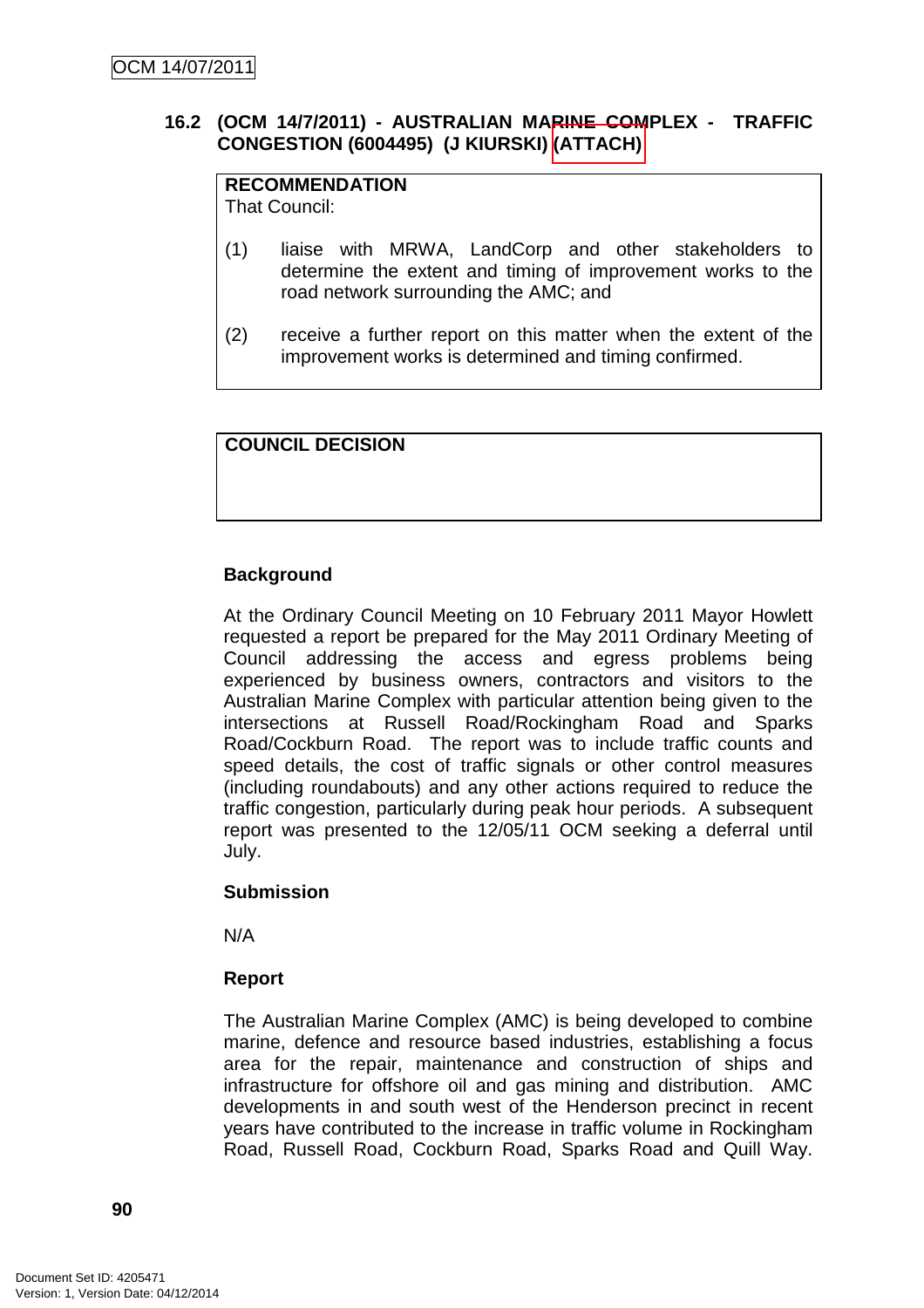This is contributing to the on-going traffic congestion at intersections primarily during the morning and afternoon peaks.

A preliminary assessment of the current traffic environment has been completed which includes a video survey of the intersections, a review of traffic count data and a review of traffic crash history over the last 5 years particularly on intersections of Cockburn Road/Russell Road and Sparks Road/Cockburn Road. It is also important to acknowledge that Cockburn Road and Rockingham Road are not local government roads. They are currently under the care, control and management of MRWA thus some of the data has to be provided by them in order for the City's officers to complete the assessment. Officers have liaised with MRWA regarding the future planning for road and intersection improvements and sought confirmation on responsibility for applying these improvements. Officers have also liaised with LandCorp's consultants, GHD, whom have completed a Traffic Study for the AMC.

The following information details the outcomes of the assessment undertaken to date.

#### The traffic counts for the nominated section of Russell Road, Cockburn Road, Sparks and Quill Road

| Location                              | Vehicles<br>per Day | P.M. Peak Hr %                                                                  |  |  |  |
|---------------------------------------|---------------------|---------------------------------------------------------------------------------|--|--|--|
| Russell Road west<br>of Cockburn Road | 9160                | 7:30 a.m. $-8:30$ a.m. 1674 vph (18%)<br>16:15 p.m. - 17:15 p.m. 1870 vph (20%) |  |  |  |
|                                       |                     |                                                                                 |  |  |  |
| Russell Road east of<br>Cockburn Road | 4027                | 7:30 a.m. $-8:30$ a.m. 588 vph (18%)<br>16:15 p.m. - 17:15 p.m. 225 vph (6%)    |  |  |  |
|                                       |                     |                                                                                 |  |  |  |
| Cockburn Rd south<br>of Russell Road  | 2715                | 7:30 a.m. $-8:30$ a.m. 768 vph (28%)<br>16:15 p.m. - 17:15 p.m. 929 vph (34%)   |  |  |  |
|                                       |                     |                                                                                 |  |  |  |
| Sparks Road south<br>of Russell Road  | 1593                | 7:30 a.m. $-8:30$ a.m. 67vph (4%)<br>16:15 p.m. - 17:15 p.m. 244 vph (15%)      |  |  |  |
|                                       |                     |                                                                                 |  |  |  |
| Cockburn Road west<br>of Sparks Road  | 5688                | 7:30 a.m. $-8:30$ a.m. 74 vph (2%)<br>16:15 p.m. - 17:15 p.m. 1046 vph (18%)    |  |  |  |
|                                       |                     |                                                                                 |  |  |  |
| Cockburn Road east<br>of Sparks Road  | 6670                | 7:30 a.m. $-8:30$ a.m. 1097 vph (16%)<br>16:15 p.m. - 17:15 p.m. 628 vph (9%)   |  |  |  |

The video analysis was commissioned in March 2011 and completed in April 2011. The existing traffic volume is: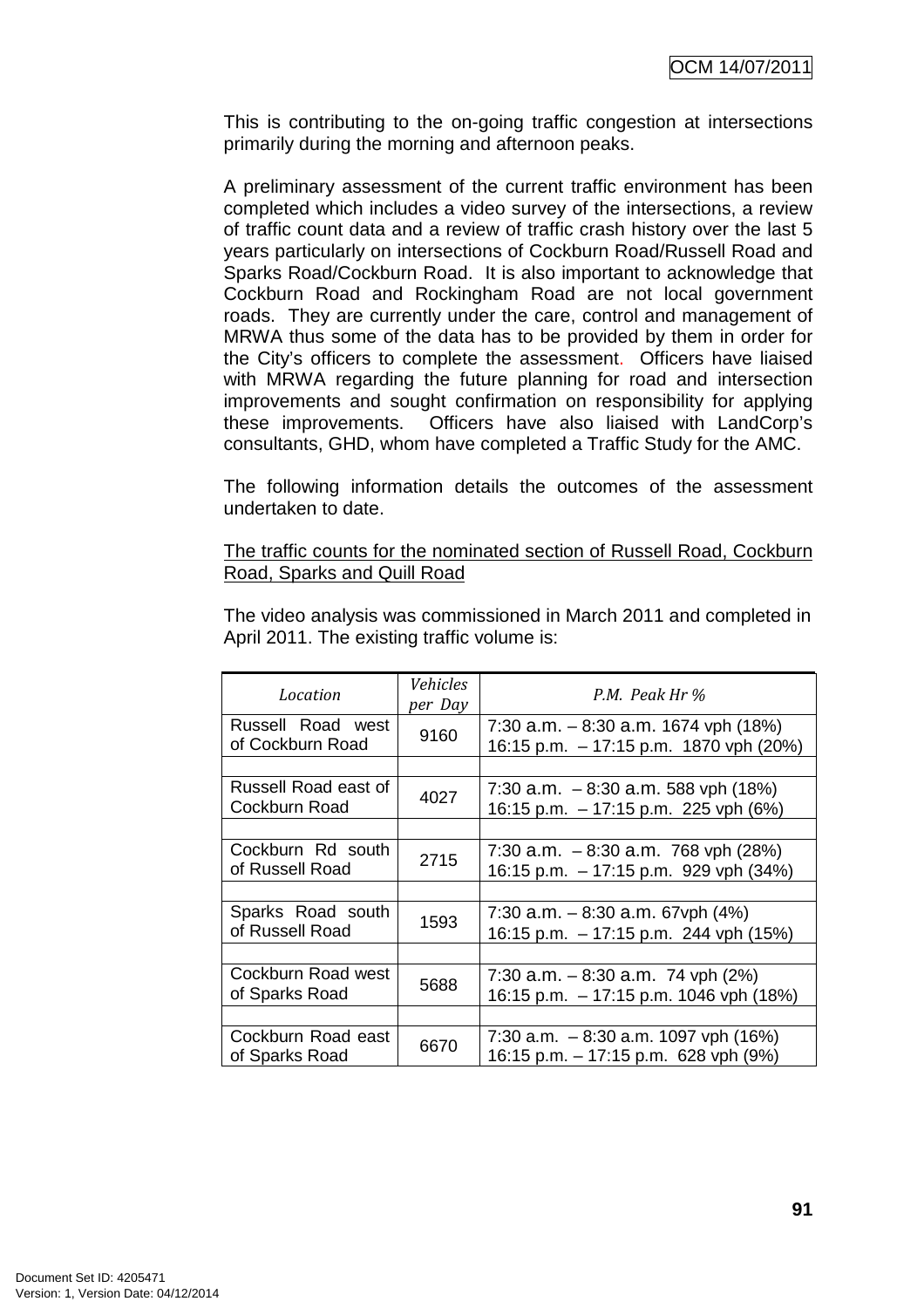### The review of traffic crash data for intersections and section of roads

As these roads are under MRWA jurisdiction, we have been unable to obtain detailed crash data for the entire study area. The following provides a summary of crash data that we have been able to ascertain for the last 5 years.

#### Russell Road and Cockburn Road Intersection

| <b>Summary of Intersection Crashes</b> |                       |                      |           |  |  |  |  |  |
|----------------------------------------|-----------------------|----------------------|-----------|--|--|--|--|--|
| Street 1                               | <b>Authority Name</b> | Cockburn             |           |  |  |  |  |  |
| Street 2                               | Russel Rd (West)      | Cost                 | 1,640,034 |  |  |  |  |  |
| <b>Intersection Classification</b>     | State and Local Road  | <b>Total Crashes</b> | 93        |  |  |  |  |  |

| <b>Crash Details</b> |       |       |       |     |  |  |  |  |                                                  |  |
|----------------------|-------|-------|-------|-----|--|--|--|--|--------------------------------------------------|--|
| Rear                 | Side  | Right | Right | Wet |  |  |  |  | Night   Ped   Cycle   Truck   M/Cycle   Casualty |  |
| End                  | Swipe | Angle | Thru  |     |  |  |  |  |                                                  |  |
| 92                   |       |       |       | 13  |  |  |  |  |                                                  |  |

The crash data indicates 93 reported crashes over the last 5 years. The report indicates a high and increasing incidence of crashes since 2005.

#### Sparks Road and Russell Road Intersection

| <b>Summary of Intersection Crashes</b> |                       |                      |          |  |  |  |  |
|----------------------------------------|-----------------------|----------------------|----------|--|--|--|--|
| Street 1                               | <b>Authority Name</b> | Cockburn             |          |  |  |  |  |
| Street 2                               | Russel Rd (West)      | Cost                 | \$90,067 |  |  |  |  |
| <b>Intersection Classification</b>     | State and Local Road  | <b>Total Crashes</b> | 4        |  |  |  |  |

| <b>Crash Details</b> |       |       |       |     |  |  |  |  |                                                  |  |
|----------------------|-------|-------|-------|-----|--|--|--|--|--------------------------------------------------|--|
| Rear                 | Side  | Right | Right | Wet |  |  |  |  | Night   Ped   Cycle   Truck   M/Cycle   Casualty |  |
| End                  | Swipe | Angle | Thru  |     |  |  |  |  |                                                  |  |
|                      |       |       |       |     |  |  |  |  |                                                  |  |

The crash data indicates there have been 4 reported crashes over the last 5 years. Majority of these crashes are rear end and right angle crashes.

Intersection Analysis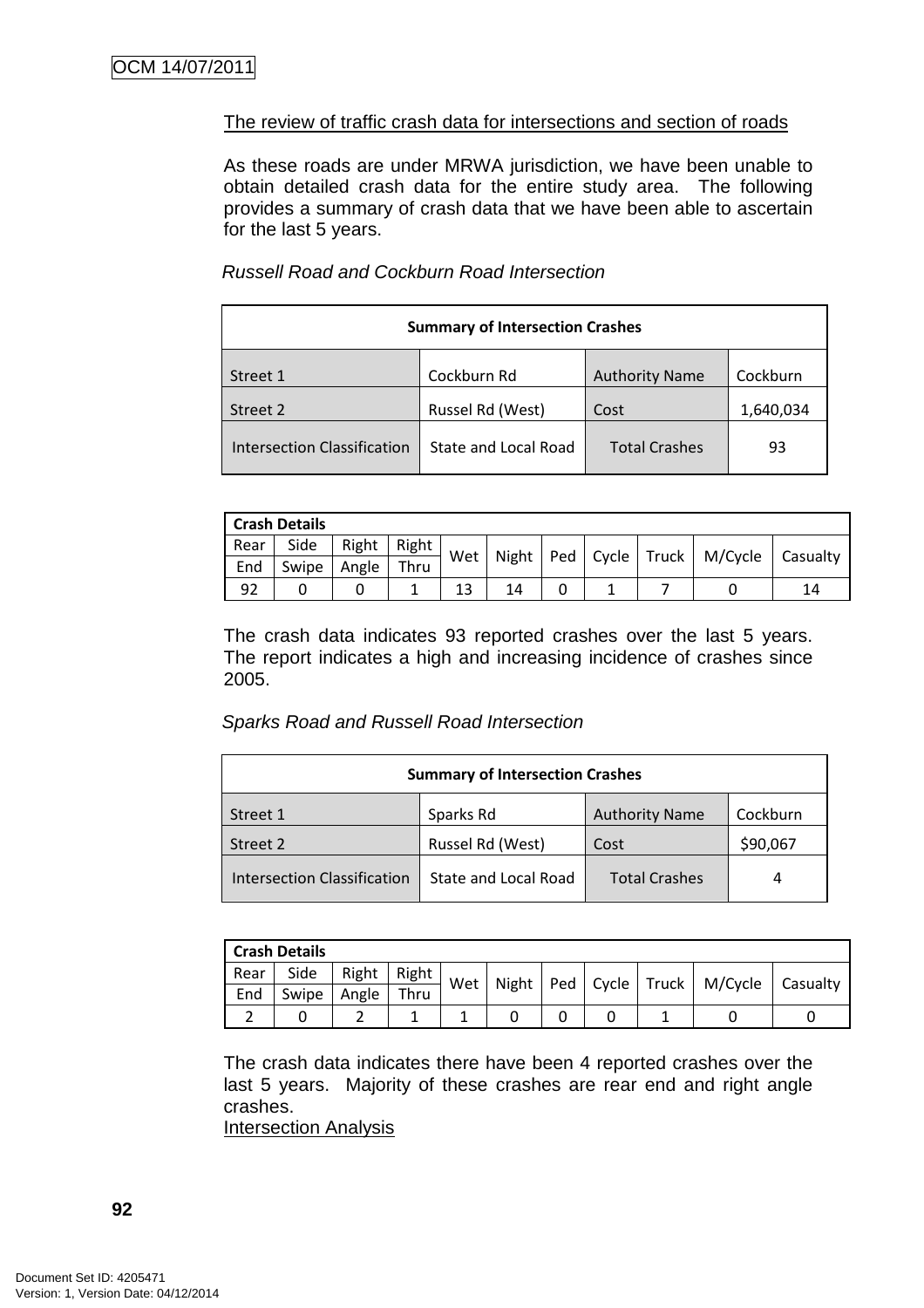Traffic analysis and modelling of key intersections were completed by GHD in May 2010. Council officers understand that the report presented is still yet to be assessed and approved for implementation by MRWA.

Some of the key findings outlined in the GHD Report are as follows:

Russell Road and Cockburn Road Intersection

Observation during the peak hours indicate some queuing in Cockburn Road with up to 10 vehicles observed. The traffic volumes are forecast to increase from around 14,000vpd in Russell road to 15,000vpd and in Cockburn Road from around 8,900vpd to around 11,000vpd. As delays increase the risk of rear and collision, the right angle collisions increase due to drivers becoming frustrated.

Improvement to safety and operation of Russell Road and Cockburn Road is required and traffic signals or roundabout should be considered.

Sparks Road and Cockburn Road Intersection

Observations during current peak hour operation indicate a reasonable operation performance, with queues up to 5 vehicles. However right turning traffic from Sparks Road occasionally wait within the painted median marking on Cockburn Road for an eastbound gap as the painted median is not wide enough for a vehicle to store adequately. As delays increase the risk of rear end collisions and right angle collisions increase due to drivers becoming frustrated.

Improvement to safety and operation of Sparks Road and Cockburn Road is required and a widening of the median to allow vehicles to complete the right hand turns from Sparks Road.

Quill Way and Cockburn Road

It is recommended that traffic signals or a roundabout are installed at this intersection to accommodate high peak hour turning movements. Widening of Cockburn Road is required to achieve two approach lanes. A detailed design would be required to determine land requirement.

### Improvement Options

### Russell Road and Cockburn Road Intersection

The presence of 93 crashes suggests a capacity and safety issue at the intersection of Russell Road and Cockburn Road. The analysis that was completed by GHD indicated that traffic signals or a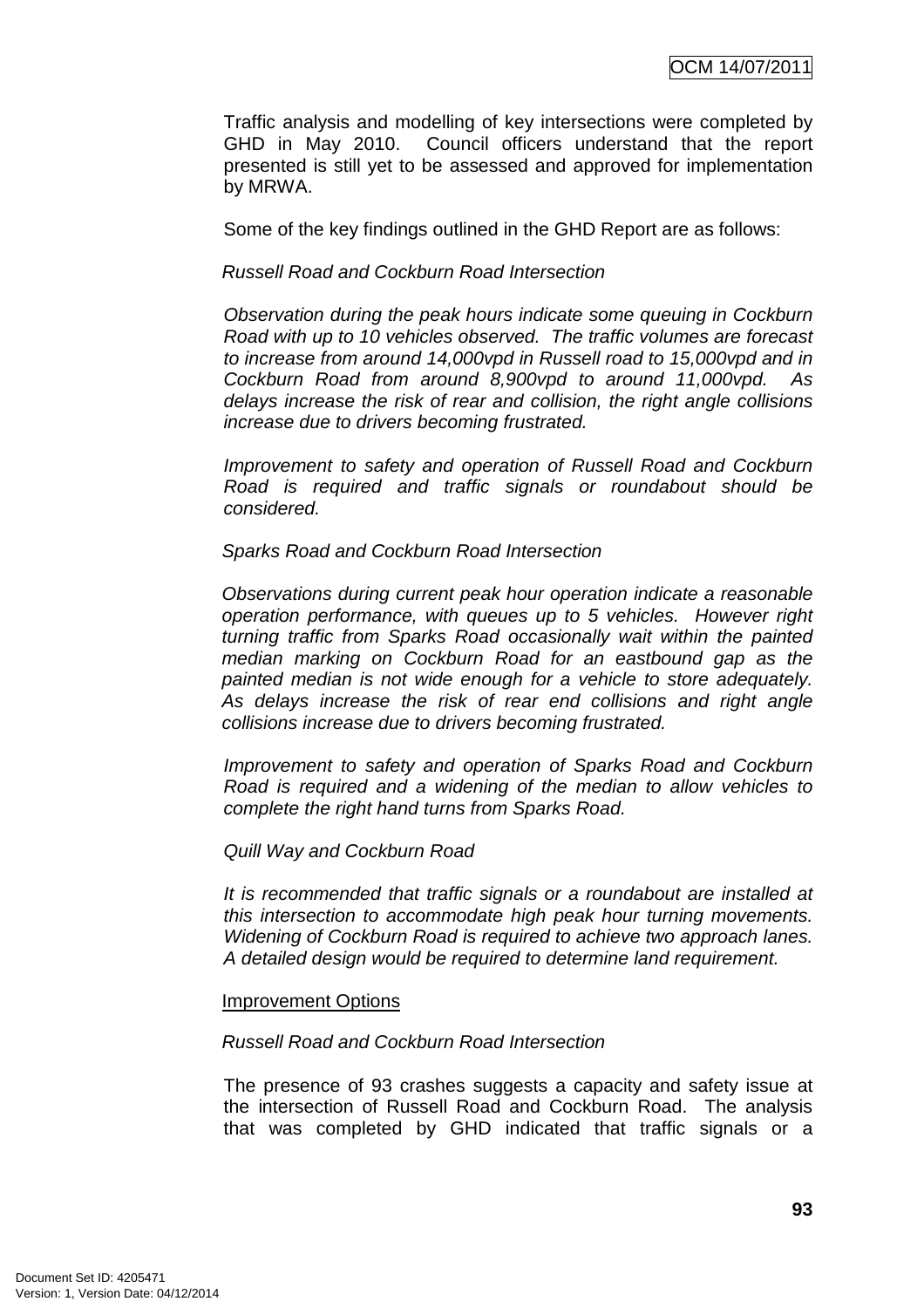roundabout should be considered. Both options have been contemplated and a preliminary costing for each option estimated.

### Option 1- Traffic Signal

Installation of traffic signal will create additional gaps in the traffic stream which will improve the road network and be a benefit to other access points on Russell Road. Also, by installing a traffic signal, the existing layout of the intersection would have to change and Russell Road widened to accommodate two lanes on each approach. That will improve capacity of the intersection and decrease the number of crashes.

The indicative cost of traffic signal installation is between of \$500,000 and \$600,000; however, much depends on land availability and existing service relocation required for a road widening.

The MRWA supported this option in the early development stage when the AMC Master Plan was submitted. However MRWA have not confirmed whether an approval in principle has been provided. Officers understand that at this stage, MRWA have requested additional traffic modelling for future development within AMC to be completed by LandCorp before any approval is issued.

### Option 2- Roundabout

The implementation of a roundabout has been recommended as a possible improvement of the Russell Road and Cockburn Road intersection. The roundabout option will accommodate projected traffic and improve traffic flow but it is not desirable in an industrial area. The type and size of vehicles that need to be accommodated will mean that a roundabout will need to be two lanes and additional land will be required to allow for construction.

### Sparks Road and Russell Road Intersection

As per the traffic assessment undertaken by GHD, the intersection of Sparks Road and Cockburn Road needs to be improved. Traffic west of the intersection is experiencing significant queuing and delays because of the right turning movement from Quill Way. To store comfortably for a two way movement, the existing median island on Cockburn Road will need to be widened. Widening of the median will also require road widening between the two intersections.

The indicative construction cost of road and median island widening is approximately \$750,000. The total cost however may change dependant on the land required to facilitate the widening, service relocation and street lighting.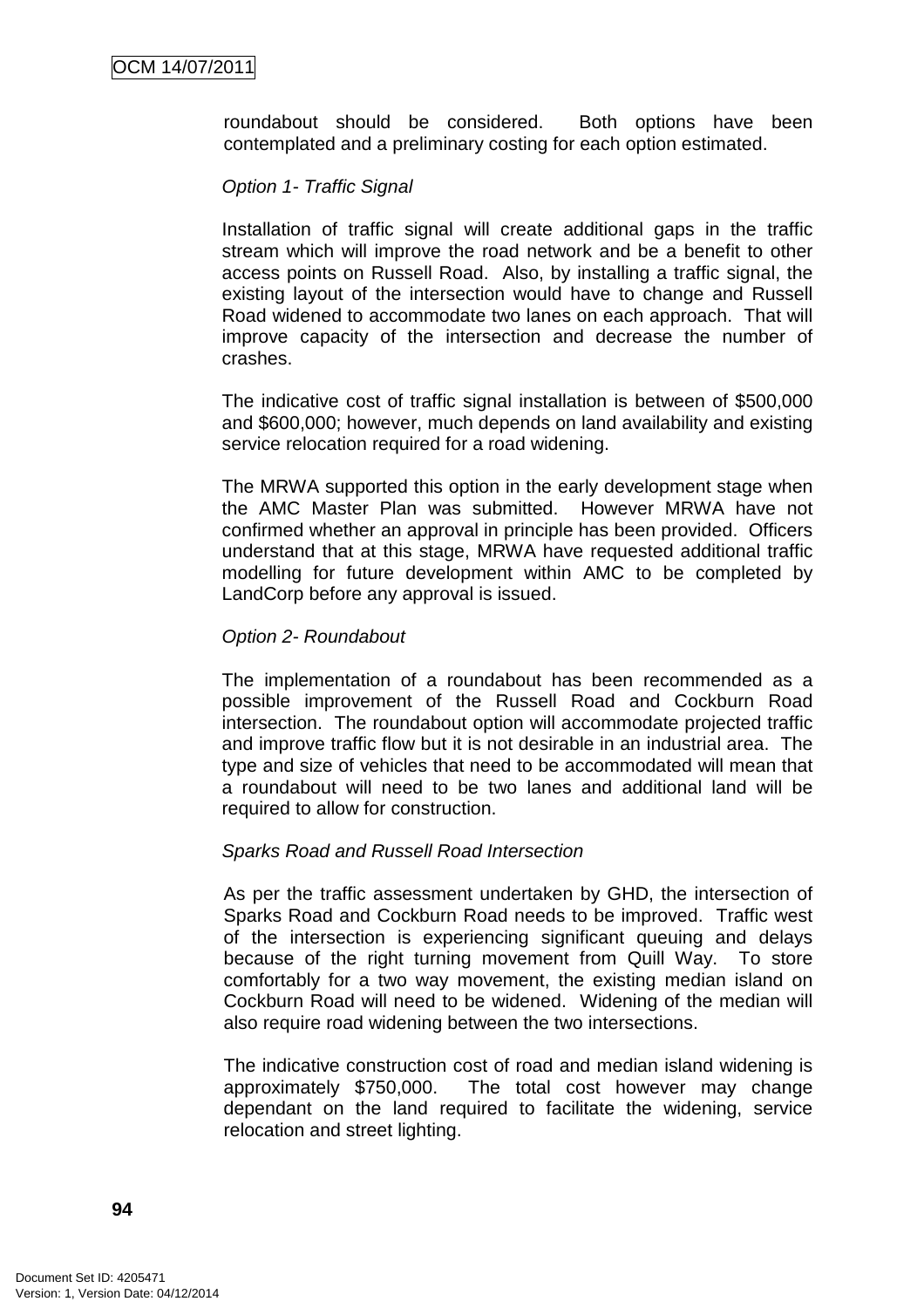Traffic east of the intersection has been impacted by sight distance for a driver exiting Sparks Road. The channelization proposed (includes a 6m median island and right turn pocket) should improve movement within the intersection. An indicative construction cost for this type of treatment is approximately \$300,000; however, would be dependent on land required to facilitate the widening, service relocation and street lighting.

### **Conclusion**

GHD have prepared a preliminary design of the recommended options and the concepts are attached to this report. GHD have also assessed the broader road network and made a range of other recommendations as highlighted in the Executive Summary attached. It would appear that MRWA have sought additional traffic modelling over the precinct before they will approve any of outcomes identified. Officers will continue to liaise with MRWA and LandCorp to determine when that work is likely to be completed.

Until the City commenced its own independent review of this network, current officers were unaware of the work that GHD had been engaged to complete. Officers understand that LandCorp and MRWA have been in discussions regarding this precinct for some time however as yet, no resolution to the necessary upgrades nor responsibility for funding has been agreed. Officers are currently in the process of liaising with both LandCorp and MRWA to get a better understanding of how this matter will be progressed. Council will be provided with a further report once the agreed outcomes are confirmed.

### **Strategic Plan/Policy Implications**

### **Transport Optimisation**

- To ensure the City develops a transport network that provides maximum utility for its users, while minimizing environmental and social impacts.
- To construct and maintain roads which are convenient and safe for vehicles, cyclists and pedestrians.

### **Budget/Financial Implications**

There is no budget allocation in 2011/12 for any of the recommended improvement options. Generally the roads are under the care control and management of the MRWA and it would appear that they have engaged with LandCorp to address the road network improvements required.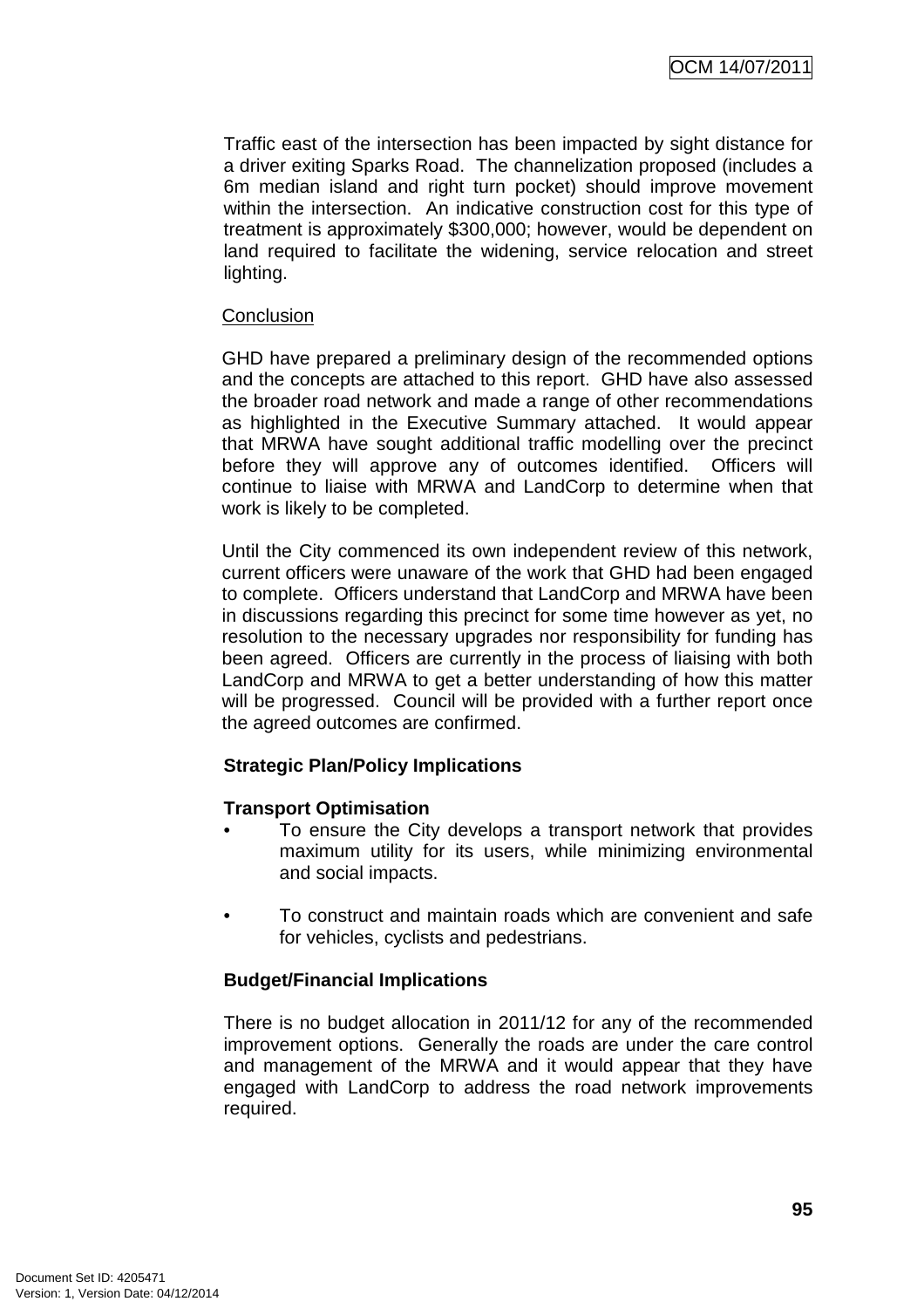# **Legal Implications**

N/A

# **Community Consultation**

N/A

# **Attachment(s)**

- 1. Video Survey Camera Position
- 2. GHD Executive Summary
- 3. LandCorp AMC Traffic Study recommended measures
- 4. Russell Road and Cockburn Rd Intersection Concept Plan
- 5. Russell Road and Sparks Rd Intersection Concept Plan

### **Advice to Proponent(s)/Submissioners**

N/A

**Implications of Section 3.18(3) Local Government Act, 1995**

Nil.

### **17. COMMUNITY SERVICES DIVISION ISSUES**

**17.1 (OCM 14/7/2011) - LEASE - LAND AND PREMISES AT LOT 100 (NO. 83) HAMILTON ROAD SPEARWOOD - SOUTH METROPOLITAN PERSONNEL (2202282) (G BOWMAN) (ATTACH)** 

### **RECOMMENDATION**

That Council enter an agreement with South Metropolitan Personnel (SMP) to lease the premises and portion of land situated at 83 Hamilton Road, Spearwood, in accordance with the proposal as attached to the Agenda, subject to the following conditions:

- 1. An initial lease period of 5 years with an option to renew for a further term of 5 years.
- 2. For a peppercorn rental annually and the payment of all outgoings and charges.
- 3. The capacity to sub-let the premises or portions of the premises subject to the agreement of the City.
- 4. Insurance of the building, contents and public liability to be the responsibility of SMP.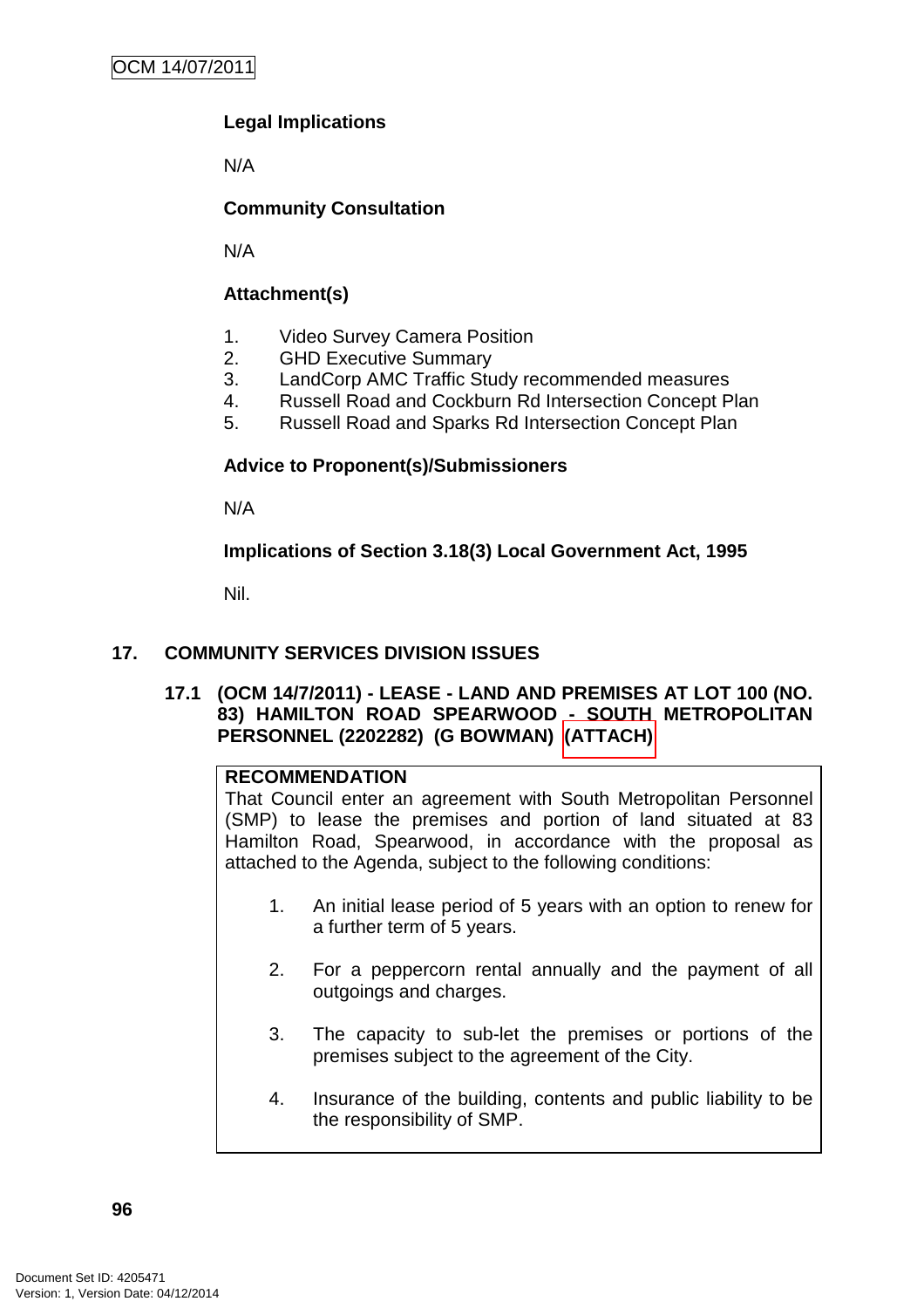- 5. Any redevelopment of the property is to comply with building code of Australia requirements.
- 6. The Lessees or Assignees to maintain, repair and keep the premises in good and substantial repair (fair wear and tear accepted).
- 7. Other terms and conditions which may be required to protect the interests of the City.

# **COUNCIL DECISION**

# **Background**

South Metropolitan Personnel (SMP) is a not-for-profit charity providing support to young people with disabilities in learning life skills and securing and maintaining employment. The City has a long relationship with SMP currently employing 19 people supported by SMP in 6 work teams and one person who works independently. This employment relationship has been very beneficial to the City and the people employed under the program. SMP provides support to 50 people in its employment program and 80 people in its Alternatives to Employment Program.

Council at its meeting in September 2008 resolved to lease the premises at 83 Hamilton Road, Spearwood to SMP to provide a larger venue for independent living skills training for young people with disabilities for a term of three years with an option to extend for a further two years. The initial term of that lease is due to expire in September 2011.

### **Submission**

SMP has written to the City requesting a new lease on the property at 83 Hamilton Road Spearwood for five years with an option to extend for another five years. The new lease is required as part of the conditions of a grant from Lotterywest for upgrades to the building and equipment.

The Lotterywest grant will allow SMP to construct two fully accessible toilets, specialized IT room, two activities rooms with specialized equipment and a fully adapted kitchen. SMP will also apply to Council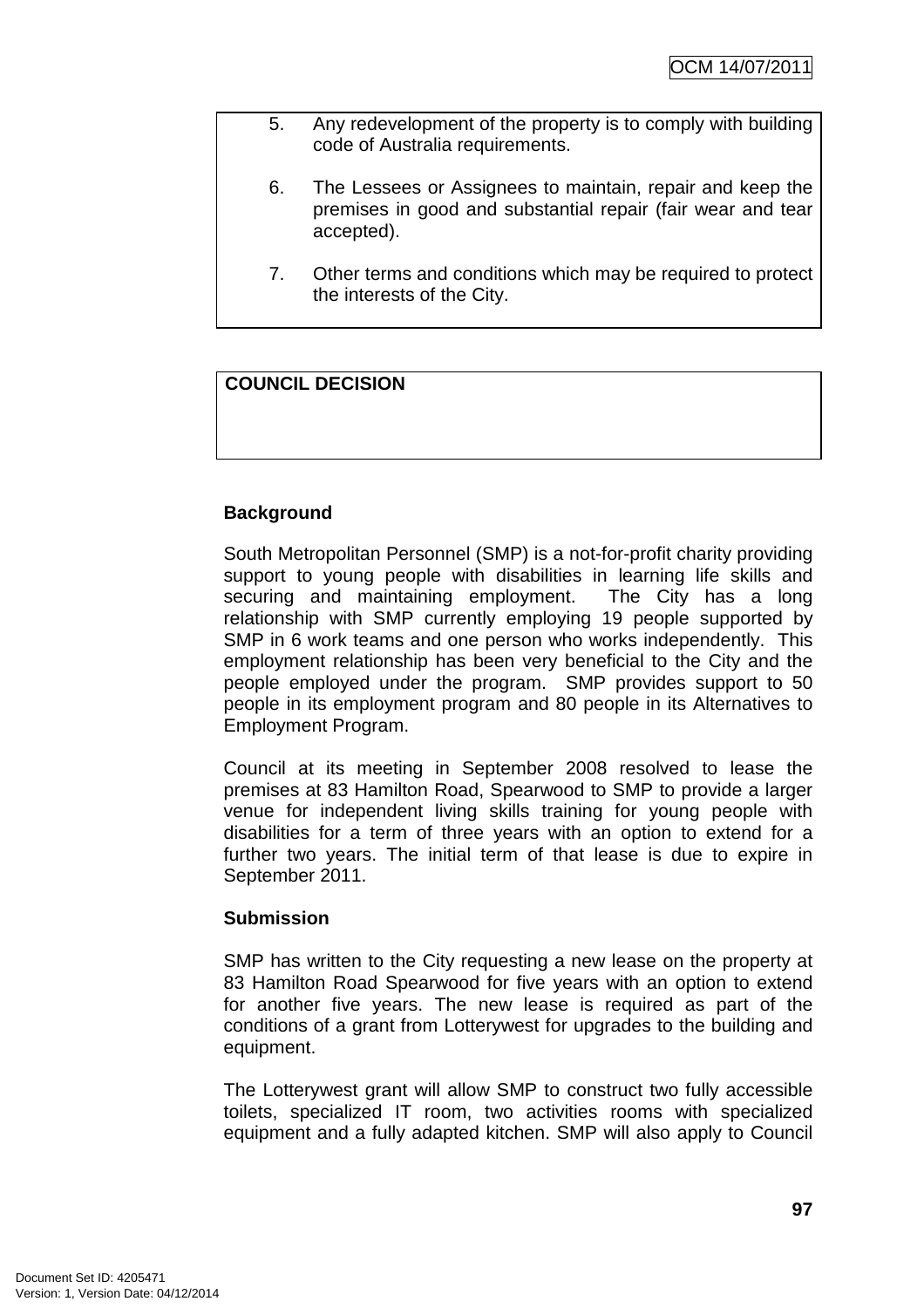for approval to build a shed to park specialized vehicles with a pick-up and set down area at night time, and the facility will be available for community groups to use to undertake Vocational Training that requires a large shed space in the day time. The Shed will be large enough to accommodate a "practice vehicle" for automotive courses and accommodate the buses for night time storage. SMP also plans to build a sensory garden and gardening area on one side of the property. The total amount of the Lotterywest grant application is \$512,879 which is a significant investment in community facilities in Cockburn to meet the needs of people with disabilities. The concept plans that SMP have for the entire site are attached to the Agenda.

# **Report**

Following the Council decision to lease the premises to SMP they intended to upgrade the building and facilities to make them more suitable for the types of activities envisaged. This included building a deck and access ramp on the back of the building, the installation of an accessible bathroom facility suitable for people who use a wheelchair and a kitchen suitable for teaching cooking and meal preparation skills.

In the interim SMP have been using the building for their employment training program assisting 14 young people to develop their employment skills.

The deck and ramp have been largely completed through the donation of materials and labour from Bunnings. However, the project reached a point where professional tradesmen were required to complete the work and SMP applied to Lotterywest for support for the project. SMP subsequently experienced some staff changes which resulted in significant delays with their grant application. Lotterywest have now agreed to fund their application on the condition that SMP have a 10 year term on the building lease because of the significant funds that they would be investing.

The current lease with SMP will not expire until September 2013; however, correspondence from Lotterywest outlines that a longer term lease is required for them to approve SMP's application for \$512,879. SMP proposes that the 10 year lease in conjunction with Lotterywest grant will provide:

- A larger venue for client training as the house they currently use in Manning Park is very limited for space.
- A space to facilitate community network meetings with other organisations, Local area coordinators from the Disability Services Commission and families.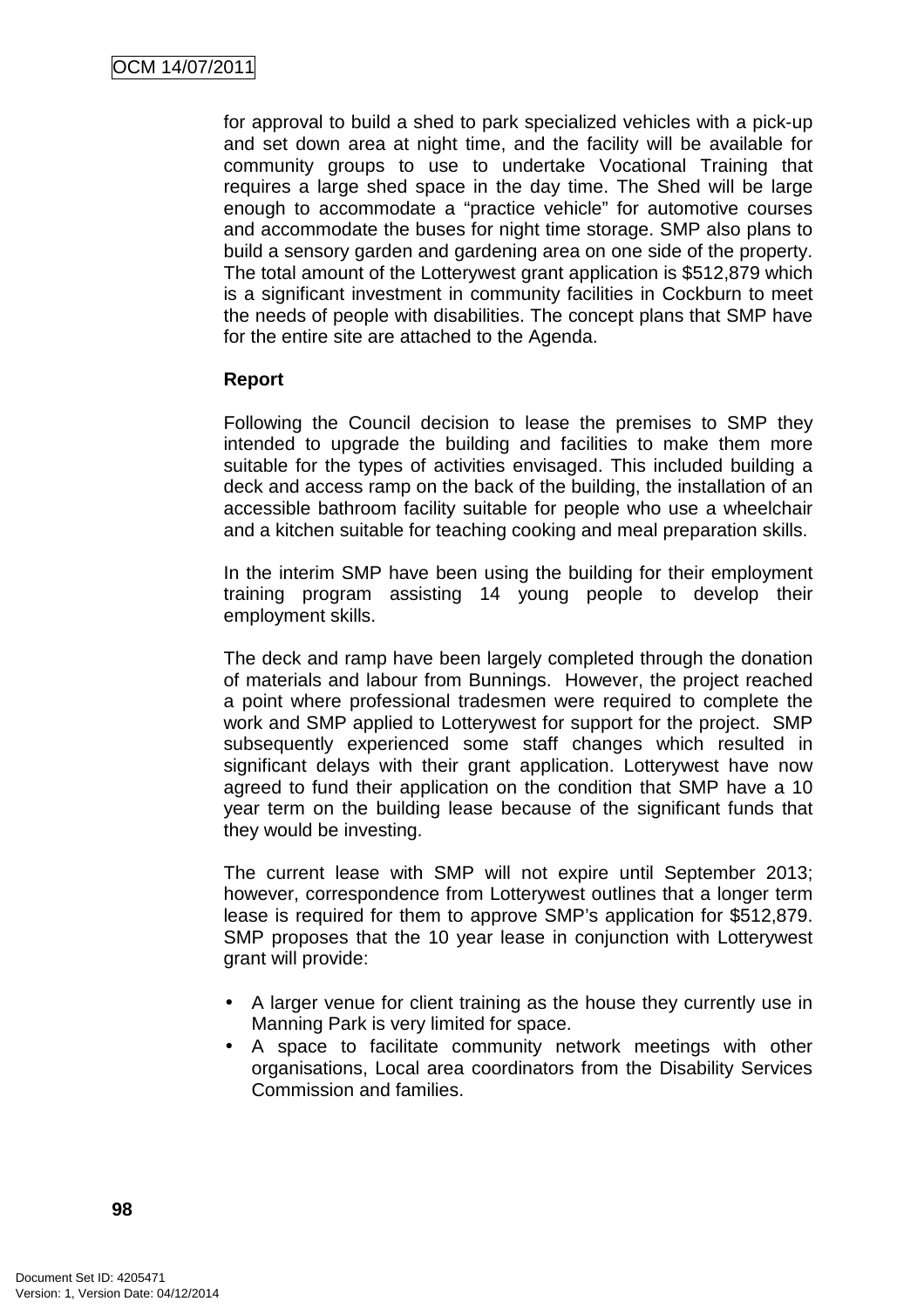- A space to hold supervised access and mediation visits in a neutral setting when there is a breakdown in communication between clients and families.
- Two fully accessible toilets, specialized IT room, two activities rooms with specialized equipment and a fully adapted kitchen.
- A Shed to park specialized vehicles with a pick-up and set down area at night time and the facility will be available for community groups to use to undertake Vocational Training that need a large shed space in the day time.
- A sensory garden and gardening area on one side of the property.
- Client safety. On occasions clients have developed behaviours that require them to be removed from a group activity. The house will provide a space for staff to provide support to a person in a safe environment.

The concept plans that SMP have for the entire site are attached to the agenda.

In future SMP proposed the house could be developed further to provide emergency respite for clients. Needs analysis identified that there is a well identified need for emergency respite for people with disabilities when they are at risk of homelessness or family support breakdown.

SMP has agreed to be responsible for the maintenance and upkeep of the property and to pay all outgoings and understand that they will be responsible for all costs associated with bringing the building up to a standard requirement to meet the purposes of the building by SMP. As SMP is a not-for-profit organisation and the house would be used for the programmes outlined for the betterment of people with disabilities SMP has requested that the Council consider continuing a *peppercorn* rent for the term of the new lease which will enable SMP to maintain the current level of service to their clients.

Given that the leased area that SMP currently occupies is freehold land and the requested term of the lease is significant the City has investigated whether SMP requires all of their current lease area for their proposed purposes. SMP have agreed that they can accommodate their proposed activities on a smaller site. The proposed lease area to accommodate the attached concept plans for SMP has therefore been reduced from 2900 sqm to 1800 sqm. The proposed lease area of 1800 sqm which has an estimated value of approximately \$500,000 could then be leased to SMP for up to 10 years to ensure that they can secure the Lotterywest grant, leaving the balance of the site to be used by the City for other purposes. The balance of the site of 1100 sqm which has an estimated value of approximately \$300,000 would therefore be excluded from the lease area and could then be used by the City for other purposes.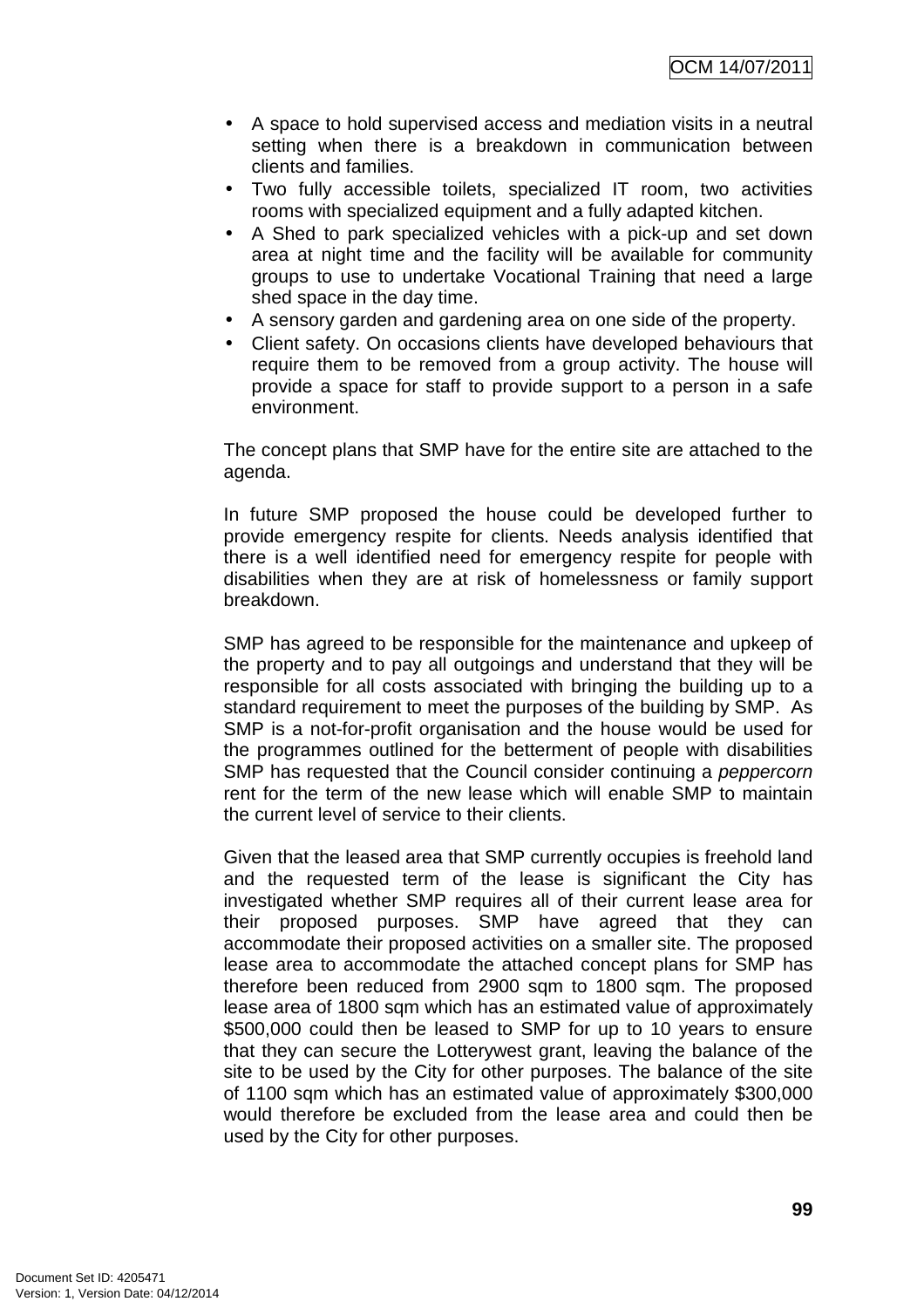### **Strategic Plan/Policy Implications**

### **Infrastructure Development**

- To construct and maintain community facilities that meet community needs.
- To provide an appropriate range of recreation areas that meets the needs of all age groups within the community.

#### **Lifestyle and Aspiration Achievement**

• To identify community needs, aspirations, expectations and priorities for services that are required to meet the changing demographics of the district.

Included in the City of Cockburn's Disability Access and Inclusion Plan 2007-2012:

To support people with disabilities to develop and participate in community groups.

#### **Budget/Financial Implications**

A condition of the lease will be that the Lessee will be responsible for maintenance and outgoings. The building is in fair condition but has not been used for residential purposes for many years. The Lotterywest grant of \$512,000 will upgrade a Council asset to meet the needs of people with disabilities at no net cost to Council.

The property is located on freehold land so there are significant financial implications if the property was leased for the long term. The City's Lands Officer has estimated that approximately 2900 sqm currently leased to SMP is valued at approximately \$700,000 to \$800,000. If SMP was to receive a lease for an additional 8 years for a reduced lease area of 1,800 sqm valued at \$500,000 and significantly refurbish and construct sheds on the site the City would not be able to realise this land asset for the foreseeable future. However, the balance of the site valued at \$300,000 could be realised.

#### **Legal Implications**

The house is on land owned by the City of Cockburn and set aside for recreational purposes. The balance of the lot includes Lucius Park, an established active reserve. It is proposed that, should Council wish to proceed, the leased area will be as defined in the attached plan.

The Local Government is exempted from the requirements of Section 3.58 of the Local Government Act by way of the Clause under the Local Government (Functions and General regulations) 1996 Section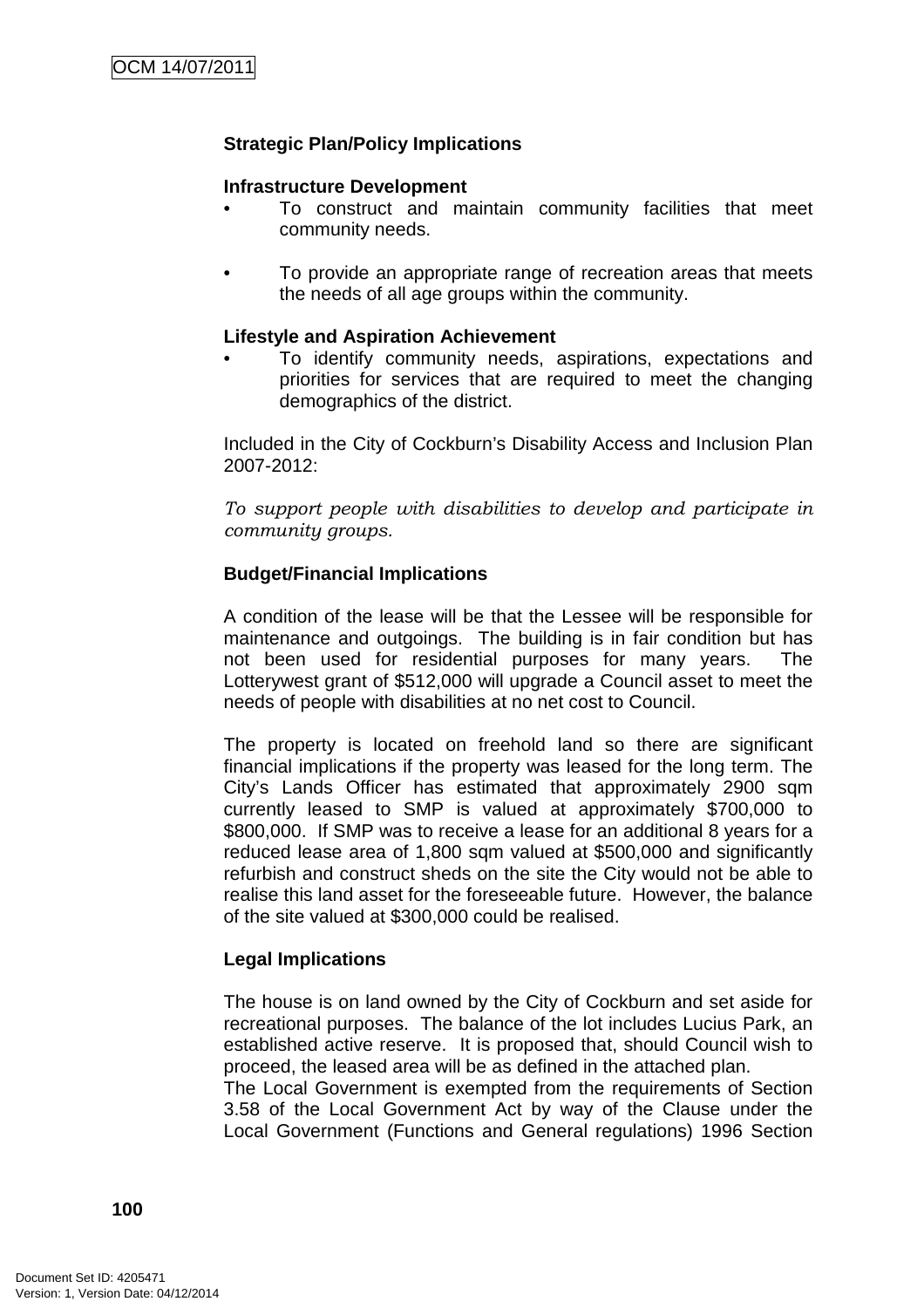30 (b) (i) that South Metropolitan Personnel is deemed to be an organisation the objects of which are of a charitable, benevolent, religious, cultural, educational, recreational, sporting or other like nature.

# **Community Consultation**

Not deemed necessary due to the location of the leased premises and the nature of the benevolent activities on the site.

# **Attachment(s)**

- 1. Extract of Minutes of the Ordinary Council Meeting of September 2008 – Agenda Item 17.2.
- 2. Sketch of proposed lease area.
- 3. Concept Plans for proposed use of premises and land.
- 4. Submission from SMP.

# **Advice to Proponent(s)/Submissioners**

The Proponent has been advised that this matter is to be considered at the 14 July 2011 Council Meeting.

### **Implications of Section 3.18(3) Local Government Act, 1995**

Nil.

### **17.2 (OCM 14/7/2011) - COCKBURN YOUTH CENTRE - ADDITIONAL LEASE WITH TRE COLORI FAMILY TRUST (CR/M/103) (G BOWMAN) (ATTACH)**

#### **RECOMMENDATION** That Council

- (1) pursuant to the provisions of Section 3.58 of the Local Government Act 1995, give notice of Council's intention to undertake a lease agreement with 3 Star (WA) Pty Ltd acting for the Tre Colori Family Trust for the additional use of 138 sqm of the Cockburn Youth Centre property situated at Lot 855 Wentworth Parade, Success.
	- 1. A rental of \$330 per square metre plus outgoing costs will be payable for the additional 138 sqm, three months after execution of the Deed of Variation to the lease.
	- 2. With rent subject to an annual CPI (Perth Groups) increase and market rent review on exercise of the option to extend the lease.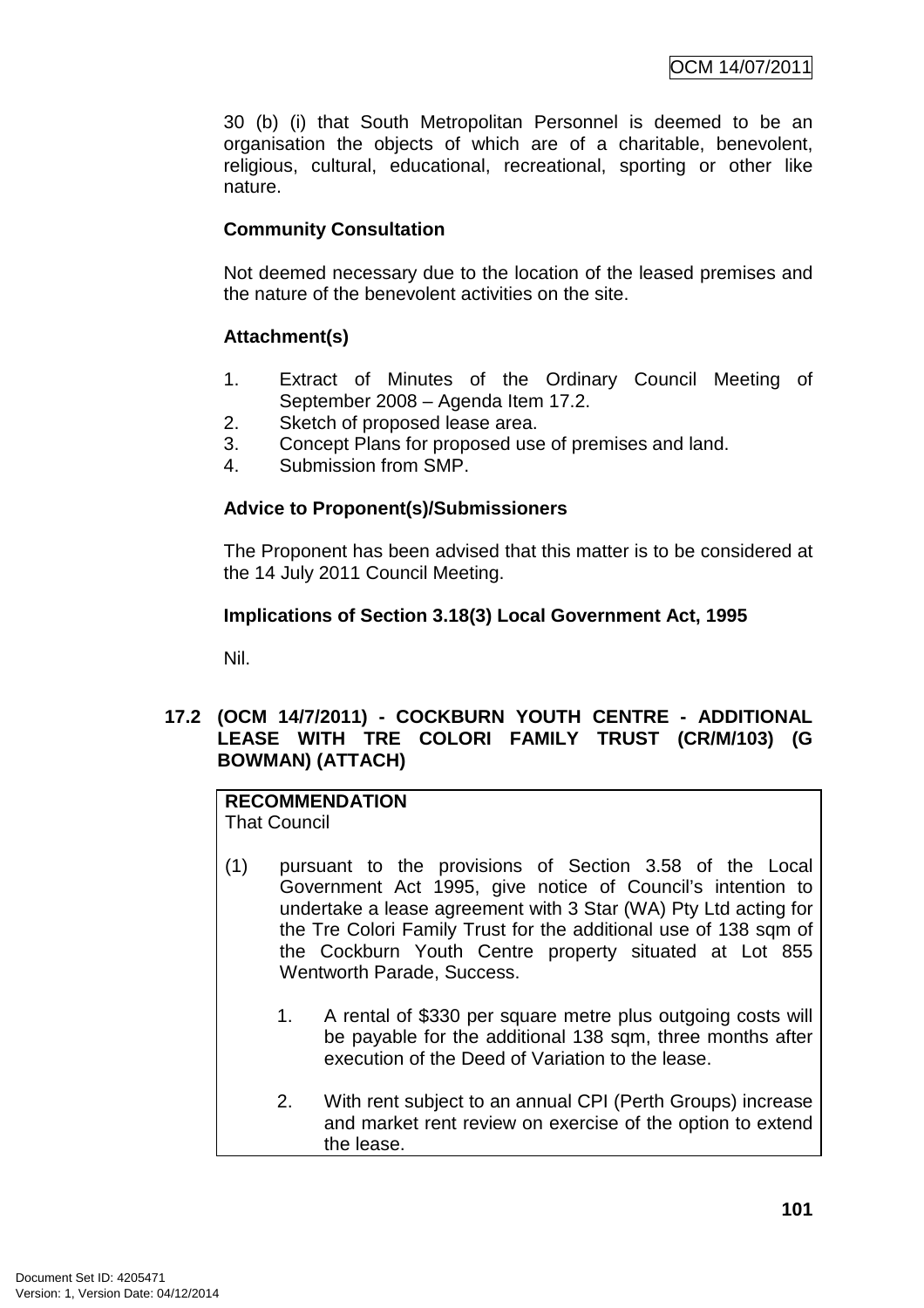- 3. For an initial lease term of five years, with the option to extend the lease for a further term of five years.
- (2) require all other terms and conditions of the lease to be to the satisfaction of the Chief Executive Officer.

### **COUNCIL DECISION**

### **Background**

At the Ordinary Council Meeting held on 8 May 2008 Council resolved to enter into a lease agreement with 3 Star (WA) Pty Ltd acting for the Tre Colori Family Trust for the use of up to 165 sqm of the Cockburn Youth Centre property situated at Lot 855 Wentworth Parade, Success;

- 1. At a rental of \$315 per square metre payable six months after practical completion of the building plus all outgoing costs from commencement of the lease.
- 2. With rent subject to an annual CPI (Perth Groups) increase and market rent review on exercise of the options to extend the lease.
- 3. For an initial lease term of three years, with the option to extend the lease for two terms of five years.

#### **Submission**

The Tre Colori Family Trust has submitted an offer to lease an additional 138 sqm of the commercial lease space in the Cockburn Youth Centre. They propose to operate a function area and provide a separate entrance for takeaway food pick up. The menu would continue to consist of affordable to medium priced food choices for the community and will target local families. The proponent has offered rent of \$330 per sqm plus all outgoing costs and is aware that the rent will be subject to CPI increases and market rental reviews. The proponent has requested a five year lease with an option to renew for one additional five year period. They have identified that they have the financial ability to remove the partition wall separating the two existing areas and to fit out the new area. The proponent has requested three months rent free to compensate for the significant capital outlay.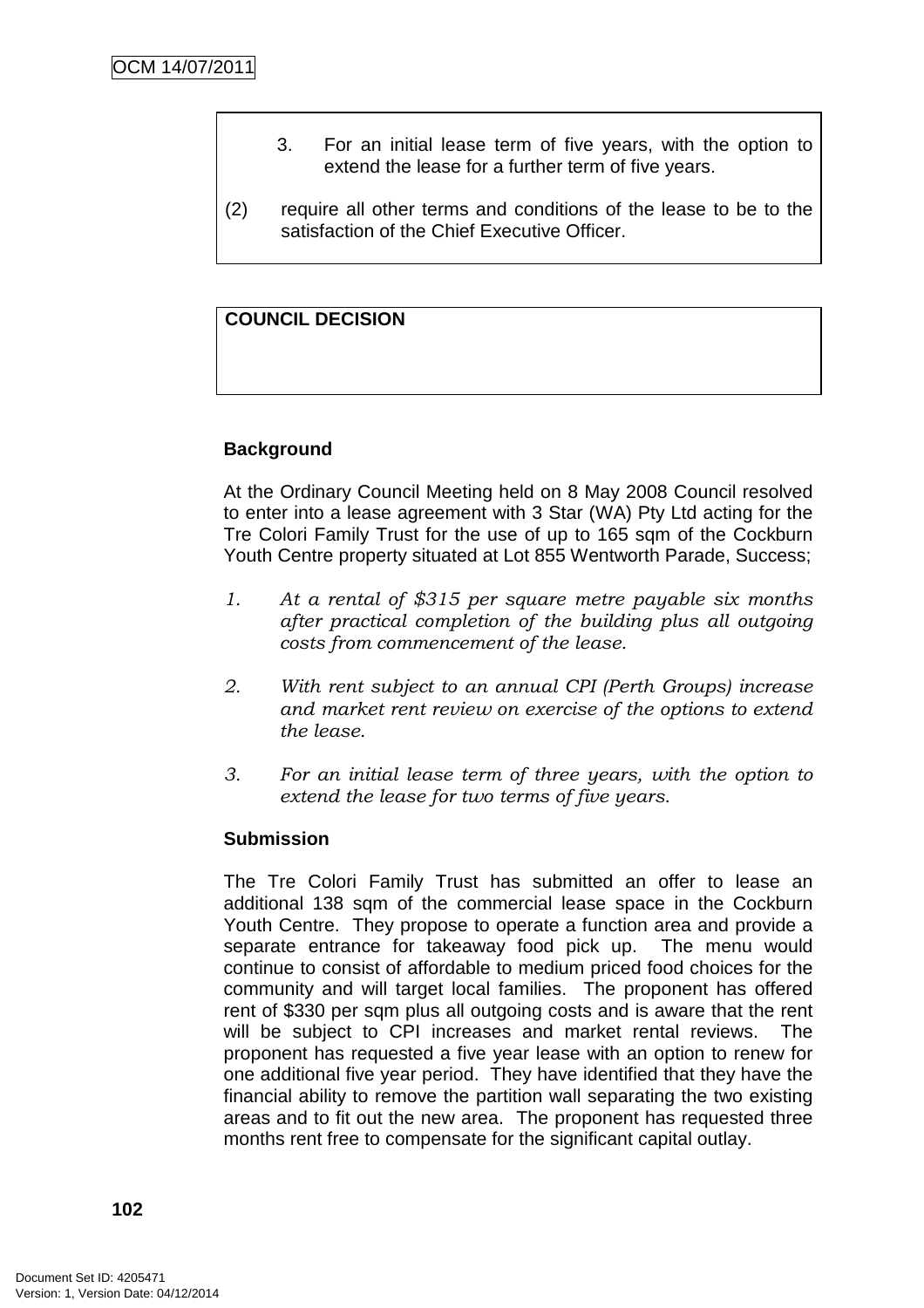### **Report**

Shop 2, the 138 sqm commercial lease area at the Cockburn Youth Centre has recently become vacant. The premises were previously leased to the Six Four Skate Shop but due to non-payment of rent the lease agreement has been terminated. Following vacant possession DTZ, the City's property manager conducted an initial marketing campaign. Through this process the existing lessee of the adjacent premises Tre Colori Family Trust submitted an offer to lease the adjacent shop.

DTZ has recently valued the premises and has advised that the offered \$330 sqm is a fair market rent for the premises. The Lessee would also be responsible for all outgoing costs and for a proportion of the costs associated with the common areas of the overall building. In addition to this the rent would be increased on an annual basis according to CPI. At the exercise of the option to extend the lease the rent would also be subject to a market review and increased on that basis.

The Lessee has agreed to be responsible for the full fit out of the area, changes to the air conditioning, ceilings, floor coverings, lighting, installation of an additional toilet and equipment. DTZ has advised that the Lessor would normally be at least partially responsible for the removal of the wall partitioning, changes to the air conditioning and the installation of additional toilets plumbing and fixtures so a three month rent free term would be considered reasonable and necessary to attract a tenant. The proposed rental income from the tenancy was intended to offset some of the operational costs for the Youth Centre. Due to the three month rent free period, the estimated income will be \$11,385 less than budgeted for.

The offer to lease requests an initial term of five years and then one option to renew for a five year period. This period is considered necessary for the proponent to regain the large capital outlay and develop the business to its potential.

The proponent has been informed that due to the nature of the building no liquor licence will be approved by the City. They have identified their intention to have BYO alcohol served with meals, which requires no licence in Western Australia. The original Management Plan for the Cockburn Youth Centre identified that a Café is a compatible use of the space. The proposed variation to increase the lease area to the current Lessee for the purpose of a Café and provide a separate entrance for the existing take away food trade is therefore within this use.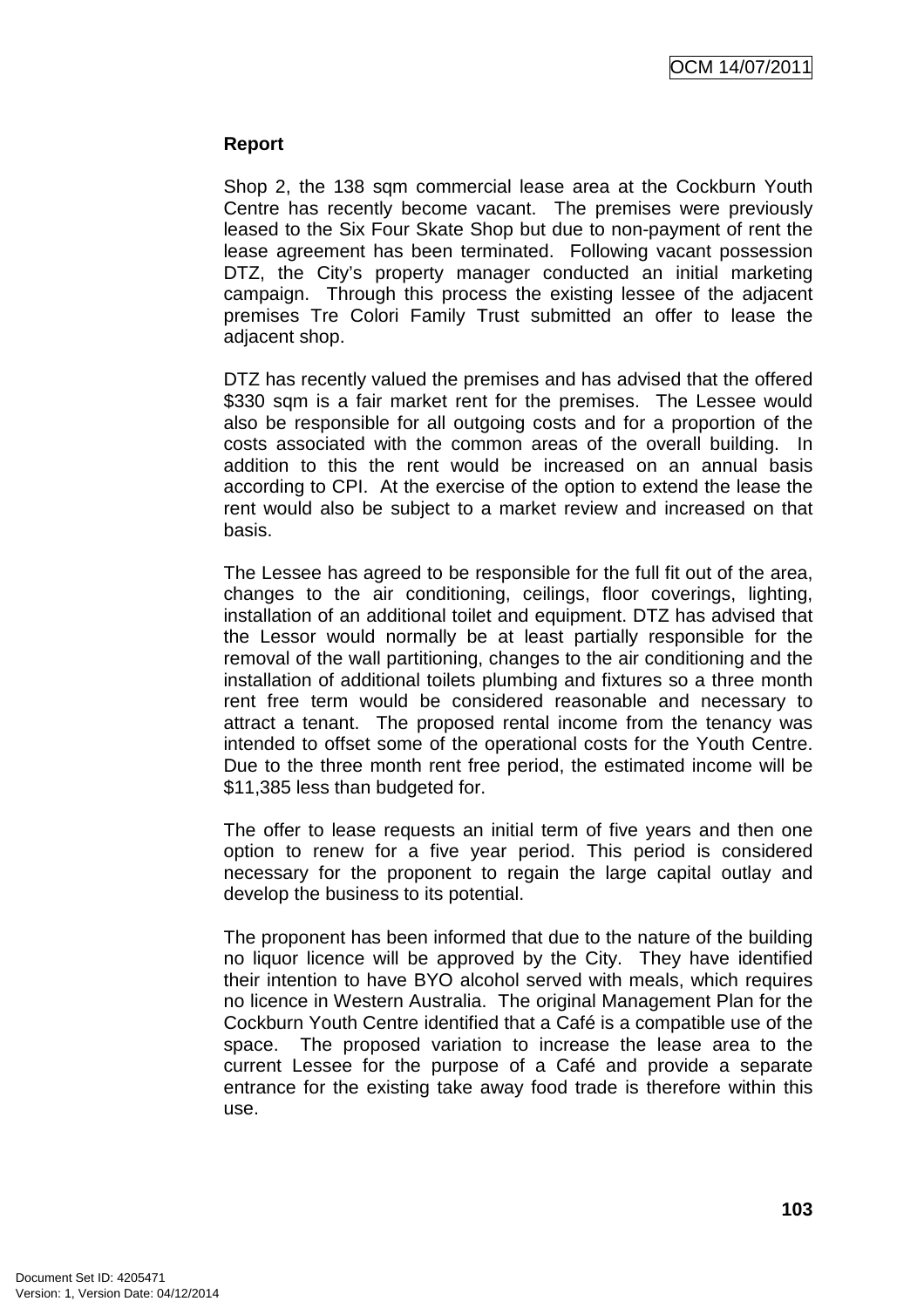The Tre Colori Family Trust has complied with all the terms and conditions of the current lease, and a recent property inspection of the premises showed that the lease area is being maintained to a high standard.

### **Strategic Plan/Policy Implications**

#### **Infrastructure Development**

• To construct and maintain community facilities that meet community needs.

#### **Lifestyle and Aspiration Achievement**

• To facilitate and provide an optimum range of community services and events.

#### **Governance Excellence**

• To develop and maintain a financially sustainable City.

### **Budget/Financial Implications**

The budget revenue for the Youth Centre will be reduced by \$11,385 for the 2011/12 financial year.

### **Legal Implications**

DTZ and Mcleods has provided a draft standard commercial lease document which is required to be submitted prior to an Offer to Lease under Commercial Tenancy legislation.

### **Community Consultation**

City has complied with Section 3.58 of the Local Government Act 1995.

### **Attachment(s)**

The following confidential attachments circulated under separate cover:

- 1. Offer to Lease Agreement
- 2. DTZ Rental Rate Offer to Lease
- 3. Ground Floor Plan
- 4. Quantity Surveyor's Report Estimate for new works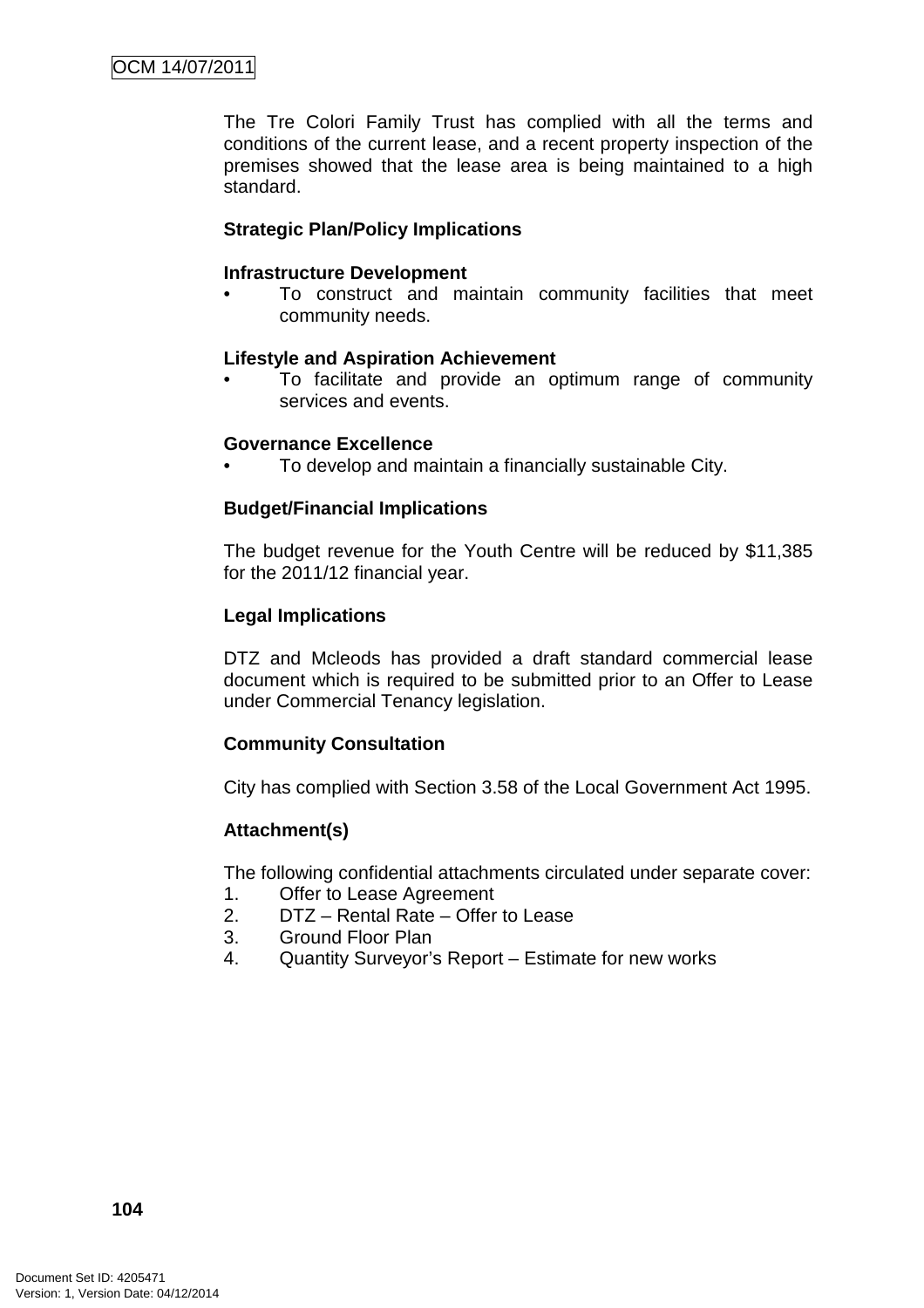## **Advice to Proponent(s)/Submissioners**

The Proponent(s) and those who lodged a submission on the proposal have been advised that this matter is to be considered at 14 July 2011 Council Meeting.

## **Implications of Section 3.18(3) Local Government Act, 1995**

Nil.

# **17.3 (OCM 14/7/2011) - CITY OF COCKBURN DOG EXERCISE AREAS (RS/A/004; ES/V/001) (R AVARD) (ATTACH)**

# **RECOMMENDATION**

That Council:

- (1) proceed to amend the City of Cockburn (Local Government Act) Local Laws, 2010, Schedule 1, by the inclusion of:
	- 1. The beach areas within the Woodman Point Reserve as dog exercise areas, as shown on the attached plan.
	- 2. The beach area within 216L McTaggart Cove, North Coogee, as a dog exercise area, as shown on the attached plan.
	- 3. Reserve 48999 and Lot 8003 Durango Court, Aubin Grove, as a dog exercise area, as shown on the attached plan.
	- 4. Reserves 44990 and 44875 Brenchley Drive, Atwell, as a dog exercise area, as shown on the attached plan.
	- 5. Reserves 48290 and 49069 and Ptn 2054 Cnr Hammond Road and Russell Road, Success, as a dog exercise area, as shown on the attached plan.
- (2) proceed to amend the City of Cockburn (Local Government Act) Local Laws, 2010, by the inclusion of the following area as a Restricted Area, pursuant to Section 2.6(1):
	- 1. The beach area within Lot 216L McTaggart Cove, North Coogee, as a dog prohibited area, as shown on the attached plan.
- (3) in accordance with Section 3.12 of the Local Government Act, 1995, the proposed amendments in 1. (1) (2) (3) (4) and (5) and 2. (1) above be advertised for a minimum period of 6 weeks;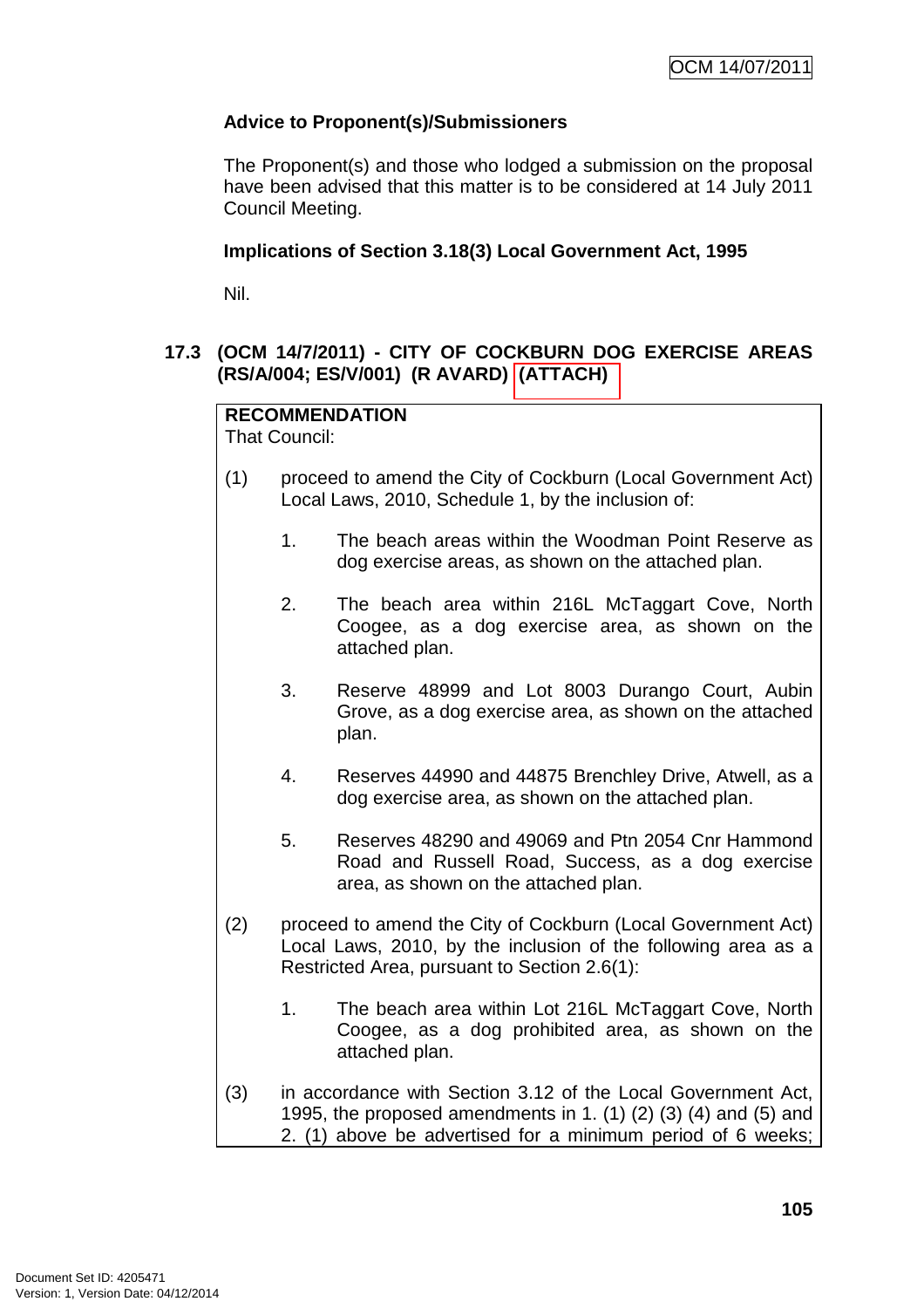#### and

(4) advise Ms Siobhan Austen, on behalf of the petitioners, of the decision in relation to (1), (2) and (3), above.

#### **COUNCIL DECISION**

#### **Background**

The City of Cockburn (Local Government Act) Local Laws, 2010, contain a Section (Part 2 Division 3) which deals with dogs. Clause 2.5 deals with specific dog exercise areas, which are subsequently nominated in an attached Schedule 1. Clause 2.6 specifies areas from which dogs are prohibited.

This report proposes amendments to the Local Laws, the purpose of which is to nominate a greater number of areas within the City to be specified as dog exercise and dog prohibition areas. The intent of the amendments is to provide adequate opportunities for the community to be able access areas for the purpose of freely exercising their dogs, while also providing for some primary beach areas to be retained for human use only and not be accessible to dogs.

There has been and will, over time, continue to be a steady increase in the population along the City's coastal area and with this an increase in demand for beach dog exercise areas.

A petition has been received seeking to increase the beach dog exercise area north of the Port Coogee development.

Similarly, there has been a steady increase in population in the eastern portion of the City and an increase in demand for dog exercise areas. The new areas of Atwell and Aubin Grove are also poorly served by the provision of dog exercise areas.

#### **Submission**

A petition has been received signed by 577 individuals with the following request.

We the undersigned hereby call on Cockburn Council to: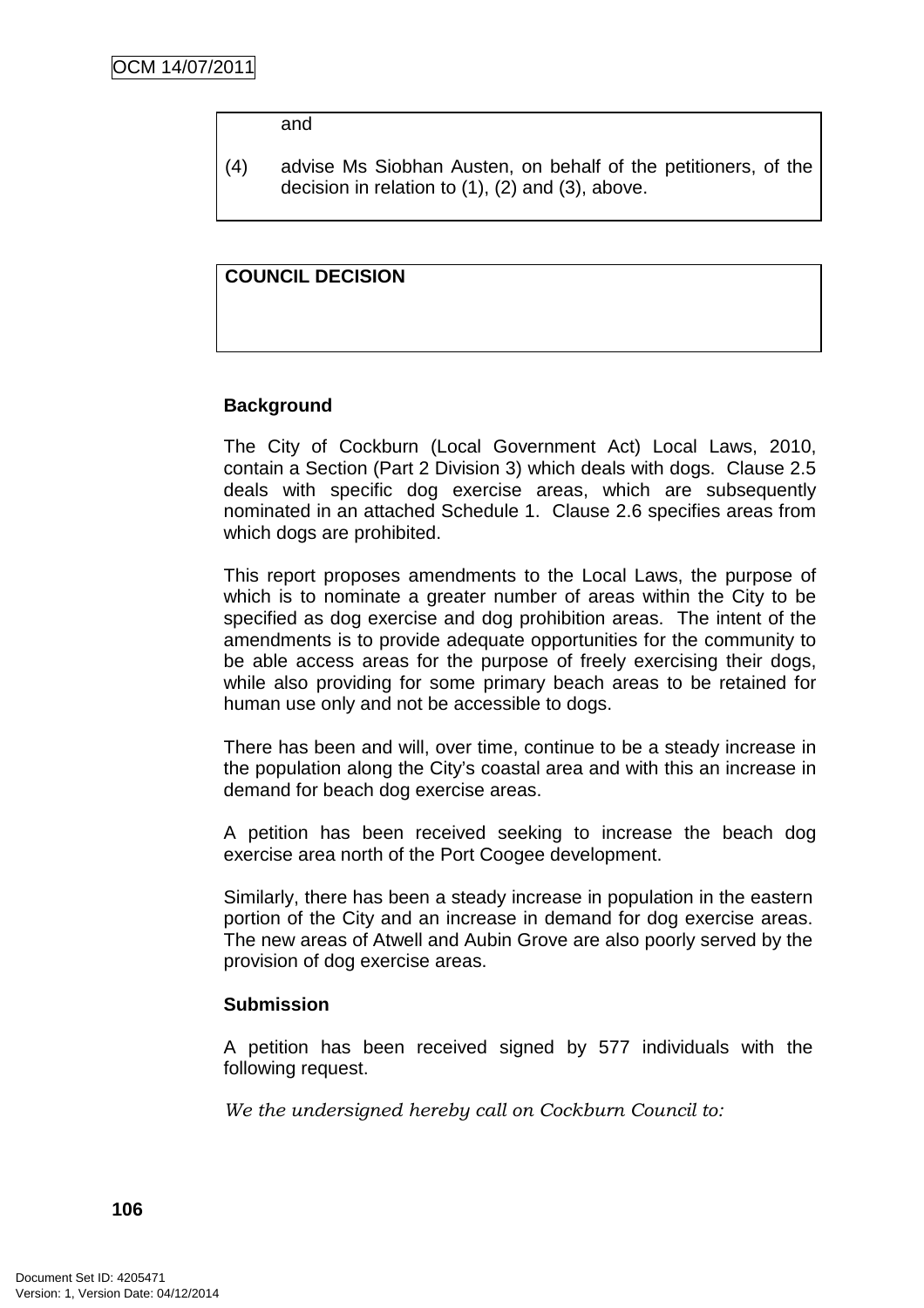- 1. Take immediate action to remove the dog prohibited signs erected on the beaches on February 2011.
- 2. Recognise the beaches south of the CY O'Connor Beach to the Northern Port Coogee groyne as dog exercise areas and to Gazette them as such.

# **Report**

There are three designations in the City of Cockburn pertaining to dogs in public areas. These are:

- 1. Dog exercise areas (where dogs can be off leads).
- 2. Dog prohibited areas.
- 3. All other areas where dogs must be on leads.

There are currently 29 dog exercise areas (areas where dogs can be off leads) in the City of Cockburn, a list of which is attached to the Agenda. Reserve 24787 Catherine Point Reserve includes the beach between the City boundary with the City of Fremantle and McTaggart Cove, which is the area subject to the petition, is one such area.

The area of Coogee Beach between Perline View/Socrates Parade and Poore Grove is the only reserve area in the City of Cockburn where dogs are currently prohibited.

In all other public areas, dogs are permitted provided that they are on a lead.

On or about 21 February 2011 a sign was incorrectly placed on the reserve between the power station and the northern Port Coogee groyne that stated dogs were prohibited. This sign was promptly removed and the correct sign erected that stated dogs must be on leads in that area. The request by the petitioners to remove the dogs prohibited sign has been acceded to and replaced with one which requires dogs to be on a leash in the area.

The petitioners have also sought to have the dog exercise area of Reserve 24787 extended from its current southern boundary at the power station to the northern groyne of the Port Coogee Marina. The current dog exercise beach area extends for a length of about 1,700 metres. Should Council agree to this petition, the dog exercise beach area will be extended by 650 metres giving a total of approximately 2,350 metres.

By any measure the current dog exercise area is extensive and the additional area requested is of very marginal benefit in respect to the total exercise area. The beach area immediately north of the northern groyne of the Port Coogee development has protected waters and over time it can be expected to become more popular as a swimming area,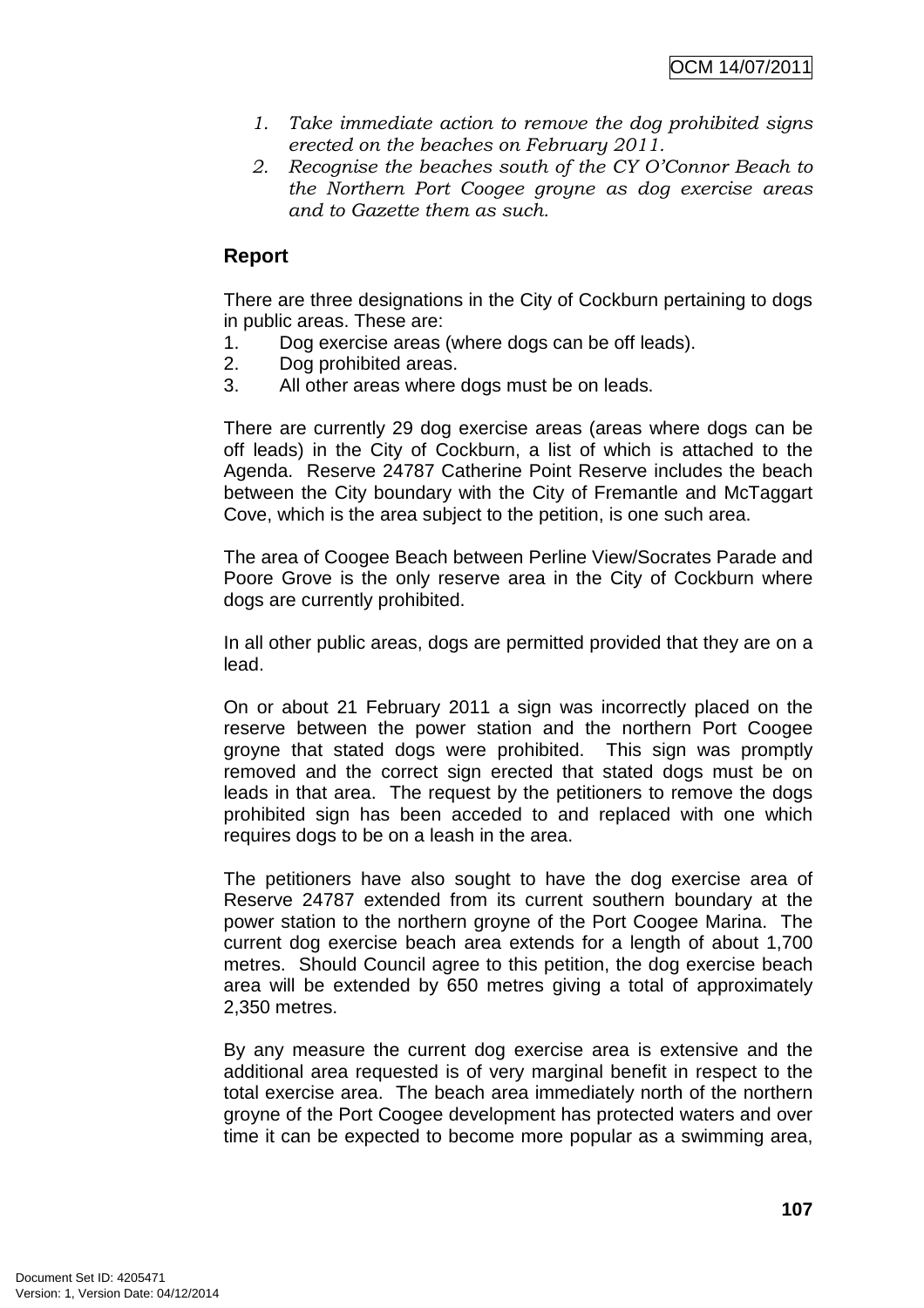with the growth of population in the district and the attraction of the new Port Coogee development to visitors.

The current arrangement that allows dogs on leads in the area between the northern groyne of the Port Coogee development and southern boundary of the dog exercise area allows for dogs that arrive by car in the nearby car park or by foot to have immediate access to the beach area. The result of this arrangement is that swimmers and other beach users of that specific area will have limited protection from dogs. Should the area immediately north of the groyne be gazetted as a dog exercise area it is likely that excited dogs released from their leads at this point will run north along the beach, potentially affecting the amenity of other beach users. Banning dogs from this beach area will offer swimmers and other beach users an area about 400 metres without the presence of dogs.

As a compromise, it is proposed that the area immediately to the south of the current dog beach be extended to an area where a rock wall has been installed. This provides a convenient and easily identifiable boundary for a demarcation zone. The area between that point and the current dog beach boundary is not heavily used by the public and is typified by dune vegetation beyond the limited stretch of sandy beach.

Beach areas for dog exercise are well used and popular with dog owners. There has been a long standing and informal arrangement for the area immediately southeast of the boat ramp at Woodman Point to be used as a dog exercise area but due to the steady northern expansion of boat building over the years this area has become very restricted as a dog exercise area. Woodman Point is under the control of the Department of Conservation (DEC) while the area between the high and low water mark is under the control of the City. DEC have provided informal support for the area to the immediate west of the Cockburn Power boat club to be a designated exercise area ( see attachment). The provision of a gazetted dog exercise area on this site will provide an additional beach exercise area and assist with the policing of the Woodman Point area by providing a designated area in the reserve.

The suburbs of Atwell, Aubin Grove and Hammond Park currently do not have any reserve areas set aside as dog exercise areas (dogs off leads). A review by the City's Rangers, Parks and Environmental Services sections has identified reserves suitable for dog exercise based on size, current evidence of use by dogs off leads and not being near wetlands and similar conservation areas. The following are the reserves considered and agreed as suitable.

• Reserve 48999 and lot 8003 Durango Ct, Aubin Grove (Durango Reserve).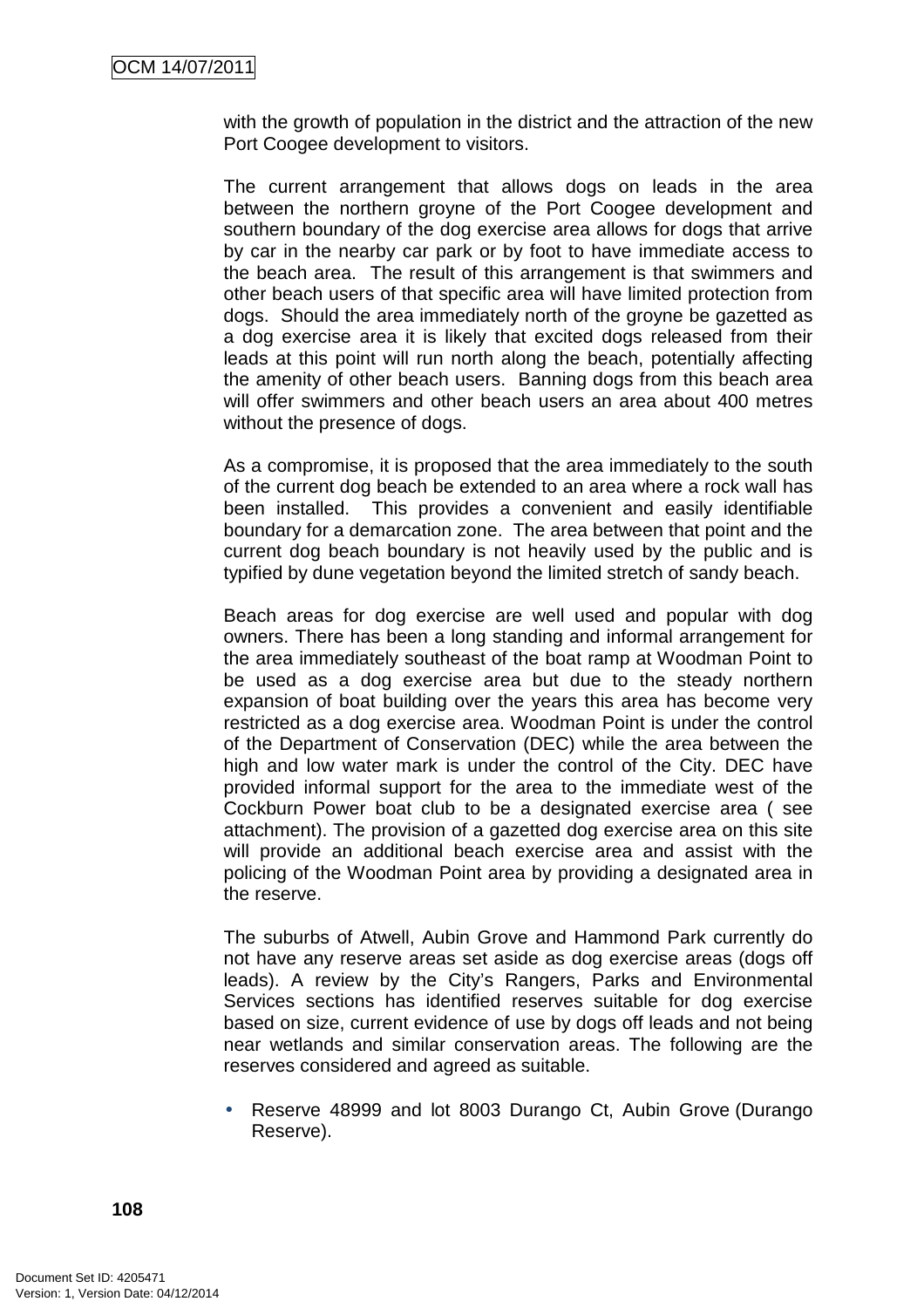- Reserves 45990 and 44875 Brenchley Dr, Atwell (This is the Pipeline Reserve between Brenchley Dr and Folland Pde).
- Reserve 48290 and 49069 and Ptn 2054 (Purslane Reserve) Cnr Hammond Rd and Russell Rd, Success.

The residents associations in Atwell, Success, Hammond Park and Aubin Grove have been forwarded a list of the proposed reserves to be made dog exercise areas. The identified sites have been supported by these groups. It is proposed that signs be located on the sites advising that the reserve is proposed to be gazetted as a dog exercise area. Council will be advised of any comments received in response to the advertising prior to the final Council decision on the matter.

In conclusion, it is considered that, if implemented, these amendments will provide an adequate and balanced provision of dog exercise areas across the City, while not compromising the ability of the broader population to have suitable use of Council provided open space areas.

## **Strategic Plan/Policy Implications**

#### **Lifestyle and Aspiration Achievement**

• To identify community needs, aspirations, expectations and priorities for services that are required to meet the changing demographics of the district.

#### **Governance Excellence**

To provide effective monitoring and regulatory services that administer relevant legislation and local laws in a fair and impartial way.

#### **Budget/Financial Implications**

There will be minor expenditure for additional dog litter stations and on signs notifying proposed changes to dog exercise areas, which can be drawn from existing budgets.

#### **Legal Implications**

Part 3, Division 2, subdivision 2 of the Local Government Act, 1995, stipulates the process for amendments to local laws with section 3.12 of the Act stating the requirement for proposed amendments to local laws to be advertised for a period of at least 6 weeks prior to Council gazetting changes to the local laws.

#### **Community Consultation**

This report is in response to a petition from the community that use or have an interest in the Port Catherine dog exercise area.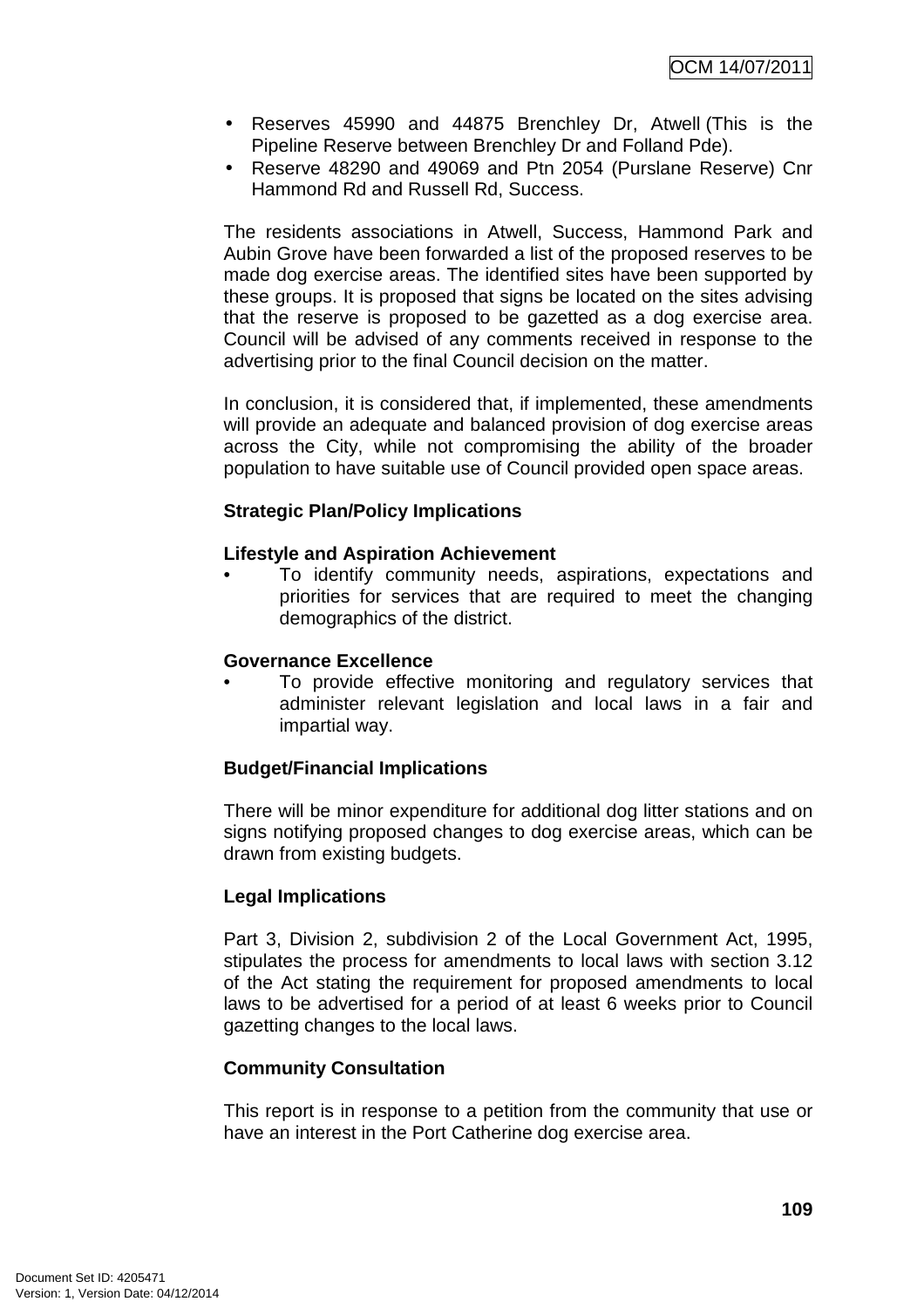Prior to any consideration of Gazettal by Council the matter must be advertised in a state wide publication with a response period of no less than 6 weeks.

Signs will be erected on properties affected by the proposed amendments, notifying the public.

#### **Attachment(s)**

- 1. Map showing current, proposed and prohibited beach dog exercise areas in the City of Cockburn.
- 2. Map proposed dog exercise open space.
- 3. Map showing distribution of dog exercise areas.
- 4. Current dog exercise areas Schedule.
- 5. Photograph identifying proposed boundary of proposed "Dog Exercise Area" and "Dogs Prohibited Area", North Coogee.

## **Advice to Proponent(s)/Submissioners**

The Proponent who presented the petition has been advised that this matter is to be considered at the 14 July 2011 Council Meeting.

## **Implications of Section 3.18(3) Local Government Act, 1995**

Nil.

## **17.4 (OCM 14/7/2011) - VOLUNTEER BUSHFIRE REFERENCE GROUP MEETING - 16 JUNE 2011 (RS/L/007) (R AVARD)**

# **RECOMMENDATION**

That Council

- (1) advise the Fire and Emergency Services Authority that it seeks the following representation on the City of Cockburn Risk to Resource Reference Group.
	- Chair elected member of the Council of the City of Cockburn.
	- 2 representatives from the Jandakot Volunteer Bushfire Brigade.
	- 2 representatives from the South Coogee Volunteer Bushfire Brigade.
	- 2 officers of the City of Cockburn
	- 2 officers of FFSA.
- (2) endorse the wording of the City of Cockburn Fire Order 2011/12 in relation to fire permits to read as follows: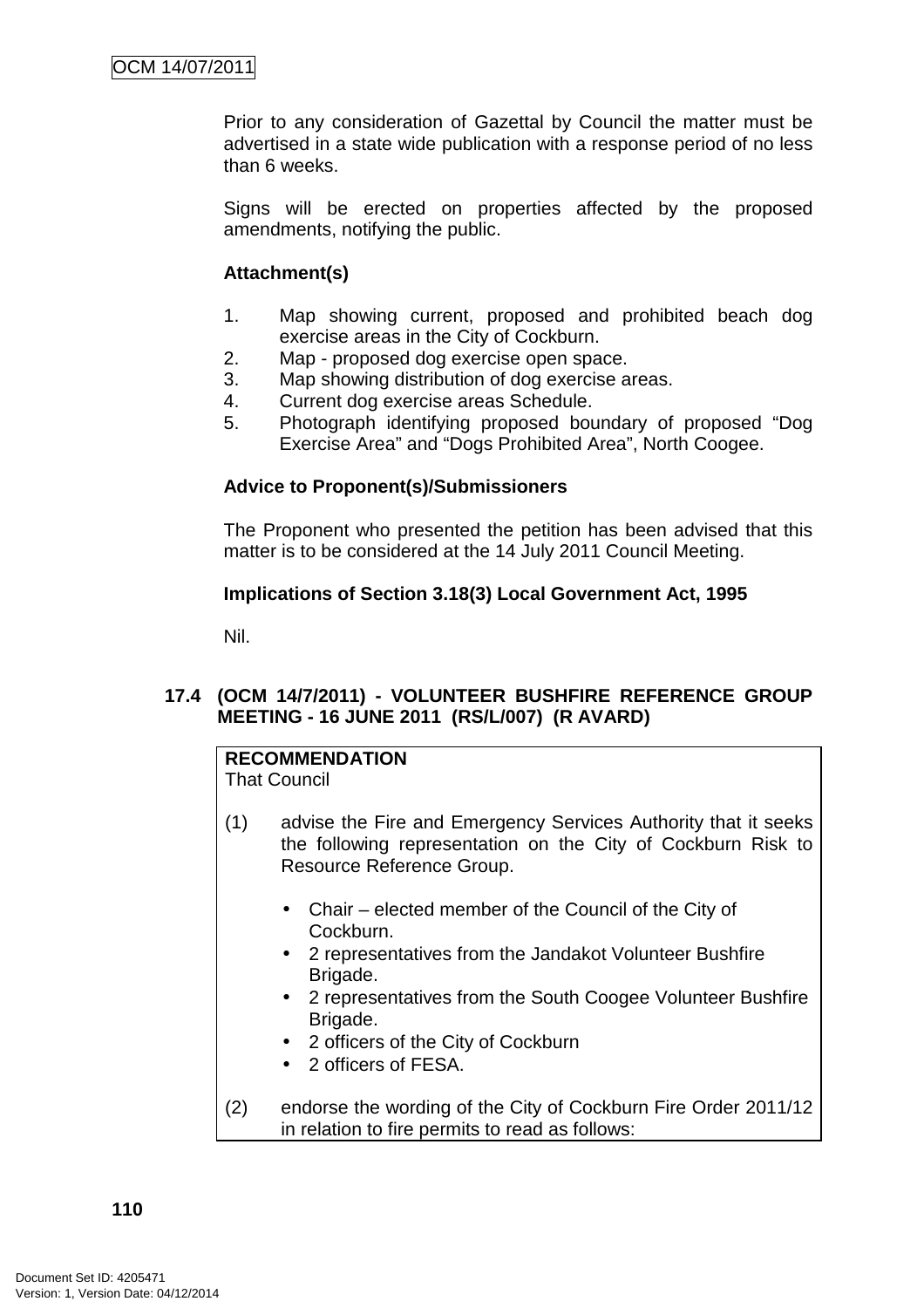|     | The City usually issues up to 3 three fire permits per<br>year for up to 14 days each, but if there is vegetation that<br>cannot be reasonably burnt within a one square metre pile<br>further permits may be issued. |
|-----|-----------------------------------------------------------------------------------------------------------------------------------------------------------------------------------------------------------------------|
| (3) | in accordance with Section 8 of the City of Cockburn Bushfire<br>Brigades Local Laws, 2000, appoint the following office bearers:                                                                                     |
|     | Jandakot Volunteer Bushfire Brigade                                                                                                                                                                                   |
|     | Equipment / Logistics Officer  Gavin McDiarmid<br>Training Coordinator  Marc Still<br>&<br>Damien<br>McDonald<br>Administration Officer/ Secretary  Jonelle Hammond                                                   |
|     | South Coogee Volunteer Bushfire Brigade                                                                                                                                                                               |
|     | Equipment / Logistics Officer  Ian Davies<br>Training Coordinator  Justin Goodwin<br>Administration Officer/ Secretary  Brad Breirley                                                                                 |

# **COUNCIL DECISION**

## **Background**

Council at its meeting of 12 May, 2011 resolved as follows:

(1) reaffirms its position of April, 2006, that it supports the retention of the Jandakot Volunteer Bush Fire Brigade (JVBFB) and it staying at the current location (Liddelow Road, Banjup);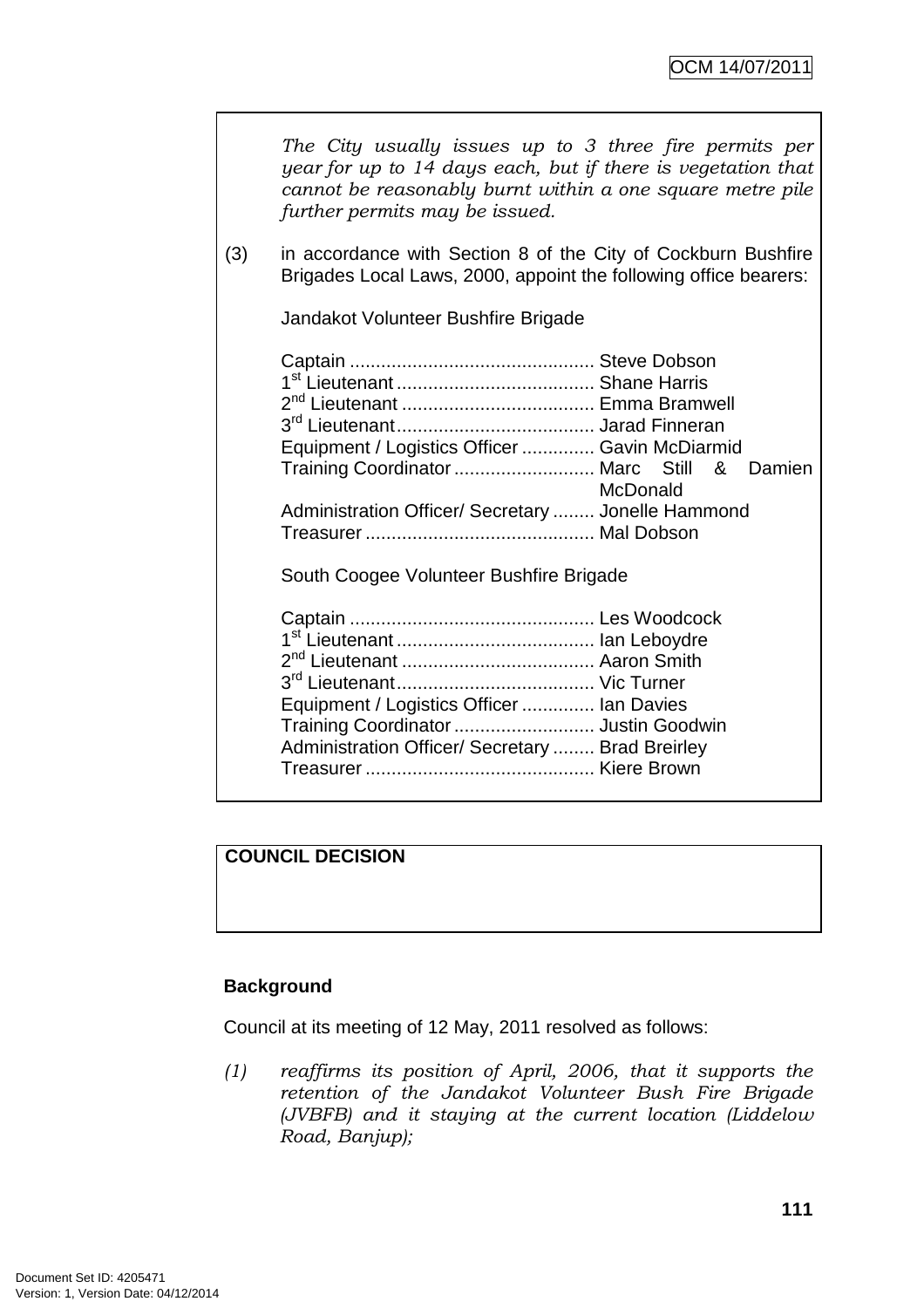- (2) maintains the current arrangement with FESA to provide a Community Emergency Management Officer on a 50/50 cost share basis; and
- (3) seek the involvement of FESA, Jandakot and South Coogee Volunteer Bush Fire Brigades to undertake a complete review of the resources required to satisfactorily address the Bush Fire Management and operational obligations of the City.

Furthermore, the City`s Chief Bushfire Control Officer modified the City of Cockburn Fire Order in 2010 to advise property owners in the semirural areas of the City that up to three (3) fire permits would be issued for any one property, thus imposing a limit to the number of permits which could be used for burning off of materials on these properties.

#### **Submission**

The Banjup Residents Group has written to the City on a number of occasions requesting the limit of 3 fire permits per property be removed. There was also a request from the Banjup Residents Group that they have a representative on the proposed risk to resource reference group.

#### **Report**

This report will address three matters discussed at the Bushfire Reference Group Meeting conducted on 16 June, 2011, as follows:

- 1. the appointment of members to the FESA Risk to Resource Reference Group,
- 2. the issuing of Fire Permits; and
- 3. the appointment of prescribed office bearers to the two brigades.

#### Risk to Resource Reference Group

The review referred to in sub–recommendation (3) is to be carried out using the FESA "risk to resource" process and requires the establishment of a stakeholder reference group to participle in the process.

A Bushfire Reference Group meeting has proposed the following membership for the Reference Group:

- Chair appointed by Council
- 1 Elected Member
- 3 representatives from the Jandakot Volunteer Bushfire Brigade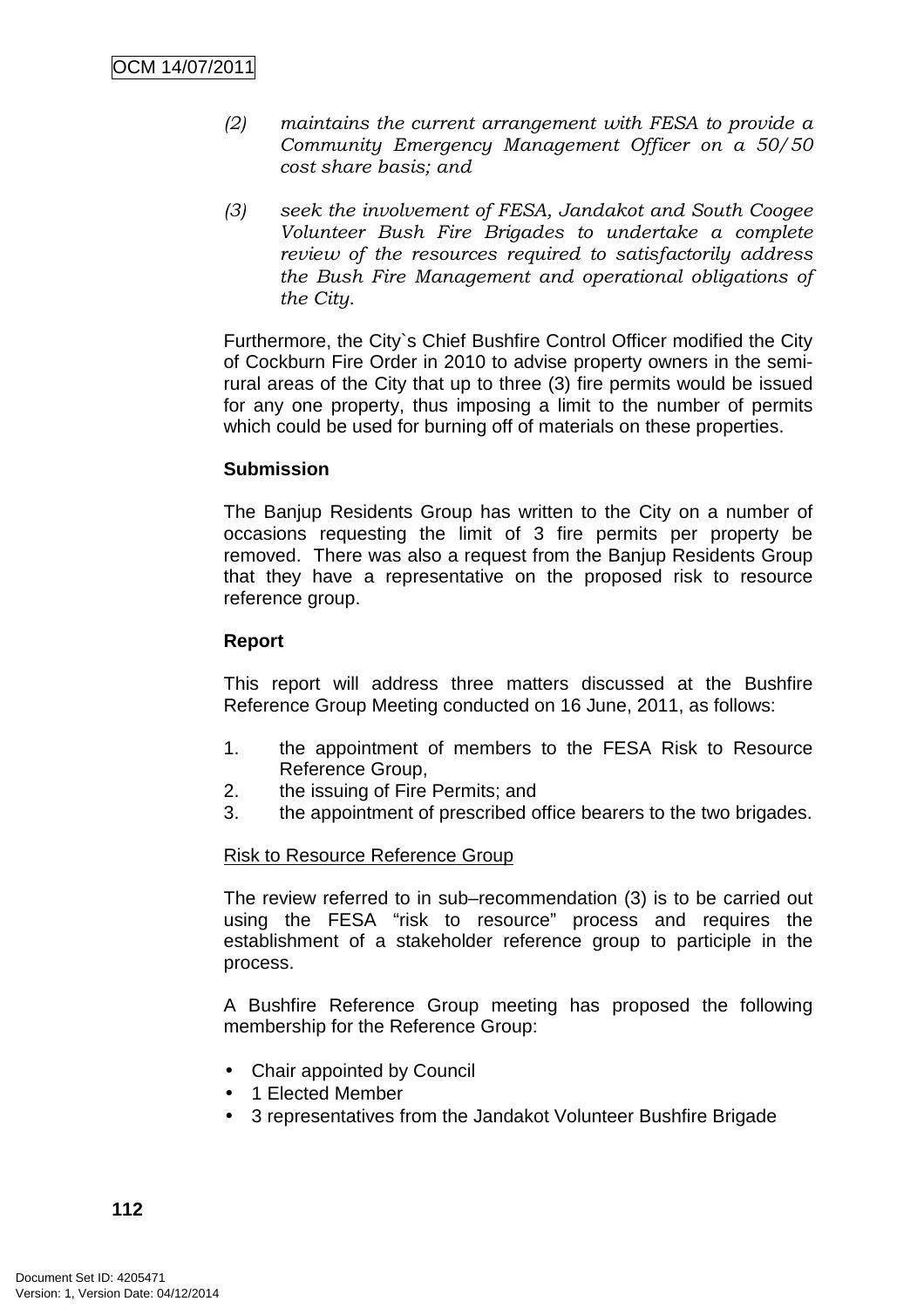- 3 representatives from the South Coogee Volunteer Bushfire Brigade
- A representative from the Department of Environment and **Conservation**
- 2 officers of the City of Cockburn
- 2 officers of FESA

In addition, the Banjup Residents Group's President has sought for the group to be represented on the risk to resource advisory forum. It was agreed by the Bushfire Reference Group that it would be more appropriate for groups such as this to make presentations to the appointed Group rather than be a member. The position taken by the Reference Group is supported by the City. The Department of Environment and Conservation (DEC) has indicated that it has an interest in participating in the Reference Group but would like to view the terms of reference and have a better understanding of the process being undertaken prior to making a formal commitment. The Reference Group could be formed that includes the potential for DEC to participate should it so desire. Alternatively, DEC could be invited to give a presentation to the Reference Group should it desire once the project is underway.

The City staff proposes that the Risk to Resource Reference Group be comprised as follows:

- Chair Elected Member appointed by Council.
- 2 representatives from the Jandakot Volunteer Bushfire Brigade.
- 2 representatives from the South Coogee Volunteer Bushfire Brigade.
- 2 officers of the City of Cockburn
- 2 officers of FESA.

A group of this size is evenly balanced between the volunteers and professional officers with an elected representative providing the guidance of an impartial chair. A larger group becomes unwieldy and the organising of meeting dates and times that suit difficult.

FESA had initially indicated to the City that they would be able to initiate the review in August, 2011 and the review would take up to 6 months.

It is understood that FESA requires some additional time to refine the risk to resource template to meet the requirements of a large metropolitan local authority. It is proposed that at the first meeting of the Reference Group the timing of the review will be discussed. Indicatively, it appears that it may well start at the end of next year's fire season in, say, May 2012.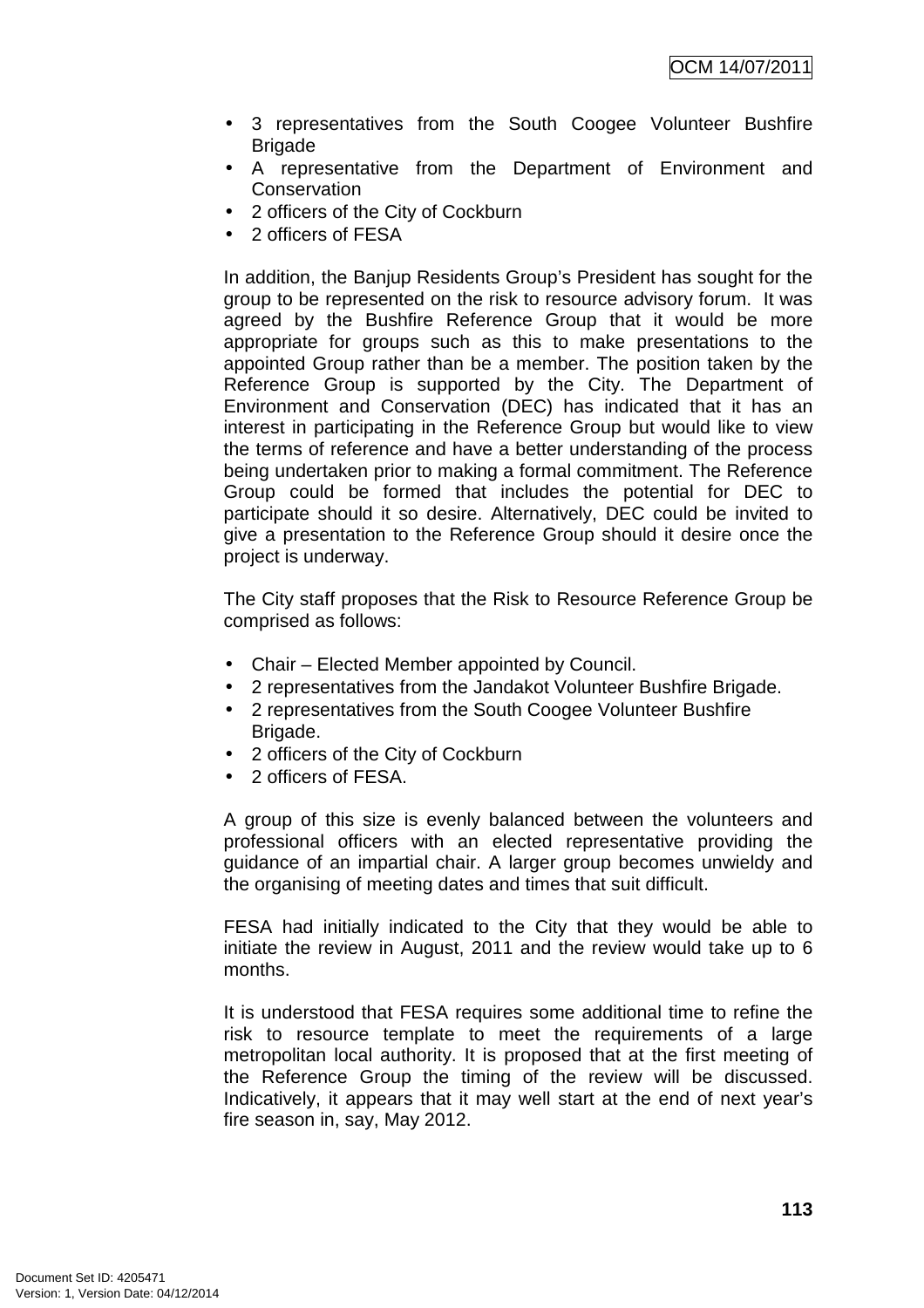## Fire Permits

The Chief Bushfire Control Officer included in the City of Cockburn Fire Order for 2010/2011 a clause that a maximum of three fire permits per property per year would be issued. The Banjup Residents Group presented a petition signed by 103 persons from approximately 75 properties in Banjup to the City requesting that:

We the undersigned, request Cockburn City Council not limit the number of fire permits issued to a resident during a year.

There has been a deal of correspondence between the City and the Banjup Residents Group on the issue. At a meeting attended by representatives of the Group, City of Cockburn and the Chief Bushfire Control Officer, the following form of words has been agreed and included in the City of Cockburn Fire Order for 2011/12.

The City usually issues up to three fire permits per year for up to 14 days each, but if there is vegetation that cannot be reasonably burnt within a one square metre pile further permits may be issued.

The Bush Fires Reference Group at its meeting of the 16 June 2011 supported the change to the Fire Order.

It was advised that this clause would be put to the Council of the City of Cockburn.

It was further confirmed that the issuing of fire permits was at the discretion of the Fire Control Officer in consideration of the individual circumstances at the time of the request for a permit. The City's legal advice is that the Council has the power to restrict the number of fire permits issued, but should provide some flexibility to issue additional permits should a need be demonstrated. The proposed statement in relation to the issuing of fire permits above is consistent with this legal advice.

#### Appointment of Prescribed Office Bearers

In accordance with the City of Cockburn Bushfire Brigades Local law 2000, Section 8, there is a requirement for Council to appoint prescribed office bearers to the two brigades. The two brigades have advised of the following officer bearers.

Jandakot Volunteer Bushfire Brigade

Captain ................................................. Steve Dobson 1 st Lieutenant ........................................ Shane Harris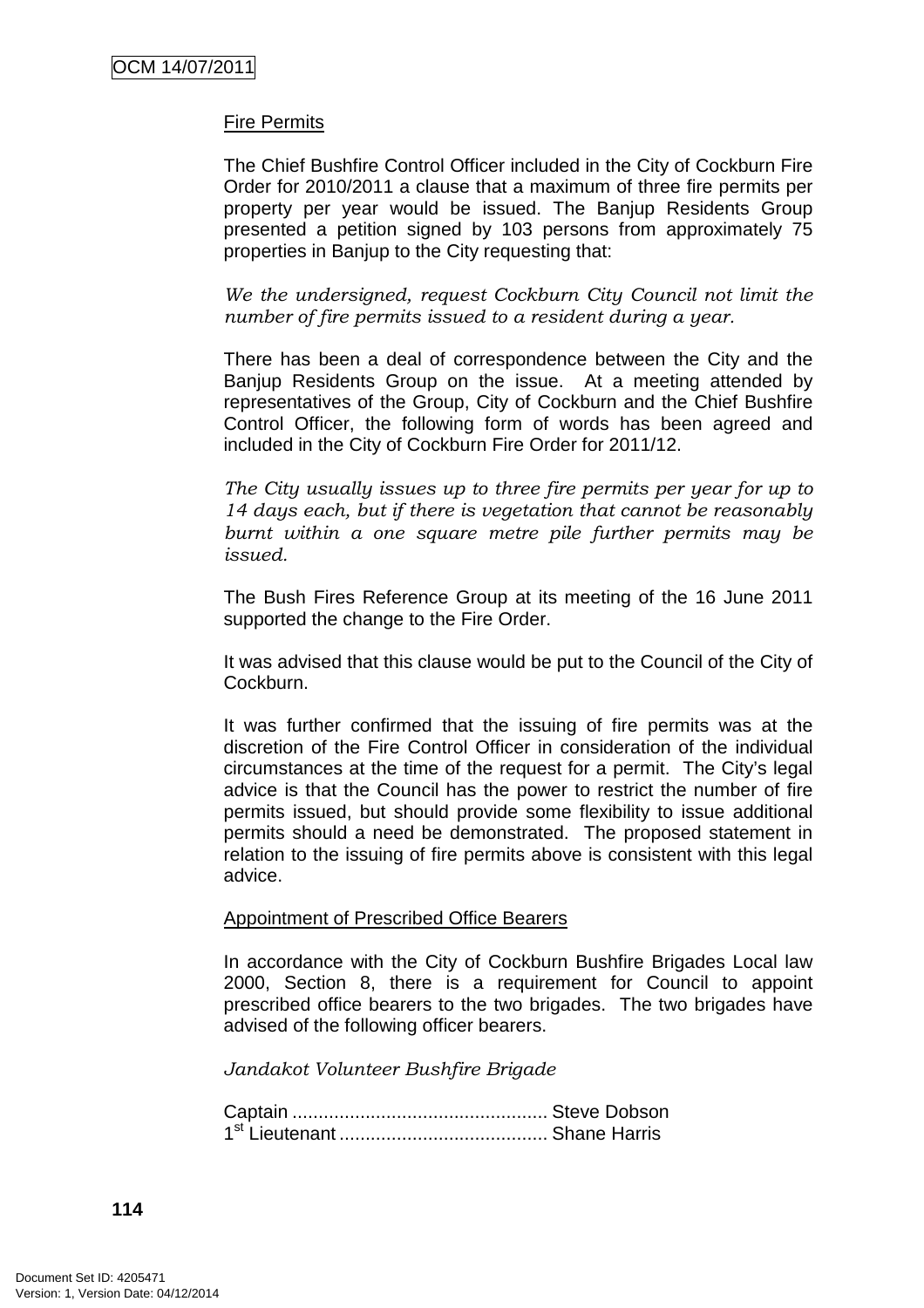| Equipment / Logistics Officer  Gavin McDiarmid     |  |
|----------------------------------------------------|--|
| Training Coordinator  Marc Still & Damien McDonald |  |
| Administration Officer/ Secretary  Jonelle Hammond |  |
|                                                    |  |

Coogee Volunteer Bushfire Brigade

| Equipment / Logistics Officer  Ian Davies        |  |
|--------------------------------------------------|--|
| Training Coordinator  Justin Goodwin             |  |
| Administration Officer/ Secretary  Brad Breirley |  |
|                                                  |  |
|                                                  |  |

## **Strategic Plan/Policy Implications**

## **Governance Excellence**

To provide effective monitoring and regulatory services that administer relevant legislation and local laws in a fair and impartial way.

#### **Natural Environmental Management**

- To conserve, preserve and where required remediate the quality, extent and uniqueness of the natural environment that exists within the district.
- To manage the City's waste stream to achieve sustainable resource management, in an environmentally acceptable manner.

#### **Budget/Financial Implications**

N/A

#### **Legal Implications**

Statutory obligations for the City of Cockburn under the Bushfires Act and the City of Cockburn Local Laws apply.

## **Community Consultation**

There has been correspondence from the Banjup Residents Group and a petition in response to the Fire Order issued in 2010/2011. The rewording of the Fire Order is in response to this consultation.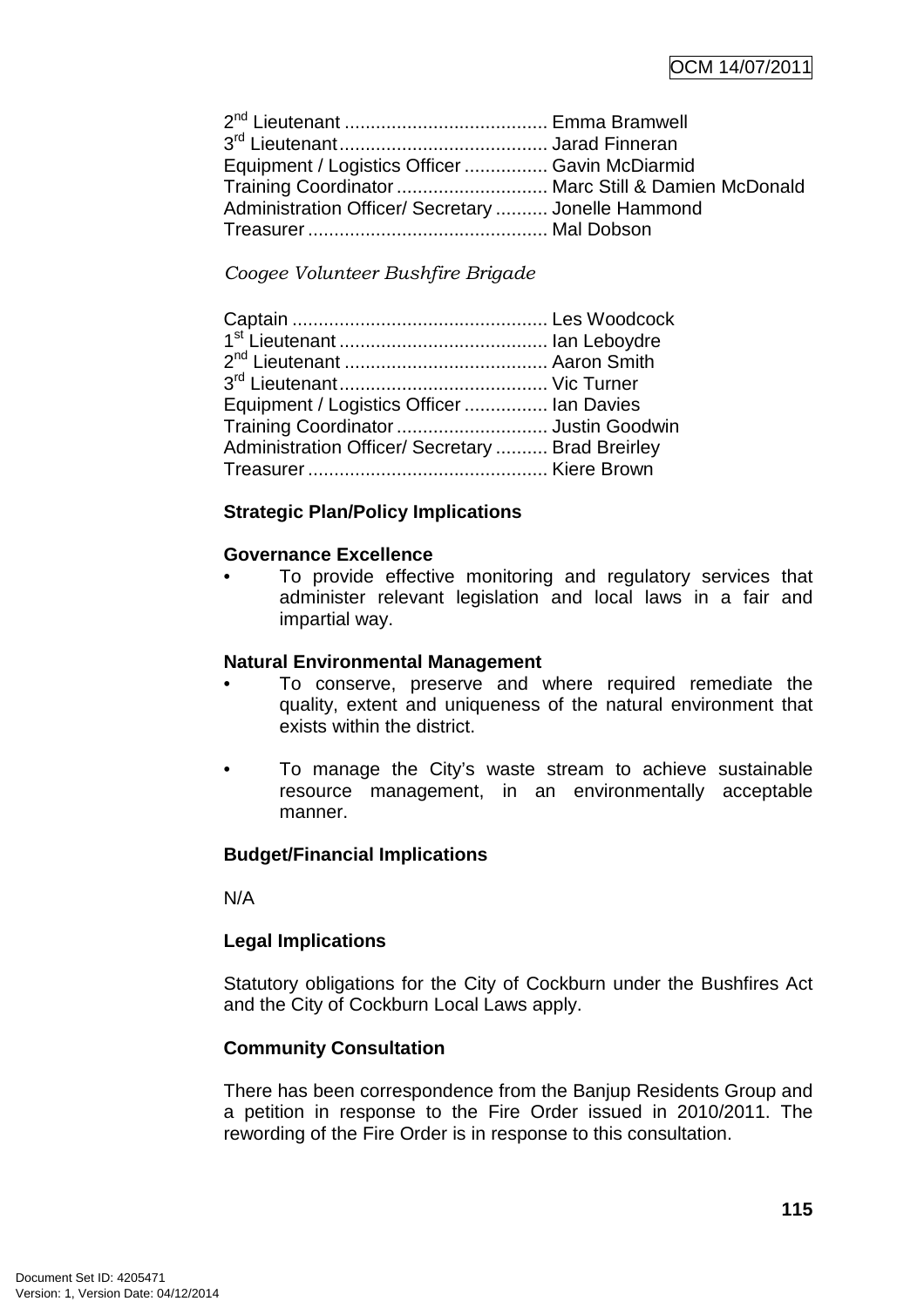# **Attachment(s)**

N/A

## **Advice to Proponent(s)/Submissioners**

The Proponent(s) and those who lodged a submission on the proposal have been advised that this matter is to be considered at 14 July 2011 Council Meeting.

## **Implications of Section 3.18(3) Local Government Act, 1995**

Nil.

## **18. EXECUTIVE DIVISION ISSUES**

Nil

## **19. MOTIONS OF WHICH PREVIOUS NOTICE HAS BEEN GIVEN**

**19.1 (OCM 14/7/2011) - NOTICE TO ESTABLISH A DELEGATED AUTHORITIES, POLICIES AND POSITION STATEMENTS COMMITTEE (DAPPS) (CC/C/001; FS/P/003) (D GREEN) (ATTACH)** 

**RECOMMENDATION** That Council receive the report.

**COUNCIL DECISION**

#### **Background**

By letter dated 19 May 2011, Clr Reeve-Fowkes submitted a Notice of revocation of the following Council decision made on 12 November 2009:

- 13.9 (Minute No.4093) (OCM 12/11/2009) Council Committees
	- (2) not establish any other committees pursuant to Sec. 5.8 of the Local Government Act, 1995.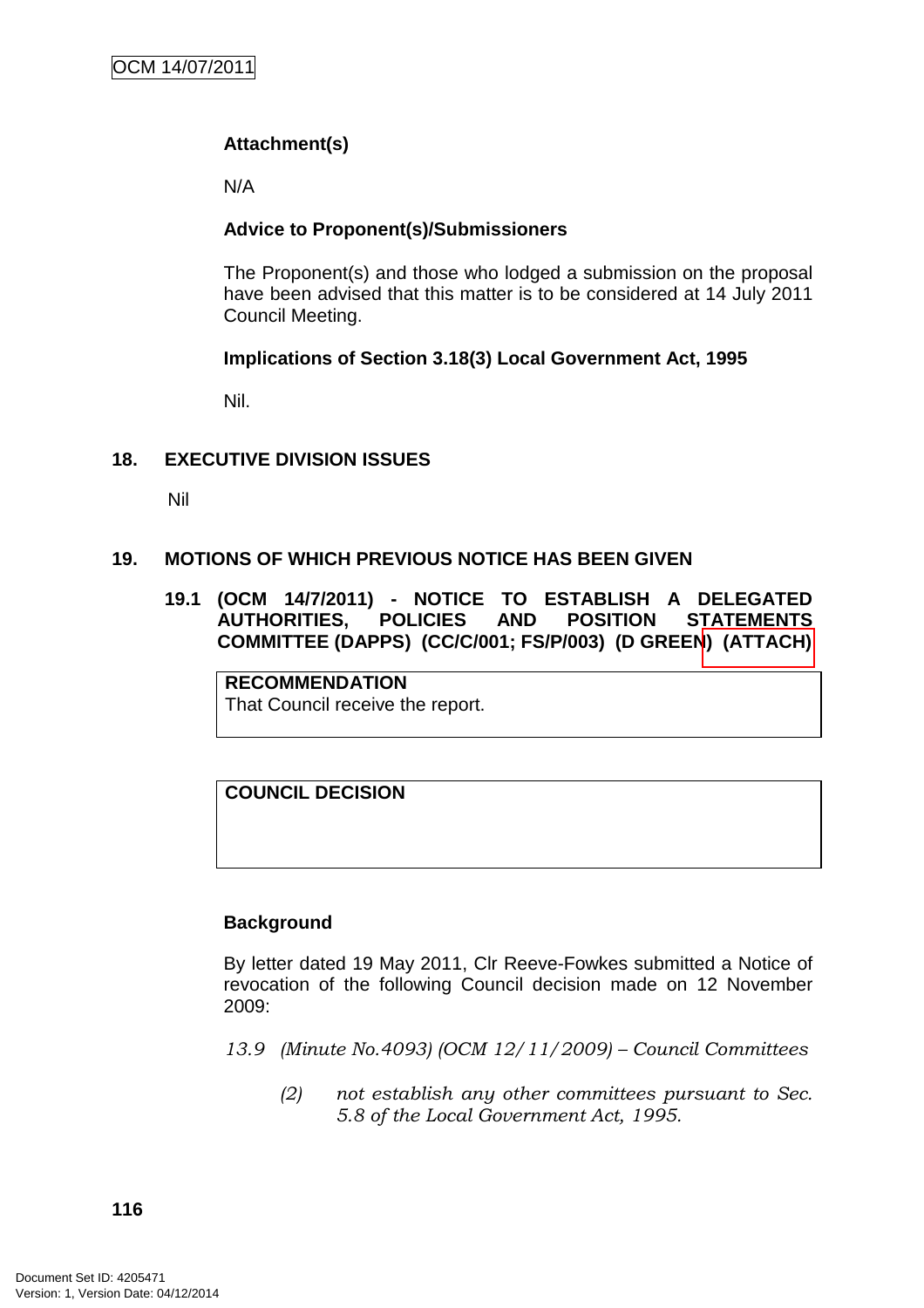This resolution related specifically to a motion which was considered by Council to establish a DAPPS Committee and a Financial Management Committee and was subsequently defeated by Council.

The motion to revoke this resolution was carried at the Council meeting of 9 June. The following motion was then presented for deliberation by Council, however was withdrawn and the matter subsequently deferred to the July 2011, Council meeting, due to time constraints.

## That Council:

- (1) establish a Delegated Authorities, Policies and Postiion Statements Committee (DAPPS) with the relevant administrative terms of reference that applied to the previous DAPPS Committee.
- (2) The DAPPS Committee will be open to all Elected representatives who wish to be on the Committee.
- (3) The DAPPS Committee will meet every two months, or more frequently, so as not to impede administrative processes.

#### Reason:

Section 2.7 of the Local Government Act provides direct guidance to Council when it advises on the Role of Council it states:

2.2 Role and Responsibilities of the Council and Councillors: The roles and responsibilities of Council and Councillors are prescribed by the Act: Role of the Council.

Section 2.7 of the Act provides that the role of Council is to:

Direct and control the local government's affairs. Be responsible for the performance of the local government's functions. Oversee the allocation of the local government's finances and resources. Determine the local government's policies.

The re-establishment of this Advisory Committee facilitates the provision of informed and considered views, on issues for inclusion, in Council's deliberation processes.

It is recognised that the DAPPS Committee is essentially a working group that will make recommendations to Council, which will require final approval and adoption at the first available Ordinary Council Meeting by full Council.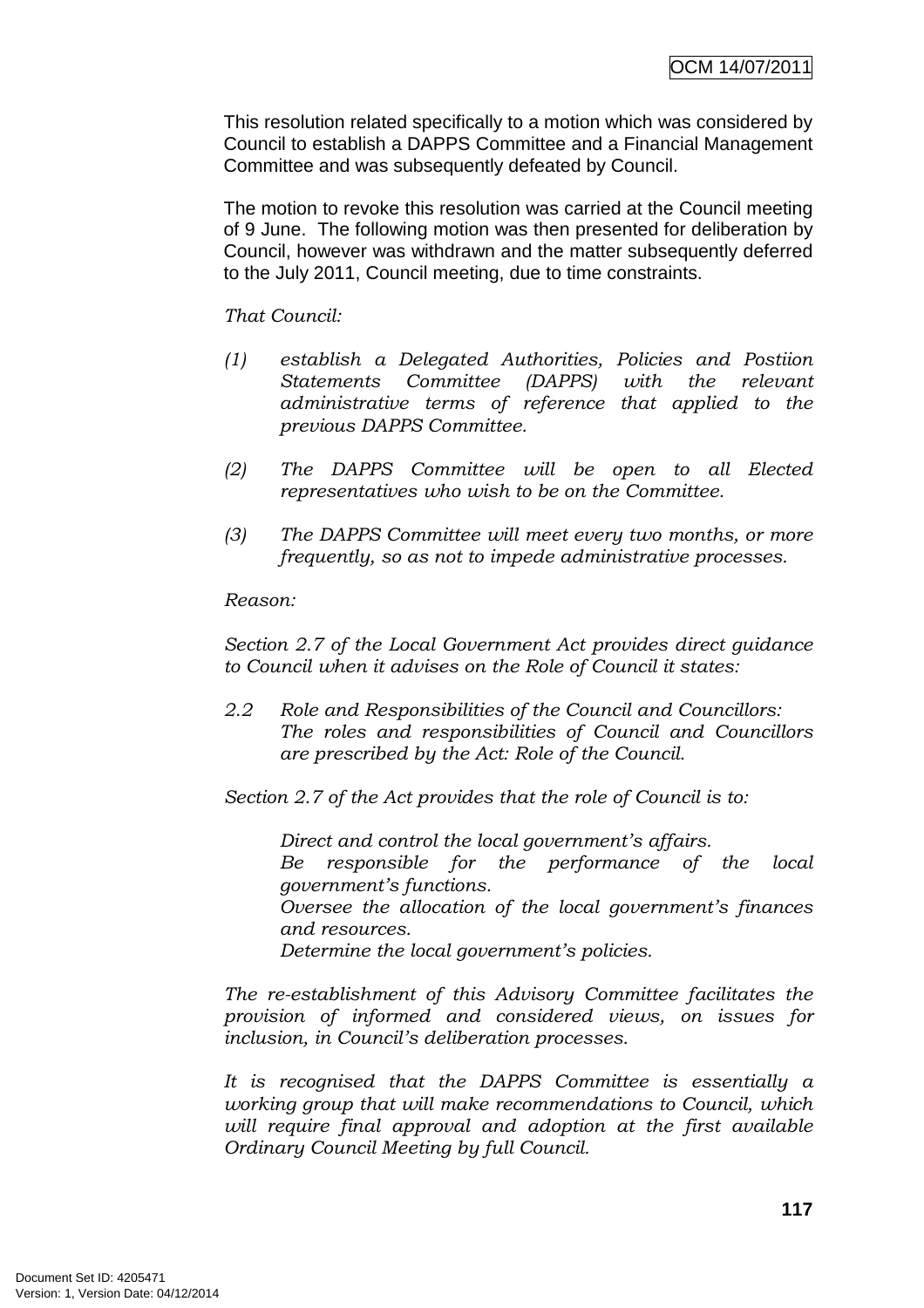Council has given the current situation adequate consideration and believe that the DAPPS Committee must be reinstated.

#### **Submission**

N/A

## **Report**

It is the intention of Clr Reeve-Fowkes to move to establish a Committee to specifically attend to items of Delegated Authority, Policy and Position Statements, previously known as 'DAPPS', and to subsequently appoint membership of the Committee, should the motion to establish it be carried.

This matter has been the subject of previous reports to Council, most recently on 9 June 2011 and prior to that on 11 March 2010, 14 May and 12 November, 2009 respectively.

The reports which accompanied these items are attached, identifying Council's current position and providing the information upon which the Council decision is based. Of specific importance is the finding of a Department of Local Government Probity Audit, which identified the rationalising of the Council Meeting Structure as being required–a process which has resulted in the system currently adopted by Council.

Minutes of the Council meetings at which this issue has been previously considered are attached.

It is considered important to distinguish the difference between the strategic and administrative emphasis of the matters which would be presented to a DAPPS Committee.

Primarily, the items related to policy, position statement or delegated authority documents are routine in nature and would rarely, if ever, warrant additional scrutiny prior to being presented to a Council meeting. Therefore, should a DAPPS Committee be established to oversee these documents prior to consideration by Council, it would be necessary for officers to conform with a forward timetable to ensure that necessary schedules for the preparation of agenda items were met. Effectively, agenda items close 20 days in advance of the Council Meeting to ensure they are subject to executive approval and briefed to Elected Members, before being available for public access 6 days prior to the Meeting. Consequently, a DAPPS Committee Meeting would be required to be held at least a week before that to enable a separate item to be prepared for the Council agenda for the purposes of adopting the Committee Minutes.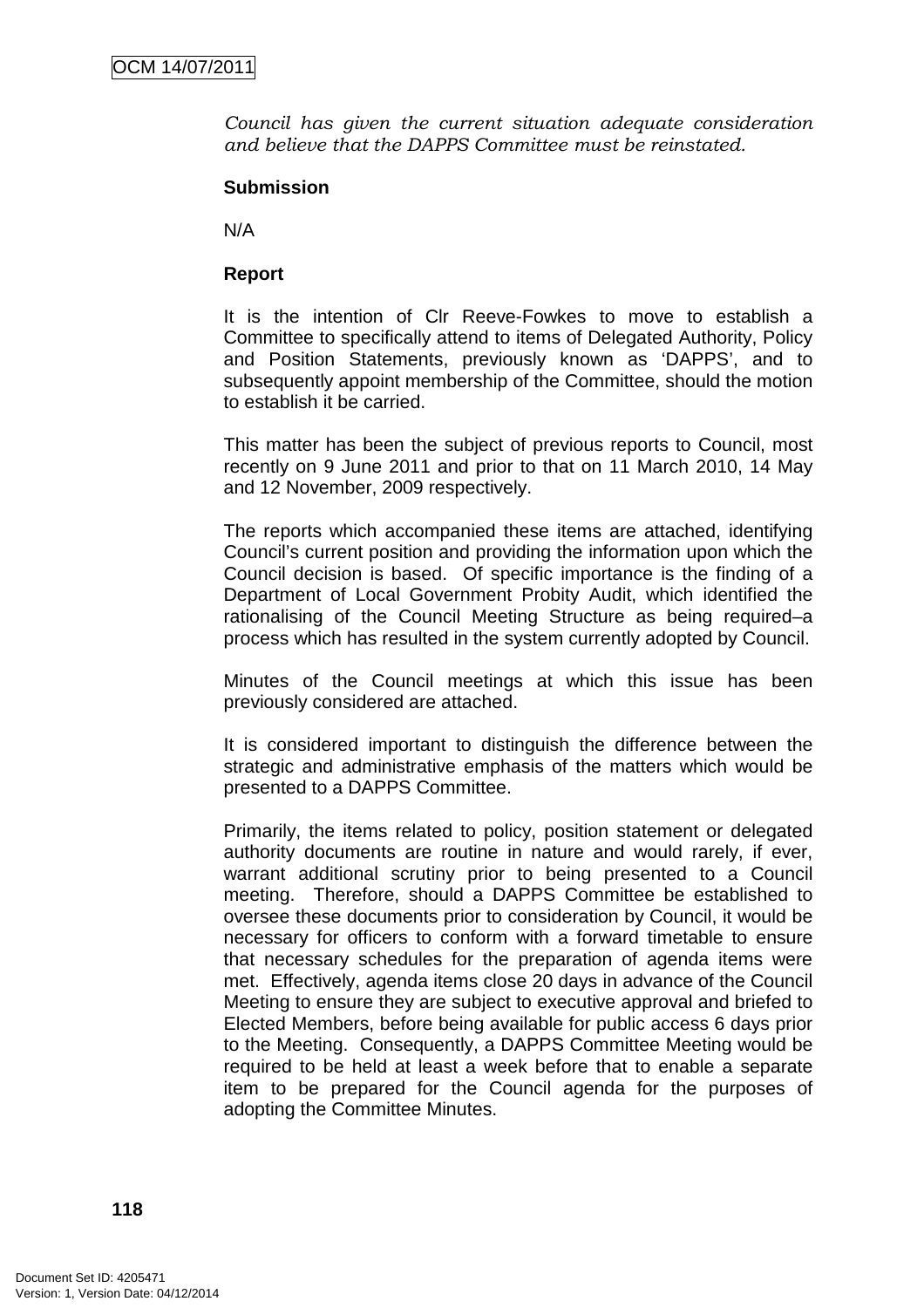The Agenda for the Committee Meeting is required to close 13 days prior to the Meeting, again to enable sufficient time for items to be scrutinised by the executive before being presented to the Committee. Accordingly, it would be necessary for officers to prepare items for a Committee meeting under such a regime. This assumes that there is no formal time set for conducting Committee meetings, which could extend this period if that were the case.

Given these matters are generally not of any greater significance than other matters presented to Council, it is considered an unnecessary time delay in the process of decision-making by Council on such issues. This would be particularly noticeable if an item was to miss one meeting cycle and then be required to wait a period of months until the next scheduled meeting.

In addition to the time inefficiencies generated by such a system, the additional materials required to produce Committee Agendas and Minutes is a duplication of resources and contradicts Council stated commitment to sustainability and waste reduction objectives.

Since the Council resolution of March 2010, the following ancillary information is provided for consideration.

25 various 'DAPPS' reports have been presented to Council for consideration.

Of these, 18 were adopted 'en-bloc' by Council without discussion, 5 were adopted with amendments, one withdrawn and subsequently adopted in its original form and one not adopted and deferred.

The one deferred item relates to policy SC5 'Corporate Strategic Planning Process' which was deferred to a workshop for the matter to be more closely monitored by Elected Members. Accordingly, this Policy remains in its current status until the matter is reconsidered by Council.

Clearly, this information suggests that the current process of presenting these items directly for Council consideration is acceptable and does not result in any adverse outcomes from the subsequent decisions made by Council.

As suggested in the previous reports on this matter, the referral of Council business for prior examination through a Committee system is superfluous and an unnecessary duplication of resources.

Accordingly, any proposal to redirect matters which can be more expeditiously handled by being directly submitted to Council is not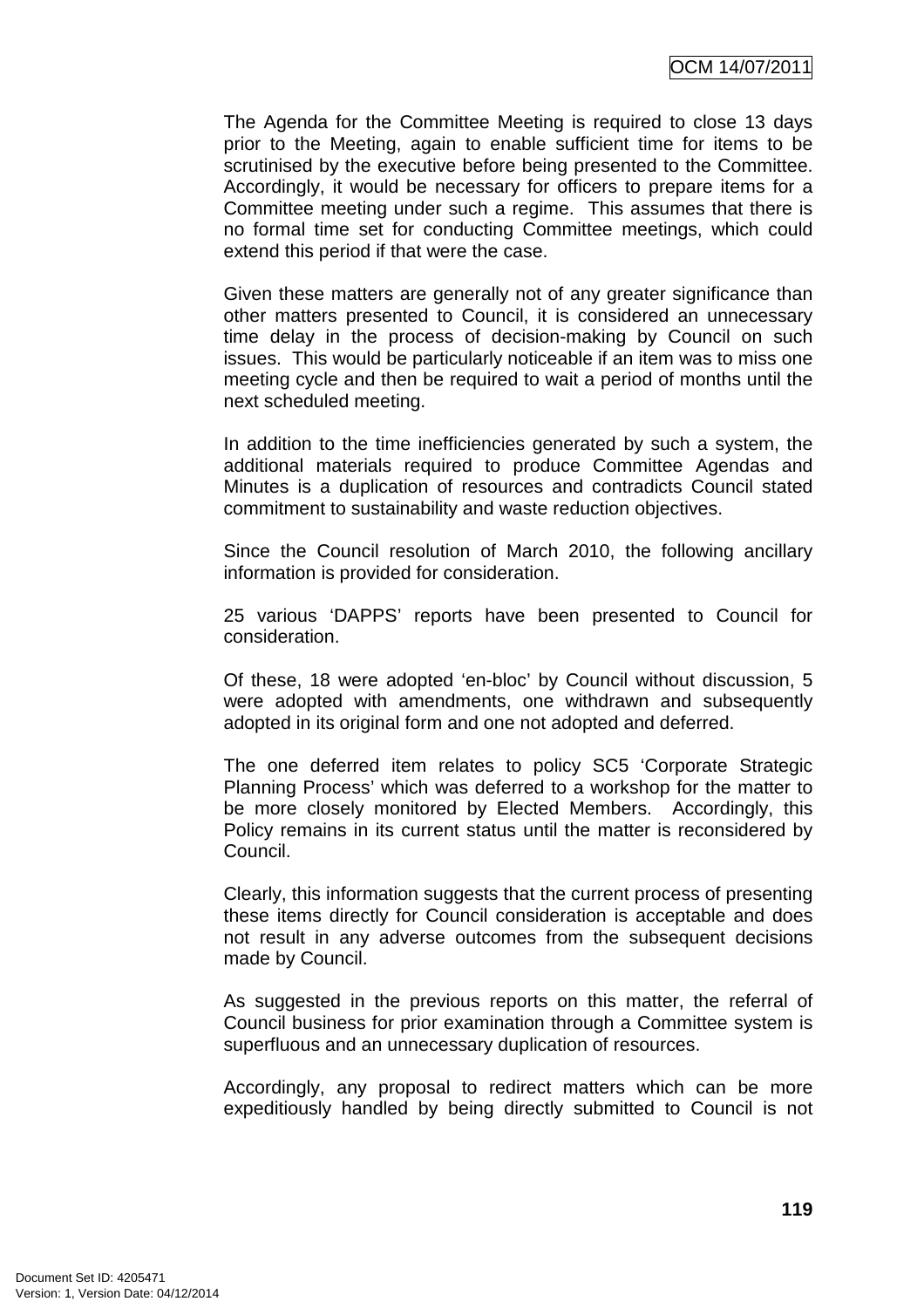supported on the basis of administrative inefficiencies which would occur as a result.

However, should the revocation motion be successful and Council subsequently resolve to introduce a DAPPS Committees, the following factors should be considered:

- The establishment of Committees requires an absolute majority decision of Council (Sec. 5.8).
- Any Councillor wishing to be a member of one or more Committees is entitled to be appointed to at least one (Sec. 5.10(2)).
- All membership appointments are to be resolved by an absolute majority of Council decision (Se. 5.10(1)(a)).
- Should the Mavor wish to be a member of any Committee which could have a Council member appointed to it, then the appointment of the Mayor to any such committees is mandatory (Sec. 5.10(4)).
- Committee meetings are only required to be open to the public if given delegated powers by an absolute majority decision of Council (Sec. 5.16(1)).

#### **Strategic Plan/Policy Implications**

#### **Governance Excellence**

• To conduct Council business in open public forums and to manage Council affairs by employing publicly accountable practices.

#### **Budget/Financial Implications**

Additional costs will be incurred by Council in the production of Committee Agendas and Minutes.

#### **Legal Implications**

Secs. 5.8, 5.10 and 5.16 of the Local Government Act, 1995, refer.

Regulation 10 of the Local Government (Administration) Regulations, Clauses 4.10, 16.3, 16.4 and 16.12 of the City of Cockburn's Local Law relating to Standing Orders, refer.

#### **Community Consultation**

N/A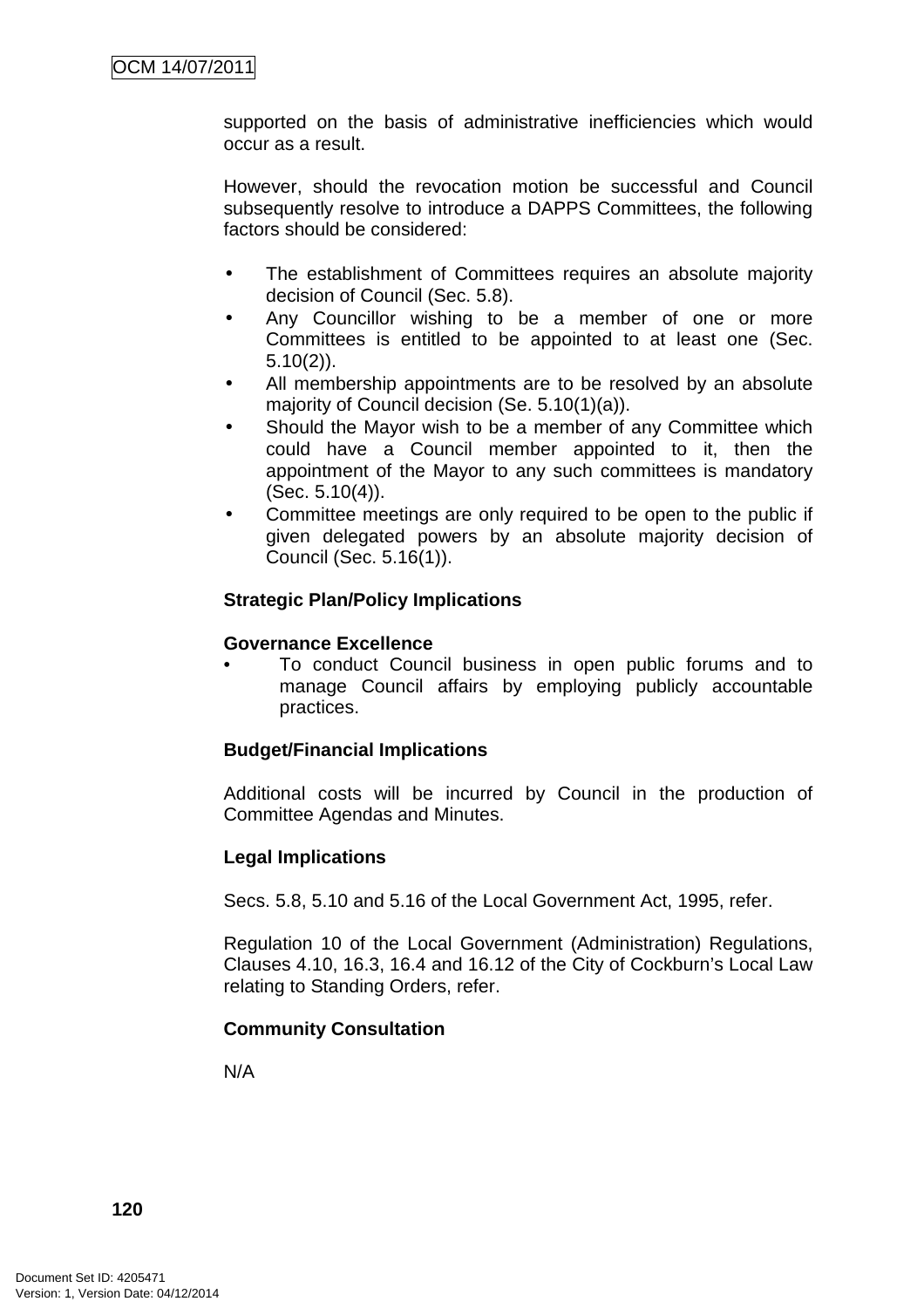# **Attachment(s)**

- 1. Extract of Minutes of the Ordinary Council Meeting 9 June 2011, Minute No. 4550.
- 2. Extract of Minutes of the Ordinary Council Meeting 11 March 2010 – Minute No.4201.
- 3. Extract of Minutes of the Ordinary Council Meeting 12 November 2009 – Minute No.4093.
- 4. Extract of Minutes of the Ordinary Council Meeting 14 May 2009 – Minute No.3941.
- 5. Extract from Department of Local Government Probity Audit Report 'Meeting Structure and Process'.
- 6. Flowchart of Agenda Item Preparation Timeframes Committee vs Council direct.

## **Advice to Proponent(s)/Submissioners**

N/A

**Implications of Section 3.18(3) Local Government Act, 1995**

Nil.

- **20. NOTICES OF MOTION GIVEN AT THE MEETING FOR CONSIDERATION AT NEXT MEETING**
- **21. NEW BUSINESS OF AN URGENT NATURE INTRODUCED BY COUNCILLORS OR OFFICERS**
- **22. MATTERS TO BE NOTED FOR INVESTIGATION, WITHOUT DEBATE**
- **23. CONFIDENTIAL BUSINESS** 
	- **23.1 (OCM 14/7/2011) RFT 19/2010 WASTE HANDLING SERVICES (RFT19/2010) (L DAVIESON / M. LITTLETON) (ATTACH)**

#### **RECOMMENDATION**

That Council adopt the recommendation as contained in the confidential report which has been forwarded under separate cover to all Elected Members.

**COUNCIL DECISION**